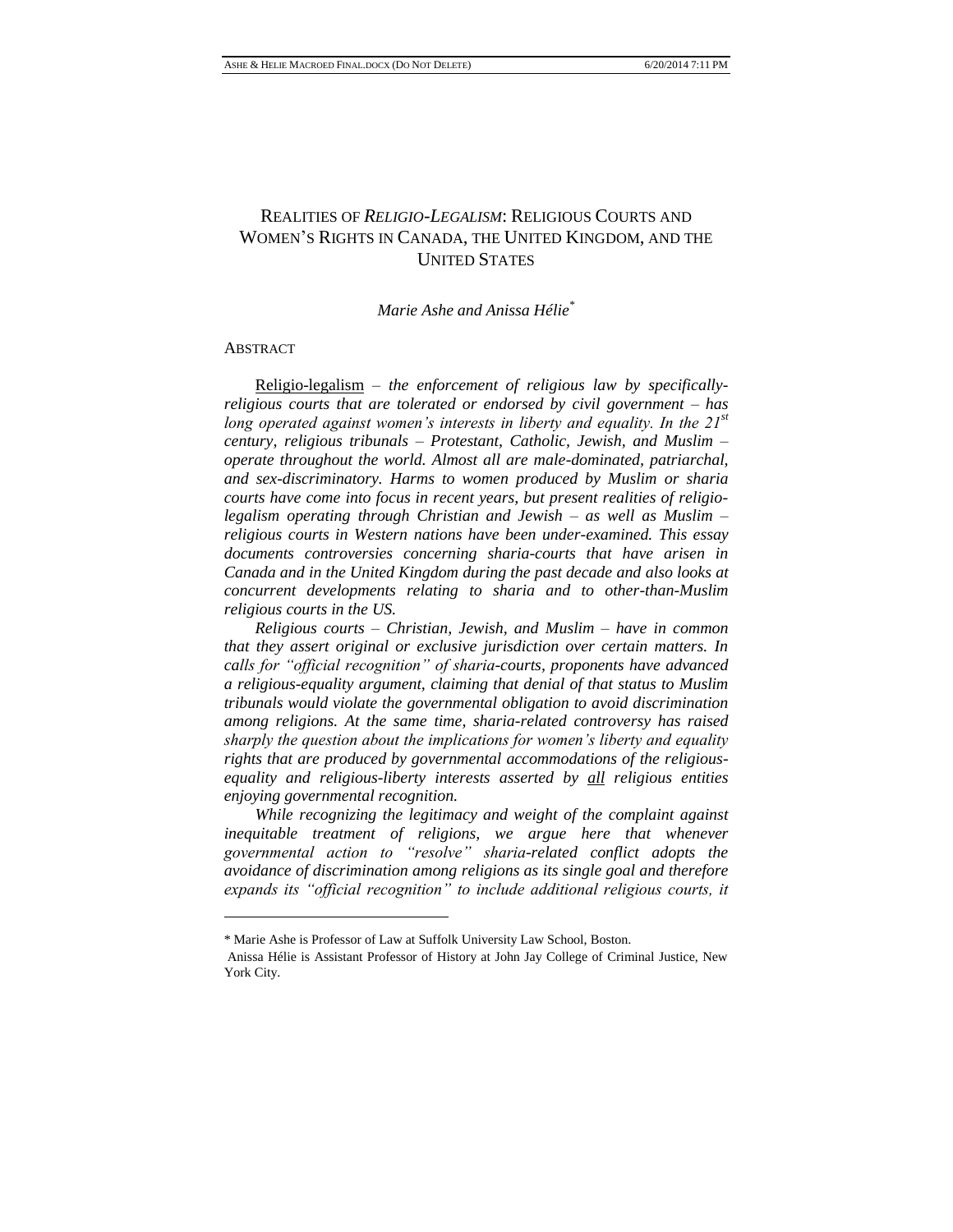will have the effect of enlarging religions' power and at the same time *exacerbating harms to women.*

*Referencing feminist writings that have documented the global spread of religious fundamentalisms from the 1990s to the present and that have exposed capitulations of liberalism to those fundamentalisms, we call for reconceptualization of the law-religion-women nexus. We urge recognition that governmental goals of equitable treatment of religions and protection of women's rights will together be served not by expansions of governmental engagements with religion, but by retrenchment from religio-legalism. Thus, we urge, in policy and in law, clear prioritization of the protection of women's rights and concurrent retreat from the formal recognition of all religious courts and of civil-law enforcement of the orders of any such bodies.*

| I.THE ONTARIAN "SHARIA TRIBUNAL" CONTROVERSY (2003-2006) 145 |                                                              |  |
|--------------------------------------------------------------|--------------------------------------------------------------|--|
| $\mathbf{A}$                                                 |                                                              |  |
| <b>B.</b>                                                    |                                                              |  |
| C.                                                           | The Ontarian "Sharia Tribunal" Proposal and Controversy  149 |  |
| D.                                                           | Feminist Opposition, the Boyd Report, and Further            |  |
|                                                              |                                                              |  |
| Е.                                                           | The McGuinty "Ban" and Ontarian Legislation of 2006 159      |  |
| <b>II.MUSLIM TRIBUNALS AND SHARIA COUNCILS IN THE UNITED</b> |                                                              |  |
|                                                              |                                                              |  |
| A.                                                           |                                                              |  |
| B.                                                           | Muslim Arbitration Tribunals and Sharia Councils 170         |  |
|                                                              | 1. Muslim Arbitration Tribunals: Operations and Effects      |  |
|                                                              |                                                              |  |
|                                                              | 2. Sharia Councils: Operations and Effects for Women  175    |  |
|                                                              | Operations of the Mediation Councils 176<br>i.               |  |
|                                                              | ii.                                                          |  |
| $C_{\cdot}$                                                  | Arbitration and Mediation (Equality) Bill  181               |  |
|                                                              | III. REALITIES OF RELIGO-LEGALISM IN THE UNITED STATES  185  |  |
| A.                                                           | The American Constitutional Law-Religion-Women Nexus         |  |
|                                                              |                                                              |  |
| B.                                                           | Operations of Christian Religious Courts in the US 190       |  |
| $\mathcal{C}$ .                                              |                                                              |  |
| D.                                                           | Dangers of US International "Religious Engagement"  197      |  |
|                                                              |                                                              |  |
| $A_{\cdot}$                                                  | Remembering Feminist Analyses of Fundamentalisms 199         |  |
| B.                                                           | Rejecting Liberal and Fundamentalist Collusion203            |  |
| C.                                                           | Reconceptualizing the Law-Religion-Women Nexus 205           |  |
|                                                              |                                                              |  |
|                                                              |                                                              |  |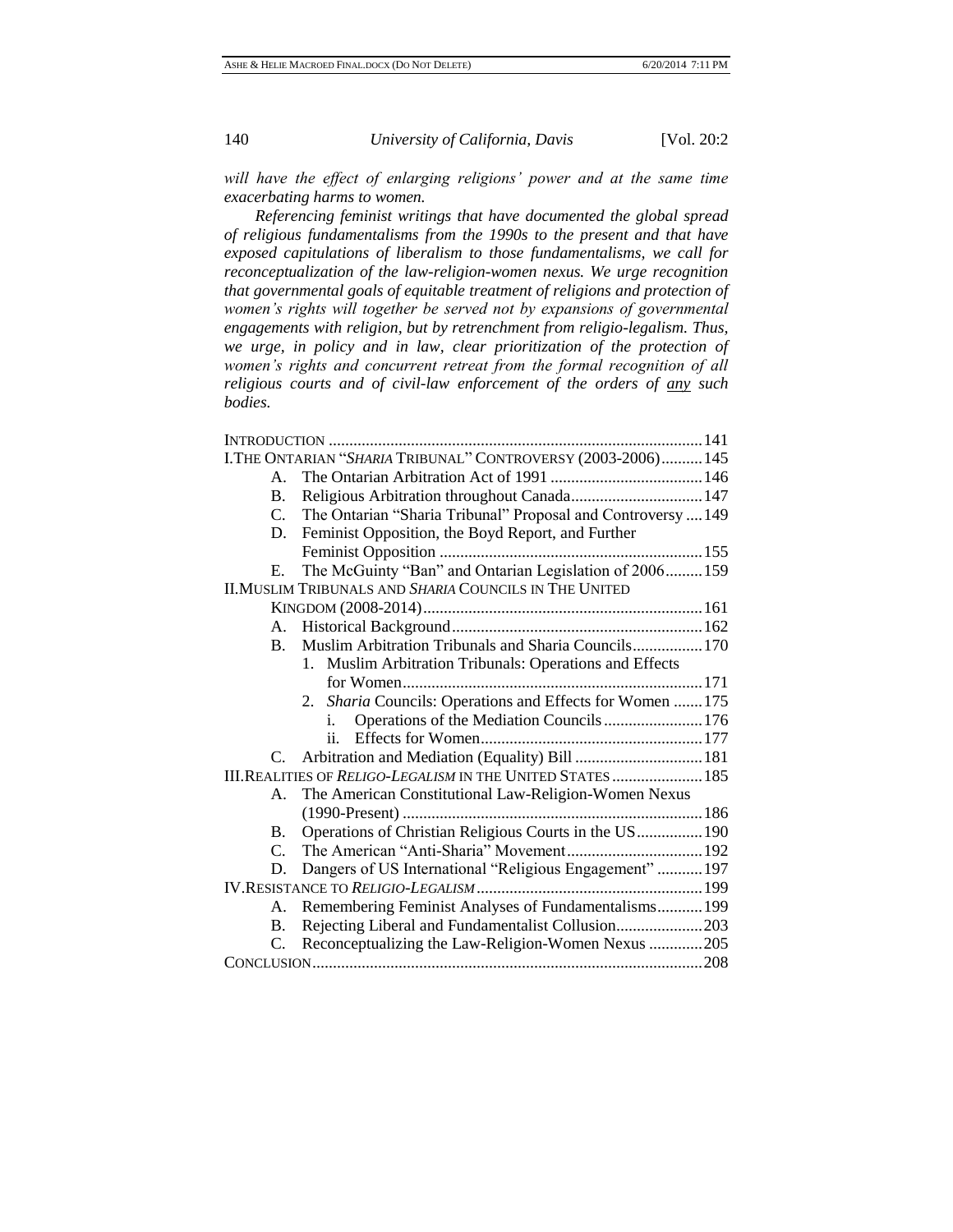l

2014] *Realities of* Religio-Legalism 141

#### **INTRODUCTION**

During the decades since 1990, *religio-legalism* – the enforcement of religious law by specifically-religious courts that are tolerated or endorsed by civil government – has become a prominent concern within the disciplines of political science and legal theory. Scholars in these areas have expressed enthusiasm for  $-$  or resistance to  $-$  the present reality and the possible future expansion of "legal pluralism."<sup>1</sup> And, during the last ten years, *religio-legalism* has emerged as a highly-divisive political issue in Canada, the United Kingdom (UK) and the United States (US).<sup>2</sup>

In each of these three nations, recent controversy about *religio-legalism* has focused almost exclusively on its operation in the context of Muslim or sharia<sup>3</sup> tribunals. Advocates of such tribunals have insisted that they be accommodated by civil governments as a matter of equity, given the reality that other-than-Muslim religious courts – Protestant, Catholic, and Jewish – have long enjoyed protection by civil governments in the liberal Western democracies. *Sharia* tribunals must be likewise protected, it has been urged, in order to avoid governmental discrimination among religions. Opponents of *sharia* tribunals have minimized the reality of inequity among religions and have formulated criticisms characterizing these specifically-Muslim entities as uniquely threatening to women's interests in equality and in liberty. Women who self-identify as feminists have occupied places on both sides of these issues.

<sup>&</sup>lt;sup>1</sup> In this essay, our use of the terms "legal pluralism" and "*religio-legal* pluralism" – neither to be confused with "religious pluralism" – designates the existence and operation of specifically-religious judicial entities (termed, variously, "courts," "tribunals," or "synods") within the contexts of Western liberal democracies. For a useful introduction to the concept, *see generally* William Twining, *Normative and Legal Pluralism: A Global Perspective*, 20 DUKE J. COMP. & INT'L L. 473 (2010).

<sup>2</sup> In this essay, we address *religio-legalism* as it operates through the exercise of jurisdiction by specifically-religious courts. *Religio-legalism* can also operate when civil courts rely upon and apply religious law while cloaking the latter under the discourse of civil law. *See generally* Marie Ashe, *Privacy and Prurience: An Essay on American Law, Religion, and Women,* 51 AM. J. LEGAL HIST. 461 (2011) (examining *religio-legalism* in 21st century U.S. Supreme Court decisions and in 17th century Bay Colony civil and ecclesiastical courts), *available at* [http://ssrn.com/abstract=1935705.](http://ssrn.com/abstract=1935705)

<sup>3</sup> The usage of the term "*sharia*" has been criticized on the basis that it fails to communicate the diversity across Muslim jurisprudence (within specific schools of thought), and tends to present Muslim laws as constituting a homogeneous body. *See infra* note 117 and accompanying text. While aware of this criticism and supportive of it, we use the term here as it has been popularly and politically used in Canada, the UK and the US in recent years. Except when quoting from material that has adopted an alternative, we consistently use the spelling "*sharia*."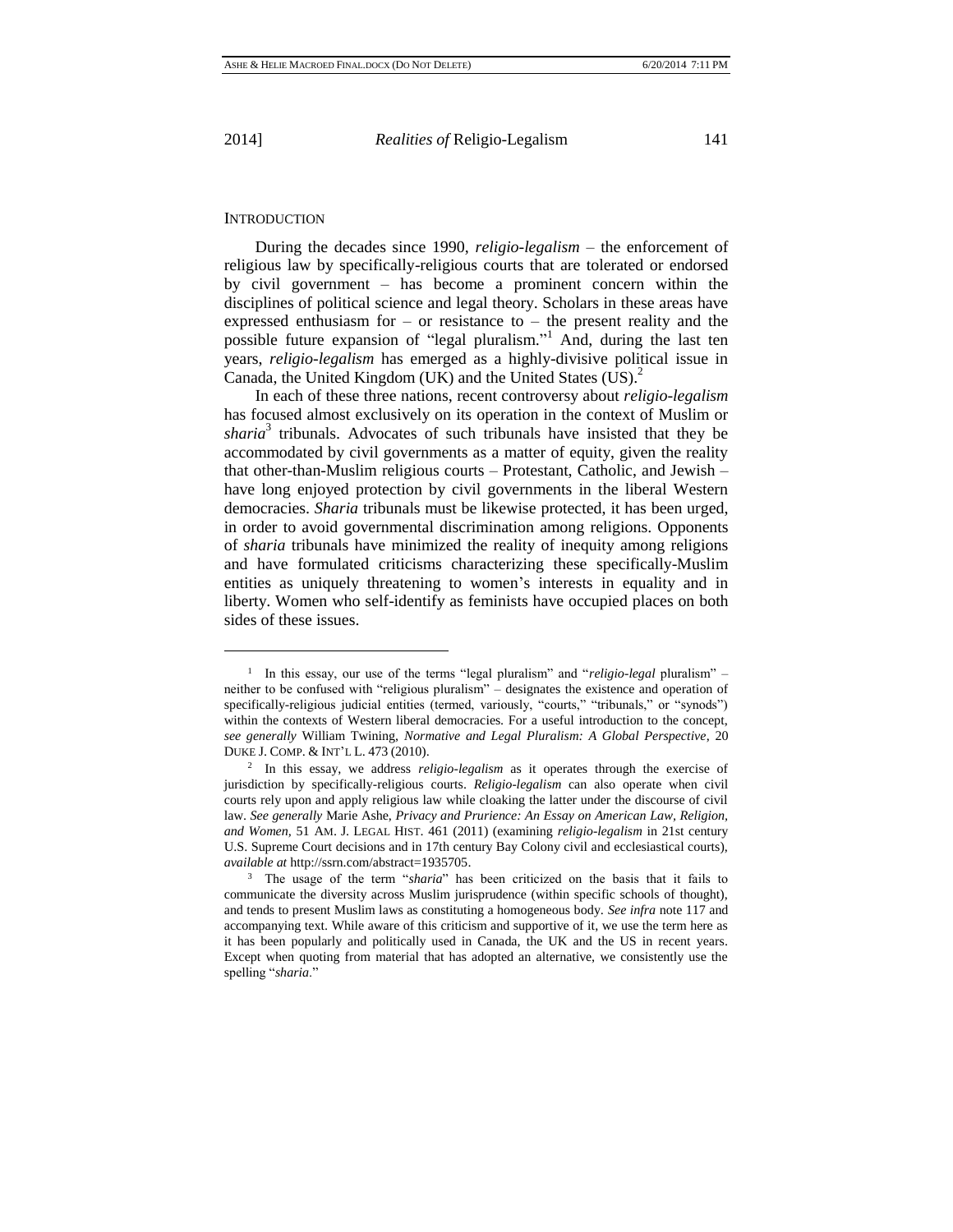Civil governmental recognitions of jurisdiction in specifically-religious courts may be the most extraordinary of the accommodations currently being provided to religious organizations. The toleration of judicial autonomy in such bodies in itself manifests a striking sharing of sovereignty. And the ceding to religious bodies of a central feature of governmental sovereignty – the judicial power – becomes particularly problematic when that power is utilized in order to enforce religious law that conflicts with fundamental principles of the civil law. It is largely uncontroverted that religious laws are often inconsistent with protections of women provided by civil law in the nations being considered in this essay. Another way to formulate this is to say that – regarding women's liberty and equality interests – *religio-legalism* is often inconsistent with liberal legalism.<sup>4</sup> This means that even if the problem of discrimination among religions were to be resolved by adoption of governmental policy tolerating the religious courts of all religious groups, the threat to women's rights posed by some or all of these courts would not have been resolved.<sup>5</sup>

Pending controversies have been focused on *sharia.* But in light of tensions and contradictions between religious laws and civil laws relating to women's liberty and equality, these controversies raise the larger and urgent question of the degree to which any religious court should be tolerated within liberal legalism.<sup>6</sup> The multiplicity of religious courts currently operating in Western nations – including Christian, Jewish, and Muslim – is a significantly underappreciated reality.<sup>7</sup> Neither the narrow nor the broad question regarding the status of these entities has been settled. The Canadian "*sharia* tribunal" controversy that occurred in Ontario between 2004-2006 culminated in what is only a temporary "resolution" – one that could well be undone by a ruling of the Supreme Court of Canada. In the UK, the workings of Muslim arbitration tribunals and mediation councils have only recently begun to be documented in empirical study, and they remain the subject of live political controversy. To the degree that any British "resolution" of the status of the tribunals and councils has been reached, it is the opposite of the Canadian resolution. And the more-recently emergent

<sup>4</sup> For earlier writing relating to this issue, *see* Anissa Hélie & Marie Ashe, *Multiculturalist Liberalism and Harms to Women: Looking through the Issue of "The Veil"* 19 U.C. DAVIS J. INT'L LAW & POL'Y 1 (2012), *available at* <http://ssrn.com/abstract=2263035> .

<sup>5</sup> *See id.* at 44-54.

<sup>6</sup> For the most notable recent treatment of this problematic, *see* BRIAN LEITER, WHY TOLERATE RELIGION? (2012). Of course, overcoming the problem of discrimination-amongreligions would not resolve the problem of inequity created by governmental discrimination privileging religion-based values over secular ones.

<sup>7</sup> *See Applying God's Law: Religious Courts and Mediation in the US*, PEW RES. RELIGIOUS & PUB. LIFE PROJECT (April 8, 2013), [http://www.pewforum.org/2013/04/08/](http://www.pewforum.org/2013/04/08/applying-gods-law-religious-courts-and-mediation-in-the-us/) [applying-gods-law-religious-courts-and-mediation-in-the-us/.](http://www.pewforum.org/2013/04/08/applying-gods-law-religious-courts-and-mediation-in-the-us/)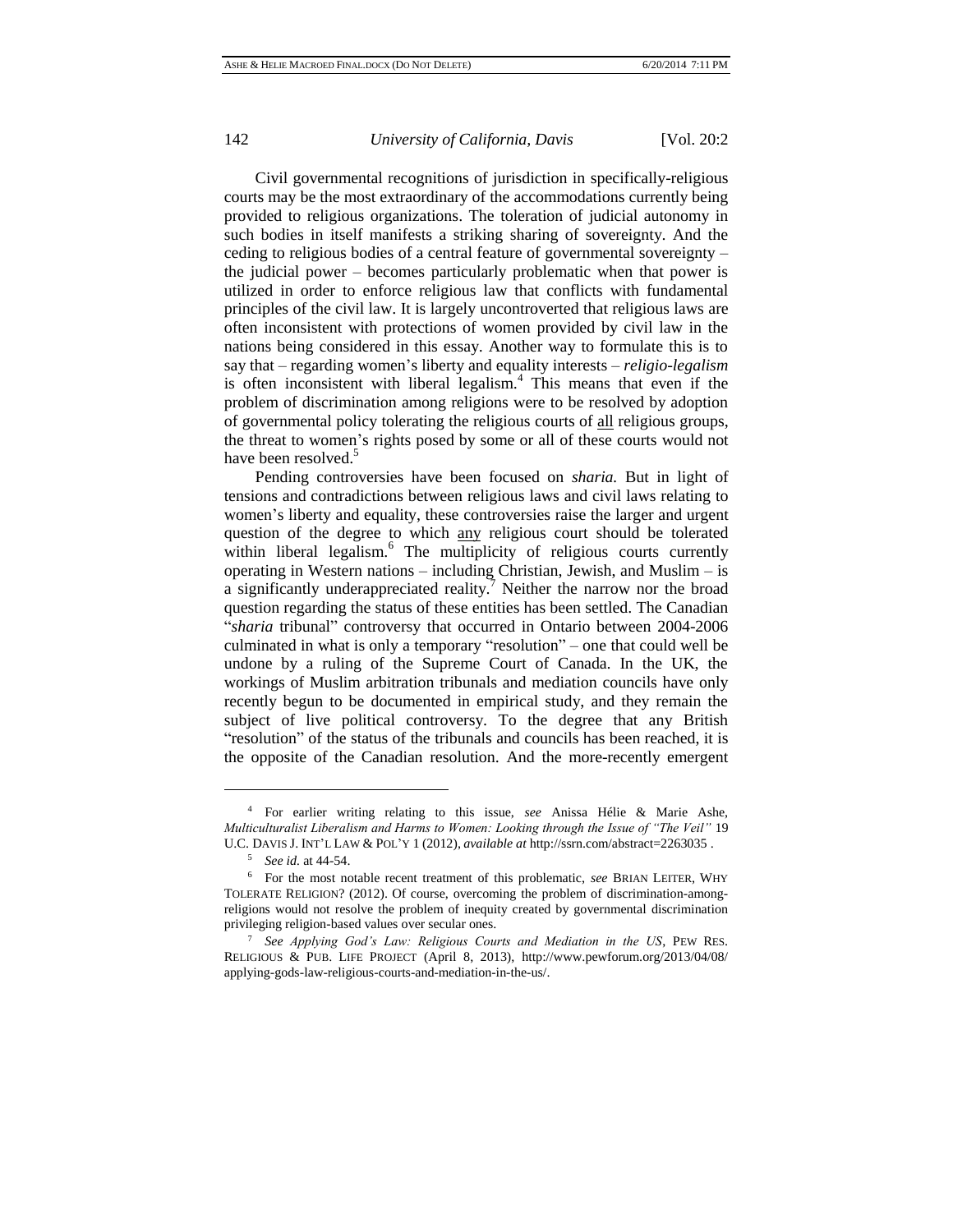American attention to religious tribunals – expressed most dramatically in activity surrounding "anti-*sharia*" state-legislative initiatives from 2009 to the present – has been characterized by heat rather than light and also remains far from resolution.<sup>8</sup>

The non-settled status of *sharia-*related questions invites broader, more historically-informed, and more comparative inquiry concerning the policies that should shape liberal-governmental interaction with religious courts in general. Our intent in this essay is to lay a foundation for such comparative examination, and to propose answers – or to identify resources relevant to shaping answers – to that broad question. For that purpose, we provide a history of legal and political developments relating to religious tribunals – and relating to women's interests in liberty and equality – that have occurred from 1990 to the present in Canada, the UK, and the US. Our account exposes parallel and divergent developments in the three nations. It also highlights, as a resource for further consideration, the comparative and international perspectives of historically-informed feminist scholars whose work of the 1990s has struck us as prescient in its perceptions and understandings.

In *Part One* we provide an account of the "*sharia* tribunal" controversy that peaked in the Province of Ontario between 2004-2006. At issue in that controversy was the proposal that Muslim tribunals would decide "family matters" of Muslims through binding arbitration<sup>9</sup> based on "*sharia* law" and that Ontario's civil courts would provide enforcement of *sharia*-based arbitral decrees. The call for formal recognition of "*sharia* tribunals" had been motivated, in part, by immigrant Muslims' experiences of racism in Canada and by their perception of inequity in governmental preferencing of non-Muslim religions. Discerning the harms to women that would be produced by these tribunals, a coalition of religious and secular women in Canada undertook a two-year campaign against their operation in decision of family matters. That alliance was supported by associations of women across the globe who perceived that success of the "*sharia* tribunal" proposal in

<sup>8</sup> *See* discussion *infra* Parts I, II, and III.

<sup>&</sup>lt;sup>9</sup> We use the term "arbitration" to designate the form of private (outside the civil court system) process by which parties in dispute about civil (non-criminal) matters agree to submit to *binding* resolution of their conflict by the decision of an arbitrator. The parties to arbitration may agree about what law will govern the process, and the arbitrator's decision is intended to be *final*. Having agreed to arbitration, parties have minimal rights of appeal from the arbitration decisions, and such decisions will generally be recognized, and *enforceable*, by civil courts. Arbitration has long been used to resolve commercial disputes. We use the term "mediation" to designate the process by which parties are guided toward agreements – in lieu of litigation – through which they may voluntarily settle their disputes. Unlike arbitration, mediation is a *non-binding* method of dispute resolution. Agreements achieved through mediation may – or may not – be enforced as contracts; they will *not* be *directly enforced* by incorporation into orders of civil courts.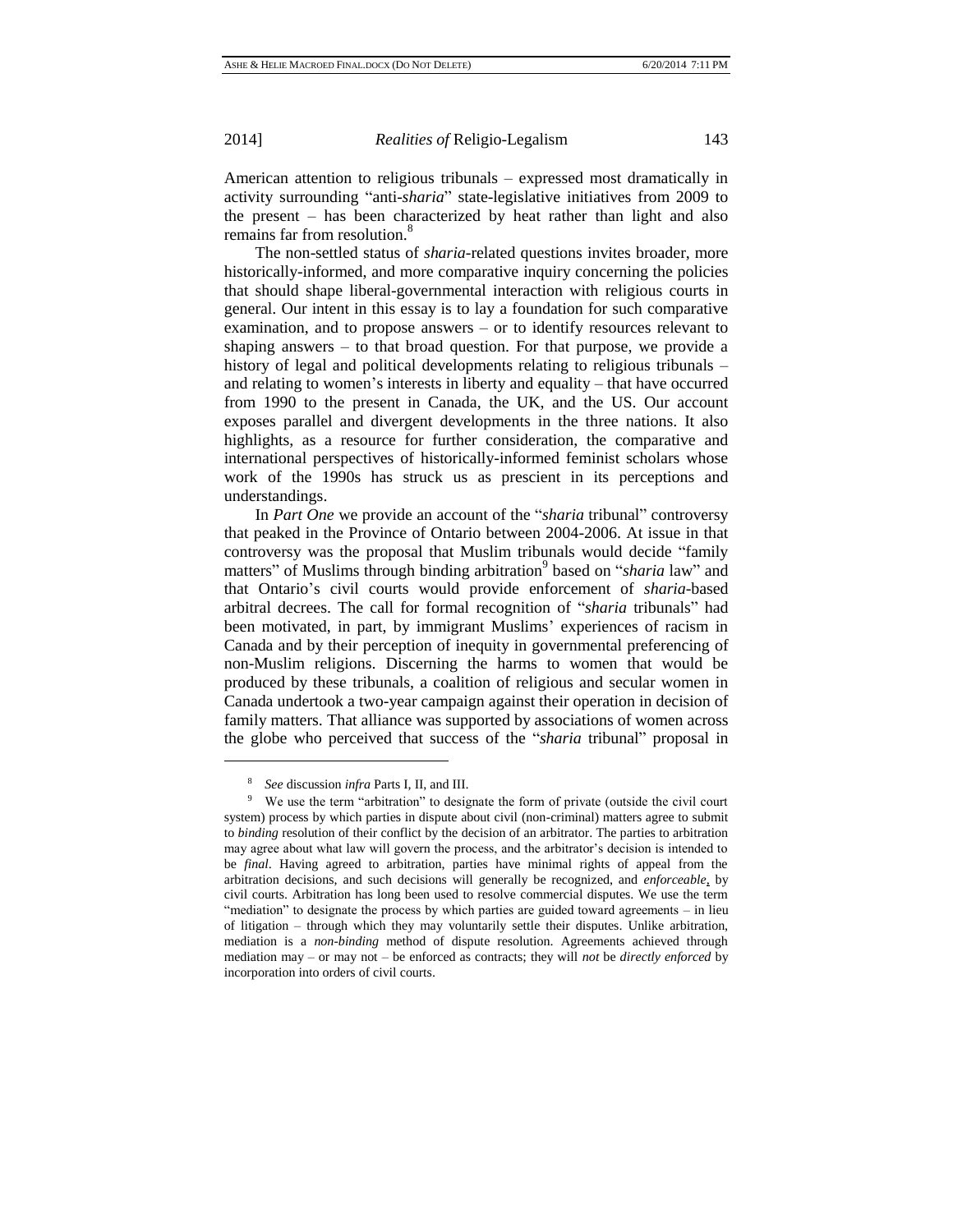Western, liberal, democratic Canada would threaten rights of women everywhere. Urging "One Law for All," the coalition defeated the proposal. The Ontario controversy has been resolved, for the time being, by legislation that now prohibits arbitration of family matters based on any religious law (or, indeed on any law other than that of Ontario or of Canada), though the permanency of that resolution remains uncertain.

In *Part Two,* we focus on still-developing issues involving operations of Muslim "alternative dispute resolution" bodies in the UK in years subsequent to the resolution of the Canadian controversy. These include Muslim "tribunals" that offer to provide binding arbitration "in accordance with Islamic Sacred Law."<sup>10</sup> And they include "councils" that offer *sharia*based mediation of family matters. The tribunal and council operations raise legal issues highly analogous to those that were central to the Ontarian controversy, and these entities have become widely perceived as operating in ways harmful to women. In our account, we detail: the historical background surrounding the decades-long development of Muslim tribunals and councils; the strong support of *sharia* courts expressed by the Archbishop of Canterbury in 2008 and their emergence into higher visibility shortly thereafter; and, findings relating to the operations of these entities and their effects on British Muslim women, as reported by scholars, persons closely involved with the experiences of women from Muslim communities, and women who have themselves experienced their processes. We also detail the emergence and status of the *Arbitration and Mediation (Equality) Bill* pending in the House of Lords, formulated to address evidence of serious gender discrimination produced by the operations of the tribunals and councils.

In *Part Three,* in a step toward contextualization of the Canadian and UK developments by reference to related American trends, we focus on recent developments in the United States affecting the American constitutional law-religion-women nexus. We provide an overview of relevant constitutional law development from about 1990 to the present; examine the operation of a Christian religious court in a matter involving disability-discrimination in employment; and consider the still-evolving American "anti-*sharia*" movement.

In *Part Four,* we identify the need for reconceptualization of civil law's posture relative to religious courts, and relative to religion in general. We assert that such reconceptualizations of church-state relationships are urgently needed if the protection of women's most basic rights is to be upheld. Additionally, we identify resources for re-thinkings capable of addressing, undoing, and avoiding harms to women produced by multiple forms of *religio-legalism* and other "religious accommodations."

<sup>10</sup> MUSLIM ARB. TRIB.,<http://www.matribunal.com/> (last visited Aug. 8, 2013).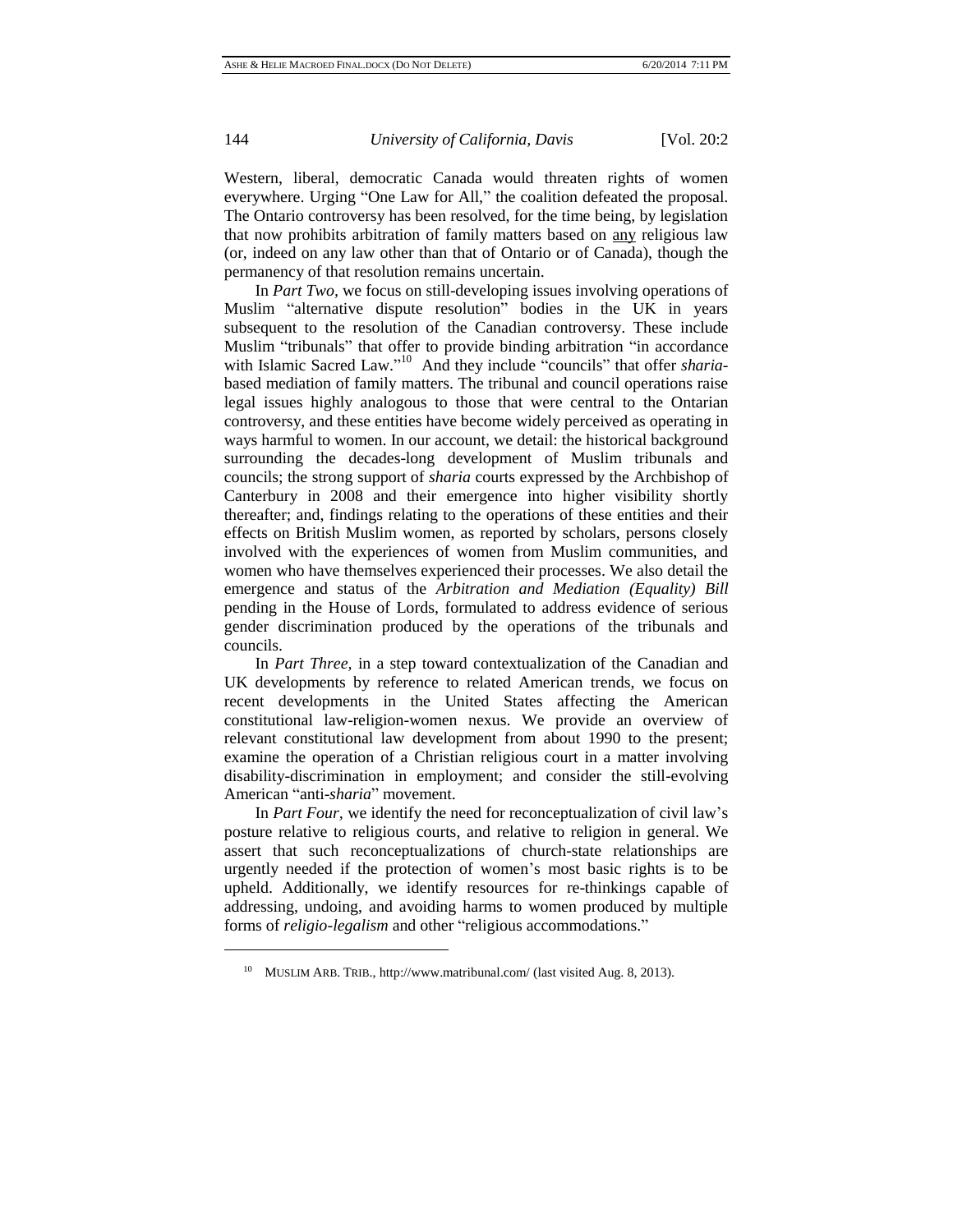l

#### 2014] *Realities of* Religio-Legalism 145

# I. THE ONTARIAN "*SHARIA* TRIBUNAL" CONTROVERSY (2003-2006)

The *sharia* tribunal controversy that came to a head in Ontario in 2005- 2006 had roots in Canadian developments over at least the preceding three decades. A "multiculturalist" project had been defined in Canada in 1971 by Prime Minister Trudeau with his speech to the House of Commons recommending "a policy of multiculturalism," <sup>11</sup> and that project was carried forward during the 1980s.

In 1982, Canada enacted its new *Constitution Act*, <sup>12</sup> which included the *Charter of Rights and Freedoms* ("*Charter*").<sup>13</sup> The *Charter* explicitly guaranteed particular individual and group rights. It guaranteed "fundamental freedoms" belonging to "everyone" (in *Section 2*);<sup>14</sup> guaranteed a number of "equality rights," including sexual equality and religious equality (in *Section 15*);<sup>15</sup> and explicitly acknowledged the "multicultural heritage" of Canada and a national interest in "preservation and enhancement" of that heritage (in *Section 27*).<sup>16</sup> Further, Canada's *Multiculturalism Act* was passed in 1985.<sup>17</sup>

The moves toward a national multiculturalist commitment did not go forward without resistance. They were strongly resisted by the Province of Quebec,<sup>18</sup> so much so that in 1991 a separation by Quebec appeared highly

<sup>15</sup> *Id.* at § 15(1) ("Every individual is equal before and under the law and has the right to the equal protection and equal benefit of the law without discrimination and, in particular, without discrimination based on race, national or ethnic origin, colour, religion, sex, age or mental or physical disability."). [Emphasis added.]

<sup>11</sup> *See* Prime Minister Pierre E. Trudeau, Speech to the House of Commons on Multiculturalism (with Government Response to Volume 4 of the Report of the Royal Commission on Bilingualism and Biculturalism, Commissioners Andre Laurendeau and Davidson Dunton) (Oct. 8, 1971), transcript *available at* [http://www.canadahistory.com/](http://www.canadahistory.com/sections/documents/Primeministers/trudeau/docs-onmulticulturalism.htm) [sections/documents/Primeministers/trudeau/docs-onmulticulturalism.htm.](http://www.canadahistory.com/sections/documents/Primeministers/trudeau/docs-onmulticulturalism.htm)

<sup>12</sup> Constitution Act, *being* Schedule B to the Canada Act, 1982, c. 11 (U.K.).

<sup>&</sup>lt;sup>13</sup> The Canadian Charter of Rights and Freedoms is Part I of the Constitution Act, 1982.

<sup>14</sup> Canadian Chart of Rights and Freedoms, Part I of the Constitution Act, 1982, *being* Schedule B to the Canada Act, 1982, c. 11,  $\S$  2(a) (U.K.) ("Everyone has the following fundamental freedoms: (a) freedom of conscience and religion; (b) freedom of thought, belief, opinion and expression, including freedom of the press and other means of communication; (c) freedom of peaceful assembly; and, (d) freedom of association.").

*Id.* at § 15(2) ("Subsection (1) does not preclude any law, program or activity that has as its object the amelioration of conditions of disadvantaged individuals or groups including those that are disadvantaged because of race, national or ethnic origin, colour, religion, sex, age, or mental or physical disability.").

<sup>16</sup> *Id.* at § 27 ("This Charter shall be interpreted in a manner consistent with the preservation and enhancement of the multicultural heritage of Canadians.").

<sup>17</sup> Canadian Multiculturalism Act, R.S.C. 1985, c. 24.

<sup>&</sup>lt;sup>18</sup> In 1980, Quebec considered but failed to pass a referendum that would have separated it from Canada. Quebec was the only one of the provincial governments that refused to endorse the *Constitution* and the *Charter.* ROBERT A. YOUNG, THE STRUGGLE FOR QUEBEC: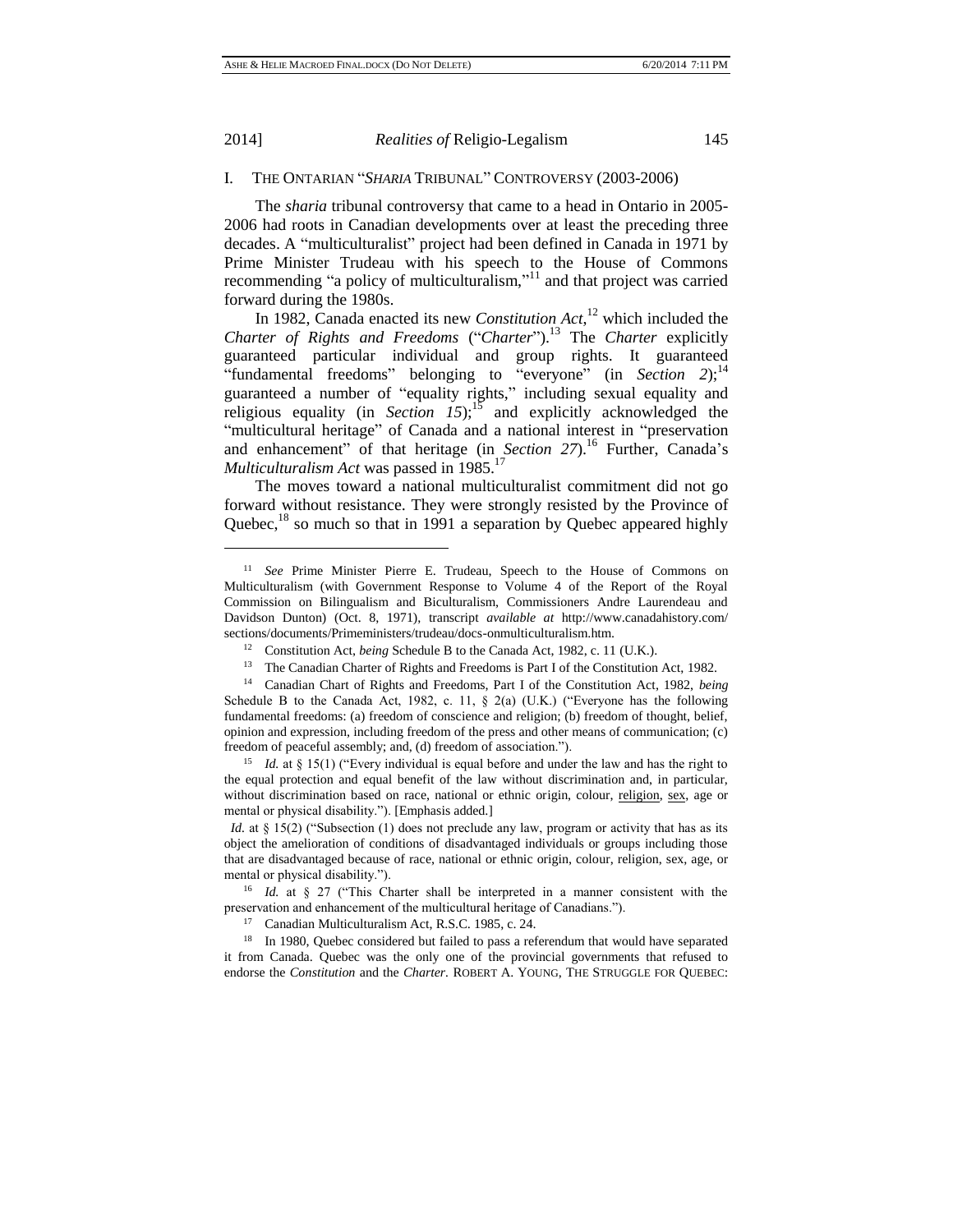$\overline{a}$ 

#### 146 *University of California, Davis* [Vol. 20:2

possible.<sup>19</sup> If there was dissatisfaction in Quebec with the very concept of multiculturalism, there was also dissatisfaction – among supporters of the concept – with its practical operation. In 1991, a strong expression of that dissatisfaction appeared with the publication, by the Canadian Society of Muslims, of the paper *Oh! Canada: Whose Land, whose dream?*<sup>20</sup> This publication marked one of the early steps in what would be a seventeen-year effort by Syed Mumtaz Ali, president of the Canadian Society of Muslims to obtain "formal recognition" of *sharia* tribunals. The publication of the paper coincided with an important development in Ontario, the passage of a new *Arbitration Act*. An understanding of the *Arbitration Act*'s provisions will shed some light on the nature of the complaints and proposals expressed by Ali in *Oh! Canada*.

#### *A. The Ontarian* Arbitration Act of 1991

In 1991 the Province of Ontario adopted an *Arbitration Act*<sup>21</sup> specifying procedures pursuant to which consenting parties might resolve disputes outside the traditional civil court system. This legislation altered previously operative Ontarian provisions concerning arbitration.<sup>22</sup> It was intended to provide a mechanism for resolution of civil disputes through procedures speedier and less-costly than those available through the provincial courts, and it was intended to be available primarily for resolution of commercial matters.<sup>23</sup> In a move toward efficiency and privatizing, the changes made in 1991 reduced the reviewing authority of civil courts with regard to arbitral decisions.

The 1991 enactment provided for only minimal regulation of

FROM REFERENDUM TO REFERENDUM? 8 (1999).

<sup>&</sup>lt;sup>19</sup> In 1995, Quebec would consider a second provincial referendum on secession from Canada. And although this referendum did not produce quite the majority support needed to separate Quebec from Canada, the vote was very close. The final result of the referendum showed 49.42% of voters supporting separation and Quebec sovereignty, while 50.58% of voters opposed that change. *Id.* at 37.

<sup>20</sup> Syed Mumtaz Ali and Anab Whitehouse, *Oh! Canada: Whose Land, whose dream?*  (Can. Soc'y of Muslims), (1991), *accessible at* <http://muslimcanada.org/>ocanada.pdf. In 1991, Ali was the president of the Canadian Society of Muslims, and Whitehouse was the secretary of that organization.

<sup>21</sup> Arbitration Act*,* S.O. 1991, c. 17.

<sup>22</sup> *See id.* at c. 17, § 46(1). *See* W. H. Hurlburt, *A New Bottle for Renewed Wine: The Arbitration Act, 1991,* 34 ALTA. L. REV. 86, 87-88 (1995) (detailing the history of the Arbitration Act prior to its 1991 reformulation).

<sup>23</sup> *See* Natasha Bakht, *Arbitration, Religion and Family Law: Private Justice on the Backs of Women* (Nat'l Ass'n of Women & the Law, Ottawa, ON) March 2005 at 7 (citing Ontario, Legislative Assembly, *Official Report of Debates (Hansard),* November 5, 1991 at 3384 (Mr. Hampton); *and,* Ontario, Legislative Assembly, *Official Report of Debates (Hansard),* June 19, 1990 at 1845 (Mr. Scott)).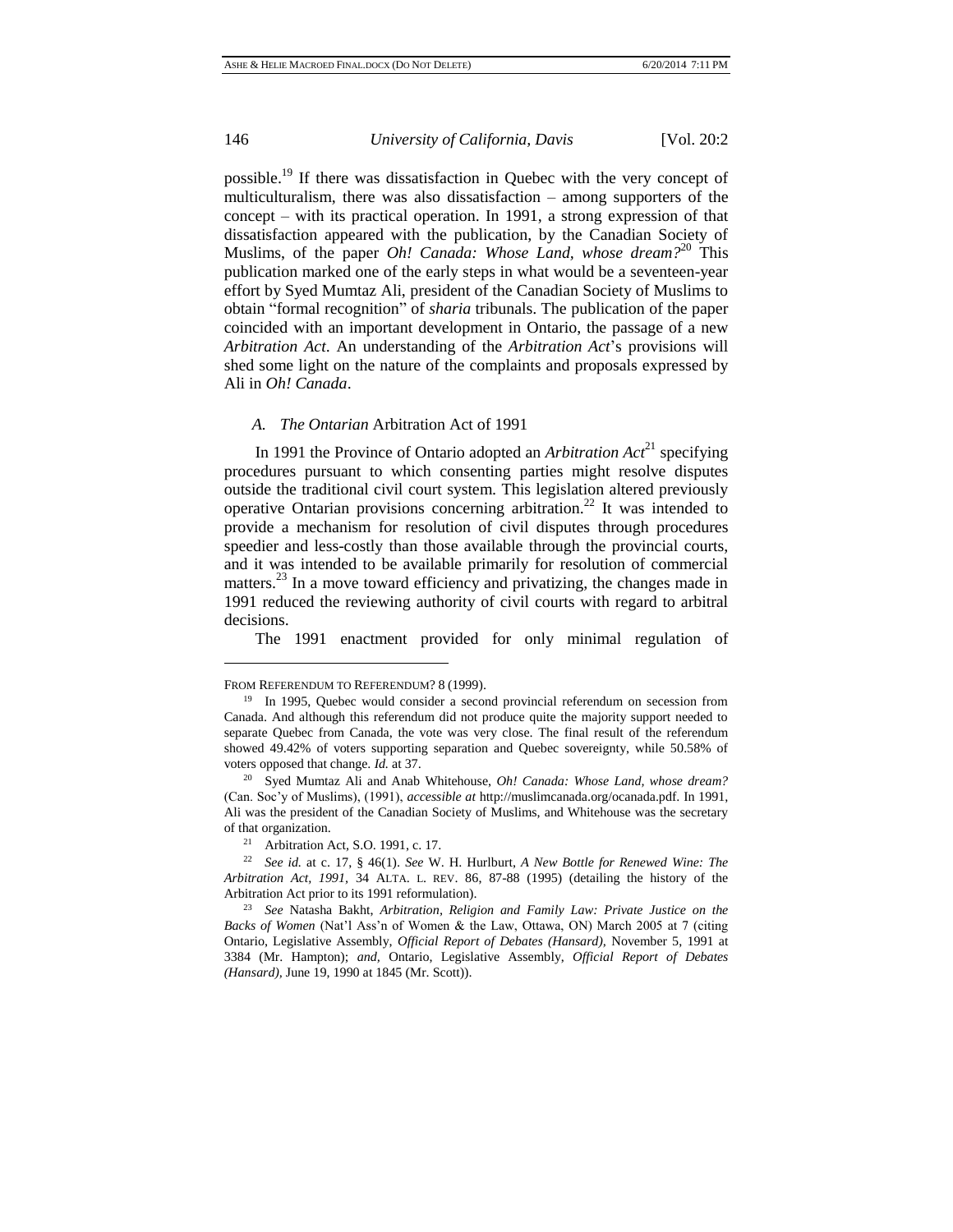arbitrators. With regard to their qualifications, it specified that they should be independent and neutral relative to the parties, but it required no training or certification of individuals to authorize their conducting arbitration. With regard to the procedures to be followed in the arbitration process, the *Act* was similarly minimal, not requiring even that written records of arbitral proceedings be maintained. As a consequence – and consistent with the "privatizing" purpose of the *Act* – arbitral awards would generally become matters of public information only in the event that a party sought court enforcement of an award or elected to appeal an award.

The possibility of an appeal – let alone a successful appeal – from an arbitration decision was quite limited, both as a matter of law and as a matter of reality. With regard to the *Act* provisions themselves: *Section 45* of the *Act* provided no general right of appeal but only a possibility of appeal if a court permitted the same upon application of a party. Further, the *Act* provided that parties could specifically waive any right of appeal through a provision of their arbitration agreement – and, since the agreement to arbitrate would involve a decision to substitute private decision-making for the ordinary judicial process, parties might well decide to forego any appeal possibility. Indeed, while *Section 50(3)* of the *Arbitration Act* on its face provided for judicial enforcement of an arbitral award (unless the award had been set aside upon a party's appeal), other provisions of the Act created hurdles impeding access to judicial enforcement or reversal of arbitral determinations. Additionally, in the event of a court's actually hearing an appeal, the standard of review would involve great deference to the arbitrator's findings of fact. Strictness in the judicial review would apply only to "pure questions of law."<sup>24</sup>

As these provisions indicate, arbitration pursuant to the 1991 *Act* was intended as a form of dispute resolution that would, largely and in the ordinary course, displace the jurisdiction of civil courts. Most significantly, the *Act* unqualifiedly permitted parties to agree to arbitration using any "rules of law."<sup>25</sup> This meant that arbitration of family matters in Ontario could be based on religious law.

# *B. Religious Arbitration throughout Canada*

The "any law" provision of the 1991 *Act* made Ontario one of seven Canadian provinces that permitted "religious arbitration." Allowing for any rules of law to govern arbitration differentiated Ontario from the two

<sup>24</sup> *See* Bakht, *supra* note 23 at 13. It should be noted that the *Arbitration Act* provides not for appeal per se but for "judicial review" for procedural deficits in the arbitration process. *See id.* at 15.

<sup>25</sup> *See* Arbitration Act, c. 17, s. 32(1).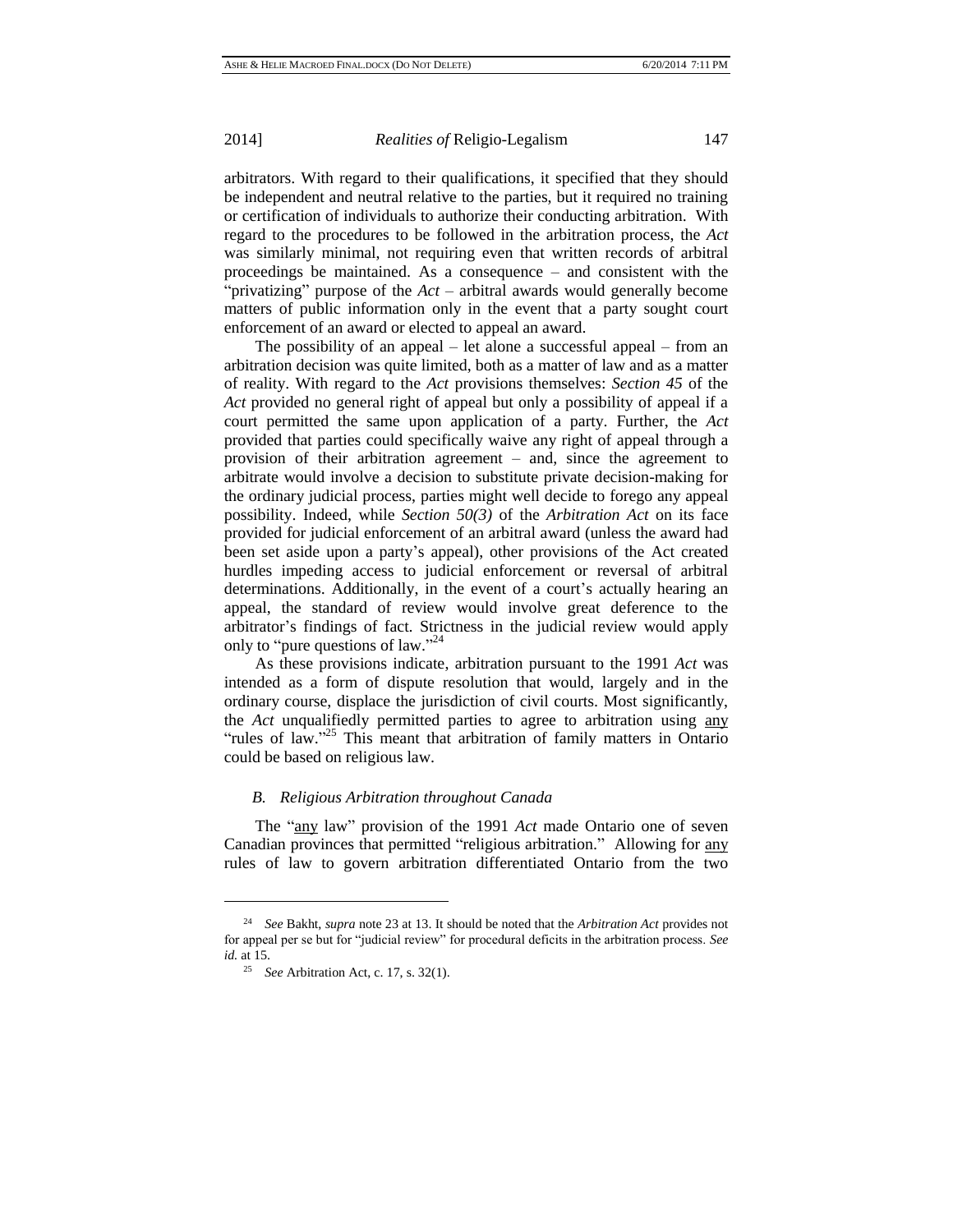provinces and three territories that explicitly disallowed religion-based arbitration of such matters, and distinguished it, also, from the Province of Quebec, which entirely prohibited arbitration of family matters.<sup>26</sup> With *Act*authorized arbitration intended to constitute a "private" alternative to the courts, the *Act* did not itself make clear what the relationship would be between an

arbitral decision and the "supreme law of the land" embodied in the *Constitution of Canada*<sup>27</sup> and in the *Canadian Charter of Rights and Freedoms.*<sup>28</sup> While arbitration pursuant to the *Act* was most frequently utilized to resolve business disputes, certain religious groups – particularly Jewish Orthodox communities – created arbitration tribunals that might bindingly resolve commercial controversies and might also grant specifically-religious divorces, acting, in either case, consistently with the authority granted by the *Act'*s permitting determinations based on any "rules of law."<sup>529</sup>

Civil divorce itself is determined by federal law in Canada and would therefore be outside the jurisdiction of any provincial tribunal established pursuant to the *Arbitration Act.* But Jewish-religious courts (known as "*Beis Din"*) granted religious divorces – known as "*get*s" – that were recognized and effective within Orthodox Jewish communities. Because a Jewish

<sup>26</sup> Polly Dondy-Kaplan & Natasha Bakht, *The Application of Religious Law in Family Law Arbitration Across Canada* (Women's Legal Educ. & Action Fund, Toronto, ON), Apr. 2006, at 24, *available at* [http://www.leaf.ca/legal/submissions/2006-application-religious-law](http://www.leaf.ca/legal/submissions/2006-application-religious-law-in-familiy-law.pdf)[in-familiy-law.pdf.](http://www.leaf.ca/legal/submissions/2006-application-religious-law-in-familiy-law.pdf) *See also* Beverley Baines, *Must Feminists Identify as Secular Citizens? Lessons from Ontario*, in GENDER EQUALITY: DIMENSIONS OF WOMEN'S EQUAL CITIZENSHIP 83, 96 (Linda C. McClain and Joanna L. Grossman eds., 2009). Baines summarizes the data gathered in the Dondy-Kaplan and Bakht study: "[I]ts province-by-province details reveal that seven provinces (Alberta, British Columbia, Manitoba, New Brunswick, Nova Scotia, Ontario, and Saskatchewan) *allow faith-based family arbitrations*; two provinces (Newfoundland and Labrador, and Prince Edward Island) and all three territories (Northwest Territory, Nunavut, and Yukon) *permit family but not faith-based arbitrations*; and one province (Quebec) *precludes arbitration of family matters* [Emphasis added.] *Id.*

<sup>27</sup> Constitution Act, 1982, *being* Schedule B to the Canada Act, 1982, c.11, § 52(1) (U.K.) ("The Constitution of Canada is the supreme law of Canada, and any law that is inconsistent with the provisions of the Constitution is, to the extent of the inconsistency, of no force or effect.").

<sup>28</sup> Canadian Charter of Rights and Freedoms, Part I of the Constitution Act*,* 1982, *being* Schedule B to the Canada Act, 1982, c.11 (U.K).

<sup>&</sup>lt;sup>29</sup> Some Jewish courts had been operating in various areas of Canada since 1982, well before the enactment of the Arbitration Act. *See* Natasha Bakht, *Family Arbitration Using Sharia Law: Examining Ontario's Arbitration Act and Its Impact on Women,* 1 MUSLIM WORLD J. HUM. RTS. 1, 1 (2004). By 2004, Ismaili Muslim groups had "set up a system of mediation and arbitration in every province in Canada," resolving mostly commercial disputes, but also "some family law issues amongst Ismaili Canadians using the relevant Canadian law." *Id.* at 21.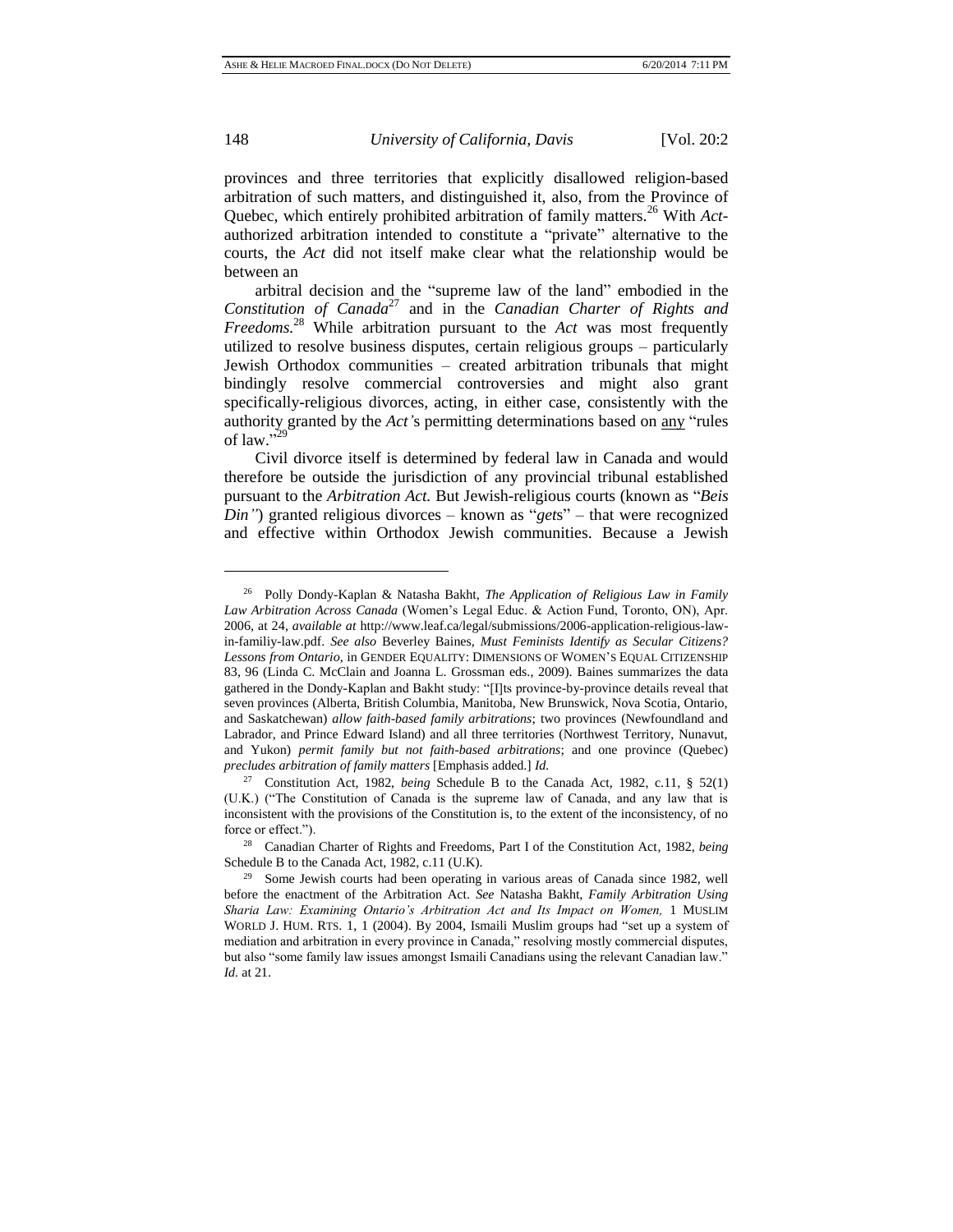l

2014] *Realities of* Religio-Legalism 149

person who obtains a civil law divorce will not be permitted to re-marry in a synagogue without having obtained a *get*, providing these religious divorces was a major part of the work of all the *Beis Din* operating in Canada during the  $1990s.$ <sup>31</sup>

The Biblical divorce law or *Halakha* – as applied in *Beis Din* proceedings – sometimes had seriously negative consequences for Jewish women and their children. In the event of a husband's refusal to grant a *get*, a wife could become *agunah* – that is, chained or anchored to her religious marriage. Even if she has obtained a civil divorce, absent a *get*, she will remain married in the eyes of her religious community. The Orthodox Jewish view is that in the event of the woman's giving birth to children while not having obtained a *get*, she herself becomes greatly stigmatized, and her children – termed *mamzerim* – are not recognized as or admissible (even by their own later conversion to Judaism) as members of the religious community.<sup>31</sup>

# *C. The Ontarian "*Sharia *Tribunal" Proposal and Controversy*

In 1986, Syed Mumtaz Ali, a Muslim leader in Ontario, began to express publicly his proposal that Muslim personal laws – or *sharia*<sup>32</sup> – should begin to be recognized in Canada as a form of law providing the basis for arbitration of family matters.<sup>33</sup>

<sup>30</sup> *See* Lynne Cohen, *Inside the Beis Din,* CANADIAN LAWYER, May 2000, at 27-34, 30.

<sup>31</sup> *See generally* AYELET SHACHAR, MULTICULTURAL JURISDICTIONS (2001), 57-60 (summarizing the *agunah* issue and discussing the increasingly strict enforcement of associated stigmatization and exclusion practices). Shachar notes the failure of Orthodox Judaism, despite its "rich tradition of legal innovation," to provide a "viable *Halakhic* solution to the *agunah* problem." *Id.* at 59. She observes: "Part of the problem lies in the fact that representatives of Orthodox Judaism (the most conservative branch of Judaism) have drifted toward the reactive culturalism path since the late eighteenth century, when members of the Jewish community were for the first time given the opportunity to fully join the larger society as equal citizens – so long as they relegated their religious 'differences' to the private sphere. This external change has caused radical internal changes to the organization of the Jewish community, especially since significant numbers of individuals have indeed chosen to either fully assimilate or to embark on the path of limited particularism. Among those who have resisted these two alternatives, state and societal assimilation pressures have in certain cases led to stricter readings of *Halakhic* marriage and divorce law in the name of protecting 'authentic' Jewish tradition and ensuring its continued survival. This strict enforcement of the tradition has generally subjected women to greater pressure in the family law context." *Id*.

<sup>32</sup> *See supra* text accompanying note 3.

<sup>33</sup> *See Syed Mumtaz Ali, 1st Muslim Lawyer in Canada, dies at 82*, CBC NEWS July 17, 2009, http:[//www.cbc.ca/news/canada/story/2009/07/17/syed-mumtaz-ali.html.](http://www.cbc.ca/news/canada/story/2009/07/17/syed-mumtaz-ali.html) Ali, an immigrant to Canada in 1960, was well-known as the president of the Canadian Society of Muslims. *Id.* Born in India, Ali had there studied theology and Muslim law. *Id.* He had practiced Muslim law in Pakistan and studied at the University of London before immigrating to Toronto in 1960. *Id.* According to the Canadian Society of Muslims, Ali became the first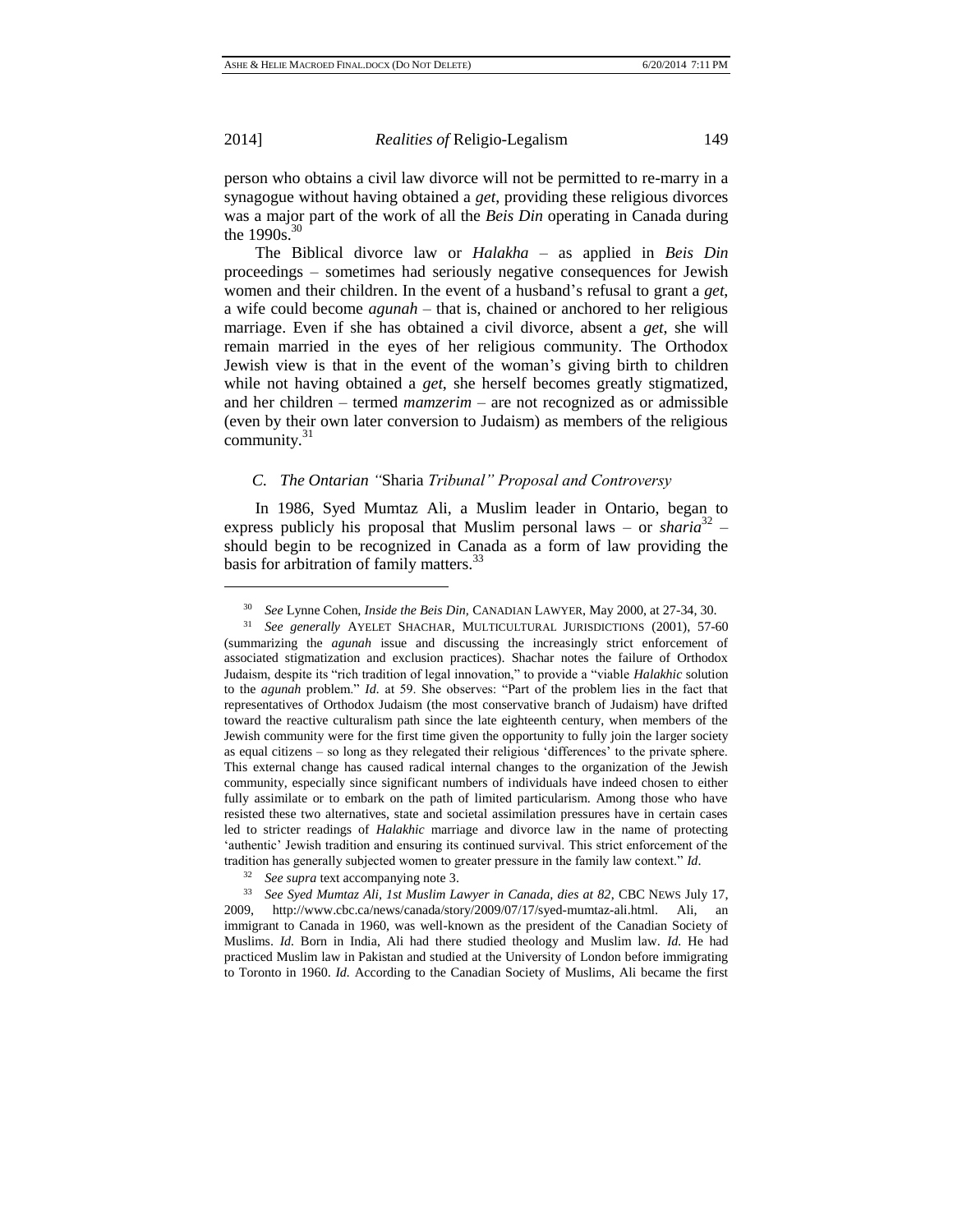Contemporaneous with the Ontarian adoption of the *Arbitration Act*, Ali co-authored and published in 1991 a paper that recommended broad changes in Canadian constitutionalism to assure recognition of the "sovereignty" of Canadian Muslims, emphasizing themes of multiculturalism and incorporating rhetoric characteristic of the emergent politics of "recognition."<sup>34</sup> Ali identified and complained of inequalities produced by Canadian governmental discriminations among religions (especially in the area of subsidization of religious education), as he argued for financial subsidization of an array of religious groups' schools.<sup>35</sup> Beyond demanding equality for Muslims, however, Ali sought "sovereignty," which he defined as protection – or, in his term, "underwriting" – of Muslims' "autonomy." His purpose was to assure Muslims' "direct, unmediated access to real power" <sup>36</sup> *[emphasis added]* In order to lay a foundation for claiming special protection of "Muslims" as a single cultural, or religio-cultural group within the mosaic of Canadian multiculturalism, Ali downplayed the great variations among Muslim people living in Canada:

> [A]lthough many different ethnic groups and races are represented within Islam, as Muslims – as those who follow the Islamic religious tradition – all these various ethnic groups and races are one people. As a people, Muslims feel there are a number of ways in which their reality as a people is marginalized, if not denied, by the present constitutional arrangement.<sup>37</sup>

Of central concern to Ali was the "official recognition and sanctioning of Muslim personal/family law." <sup>38</sup> In his 1991 writing, Ali made clear that the areas of life over which Muslim sovereignty should govern would include "marriage, divorce, separation, maintenance, child support, and inheritance."<sup>39</sup> The governance he proposed would operate through

Muslim lawyer in Canada after his graduation from the Law School at York University in 1962.

<sup>34</sup> *See* Ali & Whitehouse, *supra* note 20. Important writing supportive of governmental "recognition" of various cultural groups – which appeared concurrently with Ali's early-1990s work and would later be invoked to support concepts of "legal pluralism" – was that of Canadian philosopher Charles Taylor. *See* Charles Taylor, *The Politics of Recognition, in* MULTICULTURALISM: EXAMINING THE POLITICS OF RECOGNITION 25 (Amy Gutmann ed., 1992).

<sup>35</sup> Ali & Whitehouse, *supra* note 20, at 39-41. Governmental subsidization strongly preferred Catholic schools over the schools of other religious groups. *Id.* at 40.

<sup>36</sup> *Id*. at 2.

<sup>37</sup> *Id.* at 39.

<sup>&</sup>lt;sup>38</sup> *Id.* at 54. Note here Ali's suggestion that there exists a single body of such "law." *Cf. supra* text accompanying note 3.

<sup>39</sup> *Id.* at 41.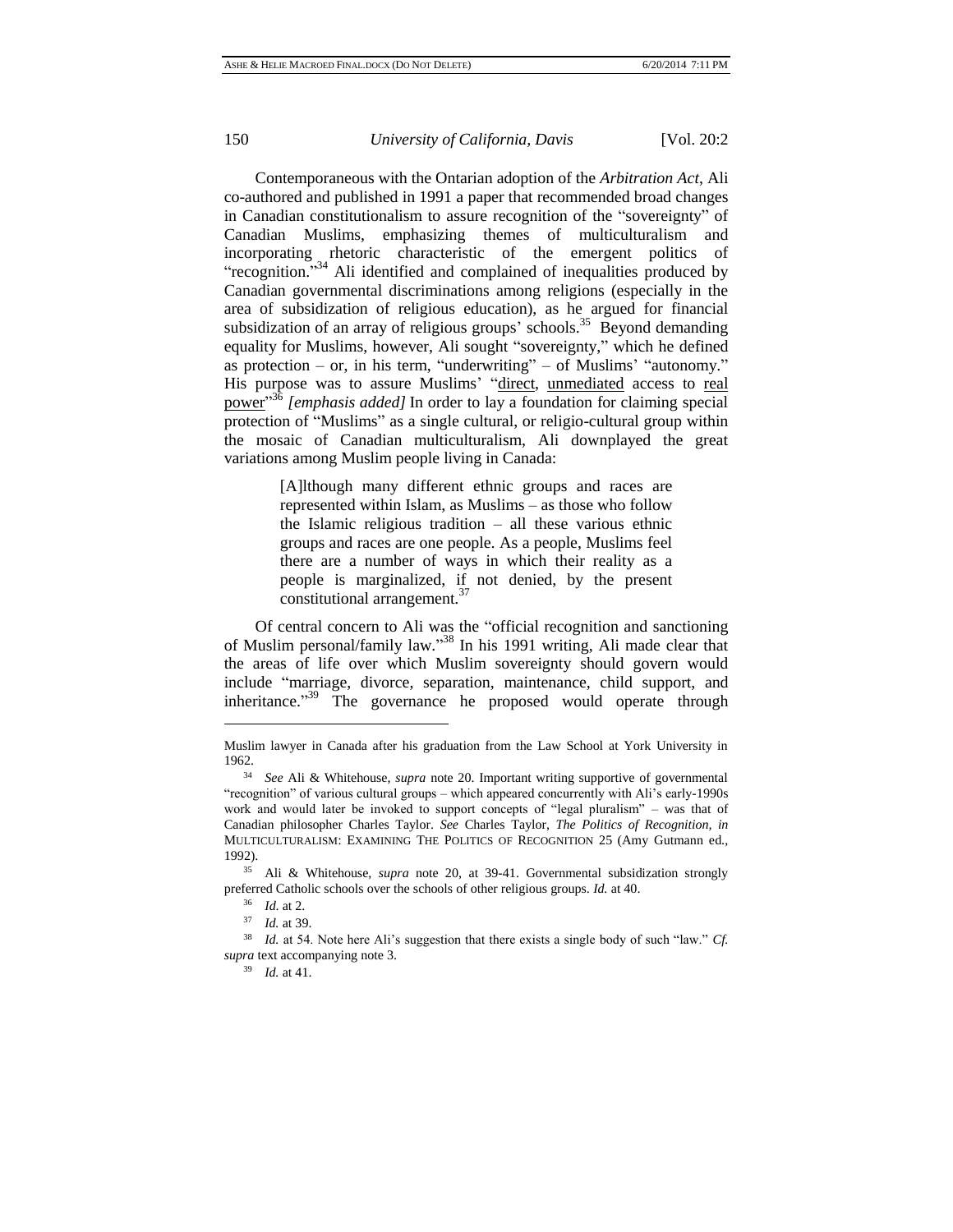"tribunals for handling dispute resolution issues in areas covered by Muslim personal/family law [which] would be set up, staffed and monitored by people from the Muslim community."<sup>40</sup> Ali was here clearly advocating what we term "*religio-legal* pluralism" which would include autonomy and self-governance in religious communities, supported by the enforcement power – the "real power" – of civil courts.

Ali's rhetoric in 1991 included elaboration of a specifically "Islamic"<sup>41</sup> model of "the sovereignty of women." He characterized that sovereignty of women as "a principle which is firmly established" in Islamic law that is "every bit as sophisticated as anything in the Canadian legal system." <sup>42</sup> And he noted that "such sovereignty [of women] encompasses a great many entitlements that have surfaced only recently in North America."<sup>43</sup>

The relationship that Ali envisioned between his proposed Muslim tribunals and the civil government was more elaborately explained in his writing of 1994.<sup>44</sup> Beverley Baines has summarized the explanation he

<sup>40</sup> *Id.* at 43.

<sup>&</sup>lt;sup>41</sup> Ali emphasizes what he designates as the "Islamic" character of his propositions. Using the terms "Muslim" and "Islamic" interchangeably, he intends that they be understood as synonymous. It is important to recognize that his move blurs crucial distinctions. Nigerian feminist Ayesha Imam has argued against the "conflation between 'Islamic' and 'Muslim.' Islam is the religion or faith (the way of Allah), while Muslims are those who believe in Islam and attempt to practice it ... The recognition that Islamic and Muslim are not synonymous is important because it helps avoid essentialising Islam and reifying it as an a-historical, disembodied ideal which is more-or-less imperfectly actualized in this or that community." Ayesha M. Imam, *The Muslim Religious Right ('Fundamentalists') and Sexuality*, DOSSIER 17 (Women Living Under Muslim Laws) 7 (June 1997), *available at*

http://www.wluml.org/sites/wluml.org/files/D-17.pdf. In other words, qualifying a ruling/ law/ value/ or practice as "Islamic" confers upon it the status of being "god-given" (in accordance with god's will), and constructs it as being, therefore, intrinsically irrefutable. Using the adjective "Muslim," on the other hand, acknowledges that a specific ruling/ law/ value or practice was developed by Muslim people, that is, by fallible human beings who are believers in Islam. While it is frequently claimed that any given state, society, community or practice is Islamic, Farida Shaheed, current UN Special Rapporteur in the field of cultural rights, points out the error: "It is in fact not Islamic (i.e. that which is ordained) but Muslim (i.e., of those who adhere to Islam) and reflects the assimilation of Islam into prevailing structure, system and practices." Farida Shaheed, *Controlled or Autonomous: Identity and the Experience of the Network Women Living Under Muslim Laws*, OCCASIONAL PAPER 5 (Women Living Under Muslim Laws) 2 (1994), *available at* [http://www.wluml.org/node/421.](http://www.wluml.org/node/421)

<sup>42</sup> Ali & Whitehouse, *supra* note 20, at 42.

<sup>&</sup>lt;sup>43</sup> *Id.* Ali provided no specification of what those "great many entitlements" of women might include.

<sup>44</sup> *See* SYED MUMTAZ ALI, THE REVIEW OF THE ONTARIO CIVIL JUSTICE SYSTEM: THE RECONSTRUCTION OF THE CANADIAN CONSTITUTION AND THE CASE FOR MUSLIM PERSONAL/FAMILY LAW: A SUBMISSION TO THE ONTARIO CIVIL JUSTICE REVIEW TASK FORCE (Can. Soc'y of Muslims, 1994), *available at* http://www.muslimcanada.org/ submission.pdf.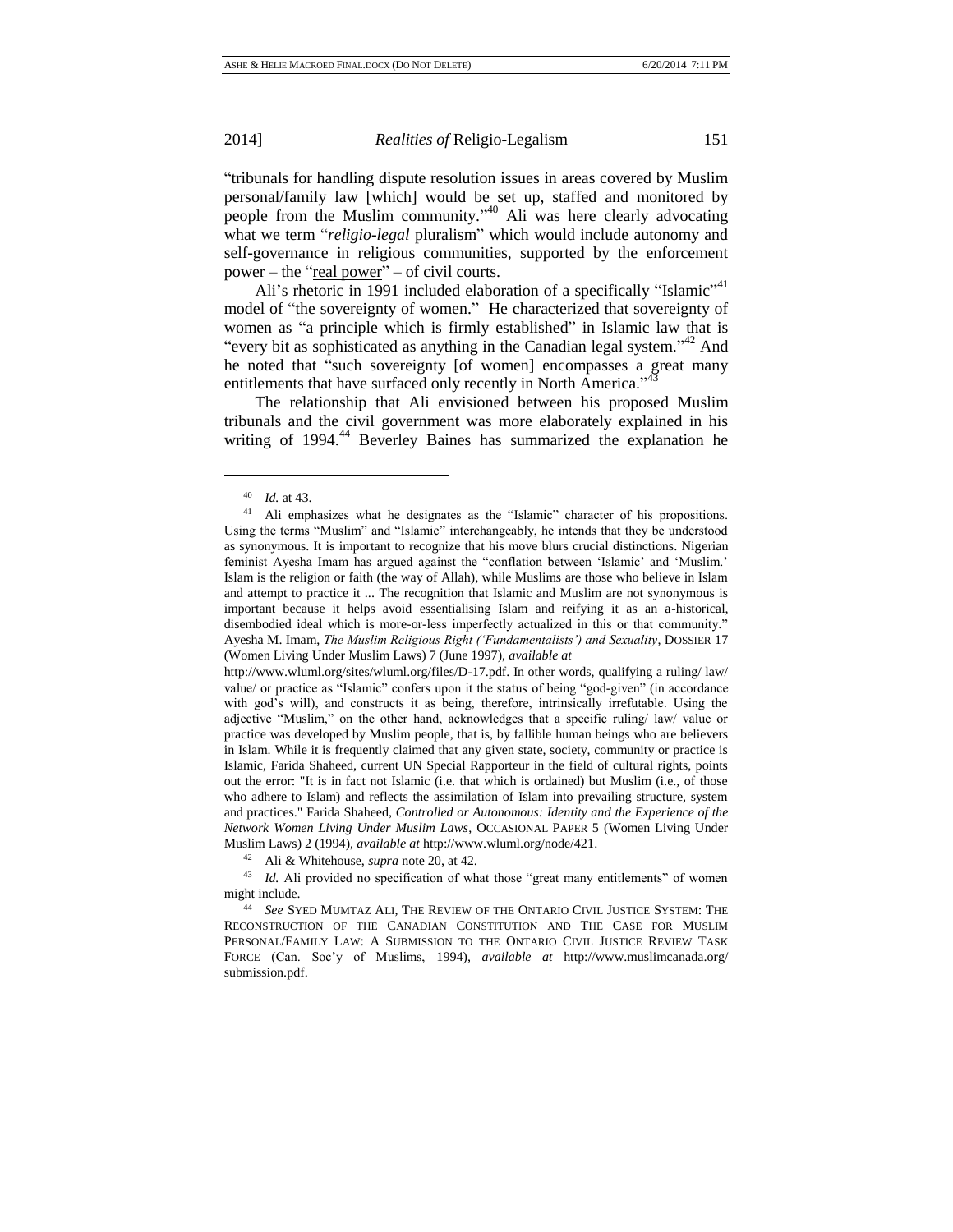offered at that time:

[I]t became clear he intended arbitrations to begin and end in the civil courts. Upon receipt of a statement of claim, a court should immediately refer the matter to arbitration to settle the issues in accordance with *sharia* law; thereafter, the award would be filed with the court to make it enforceable as the court's judgment. Ali did not propose to sever the relationship between arbitration tribunals and courts. Instead he sought to restrict the role of courts to purely procedural matters: judges should not be called upon to interpret *sharia* law.<sup>45</sup>

Ali's writings, generated over a period of at least seventeen years, provided a blueprint for the design and operation of *sharia* tribunals, and an outline of arguments to support or justify the formal recognition of these *religio-legal* entities. Legal scholar Natasha Bakht characterized and criticized Ali's proposals:

> [T]his process of family arbitration [would be] but one step toward a separate system of justice for Muslims where they would be permitted to govern their own affairs in the realm of civil law…Mumtaz Ali confuses the limited ability to provide services to resolve certain civil matters through the *Arbitration Act* with the right to set up a parallel institution of justice that resembles the redress sought by those seeking self-government.<sup>40</sup>

Canadian feminist academics were not unresponsive to the developments represented in Ali's proposals. Two commentators whose voices sounded during the 1990s with the authority of personal experience were sociologists: Pakistani immigrant Shahnaz Khan and Iranian immigrant Haideh Moghissi.

Shahnaz Khan, identifying herself as both feminist and Muslim, and having had the experience, while growing up in the 1960s, of a Muslim life in Pakistan far different from the religio-legally controlled one that would be implemented by initiatives such as the *sharia* tribunal proposal, replied in 1993 to Ali's paper. 47 In this early intervention, Khan recorded her own

<sup>45</sup> Baines, *supra* note 26, at 86 (citing Ali, *supra* note 44, at 41).

<sup>46</sup> Bakht, *supra* note 23, at 51 (referencing Ali, *supra* note 20, at 3 and ALI, *supra* note 44). Bakht is here pointing to Ali's comparison of Canadian Muslims to Canada's First Nations peoples "in order to justify increased legal and political autonomy for Muslims." *See also* Ali & Whitehouse, *supra* note 20 (citing Ali's intent to construct Muslims as "one people.").

<sup>47</sup> Shahnaz Khan, *Canadian Muslim Women and Shari'a Law: A Feminist Response to*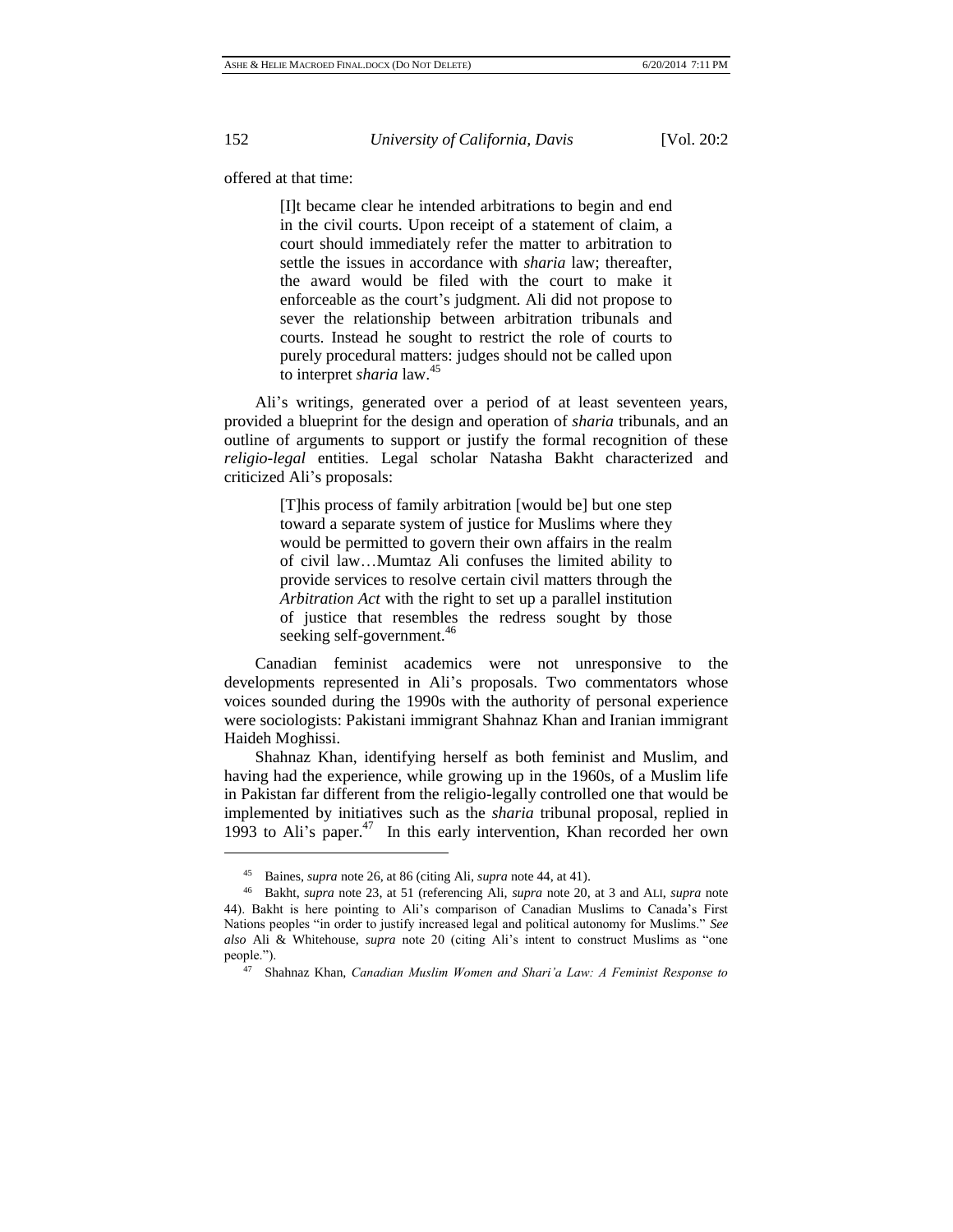perception of the reality of racist discrimination against Muslims in Canada, identifying that harm as having produced "a situation where some Muslim people in Canada feel a need to turn to unjust Shari'a laws."<sup>48</sup> At the same time – and unlike Ali – she refused to close her eyes to the reality of sexism within and outside Muslim communities, arguing: "Racism and sexism are interlinked oppressions and cannot be separated.<sup>549</sup> Khan pointedly rejected Ali's reliance on – and attempt to extend – multiculturalist notions. She insisted that Canadian multiculturalist policies actually supported discrimination against Muslims and against women by their perpetuating negative stereotypes – especially stereotypes of Muslim women as "backward, passive, and horribly oppressed by religion"<sup>50</sup> – and by their consequent constriction of the range of "choice" available to Muslim women. She explained:

> It is highly unlikely that all "consenting" adults, particularly women, would willingly and gladly consent to arrange their lives according to laws which give them unequal status before the law. Although we may characterize some women as "choosing," no doubt they would experience a certain amount of pressure to conform. However, should they decline to be governed by Muslim Personal Status Laws and find themselves ostracized by their families and their community, they would have to confront the discrimination of the larger Canadian population because they are both women and Muslims without community support to fall back on. This situation is particularly severe in the case of women who have concentrated on preserving Muslim culture, which is encouraged by multiculturalist policies, and who therefore have few skills with which to survive in the white world.<sup>51</sup>

Ali's proposal, Khan insisted, "reproduces the dominant liberal ethos of the management of race relations and the maintenance of the status quo of power relations in Canada." <sup>52</sup> Khan challenged Ali's invocation of *sharia* as

*<sup>&</sup>quot;O! Canada!,"* 6 CAN. J. WOMEN & L./REVUE FEMMES ET DROIT 52 (1993). Khan recalled: "…the 1960s in Pakistan when Islam was a part of my life. We were free to choose how religious we wanted to be. There was little compulsion to obey rules handed down from a selfappointed clergy." *Id.* at 53-54.

<sup>48</sup> *Id.* at 63.

<sup>49</sup> *Id*. at 60. For our own recent treatment of this interlinkage in discussion of issues of "veiling" by Muslim women, *see* Hélie and Ashe, *supra* note 4.

<sup>50</sup> Khan, *supra* note 47, at 55.

<sup>51</sup> *Id.* at 60.

<sup>52</sup> *Id.* at 55.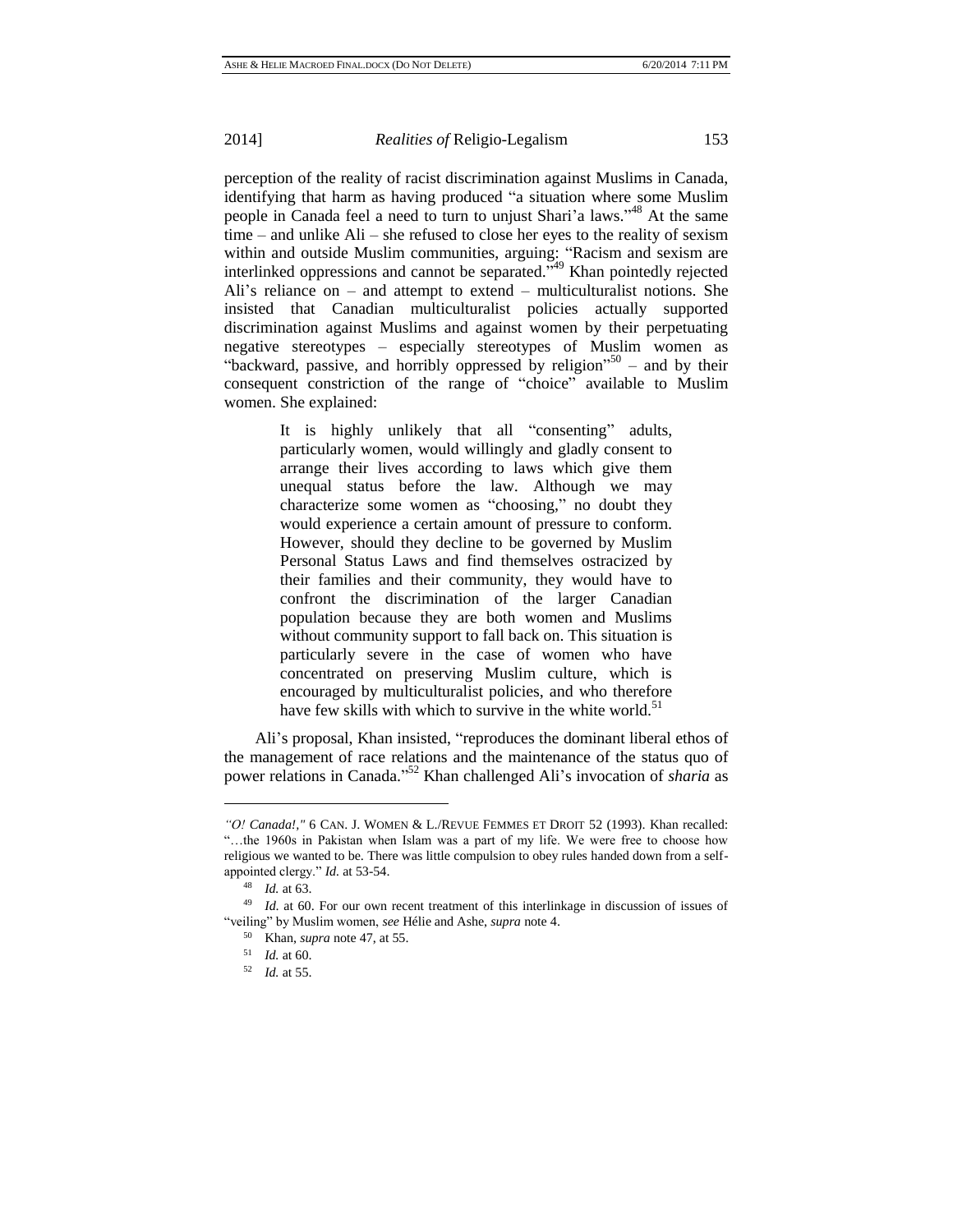if that term referenced a single body of law whose content can be ascertained and agreed-upon. She stressed the variations among Muslim laws, noting that that variation makes it uncertain and unreliable as a source of protection of women's equality. Khan contrasted with that uncertainty and unreliability the Canadian civil laws (e.g., *Charter* provisions) which are clearer, more stable, and stronger as bases for protection for women.<sup>53</sup>

In another important feminist critique of Ali's project, in the late 1990s, sociologist Haideh Moghissi, challenged and confronted the concept of "Islamic feminism" and urged resistance to the "mystification of 'Islamic traditions'" that was being developed to support an active "Islamization project."<sup>54</sup> Moghissi's work was informed by her history of life and work in Iran prior to her emigration away from the fundamentalism that succeeded the 1979 Islamic revolution. Moghissi's writing, as indicated by her book's subtitle, focused on the negative implications of postmodernist analyses. She argued that such approaches – by cultivating "cultural relativism" – lent themselves to the projects of dangerous religious fundamentalisms marked by anti-modernity, anti-democracy, and anti-feminist commitments and seeking expansions of religious accommodations.<sup>35</sup>

In what we read as adopting a countervailing direction, Ayelet Shachar, political scientist and Israeli immigrant to Canada, showing the strong influence of Will Kymlicka's multiculturalism, theorized a model of "shared governance" that was closer to Ali's "sovereignty" model than to Shahnaz Khan's and Haideh Moghissi's critiques.<sup>56</sup> While aware of the potential for intra-community oppression of women, Shachar called for a form of legal pluralism that she termed "shared governance," through which, she imagined and proposed, "transformative accommodation" of both religious communities and dominant secular governments might occur, in ways protective of women.<sup>57</sup>

After seventeen years of persistent effort to persuade provincial

<sup>53</sup> *Id.*

<sup>54</sup> *See* Haideh Moghissi, FEMINISM AND ISLAMIC FUNDAMENTALISM: THE LIMITS OF POSTMODERN ANALYSIS 78-124 (1999).

<sup>55</sup> *See id.* at 49-93.

<sup>56</sup> SHACHAR, *supra* note 31. Shachar's model essentially constructed a version of *multiculturalism* and *legal pluralism*, according to which certain minorities – i.e., certain religious groups – would be provided "accommodations" (i.e., special group-rights) in the expectation that the granting of those accommodations would contribute to "transformation" of the groups themselves. Shachar called these particular provisions for religious groups "transformative accommodations." We read this early work by Shachar as much less historically-informed than that of Khan and Moghissi, and we note our assessment of it *infra,* in *Part Four*.

<sup>57</sup> Shachar's proposals for "shared governance" and "transformative accommodations" would be invoked in 2008 by Rowan Williams, Archbishop of Canterbury, to support the institution of sharia tribunals in the UK. *See infra* note 120 and accompanying text.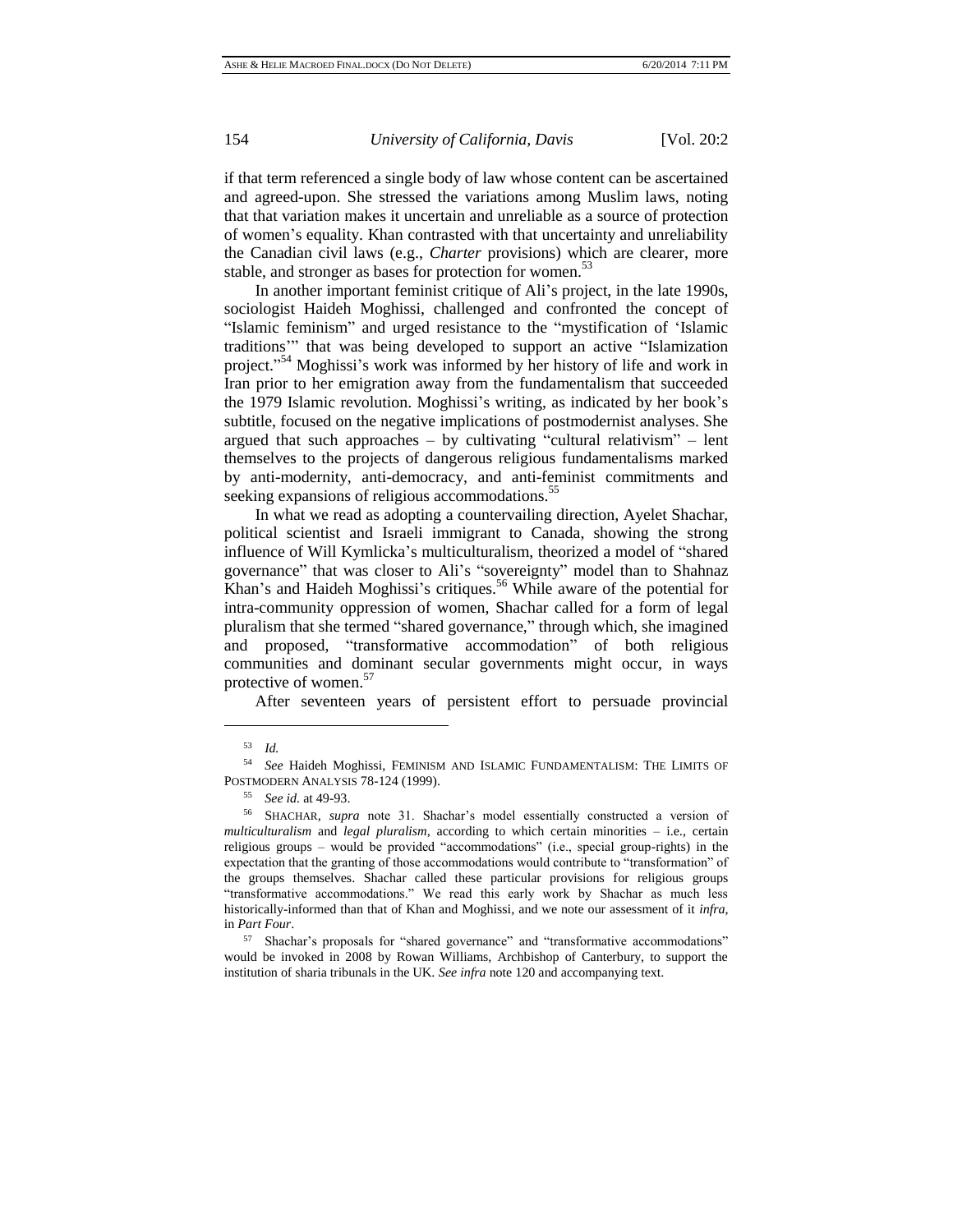l

2014] *Realities of* Religio-Legalism 155

government to support his proposal for recognition of powerful Muslim tribunals, in late 2003 Ali joined with a number of Muslim leaders in Toronto and established an entity, the Islamic Institute of Civil Justice Studies, that would set up Muslim tribunals in Ontario to arbitrate family disputes in conformity with requirements of *sharia*. Public statements made by imams during the year 2004 indicated that in actuality the Islamic Council of Imams-Canada had already been practicing mediation and arbitration for more than ten years and that they had "dealt with a number of issues including Islamic divorce."<sup>58</sup> Ali continued to assert that Muslims were religiously obligated to utilize *sharia* courts.<sup>59</sup>

In support of Ali's institution of "*sharia* tribunals," some Muslim leaders cited the history of operation and acceptance of Jewish arbitration tribunals (the *Beis Din*). They also cited Muslim interests in religious equality, protected by the *Section 15* of the *Canadian Charter of Rights and Freedoms,* suggesting that Muslims would be denied *Charter* protections should the Province decline to permit their operation of tribunals while permitting other religious groups that liberty. $60$ 

Ali's announcement of the new tribunals and his proposal that orders of "*sharia* tribunals" should be effectuated by judicial enforcement triggered the eruption of major controversy in Ontario. Women's groups would become the dominant force in opposition.

# *D. Feminist Opposition, the* Boyd Report*, and Further Feminist Opposition*

Spearheading the criticism and opposition to the proposal for *sharia* tribunals was the Canadian Council of Muslim Women (CCMW), a group of Muslim religious women – "believing women who are committed to our [Muslim] faith<sup>"61</sup> – acting under the directorship of Alia Hogben. The CCMW's leadership – in a project that would require two years of work in alliance with more than 50 religious and secular groups, perhaps most notably the National Association of Women and Law (NAWL) – organized

<sup>58</sup> *See* Bakht*, supra* note 29, at 1 n.7 (referencing a June 2004 statement of Imam Hamid Slimi concerning the Islamic Council of Imams-Canada).

<sup>59</sup> *See,* Baines, *supra* note 26**,** at 87, n.33 (citing Syed Mumtaz Ali & Anab Whitehouse, *The Reconstruction of the Constitution and the Case for Muslim Personal Law in Canada,* 13 J. INST. MUSLIM MINORITY AFF. 156, 170 (1992). It should be noted that in suggesting that Muslims *must* resort to religious courts, Ali offered no explanation of the reality that civil court systems do exist in Muslim countries.

<sup>60</sup> *See* Canadian Charter of Rights and Freedoms, Part I of the Constitution Act, 1982, *being* Schedule B to the Canada Act, 1982, c.11, § 15 (U.K.) (relating to religion); Imam Hamid Slimi, Op-Ed., *Should Ontario allow sharia law? YES Religious leaders already mediate, in compliance with Canadian law*, THE TORONTO STAR, June 1, 2004, at A19.

<sup>61</sup> *See generally* CANADIAN COUNCIL OF MUSLIM WOMEN, [http://ccmw.com](http://ccmw.com/) .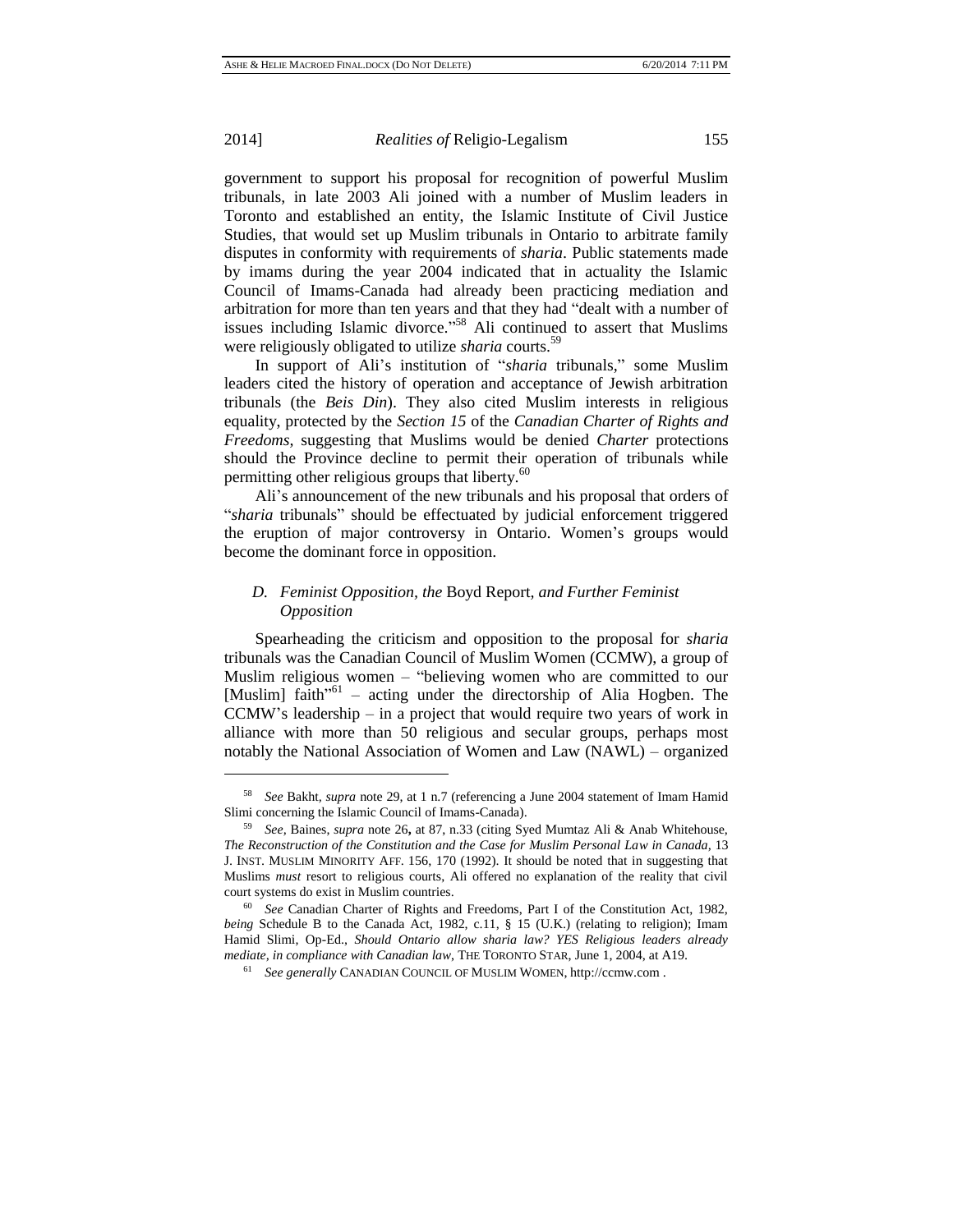a national and international resistance that would ultimately defeat Ali's proposal. Very shortly after Ali's announcement, in early 2004, the CCMW began its public argument that the institution of the proposed tribunals would contravene protections of women guaranteed by the *Charter of Rights and Freedoms*. Shortly after that, NAWL joined with CCMW, contributing to the escalation of public discussion of the tribunals proposal.<sup>62</sup>

In response to the intensifying controversy, in June 2004, the Premier of Ontario, Dalton McGuinty, appointed Marion Boyd, a well-known political figure in Ontario, $63$  to inquire into the ongoing status of religion-based arbitration in Ontario and to make recommendations about how the *Arbitration Act* should be applied to the *sharia* tribunal proposal.<sup>64</sup> Over succeeding months, Boyd engaged in consultation with numerous individuals and groups and conducted public hearings to tap into diverse perspectives, including those of Muslim groups. In August 2004, Boyd heard the position of the Muslim Canadian Congress, a secular organization that argued against the proposal, contending that establishment of the tribunals would be "racist" and "unconstitutional," and that it would have the effect of "discriminatory ghettoization and marginalization" of "the Muslim community."<sup>65</sup>

Advocates of the tribunals responded to criticisms with the claim that these were rooted in "Islamophobia." It was argued that rejection of the proposal – even if that rejection were to take the form of a prohibition of all family law arbitration<sup>66</sup> or of <u>all religion-based</u> family law arbitration – would in reality amount to differential treatment of Islam relative to other

<sup>62</sup> National Association of Women and Law, *No Religious Arbitration Coalition: What Have We Learned?* February 17, 2007, p.1. *Accessible at: http://www.nawl.ca/en/library/ entry/no-religious-arbitration-coalition-what-have-we-learned*.

<sup>63</sup> Marion Boyd was a former Attorney General of Ontario and a former Minister Responsible for Women's Issues. The formal appointment of Ms. Boyd was made by the Attorney General, Michael Bryant, and by Minister Responsible for Women's Issues, Sandra Pupatello.

<sup>64</sup> *See* Marion Boyd, DISPUTE RESOLUTION IN FAMILY LAW: PROTECTING CHOICE, PROMOTING INCLUSION, 3-5 (2004), at 1, *available at* http://www.attorneygeneral.jus.gov. on.ca/english/about/pubs.boyd [hereinafter BOYD REPORT]. The full report may be accessed in both English and French though the official website of the Ontario Ministry of the Attorney General.

<sup>65</sup> *See* Press Release, Muslim Canadian Congress, Sharia based Arbitration Racist and Unconstitutional (Aug. 26, 2004), *available at* [http://muslimcanadiancongress.info/wp](http://muslimcanadiancongress.info/wp-content/uploads/2013/08/MCC-challenges-Sharia-in-Ontario-August-26-2004.pdf)[content/uploads/2013/08/MCC-challenges-Sharia-in-Ontario-August-26-2004.pdf;](http://muslimcanadiancongress.info/wp-content/uploads/2013/08/MCC-challenges-Sharia-in-Ontario-August-26-2004.pdf) Press Release, Muslim Canadian Congress, Submissions by Muslim Canadian Congress, Review of Arbitration Process by Marion Boyd, (Aug. 26, 2004), *available at* [http://muslimcanadiancongress.info/wp-content/uploads/2013/08/MCC-challenges-Sharia-in-](http://muslimcanadiancongress.info/wp-content/uploads/2013/08/MCC-challenges-Sharia-in-Ontario-August-26-2004.pdf)[Ontario-August-26-2004.pdf.](http://muslimcanadiancongress.info/wp-content/uploads/2013/08/MCC-challenges-Sharia-in-Ontario-August-26-2004.pdf)

<sup>66</sup> Such a total prohibition of arbitration of family matters already existed in Quebec, as provided by *Civil Code of Quebec*, S.Q., 1991, c. 64, § 2629.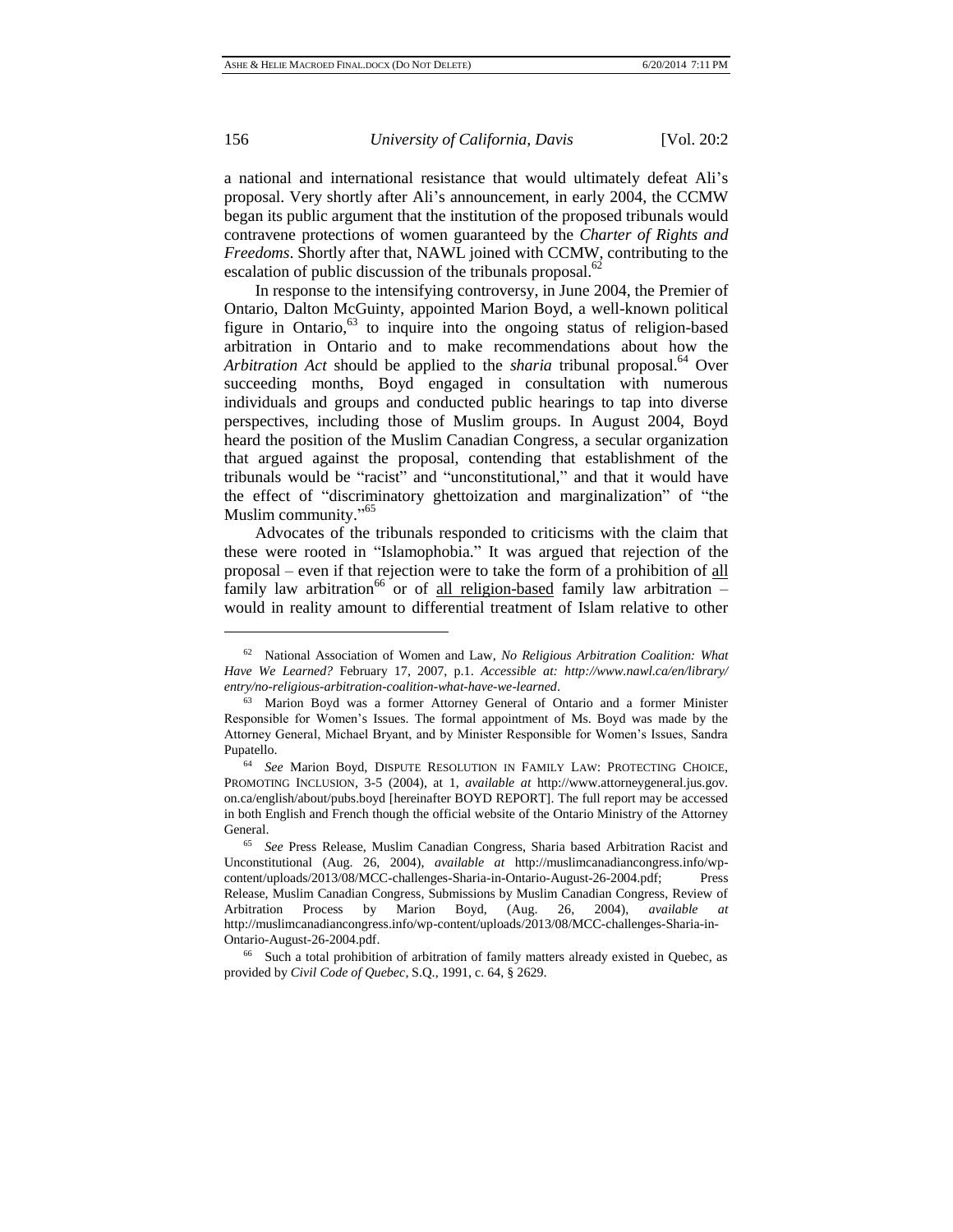religious interests. $67$  The argument was also advanced that rejection of the proposal would perpetuate the racism implicated in the project of "saving Muslim women" from the male members of their own communities.<sup>68</sup> Media coverage of the controversy was extensive, and heated conflict became evident on university campuses in Toronto and elsewhere. In the fall of 2004, demonstrations took place not only in Canada but also in Canadian embassies across the world.

Boyd's *Report*, issued in December 2004, documented her investigation and consultations, and it concluded with recommendations that: (i) endorsed the continuation of arbitration – including arbitration by all religious groups – of family matters; and, (ii) proposed regulation of such arbitration.<sup> $n$ </sup>

The issuance of the *Boyd Report* did not resolve the "*sharia* tribunal" controversy. Public debate continued and resistance by the women's coalition intensified.

The CCMW had already commissioned two studies: one by Natasha Bakht investigating the "legal implications of tribunals that will utilize Sharia law in Ontario…with a particular emphasis on the impact that Sharia could have on Muslim women in Ontario;<sup>771</sup> and one by Pascale Fournier investigating the operation of *sharia* in France, Germany, and Britain.<sup>72</sup> The Bakht and Fournier reports provided empirical data about women's concerns as well as legal and policy analyses that would inform and sustain the CCMW's efforts.

Drawing upon the commissioned studies, upon clear understanding of Canadian law and politics, and upon its members' appreciation of non-Muslim religious and secular perspectives, CCMW was able to articulate refutations of all the propositions featured in Ali's proposal. CCMW – speaking out of its members' religious identities – embraced civil law as preferable to religious law for protection of women's equality, and it entirely rejected the invitation of "legal pluralism."<sup>73</sup> Perhaps most significantly,

<sup>67</sup> In September 2004, B'nai Brith Canada expressed support of the tribunals. *See* Dahlia Lithwick, *How Do You Solve the Problem of Sharia?,* SLATE (Sept. 10, 2004), [http://www.slate.com/toolbar.aspx?action=print&id=2106547.](http://www.slate.com/toolbar.aspx?action=print&id=2106547)

<sup>68</sup> *See generally* Lila Abu-Lughod, *Do Muslim Women Really Need Saving?: Anthropological Reflections on Cultural Relativism and Its Others,* 104 AM. ANTHROPOLOGIST 783, 788-89 (2002).

<sup>69</sup> *See* Lithwick, *supra* note 67.

<sup>70</sup> *See* BOYD REPORT, *supra* note 64, at 133.

<sup>71</sup> Bakht, *supra* note 29, at 2.

<sup>72</sup> *See* Pascale Fournier, *The Reception of Muslim Family Law in Western Liberal States,*  DOSSIER 27: MUSLIM MINORITIES (Women Living Under Muslim Laws) 65 (Dec. 2005), *available at* http://www.wluml.org/sites/wluml.org/files/import/english/pubs/pdf/dossier27/ doss27-e.pdf.

<sup>73</sup> *See* Alia Hogben, *Introduction of Religious Family Laws in Canada: A Case Study,*  DOSSIER 30-31: THE STRUGGLE FOR SECULARISM IN EUROPE AND NORTH AMERICA (Women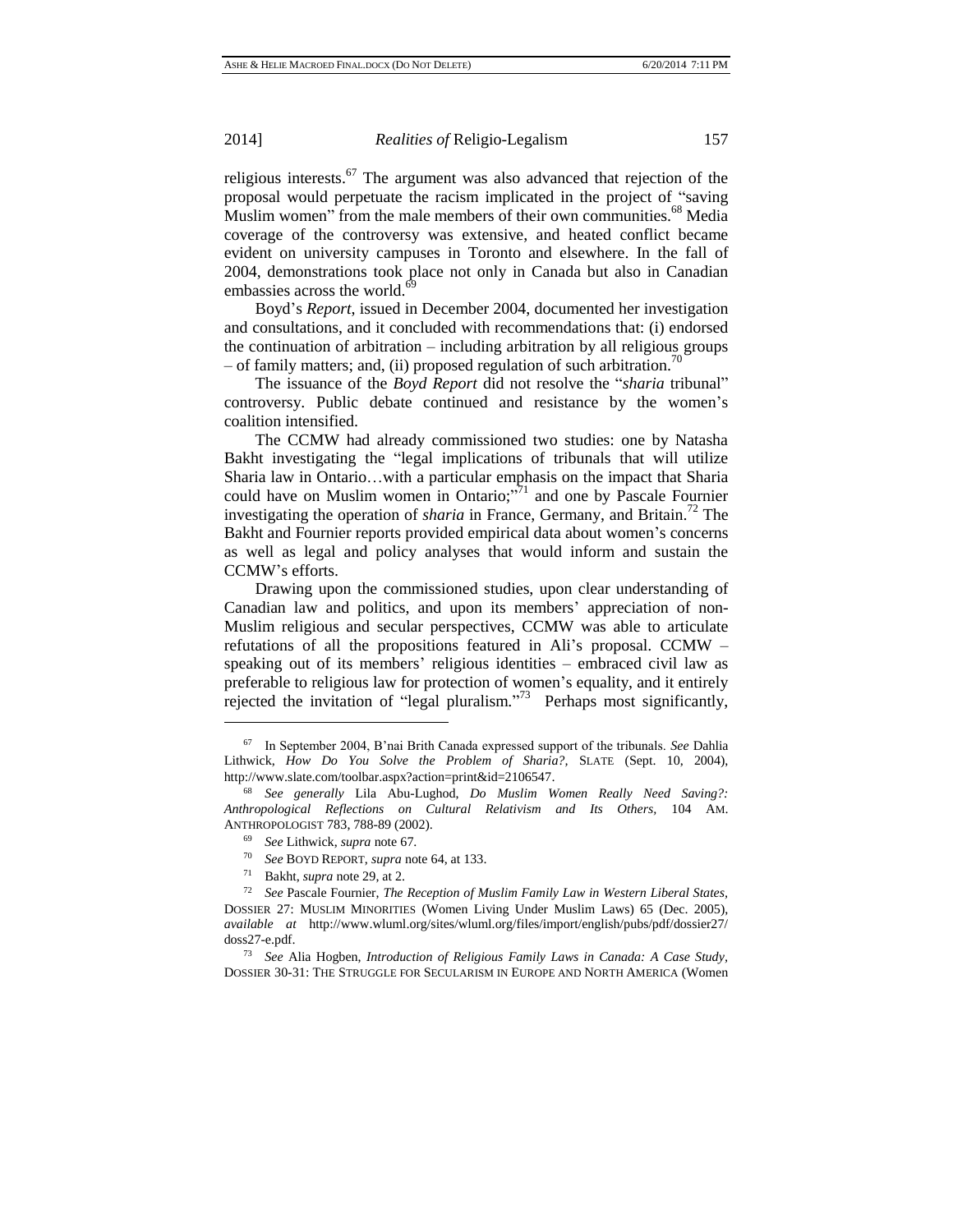they were able to refute the proposition that Muslim women would have "choice" about submission to the tribunals. They argued strenuously that women who agreed to participate in arbitration would suffer the same handicaps as women who agreed to mediation in family law matters: both the privacy of the arbitration proceeding and a gender-based unevenness in bargaining power would work to the detriment of women. They were able to explain how the tribunals would likely erode the modest and hard-won protections of equality-in-citizenship that had been achieved by Canadian women. They were also able to identify as especially vulnerable to the operation of *Act*-authorized "*sharia* tribunals" those women who had recently immigrated into Canada from parts of the world in which "*sharia* law" governs. They elucidated, as had Bakht, the folly of attributing "choice" to women in situations of vulnerability:

> New immigrant women from countries where sharia law is practiced are particularly vulnerable because they may be unaware of their rights in Canada. These women may be complacent with the decision of a sharia tribunal because arbitral awards may seem equal to or better than what might be available in their country of origin. An immigrant woman who is sponsored by her husband is in an unequal relationship of power with her sponsor. It may be impossible for a woman in this situation to refuse a request or offer from a husband, making consent to arbitration illusory. Linguistic barriers will also disadvantage women who may be at the mercy of family or community members that may perpetuate deep-rooted patriarchal points of view. If a woman manages to access the court via judicial review or appeal, she may well be told that she "chose" the disadvantageous situation that she finds herself in, further entrenching her feelings of helplessness and inferiority… The consequences of family arbitration with few limits will seriously and detrimentally impact the lives of women. This gender-based impact will likely be felt widely and will have intersecting class, (dis)ability, race and cultural implications.<sup>74</sup>

Under the continuing leadership of CCMW, the resistance movement

Living Under Muslim Laws) 183 (July 2011), *available at* http://www.wluml.org/sites/ wluml.org/files/WLUML%20dossier%2030-31%20v2.pdf. In this writing, Hogben provides a summary account of the CCMW struggle against the *sharia* proposal. She invokes writing of legal scholar Jean-Francois Gaudreault DesBiens, finding that "legal pluralism" is likely to expand the rights of groups while diminishing those of individuals. *See id.* at 187.

<sup>74</sup> Bakht, *supra* note 29, at 19-20.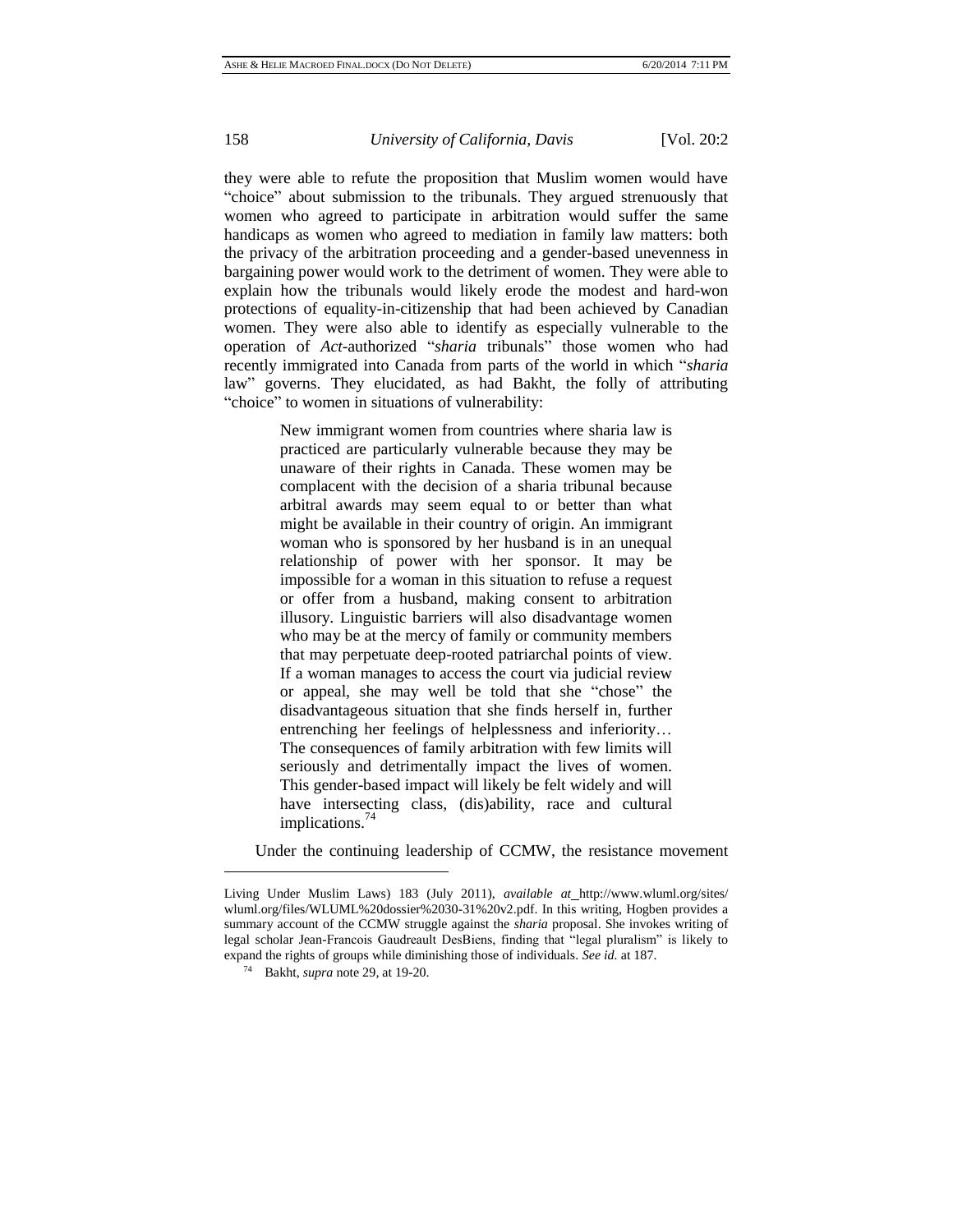l

2014] *Realities of* Religio-Legalism 159

drew in extensive Canadian – and, ultimately, international – support. To provide education to Ontarians, members of the international solidarity network Women Living Under Muslim Laws (WLUML) were invited to speak in April 2005 in Toronto about their experiences living in various countries governed by various forms of Muslim laws. By the end of the spring of 2005, a highly diverse network of individuals and groups – both religious and secular – had constituted itself as the "No Religious Arbitration Coalition." This coalition worked to further educate both politicians and members of the public about the need – for the protection of women's liberty and equality interests – to defeat the new proposal and, indeed, to assure that there would be no arbitration of family matters in Ontario based on any religious law. In fall 2005, WLUML assisted the Coalition in organizing international demonstrations against the *sharia* tribunal proposal, and those occurred on September 8, 2005, in major cities across the globe.<sup>75</sup>

# *E. The McGuinty "Ban" and Ontarian Legislation of 2006*

A step toward ending the controversy was taken on September 11, 2005, three days after the international demonstrations, when Ontarian Premier McGuinty announced his introduction of *Bill 27*, which, he said, was intended to ban all religion-based arbitration of family matters. The McGuinty ban was translated into legislation in February 2006, when the provincial government of Ontario enacted *Bill 27, The Family Statute Law Amendment Act*<sup>76</sup> (hereinafter, *FSLAA*). The new statute meant that the term "family arbitration" would apply only to processes that were conducted exclusively under the law of Ontario or of another Canadian jurisdiction. It meant that other third-party decision-making processes (such as, for example, decision-making in whole or in part on the basis of religious law or foreign law) – would not be considered "family arbitrations" and would have no legal effect. <sup>77</sup> Amending both the *Arbitration Act of 1991* <sup>78</sup> and the

<sup>75</sup> Demonstrations occurred in Toronto, Montreal, Ottawa, Victoria, London, Amsterdam, Paris, and Dusseldorf. Baines, *supra* note 26, at 93.

<sup>76</sup> Family Law Statute Amendment Act, 2006 S.O. 2006, c. 1 – Bill 27, *available at* https://www.e-laws.gov.on.ca/html/source/statutes/english/2006/elaws\_src\_s06001\_e.htm. This Bill received "Royal Assent" on February 23, 2006.

<sup>77</sup> *See id.* at § 2.2.(1) and 5.10 (citing language specifying "no legal effect").

<sup>78</sup> The new law's relevant amendment of the *Arbitration Act* includes: *cl. 1. (1)*: defining "family arbitration" as "…an arbitration that … (b) is conducted exclusively in accordance with the law of Ontario or of another Canadian jurisdiction;" and *cl. 2.2(1)*, which specifies that when a decision about a family matter is "made by a third-person in a process that is not conducted exclusively in accordance with the law of Ontario or of another Canadian jurisdiction, (a) the process is not a family arbitration; and (b) the decision is not a family arbitration award and has no legal effect." *Id.* at § 2.2(1).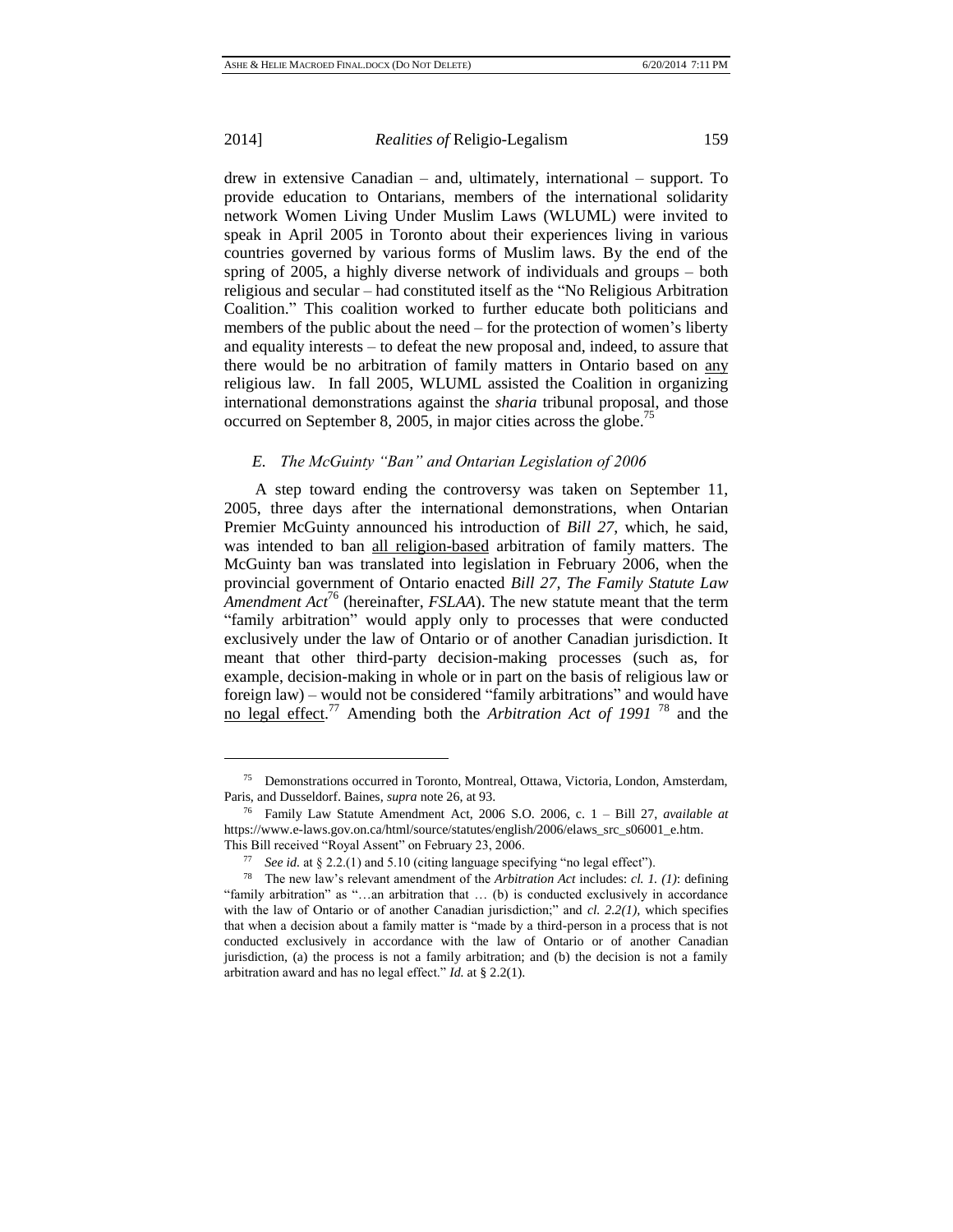provincial *Family Law Act,*<sup>79</sup> the *FSLAA* required that the practice of arbitration in Ontario be based exclusively on non-religious Canadian and provincial law.

With its ban on family-related arbitration according to any religious law, *FLSAA* treated all religions equally. The resolution was resented by both Orthodox Jews and Muslim advocates of the *sharia* tribunals. And, the enactment of the *FLSAA* did not mean that decision-making based on religious precepts would not continue to be a reality within religious communities in Ontario. It was widely recognized that existing practices involving such decision-making would continue. It was also noted that the relatively private nature of intra-community activity involving both decision-making and mediation would pose problems of its own.<sup>80</sup> But the new law did both clarify and firm up the separation of civil law from religious law. The situation constructed by the new law marked Ontario's commitment to religious pluralism and its rejection of legal – and specifically *religio-legal*-pluralism.

However, Canadian legal scholar Beverley Baines has noted that the "resolution" accomplished by the new legislation is not guaranteed to be permanent.<sup>81</sup> Baines discusses various Constitutional challenges that could conceivably be raised against the new law. She notes her belief that when Canadian feminists lobbied for what would become the sexual equality provision of the *Charter*,<sup>82</sup> they did not fully appreciate "the threat that the major religions – Christianity, Islam and Judaism – posed for women's

<sup>79</sup> The new law's relevant amendment of the *Family Law Act* includes: *cl. 5.(7),* defining "family arbitration" as "…an arbitration that … (b) is conducted exclusively in accordance with the law of Ontario or of another Canadian jurisdiction;" and *cl. 5.(10),* which specifies that when a decision about a family matter is "made by a third-person in a process that is not conducted exclusively in accordance with the law of Ontario or of another Canadian jurisdiction, (a) the process is not a family arbitration; and (b) the decision is not a family arbitration award and has no legal effect." *Id.* at § 5.10.

<sup>80</sup> *See* Anver Emon, *A Mistake to Ban Sharia,* GLOBE & MAIL (Sept. 13, 2005), <http://www.theglobeandmail.com/globe-debate/a-mistake-to-ban-sharia/article1331425/> (proposing that it would have been better to regulate rather than to ban *Sharia,* in order to reduce harms being produced by "the informal back alley Islamic mediations that are still in place[.]").

<sup>81</sup> Beverley Baines, *Equality's Nemesis?,* 5 J. L. & EQUALITY 57 (2007). Baines notes: "It is only a matter of time before fundamentalists invoke their right to freedom of religion in section 2(a) of the Charter to challenge … provincial legislation regarding family law arbitration. Wielding freedom of religion as a sword rather than a shield, fundamentalist Muslims and/or Jews will argue that family arbitrations conducted according to their respective religious tenets should be enforceable in the regular court system." *Id.* at 59.

<sup>82</sup> *See* Canadian Charter of Rights and Freedoms, Part I of the Constitution Act, 1982, *being* Schedule B to the Canada Act, 1982, c. 11 (U.K.). The Charter specifies: *Notwithstanding anything in this Charter, the rights and freedoms referred to in it are guaranteed equally to male and female persons*. *Id.* at § 28.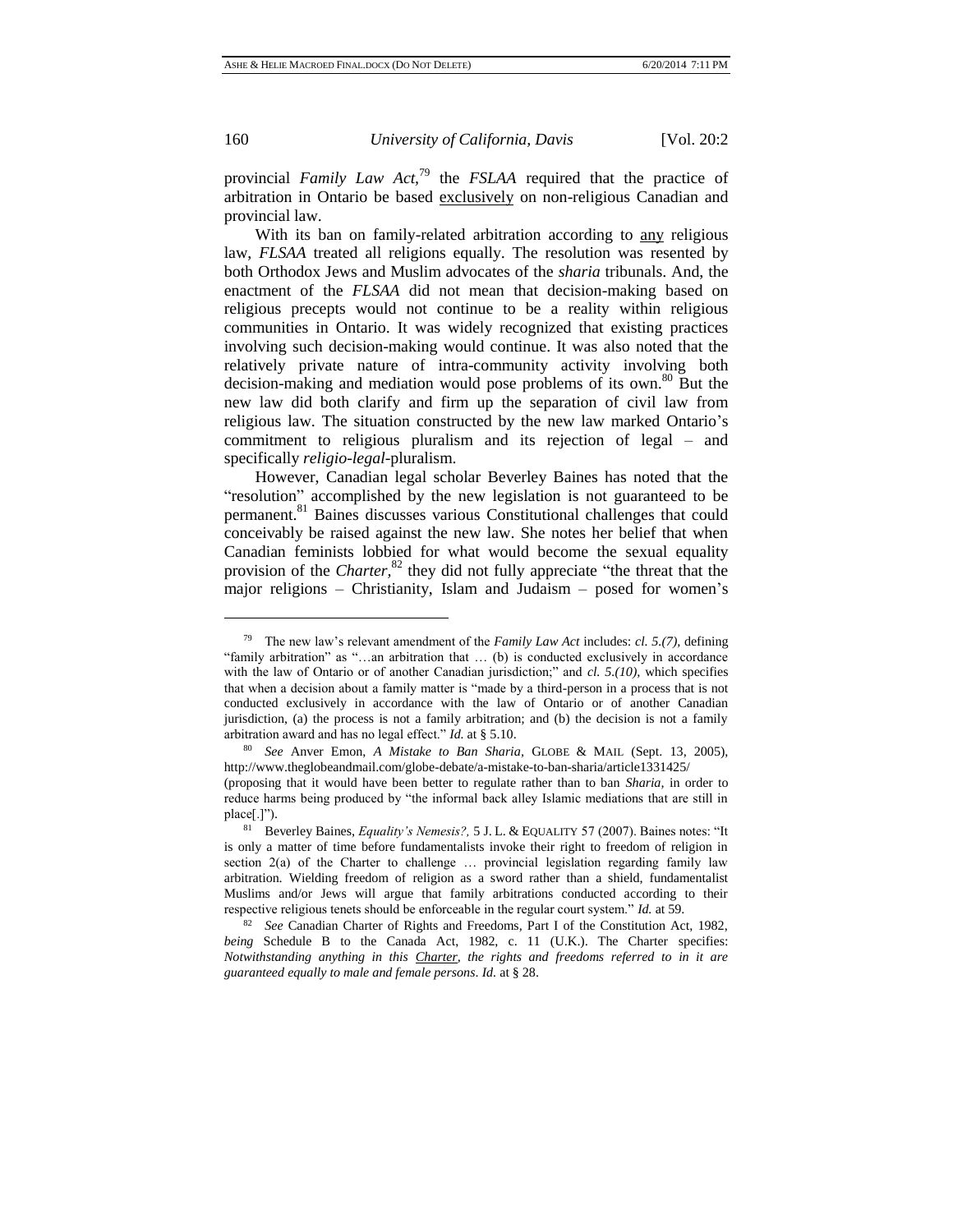equality rights."<sup>83</sup> Baines has come to believe that these religions – all of them – in fact constitute "equality's nemesis." <sup>84</sup> Looking at the likelihood that religious arbitration will eventually come to the Supreme Court of Canada as a *Charter* issue, in which parties will "pit claims for the right to freedom of religion against those for women's equality rights,<sup>35</sup> Baines finds no reason to expect that the Supreme Court of Canada will rule in favor of women.

# II. MUSLIM TRIBUNALS AND *SHARIA* COUNCILS IN THE UNITED KINGDOM (2008-2014)

Having concluded our account of developments in Canada, we now turn our attention to somewhat parallel developments in the United Kingdom (UK).<sup>86</sup> Here we focus on the enlargement and the increased public awareness of mediation and arbitration activities currently being provided by Muslim councils and tribunals that identify themselves as operating in reliance on *sharia*. It is widely understood that, among the Western nations, "[O]f all Western countries, Britain has the most developed set of institutions for Islamic [*sic*] dispute mediation," <sup>87</sup> and it is known, too, that this has been the case since as early as the 1980s. As awareness of the operation of *sharia* councils and tribunals has increased in recent years, that operation has been questioned and criticized for its negative impact on the equality interests of women from Muslim communities – and especially immigrant women. Essentially, the claim is raised that Britain's form of "legal pluralism" is supporting a religious-law system that operates in parallel to the civil law system, and that its maintenance has the effect of depriving many women of British civil law protections against gender discrimination.<sup>88</sup>

Understanding and assessment of the present status of Muslim community bodies offering services relating in particular to marriage and divorce cannot be reached without some consideration of the history of

<sup>83</sup> Baines, *supra* note 81, at 57.

<sup>84</sup> *Id.* at 80.

<sup>85</sup> *Id*. at 57-58.

By "UK," we reference here Britain and Wales, but not Scotland or Northern Ireland.

<sup>87</sup> JOHN R. BOWEN, BLAMING ISLAM at 74 (2012). Like many other commentators, Bowen appears not to discern the different meanings of the terms "Islamic" and "Muslim." This is unfortunate, as it masks the reality of intentional blurring of the meanings of the terms as a political move by proponents of "sharia" as a uniform body of law whose implementation requires no human intervention. *Cf. supra* text accompanying note 41 (citing rhetoric of Syed Mumtaz Ali).

<sup>88</sup> *See* 19 Oct. 2012, PARL. DEB., H.L. (2012) 1684 (U.K.), *available at*  http://www.publications.parliament.uk/pa/ld201213/ldhansrd/text/121019- 0001.htm#12101923000438.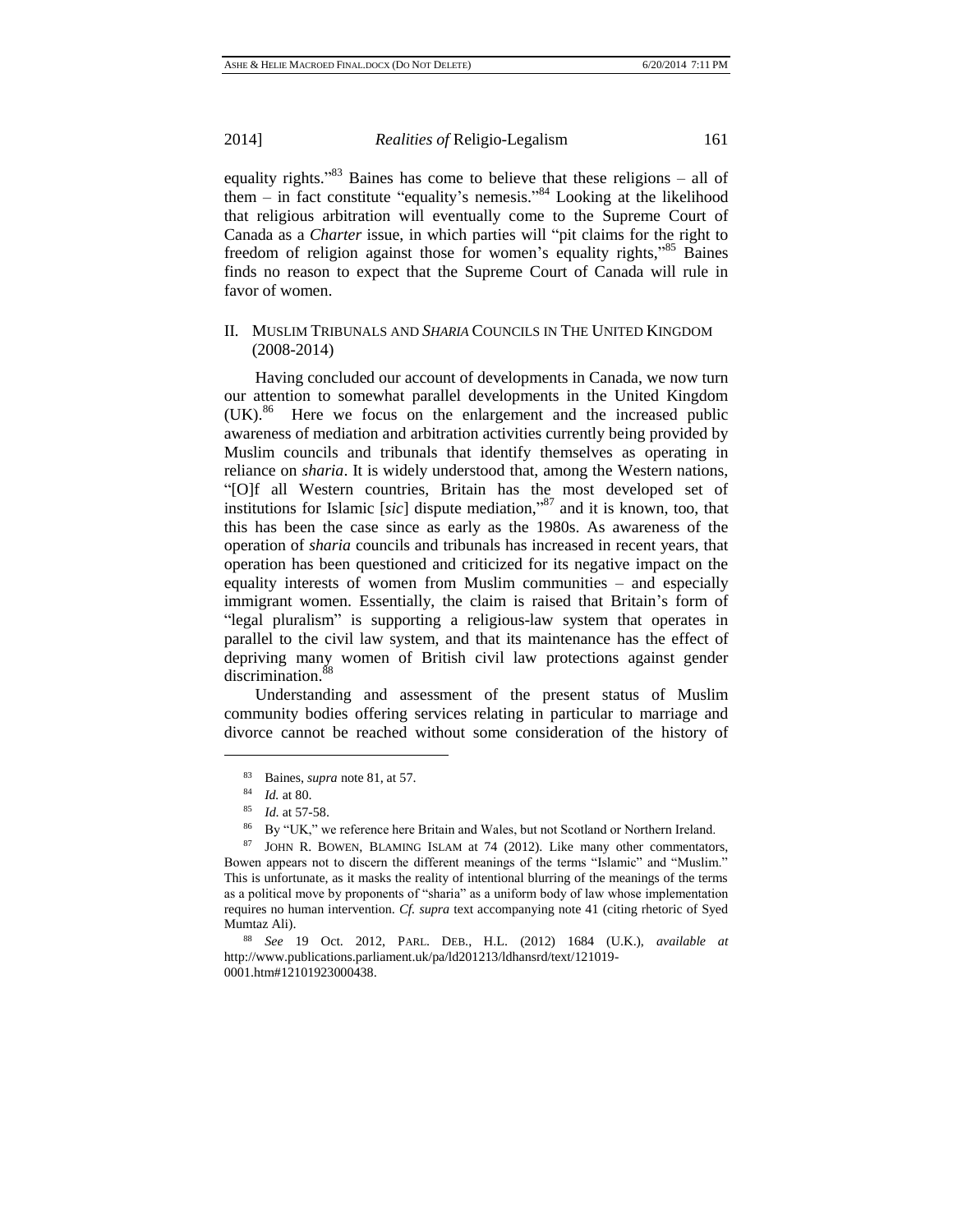$\overline{a}$ 

162 *University of California, Davis* [Vol. 20:2

Muslims in the UK in the decades succeeding their *post*-World War II immigration. We thus begin with an overview highlighting British governmental policies of multiculturalism and of professed secularism, and an indication of how feminist critique has evaluated those policies. We then move to direct examination of what is known, believed, and/or feared about *sharia* councils and tribunals. We consider their not fully-resolved status under existing British law, and we document the controversy that has surrounded the recent proposal of legislation intended to regulate and rein in their operations in order to protect women. Throughout, we invite readers to consider the parallels between British developments and the Canadian developments we have already detailed.

#### *A. Historical Background*

In the UK, the development of multiple (official as well as unregulated) legal bodies relevant to minority communities – that is, systems initiated and sustained by immigrant communities themselves – grew out of British governmental failures to meet the social service needs of those communities. Development of such bodies was also actively encouraged by the British government's adoption – from the 1960s onward – of numerous multiculturalist policies.<sup>89</sup> As Yasmin Ali has noted, underlying the British multiculturalist approach was:

> the assumption... – not always explicit – that minorities can be given limited autonomy over internal "community" affairs, such as religious observance, dress, food, and other

<sup>89</sup> Sociologist Samia Bano has noted: "Multiculturalism is not a singular doctrine and has been described as embodying three different forms: conservative multiculturalism that insists upon assimilation; liberal multiculturalism which focuses upon integration in mainstream society while tolerating certain cultural practices in private; and pluralist multiculturalism which affords groups rights for cultural communities under a communitarian political order." SAMIA BANO, MUSLIM WOMEN AND SHARI'AH COUNCILS: TRANSCENDING THE BOUNDARIES OF COMMUNITY AND LAW 8 (2012) [hereinafter "BANO, MUSLIM WOMEN"] (citing Stuart Hall, *The multi-cultural question*, *in* UNSETTLED MULTICULTURALISMS: DIASPORAS, ENTANGLEMENTS, TRANSRUPTIONS 209, 210-211 (Barner Hesse ed., 2000). It should be noted that Bano's research is groundbreaking as an academic, social-science investigation of women's personal experiences of council operations. She focuses specifically on women from the Pakistani community in Britain. In addition to her in-depth observational research and analysis of case-files of four main sharia councils (from the Maliki school of law) in 2000- 2004, Bano also identified roughly 30 organizations "where some kind of Shari'ah-related advice on family law matters was available to local Muslim communities." *See generally*  SAMIA BANO, AN EXPLORATORY STUDY OF SHARIAH COUNCILS IN ENGLAND WITH RESPECT TO FAMILY LAW (Oct. 2, 2012), *available at* http://www.reading.ac.uk/web/FILES/law/ An\_exploratory\_study\_of\_Shariah\_councils\_in\_England\_with\_respect\_to\_family\_law\_.pdf (unpublished project funded by the British Ministry of Justice) [hereinafter "BANO, EXPLORATORY STUDY"] (discussing telephone survey of 22 such entities).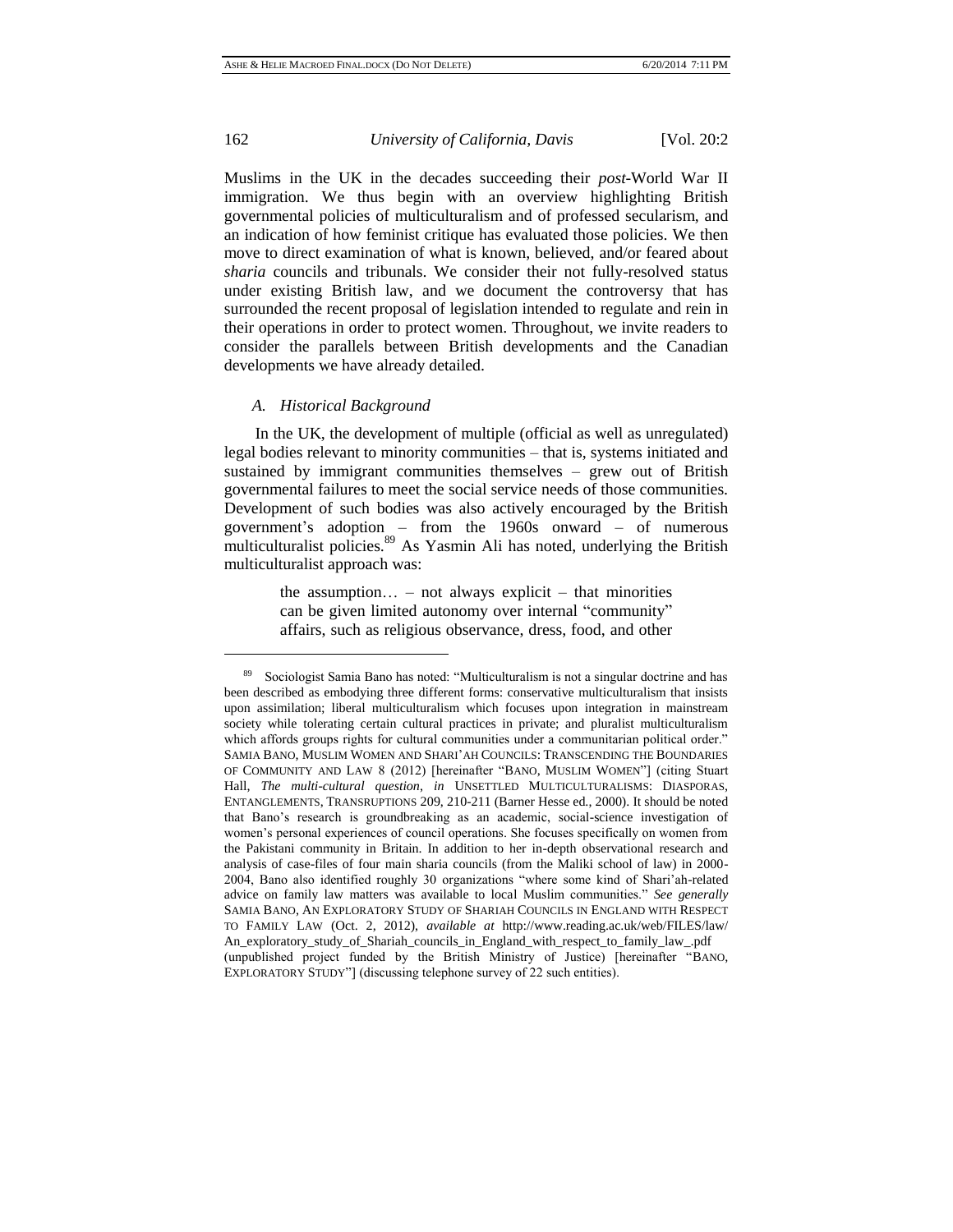l

2014] *Realities of* Religio-Legalism 163

supposedly "non-political" matters, including the social control of women, without their presence offering any major challenge to the basic framework of social, economic and political relations in society. $50^{\circ}$ 

Since the 1980s, scholars and activists – Black feminists in particular – have criticized the British multiculturalist model on various grounds. They have characterized it as the following: a tool for control of minorities;  $9^1$  a source of empowerment for religious fundamentalist ideologies;  $^{92}$  or a mechanism undermining minority women's demands for gender equality.<sup>93</sup> In 1992, for example, Gita Sahgal and Nira Yuval-Davis argued: "In the multiculturalist discourse, minority communities are defined by a stereotypical notion of their 'culture,' which is increasingly being collapsed into matters of religious identity." <sup>94</sup> According to this scenario, selfappointed male community leaders, often conservative clerics, are afforded the right to speak on behalf of "their" communities, and on behalf of "their" women in particular, assuming the role of "legitimate" interlocutors to the

<sup>90</sup> Yasmin Ali, *Muslim Women and the Politics of Ethnicity and Culture in Northern England*, *in* REFUSING HOLY ORDERS: WOMEN AND FUNDAMENTALISM IN BRITAIN 101, 102- 103 (Gita Sahgal & Nira Yuval-Davis eds., 1992).

<sup>&</sup>lt;sup>91</sup> For example, Yasmin Ali proposed that "[M]ulticulturalism has provided the ideological justification of  $-$  and coherence for  $-$  a range of policies designed to contain [minority] communities and isolate them from – or mediate their limited entry to – the local political arena. It has also had the purpose, as far as governments of both the Labour and Conservatives Parties have been concerned, of depoliticizing 'race' as an unpredictable factor in British politics." *Id.* at 103.

<sup>&</sup>lt;sup>92</sup> Journalist and human rights activist Gita Sahgal and sociologist Nira Yuval-Davis have stressed that "[f]undamentalist leaderships have been the main beneficiaries of the adoption of multiculturalist norms….[T]heir campaigns have been fought within the framework of multiculturalism – it has provided their chief ideological weapon. They argued [in 1989] to extend the blasphemy law to Islam under the banner of 'Equal Rights for Muslims.' They presented themselves as the most 'authentic' representatives of the different communities and prevented 'outsiders' from taking sides in power struggles within those communities, on the grounds that such intervention was racist. On the other hand, Christianity, as a signifier of 'Western civilization', or 'civilization' in general, has become one of the major ways in which white racism has come to be expressed." Gita Sahgal & Nira Yuval-Davis, *Introduction: Fundamentalism, Multiculturalism, and Women in Britain, in* REFUSING HOLY ORDERS: WOMEN AND FUNDAMENTALISM IN BRITAIN 1, 16 (Gita Sahgal & Nira Yuval-Davis eds., 1992).

<sup>93</sup> Sahgal and Yuval-Davis warned: "Women have been particularly vulnerable to the effects of the multiculturalist perspective. Minority women's demands for freedom and equality were seen as being 'outside 'cultural traditions' (often themselves only half understood) and were therefore not regarded as legitimate. By contrast, the most conservative versions of traditional 'womanhood' were considered to be the most 'authentic.'"

*Id.* at 8.

<sup>94</sup> *Id.* at 15.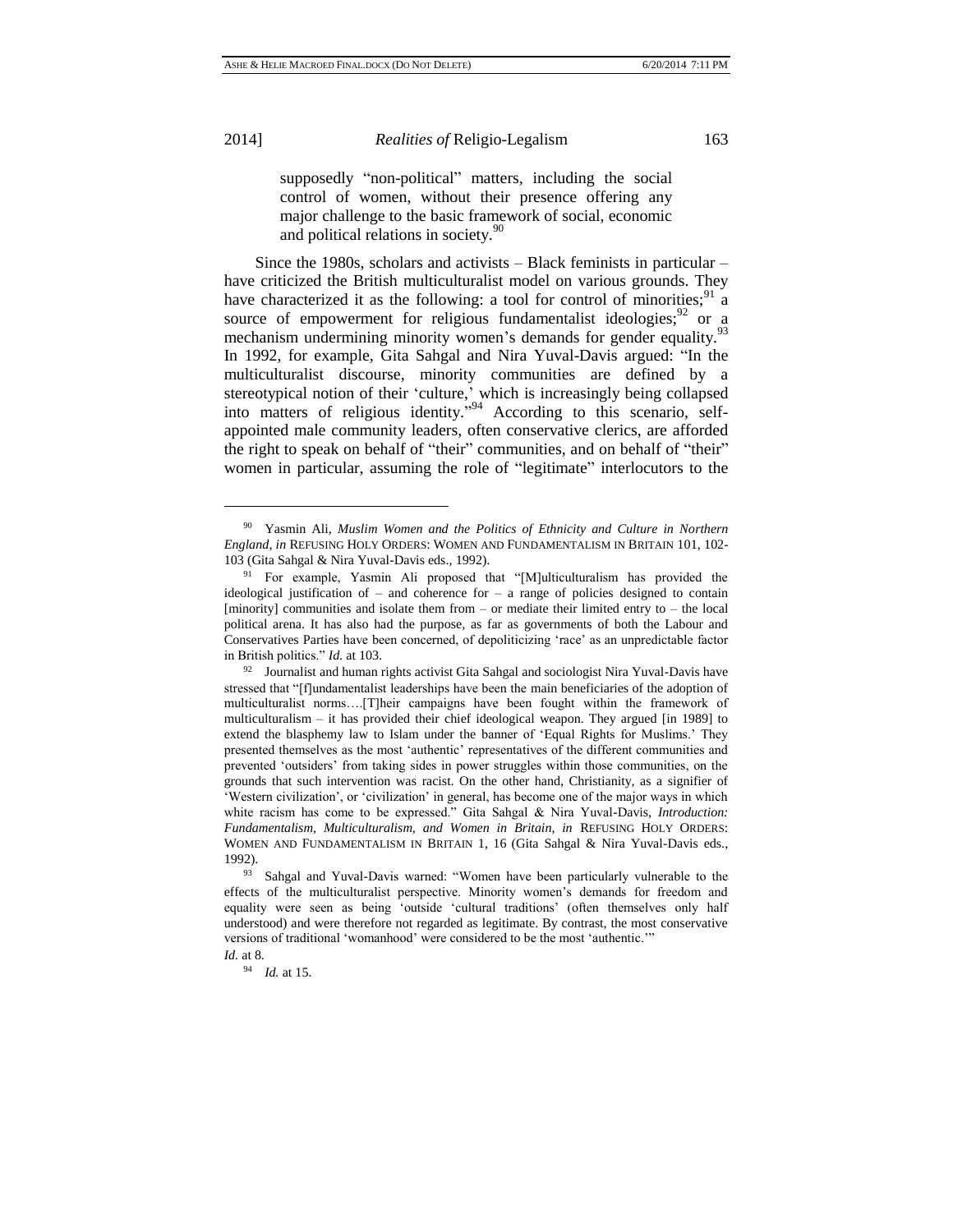state.<sup>95</sup> Sahgal and Yuval-Davis propose that this homogenizing construction of minority communities as monolithic  $-$  i.e. as supposedly unaffected by ethnic, linguistic, national, political, class or gender differences – leads to relegating women to the position of minorities within minorities.<sup>96</sup>

Mindful that "fundamentalism is not peculiar to Islam,"<sup>97</sup> Sahgal and Yuval-Davis perceived and documented – early and clearly – strong linkages between empowerment of (all kinds of) fundamentalist religious groups and harms to women. They saw, in the late 1980s and early 1990s, that:

> …in the closing decades of the twentieth century, not only has religion achieved a new lease of life, but particular forms of religious movements, which can be grouped under the umbrella concept of "fundamentalism," seem to be the most vital force for (and against) social change all over the world and within different religions. [emphasis added] Moreover, these forms of religious movements have often been incorporated into and transformed nationalist movements.<sup>9</sup>

They pointed to the reality that Britain was the "receiver, rather than the

<sup>&</sup>lt;sup>95</sup> The British state itself has sometimes made strategic use of such alliances with "the Muslim community," acceding to political interests that hardly take women constituents into consideration. Sometimes this has proven misguided or embarrassing. *See* BANO, MUSLIM WOMEN, *supra* note 89, at 33 (identifying the British government's selection of the Muslim Council of Britain (MCB) as the group with which to "engage in dialogue" – after the 9/11 and 7/7 attacks and during wars in Afghanistan and Iraq in order to "manage and deal with issues of security and introduce a series of policies to counter the threat of 'home-grown terrorism'."). According to Bano, this selection and dialogue were "based on a fixed understanding of what was represented as the 'moderate Muslim' and endowed this group with the tacit power to represent the voices of all British Muslims." *Id.* After entering into that engagement in 2009 the government discovered that the MCB deputy secretary general had attended the Global Anti-Aggression conference in Istanbul and had signed a declaration that called for violence against "foreign forces" (which could include the British Navy) and against Jewish communities. Hazel Blears, then Communities Secretary, acknowledged this development in an Open Letter, stressing the government's serious concern and "duty [to] investigate any potential threat to the security of our troops and communities" – but noting, at the same time, a hope for continued governmental engagement with the MCB: "I would urge the MCB to accept the serious nature of this issue and work with us to resolve it so that we can continue in partnership to build the safe, strong, cohesive communities in which we all want to live." Hazel Blears, *Our shunning of the MCB is not grandstanding*, THE GUARDIAN, Mar. 25, 2009, http://www.theguardian.com/commentisfree/2009/mar/25/islam-terrorism.

 $96$  We note that all these developments – and the feminist commentary concerning them  $$ are analogous to concurrent developments in Canada, discussed in *Part I*.

<sup>97</sup> Sahgal & Yuval-Davis, *supra* note 92, at 1.

<sup>98</sup> *Id*. at 2.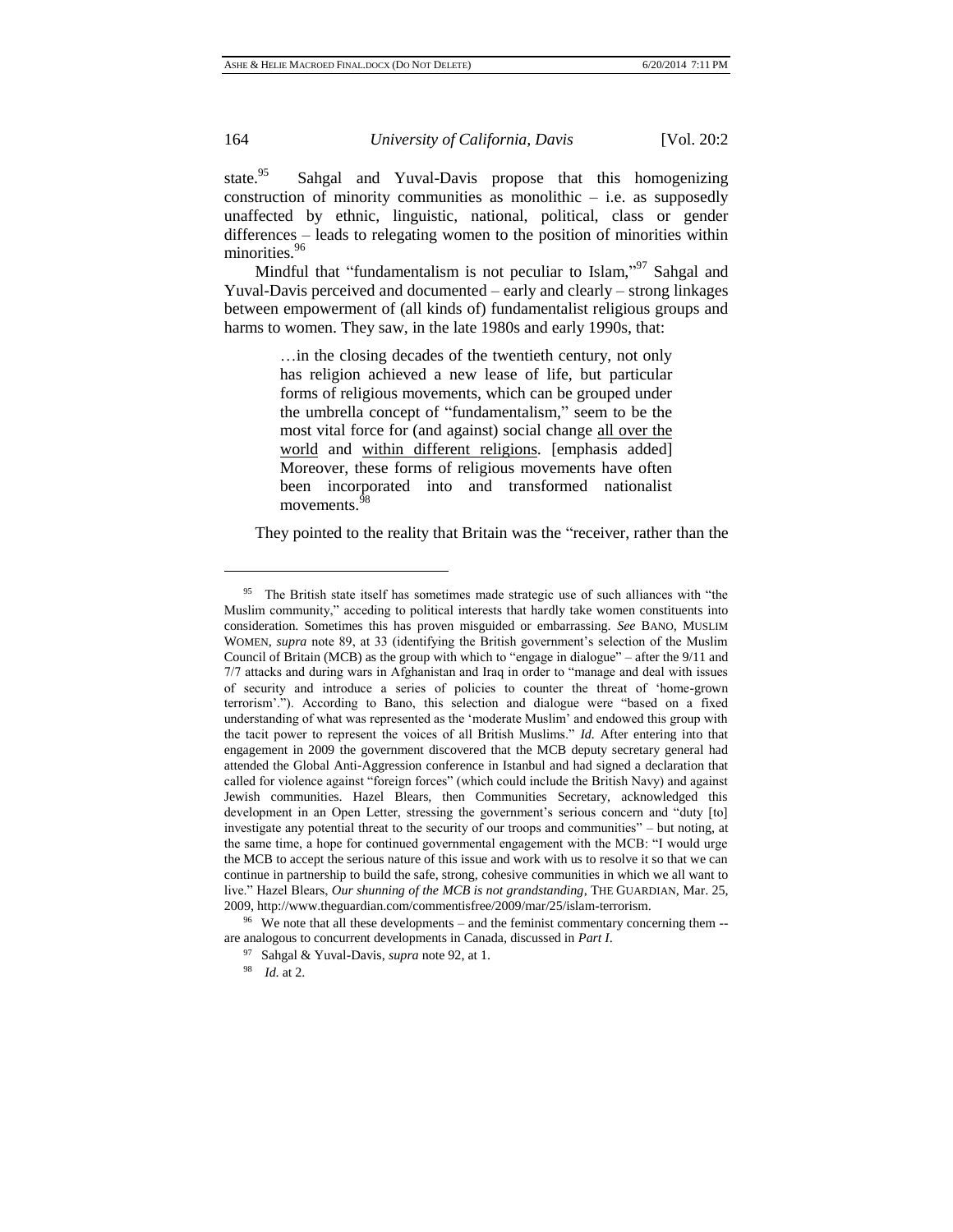initiator, of many global fundamentalist movements..."<sup>99</sup> And, surveying the scope of this movement, they concluded:

> [T]he overall effect of fundamentalist movements has been very detrimental to women, limiting and defining their roles and activities and actively oppressing them when they step out of the preordained limits of their designated roles. This link between fundamentalism and women's oppression has been recognized by women in many  $countries<sup>100</sup>$

In further consideration of the relationship of highly-conservative religious movements to women, religionist Sara Maitland noted the nearlypolar opposition of feminist goals and the goals of the deeply-conservative religious movements moving into political prominence. Maitland observed that "the political agenda of moral-majority Christians seems…determinedly set by feminism's concerns..."<sup>101</sup> And she noted, as well, the transnational feature of the religious forces of "radical conservatism" that operated with a "powerful parent movement in the USA" feeding the emergent fundamentalist movement in England.<sup>102</sup>

During the decade of the 1990s, religious forces, especially conservative ones, grew stronger across the world. In the UK, when the events of 9/11 and 7/7 triggered broad anxiety about home-grown terrorism and inflamed racist rhetoric, $103$  the commitment to multiculturalism became transmuted, with a new emphasis on "social cohesion."<sup>104</sup> Longtime women's human rights advocate Pragna Patel has identified this recent and still ongoing trend as involving a shift from multiculturalism to multifaithism.<sup>105</sup> She sums up the implications of new governmental policy that uncritically embraces "faith communities":

<sup>99</sup> *Id*.

<sup>100</sup> *Id.* at 9.

<sup>101</sup> Sara Maitland, *Biblicism: A Radical Rhetoric*, *in* REFUSING HOLY ORDERS: WOMEN AND FUNDAMENTALISM IN BRITAIN 26, 41 (Gita Sahgal & Nira Yuval-Davis eds., 1992).

<sup>102</sup> *See id.* at 27. Maitland notes as an example of this US-UK interchange the origin of Operation Rescue in the US, and its having "developed branches in [the UK], not merely inspired by but actively supported (and probably funded) from the USA." *Id.* at 34.

<sup>103</sup> SOHAIL WARRAICH & CASSANDRA BALCHIN, RECOGNIZING THE UN-RECOGNIZED: INTER-COUNTRY CASES AND MUSLIM MARRIAGES AND DIVORCES IN BRITAIN 32 (WLUML, 2006) ("[R]acism has entered a new phase and moved away from discourse about visible difference to discourse about cultural difference.").

<sup>104</sup> *See* Pragna Patel, *Faith in the State? Asian Women's Struggles for Human Rights in the U.K.,* 16 FEMINIST LEGAL STUD. 9, 14 (Apr. 2008) ("[F]ollowing the terrorist bombings in London in July 2005, the focus has been on the need for social cohesion and assimilation.").

<sup>105</sup> *Id.* at 10, 13-15.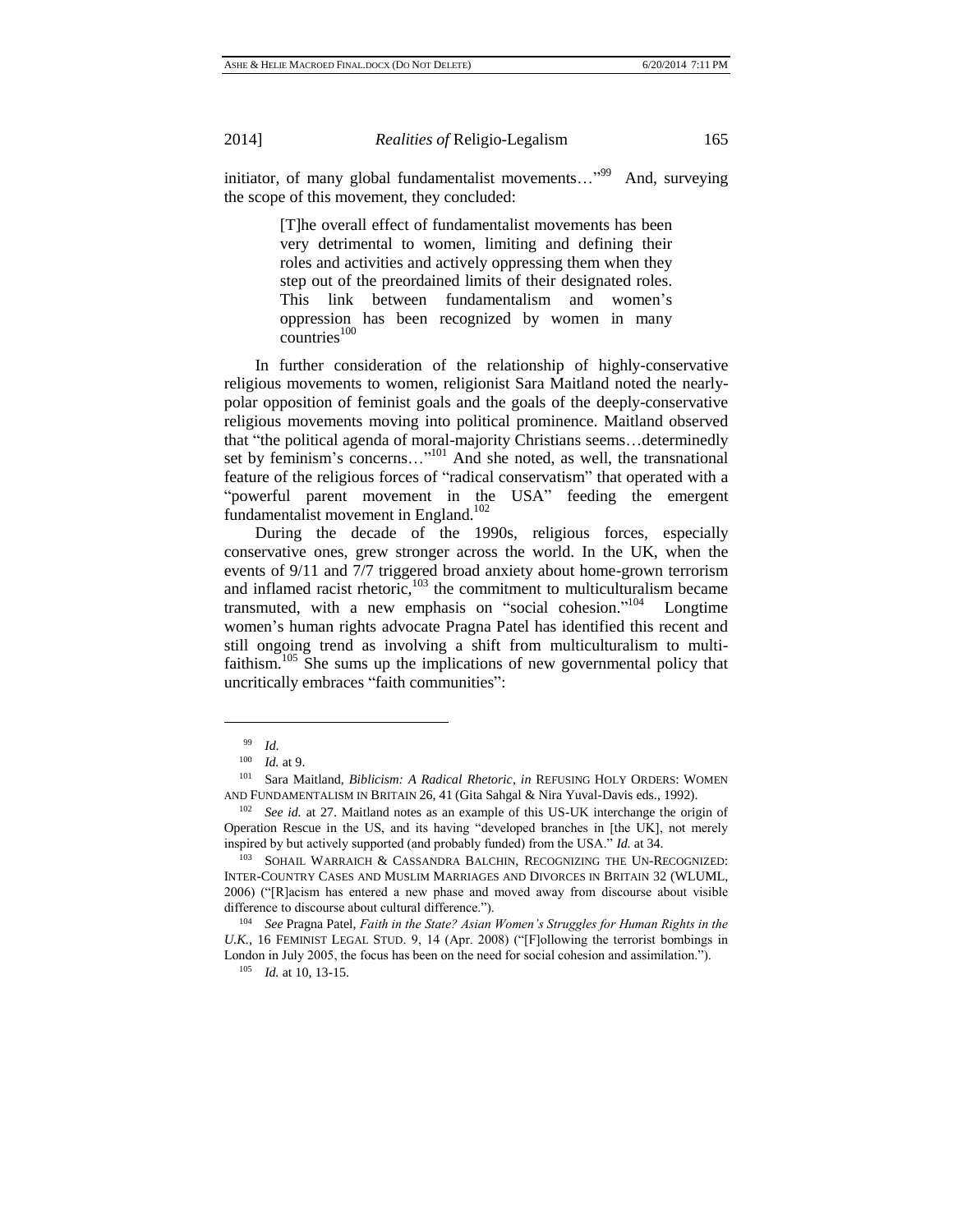A new settlement is taking place between "faith groups" and the state in which "faith groups" use the terrain of multiculturalism to further an authoritarian and patriarchal agenda. These groups use the language of equality and human rights whilst at the same time eschewing these very ideals. The result is that secular spaces and secular voices within minority communities are being squeezed out, which in turn means that fewer alternatives will be available to minority women and others from restrictions on fundamental freedoms.<sup>106</sup>

Patel warns that this trend poses further threats to women's equality. She predicts:

> Ironically, the current promotion of faith based projects in all areas of civil society will compromise the gender equality agenda for black and minority women in particular. It will divert women away from the legal justice system into the hands of religious conservative and fundamentalists leaders…The cry of religious discrimination can and will be used to claim access to and control over resources, whilst at the same time it will serve to perpetuate discrimination against women and other sub groups, and to deter state intervention in family matters.<sup>107</sup>

While multiculturalism became the hallmark of the British's model of managing immigrant communities, Britain also asserted the principle of secularism as state policy. Despite the rhetoric, however, the Church of England enjoyed – as it continues to enjoy – a singularly privileged position.<sup>108</sup> Religious inequities are apparent in many ways, and an important one involves the legislative mandate of school prayer, which

 $\frac{106}{107}$  *Id.* at 15.

<sup>107</sup> Pragna Patel, *The use and abuse of honour based violence in the UK*, OPENDEMOCRACY, (June 6, 2012), [http://www.opendemocracy.net/5050/pragna-patel/use](http://www.opendemocracy.net/5050/pragna-patel/use-and-abuse-of-honour-based-violence-in-uk)[and-abuse-of-honour-based-violence-in-uk.](http://www.opendemocracy.net/5050/pragna-patel/use-and-abuse-of-honour-based-violence-in-uk)

<sup>108</sup> *See* Sahgal and Yuval-Davis, *supra* note 92, at 12 ("[T]he Christianity of Britain is … anchored in law, and extended beyond the symbolism of the Queen being the titular head of the Churches of England and of Scotland ….[T]he church hierarchy participates in the British legislative process. The two archbishops and twenty-four bishops are members of the upper house in the British Parliament, the House of Lords ('the Lords Spiritual'). It is the Prime Minister's duty to appoint the Archbishop of Canterbury, and … the Prime Minister's religious affiliation and attitudes have to be accommodated in appropriate manner."); *Id.* at 13 ("Religious affiliation has…come, in different ways, to signify collective identity and a central mode of inclusion and exclusion among ethnic minorities in Britain, as well as its majority.").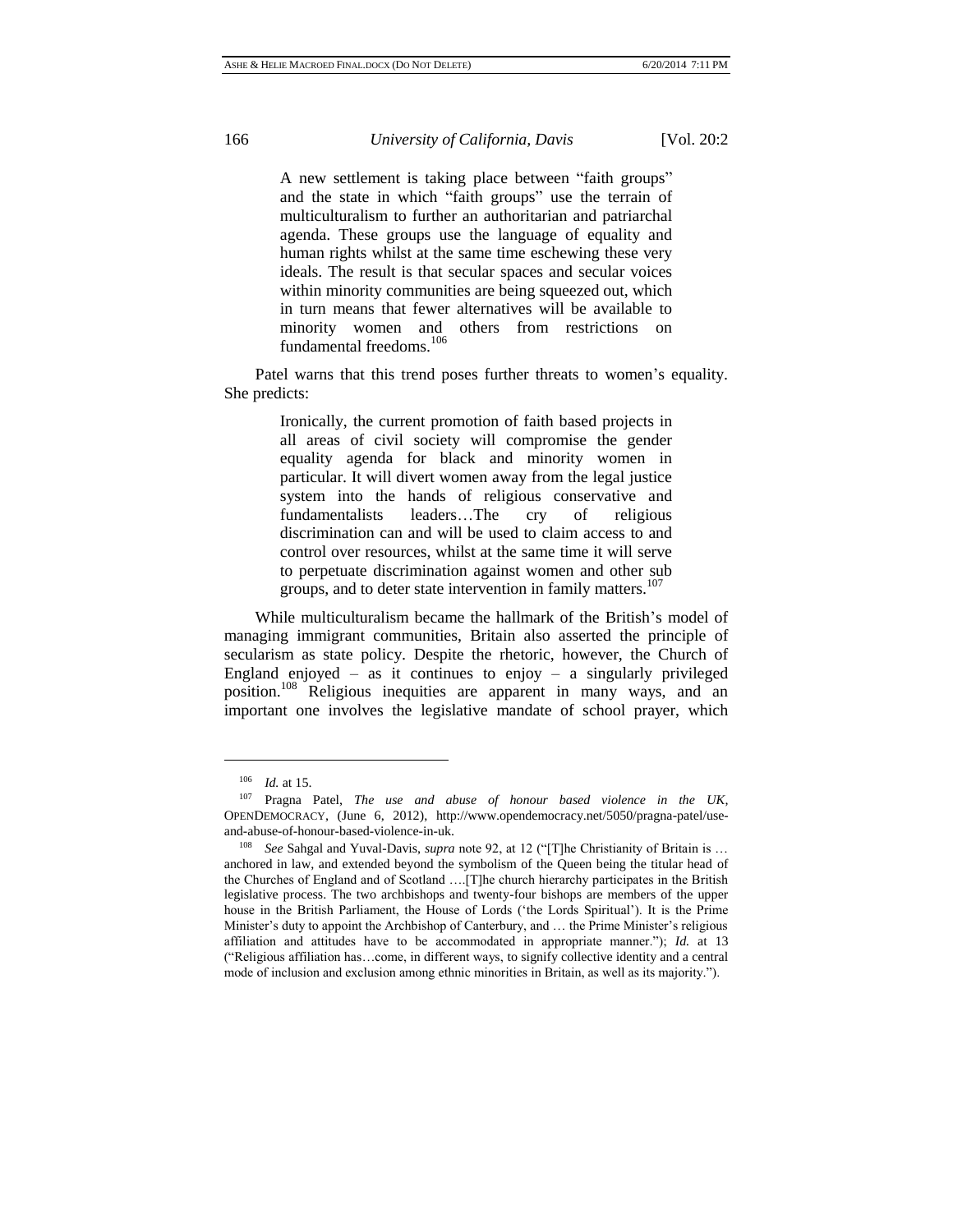l

2014] *Realities of* Religio-Legalism 167

disfavors non-Christians.<sup>109</sup> New accommodations, especially those extended toward non-Christian groups, have evoked strong expressions of resentment by secularists as well as by religious individuals who are not benefitting directly from such preferencings.<sup>110</sup>

The *post*-War development of human rights principles and analyses provoked a set of debates in the UK, as elsewhere, about the relationship of group rights (including religious group rights) to rights of individuals outside and inside the relevant "group." In 1989, the "Rushdie Affair" brought these tensions to the forefront in England. A consideration that became prominent during the course of that matter, was the disparate treatment of religions by the UK blasphemy law, which criminalized speech attacking the Church of England but not speech attacking other religions. Muslim fundamentalists, correctly understanding the law as racist, asserted "Equal Rights for Muslims" and opposed protection of the individual rights asserted by Salman Rushdie – demanding that British blasphemy law be expanded and made applicable to Islam.<sup>111</sup> On the other side, feminist minority groups came together to emphasize human rights principles protective of individuals. The Southall Black Sisters, for example, an advice, advocacy and resource center in London whose constituency included Asian and African-Caribbean women, stated:

> As a group of women of many religions and none, we would like to express our solidarity with Salman Rushdie. Women's voices have been largely absent in the [Rushdie] debate where battles lines have been drawn between liberalism and fundamentalism. Often, it has been assumed that the views of vocal community leaders are our views, and their demands are our demands. We reject this absolutely."<sup>112</sup>

<sup>109</sup> *See* School Standards and Framework Act 1998, c. 31, § 70 (Eng) ("…each pupil in attendance at a [state] school shall on each school day take part in an act of collective worship."); *Id.* at sch. 20 cl. 3.(2) (specifying that the required collective worship shall be wholly or mainly of a broadly Christian character.").

<sup>110</sup> Here again we see analogues to the Canadian context. *See supra* text accompanying note 8.

**See TALAL ASAD, GENEALOGIES OF RELIGION: DISCIPLINE AND REASONS OF POWER** IN CHRISTIANITY AND ISLAM 239-268 (1993) (discussing this aspect of the Rushdie controversy). Sahgal and Yuval-Davis point out that: "The racialization of religion, especially Islam, reached a new peak after the Rushdie affair. Communities which were previously known by national or regional origin – Pakistani, Mirpuri, Bengali, Punjabi, etc. – are now all seen as part of a single Muslim community." Sahgal and Yuval-Davis, *supra* note 92, at 15. *Cf. supra* notes 38 and 41 (discussing Syed Mumas Ali's construction of Muslims as "one people" in spite of their varying ethnicities and cultures).

<sup>112</sup> Sahgal and Yuval-Davis, *supra* note 92, at 17.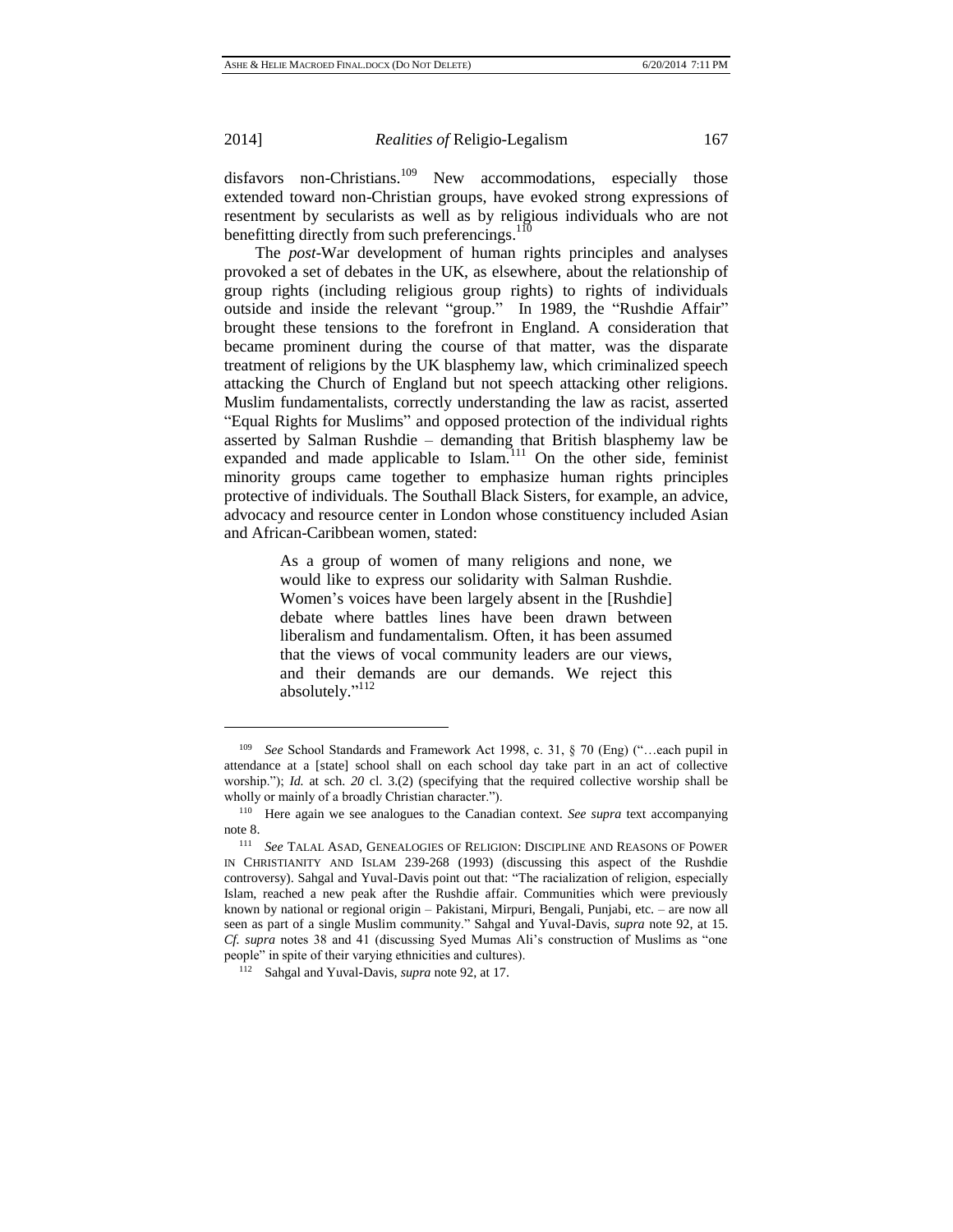These feminists called not for expansion of the blasphemy laws to cover all religions, but for elimination of the blasphemy laws. They did this out of an understanding that, relative to racism, "fundamentalism is a much wider phenomenon which cuts across religions and cultures"<sup>113</sup> and that resistance to racism will not, by itself, reach the powerful reality of transnational and international religious fundamentalism that threatens all women, crossculturally and cross-racially.

These examples illustrate that Muslims in the UK have lived in a context shaped by multiple and complex tensions, internal as well as external. Within that context, community leaders have developed community-based practices regulating marriage and divorce. These practices are currently implemented by arbitration tribunals and by mediation councils, and are frequently characterized – by Muslims and non-Muslims, alike – as involving governance by *sharia*.

Demands for implementation of *sharia* date back to the 1970s, when the Union of Muslim Organizations of the UK and Eire called for a separate system to be automatically applicable to Muslims. In 1984, a "Muslim Charter" included the same demand, which was last articulated publicly in 1996. Since then, Warraich and Balchin have noted: "there has been no coherent [such] demand. This is an indication that the precise content of such a system and who it would be administered by would be so contentious *within* the community that it is best left to a vague – and therefore *political* rather than  $\text{legal} - \text{ demand.}$ <sup>"114</sup>

Within public discourse in the UK, *sharia* is typically constructed monolithically.<sup>115</sup> There is little general understanding of the documentation of localized religious interpretations in Muslim-majority counties, which debunks the myth of the applicability of sharia as a homogeneous legal body.<sup>116</sup> Likewise, public discussion reflects little awareness of the perspective of Sudanese Muslim scholar Abdullahi An-Naim, who asserts that "Although Shari'a professes to be a single logical whole, there is

<sup>113</sup> *Id*. at 3.

<sup>114</sup> WARRAICH & BALCHIN, *supra* note 103, at 33.

<sup>115</sup> Voices that construct Muslim laws as a homogeneous legal body are numerous, emanating from ill-informed "experts" and lawyers as well as from racists and proponents of the religious right (including Muslims, as well as Christians or Hindus). As noted above, this homogeneous construction was evident in public discussions of the Ontarian "s*haria* tribunal" controversy*. See supra* text accompanying note 41**.**

<sup>116</sup> *See* Cassandra Balchin, *Having our cake and eating it: British Muslim women,*  OPENDEMOCRACY, (Feb. 1, 2011), [http://www.opendemocracy.net/5050/cassandra](http://www.opendemocracy.net/5050/cassandra-balchin/having-our-cake-and-eating-it-british-muslim-women)[balchin/having-our-cake-and-eating-it-british-muslim-women](http://www.opendemocracy.net/5050/cassandra-balchin/having-our-cake-and-eating-it-british-muslim-women) (explaining practically and succinctly: "If everything were agreed and crystal clear in the holy texts, there wouldn't be 22 different laws on divorce in 22 different Muslim countries according to Women Living Under Muslim Laws' 10-year Women & Law research programme.").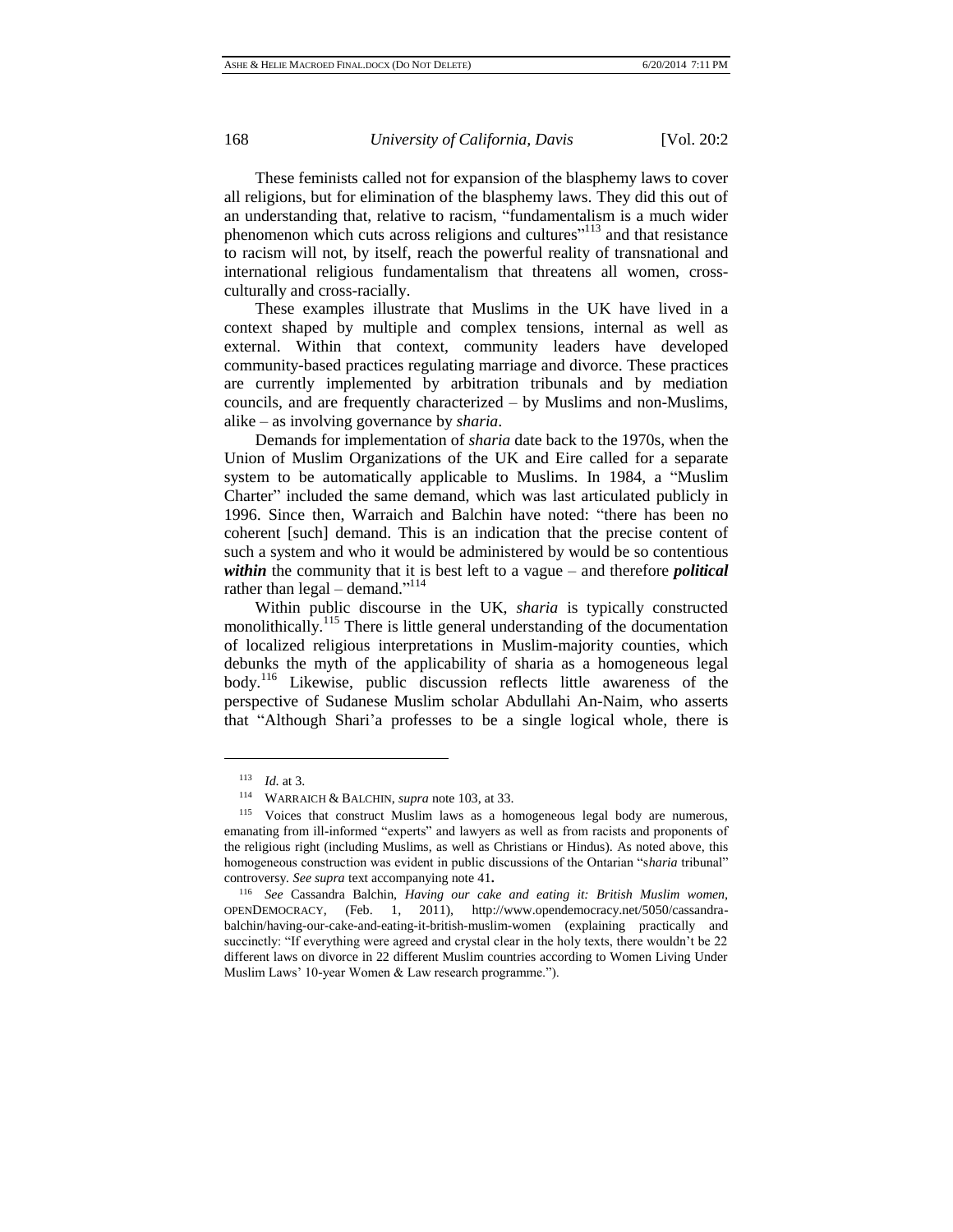significant diversity of opinion not only between the schools but within them as well." $117$  Similarly absent from broad public commentary is the understanding articulated by Samia Bano:

> The practice of 'Shari'ah law' can then be better understood as the application of norms and values rather than a legal system which operates outside constitutional and state law. Furthermore questions of what constitutes Shari'ah and Shari'ah Law for Muslims continue to be debated among Muslim and non-Muslim scholars around the world."<sup>118</sup>

And, findings derived from the still-incipient empirical research on the operations of Sharia councils and the nature of the law(s) they apply in the UK have also not made their way into general public awareness. Thus there is little public awareness of Bano's finding:

> [E]xisting scholarship demonstrates that Shari'ah councils have developed frameworks of "governance" and administrative processes that are characterized by specific and localized cultural and religious norms and values through which we can see in evidence a new form of "Muslim family justice" emerging within Muslim communities in Britain.<sup>119</sup>

Reflective of the lack of awareness of the diversity within Muslim jurisprudence, a notable event in the history of the development of Muslim tribunals in the UK occurred in February 2008, when Rowan Williams, then-Archbishop of Canterbury, delivered the introductory lecture in a series dedicated to consideration of "Islam in English Law." Williams ruminated on the future relationship of Christianity and Islam in the UK; characterized as "inevitable" the operation of *sharia* tribunals in the UK; and invoked Ayelet Shachar's work as an *apologia* for the kind of religious accommodation (a "shared governance"/"legal pluralism" model) that would make operational the decrees of Muslim religious courts. $120$ 

<sup>117</sup> ABDULLAHI AN-NAIM, TOWARD AN ISLAMIC REFORMATION: CIVIL LIBERTIES, HUMAN RIGHTS, AND INTERNATIONAL LAW 33 (1990).

<sup>118</sup> BANO, MUSLIM WOMEN, *supra* note 89 at 44.

<sup>119</sup> *Id.* at 4.

<sup>120</sup> Rowan Williams, *Civil Law & Religious Law in England: A Religious Perspective*, DR. ROWAN WILLIAMS 104TH ARCHBISHOP OF CANTERBURY (Feb. 7, 2008), [http://rowanwilliams.archbishopofcanterbury.org/articles.php/1137/archbishops-lecture-civil](http://rowanwilliams.archbishopofcanterbury.org/articles.php/1137/archbishops-lecture-civil-and-religious-law-in-england-a-religious-perspective)[and-religious-law-in-england-a-religious-perspective.](http://rowanwilliams.archbishopofcanterbury.org/articles.php/1137/archbishops-lecture-civil-and-religious-law-in-england-a-religious-perspective) *See also* ISLAM AND ENGLISH LAW: RIGHTS, RESPONSIBILITIES AND THE PLACE OF SHARI'A (Robin Griffith Jones ed., 2013) (commenting on Rowan Williams' comments, their reception, and additional *sharia-*related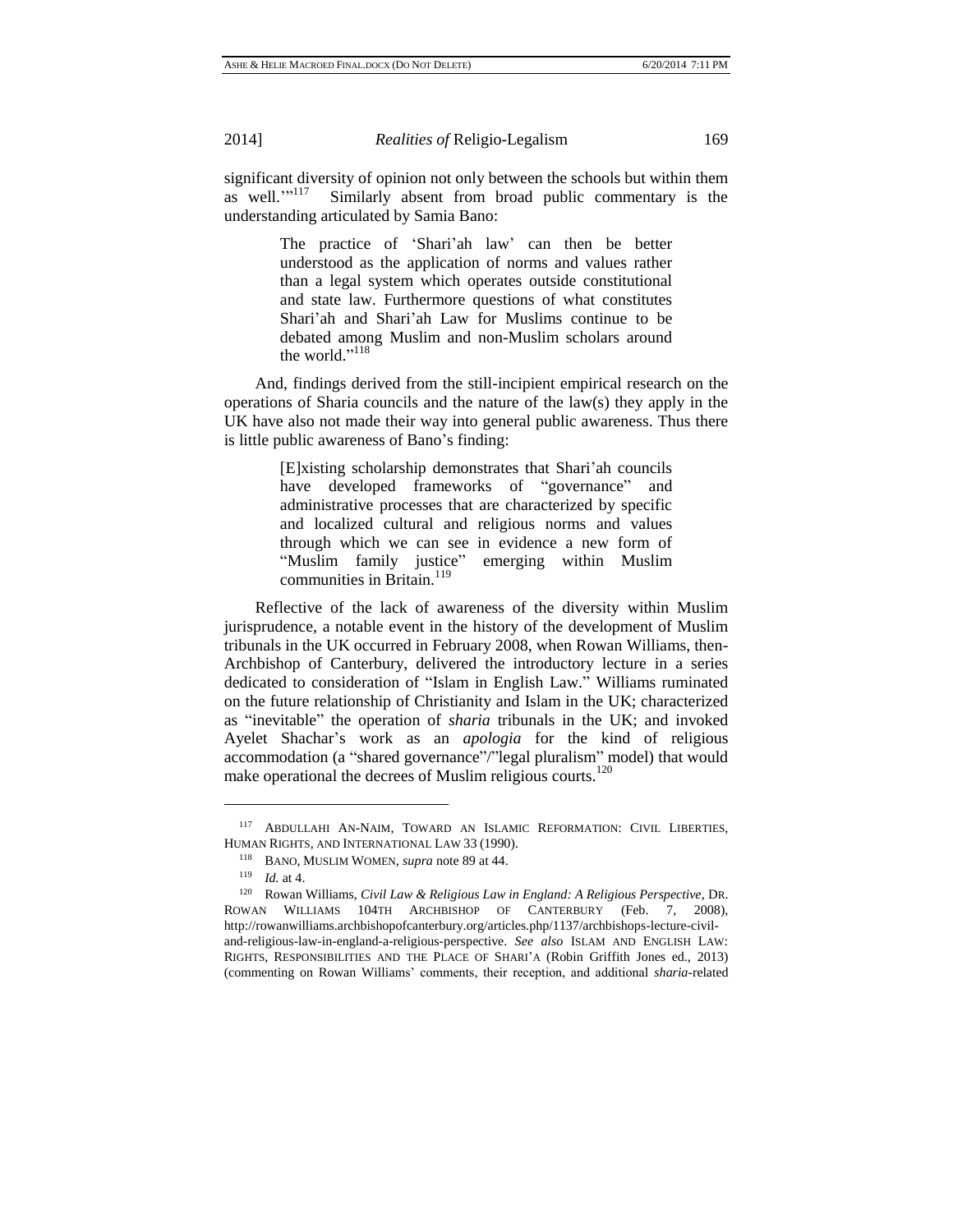The Archbishop's lecture was broadcast by the BBC, received international media attention, and triggered a public outcry. On July 3, 2008, Nicholas Phillips, the Lord Chief Justice of Britain, defended Rowan Williams' position, declaring that there was "no reason" why *sharia* could not be used for alternative dispute resolution.<sup>121</sup>

The statements of the Archbishop and the Lord Chief Justice drew attention to the formal opening of the Muslim Arbitration Tribunal in Warwickshire, which had actually begun its operation quietly in 2007. They also triggered attention to – and led to research into – the operations of other Muslim arbitration tribunals and mediation councils in the UK.

In June 2011, adopting an approach drastically different from that of the Archbishop and the Chief Justice, Baroness Caroline Cox would propose the *Arbitration and Mediation Services (Equality) Bill* (hereinafter, *Cox Bill #1*) in the House of Lords.<sup>122</sup> Her proposal and presentation of that *Bill* intensified public debate about "*sharia* tribunals" and a new version of the *Bill* (hereinafter, *Cox Bill #2*) was introduced in May 2013.<sup>123</sup> A major question at the heart of the UK controversy has been whether the law in England and Wales should be modeled on the new Ontarian legislation or not.

#### *B. Muslim Arbitration Tribunals and Sharia Councils*

In 2011, a team at Cardiff University reported (hereinafter, the *Cardiff Report*) on the results of their examination of the ongoing operations of religious tribunals in the UK. Their research considered the legal status – relative to British law – of the jurisdiction and the procedures of three religious courts: one Christian; one Jewish; and one Muslim.<sup>124</sup> The *Cardiff* 

developments).

<sup>&</sup>lt;sup>121</sup> Lord Phillips of Worth Matravers, Lord Chief Justice of England and Wales, Speech at the East London Muslim Centre, Whitechapel (Jul. 3, 2008). *See also Lord Chief Justice: Sharia Law could have UK role*, WALES ONLINE (Jul. 3, 2008), [http://www.walesonline.co.uk/news/wales-news/lord-chief-justice-sharia-law-2162248.](http://www.walesonline.co.uk/news/wales-news/lord-chief-justice-sharia-law-2162248)

<sup>122</sup> The Arbitration and Mediation Services (Equality) Bill [HL] was introduced by Baroness Cox, read a first time, and ordered to be printed, on June 7, 2011. *See* 7 Jun. 2011, PARL. DEB., H.L. (2011) 136 (U.K.), *available at*  [http://www.publications.parliament.uk/pa/ld201011/ldhansrd/text/110607-](http://www.publications.parliament.uk/pa/ld201011/ldhansrd/text/110607-0001.htm#11060733000388)

[<sup>0001.</sup>htm#11060733000388.](http://www.publications.parliament.uk/pa/ld201011/ldhansrd/text/110607-0001.htm#11060733000388) A "second reading" and debate of the bill occurred on October 19, 2012. *See* 19 Oct. 2012, PARL. DEB., H.L. (2012) 1682 (U.K.), *available at*  [http://www.publications.parliament.uk/pa/ld201213/ldhansrd/text/121019-](http://www.publications.parliament.uk/pa/ld201213/ldhansrd/text/121019-0001.htm#12101923000438) [0001.htm#12101923000438.](http://www.publications.parliament.uk/pa/ld201213/ldhansrd/text/121019-0001.htm#12101923000438)

<sup>123</sup> *See* 7 Jun. 2011, PARL. DEB., H.L. (2011) 136 (U.K.), *available at* [http://www.publications.parliament.uk/pa/ld201011/ldhansrd/text/110607-](http://www.publications.parliament.uk/pa/ld201011/ldhansrd/text/110607-0001.htm#11060733000388) [0001.htm#11060733000388.](http://www.publications.parliament.uk/pa/ld201011/ldhansrd/text/110607-0001.htm#11060733000388)

<sup>124</sup> *See* Gillian Douglas, Norman Doe, Sophie-Gilliat-Ray, Russell Sandberg & Asma Khan, *Social Cohesion and Civil Law: Marriage, Divorce and Religious Courts: Report of a*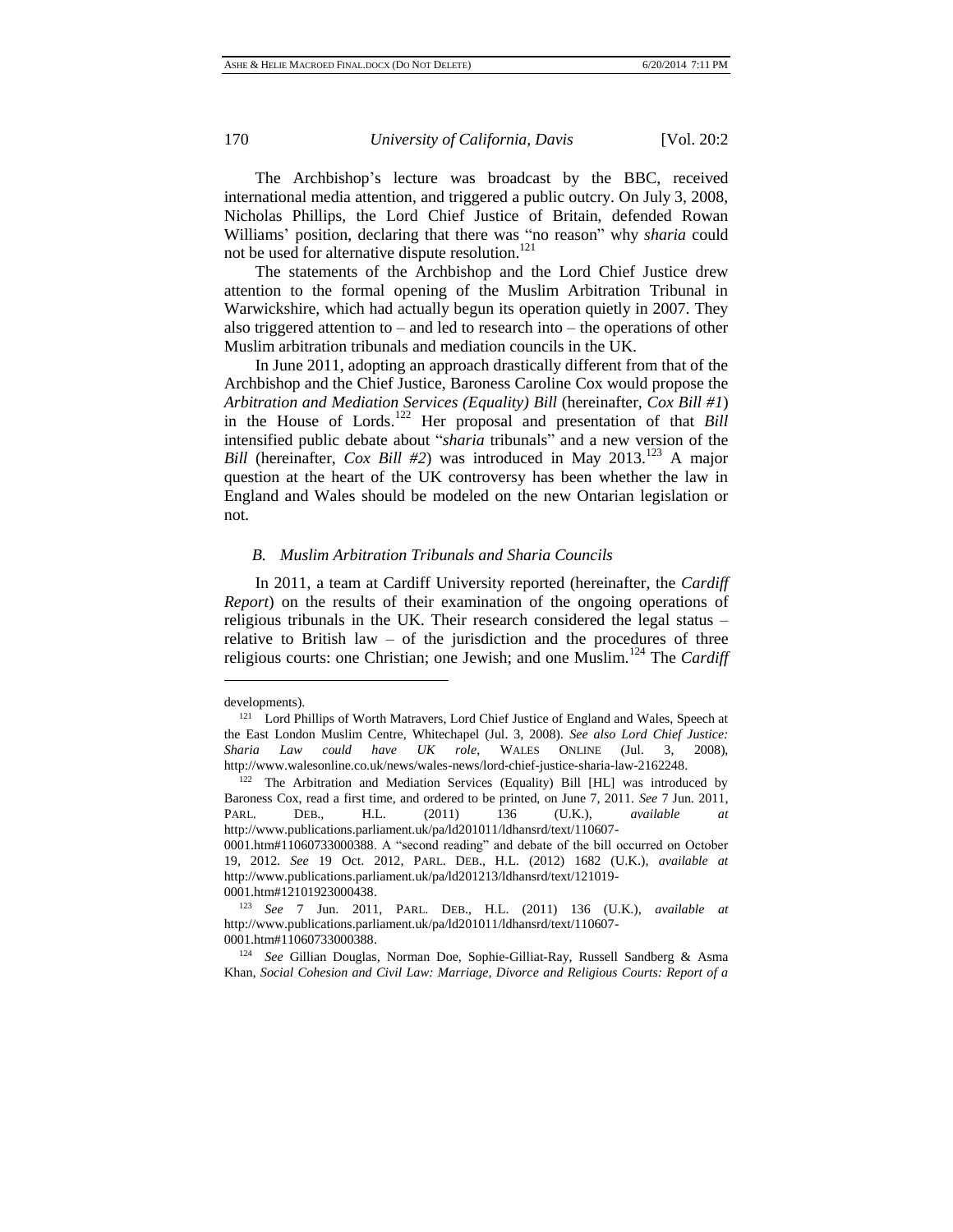*Report* was a preliminary and very limited one in that it depended on perspectives expressed by the three courts' male decision-makers, without examining at all the perspectives of users – who were predominantly women. Thus, the *Cardiff Report* did not include even preliminary analysis of the gender implications of the three courts' operations.

The *Cardiff Report* usefully reminds readers of the difference between mediation and arbitration, noting that of the religious courts examined, only those operating under the provisions of the *Arbitration Act of 1996* can have any basis at all for expecting or claiming that their decisions should be directly enforceable by civil courts. Thus, it is possible that Muslim arbitration tribunals may have a basis for expecting such enforceability; but Muslim councils – offering mediation but not arbitration – will not have reason for expectation of civil court enforcement of agreements achieved through mediation processes. The Muslim tribunals and councils now operating in the UK, therefore, require separate assessments.<sup>125</sup> In this section we outline what is currently known, believed, and feared about operations of Muslim arbitration tribunals and mediation councils and their effects for women.

# 1. Muslim Arbitration Tribunals: Operations and Effects for Women

In September  $2008$ ,<sup>126</sup> the beginning of arbitration services by the Muslim Arbitration Tribunal (hereinafter, "MAT") in Warwickshire was formally announced by Sheik Faiz-ul-Aqtab Siddiqi, who stated that the MAT had begun to conduct arbitration concerning family matters including "domestic violence, nuisance, divorce and inheritance cases"<sup>127</sup> pursuant to the statute governing arbitration in England and Wales, the *Arbitration Act 1996*. Provisions of this *Act* authorize parties – by agreement – to obtain resolution of their controversies by binding arbitration – with arbitral awards to be enforced by civil courts.<sup>128</sup>

*Research Study Funded by the AHRC* (June 2011), *available at* [http://www.law.cf.ac.uk/clr/Social%20Cohesion%20and%20Civil%20Law%20Full%20Report](http://www.law.cf.ac.uk/clr/Social%20Cohesion%20and%20Civil%20Law%20Full%20Report.pdf) [.pdf](http://www.law.cf.ac.uk/clr/Social%20Cohesion%20and%20Civil%20Law%20Full%20Report.pdf) [hereinafter Cardiff Report]. The courts examined were the Catholic National Tribunal for Wales in Cardiff; the Jewish London Beth Din, Family Division; and the Sharia Council of the Birmingham Central Mosque. *Id.* at 5.

<sup>125</sup> *Id.* at 42.

<sup>&</sup>lt;sup>126</sup> Abul Taher, *Revealed: UK's First Official Sharia Courts*, TIMESONLINE (Sept. 14, 2008)[, http://www.timesonline.co.uk/tol/news/uk/crime/article4749183.ece.](http://www.timesonline.co.uk/tol/news/uk/crime/article4749183.ece)

<sup>127</sup> *Id.*

<sup>128</sup> Arbitration Act, 1996, c. 23, §58 (U.K.) (specifying: "*An award made by the tribunal pursuant to an arbitration agreement is final and binding on both parties and on any persons claiming through or under them. Section 66* provides that an arbitral award: *…may, by leave of the court, be enforced in the same manner as a judgment or order of the court to the same*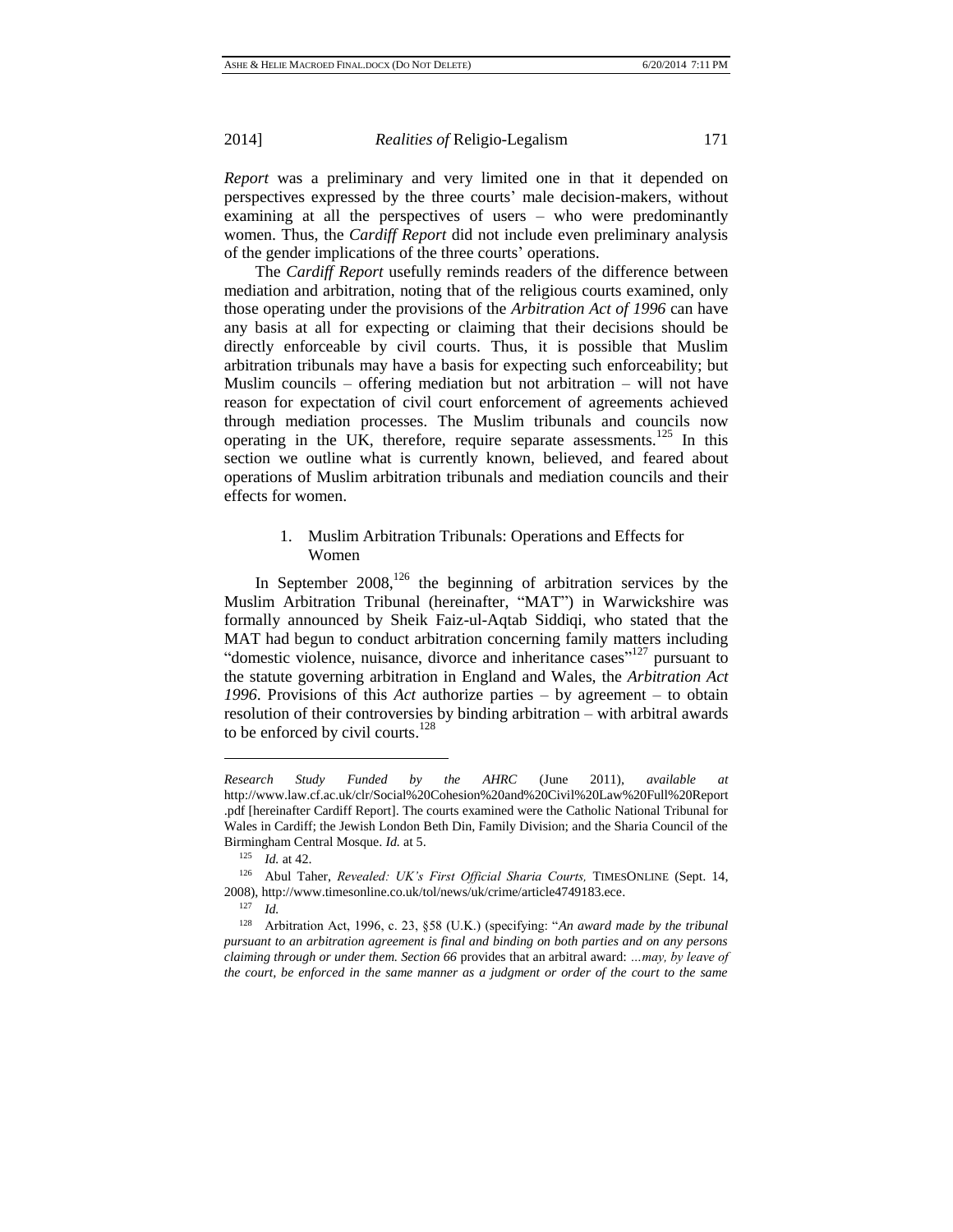The enactment of this *Arbitration Act* contributed to the ongoing trend toward the privatization of law, and in the direction of permitting greater authority in individuals to agree to settle their controversies outside the civil court system.<sup>129</sup> Beyond requiring written consent of parties,<sup>130</sup> the limitations placed on arbitration processes by explicit provisions of the *Act* are minimal.<sup>131</sup> Notably, the 1996 *Act* changed the previously operative legislation by reducing the possibility of appeal from an arbitral decision. It provides that civil courts will enforce arbitral decisions unless a court finds that there exists some "public policy" that "requires" its non-enforcement.<sup>132</sup>

As a form of alternative dispute resolution in the UK, arbitration has been used extensively by parties seeking rapid and efficient resolution of commercial matters. Outside the area of commercial matters, however, the scope of arbitration jurisdiction remains imperfectly defined. The 1996 *Arbitration Act* itself does not clearly define that scope. For example, the *Act* does not explicitly limit arbitration to civil matters and exclude its operation in matters of criminal law – though that limiting principle is universally recognized. Also, while the *Act* does not provide explicitly for arbitration of family matters, neither does it specifically define such matters as nonarbitrable. Thus, the *Act* does not clearly designate whether religious courts are authorized to arbitrate family matters on the basis of religious  $-$  e.g., *sharia* – law. The tribunals that now operate as parts of the MAT (hereinafter, "MATs") do clearly advertise themselves as arbitrators of family matters (quite broadly defined) on the basis of religious – i.e., *sharia* – law.

Since 2007, additional (in 2012, at least four more) Muslim arbitration tribunals have begun to operate in the UK as branches of the MAT.<sup>133</sup> As

l

<sup>133</sup> There is no official registry of arbitrators, but additional Muslim arbitration tribunals

*effect.*").

<sup>129</sup> Thus, the UK *Arbitration Act 1996* bore strong resemblance to the Ontario *Arbitration Act of 1991*.

<sup>130</sup> Arbitration Act, 1996, c. 23, § 1 (U.K.) (requiring agreement or consent, which has always been understood to be the necessary foundation for arbitration).

<sup>131</sup> Human Rights law provisions, however, may operate – beyond the *Arbitration Act* itself – as external constraints on the arbitration process. *See* Cardiff Report, *supr*a note 124, at 21 (discussing the protection of right to a fair trial specified by *Article 14* of the *International Covenant on Civil and Political Rights*, as well as the protection of right to fair trial assured by *Article 6* of the *European Convention on Human Rights* made part of English Law by the *Human Rights Act 1998*).

<sup>132</sup> Arbitration Act 1996, c. 23 § 67(1)(a) (U.K). (providing an arbitral award may be challenged on the basis of lack of substantive jurisdiction in the arbitration tribunal); *Id.* at §68(2) (providing possibility of appeal "on the ground of serious irregularity affecting the tribunal, the proceedings or award"); *Id.* at  $\S 68(2)(g)$  (listing such "serious irregularities…which the court considers has caused or will cause substantial injustice to the applicant").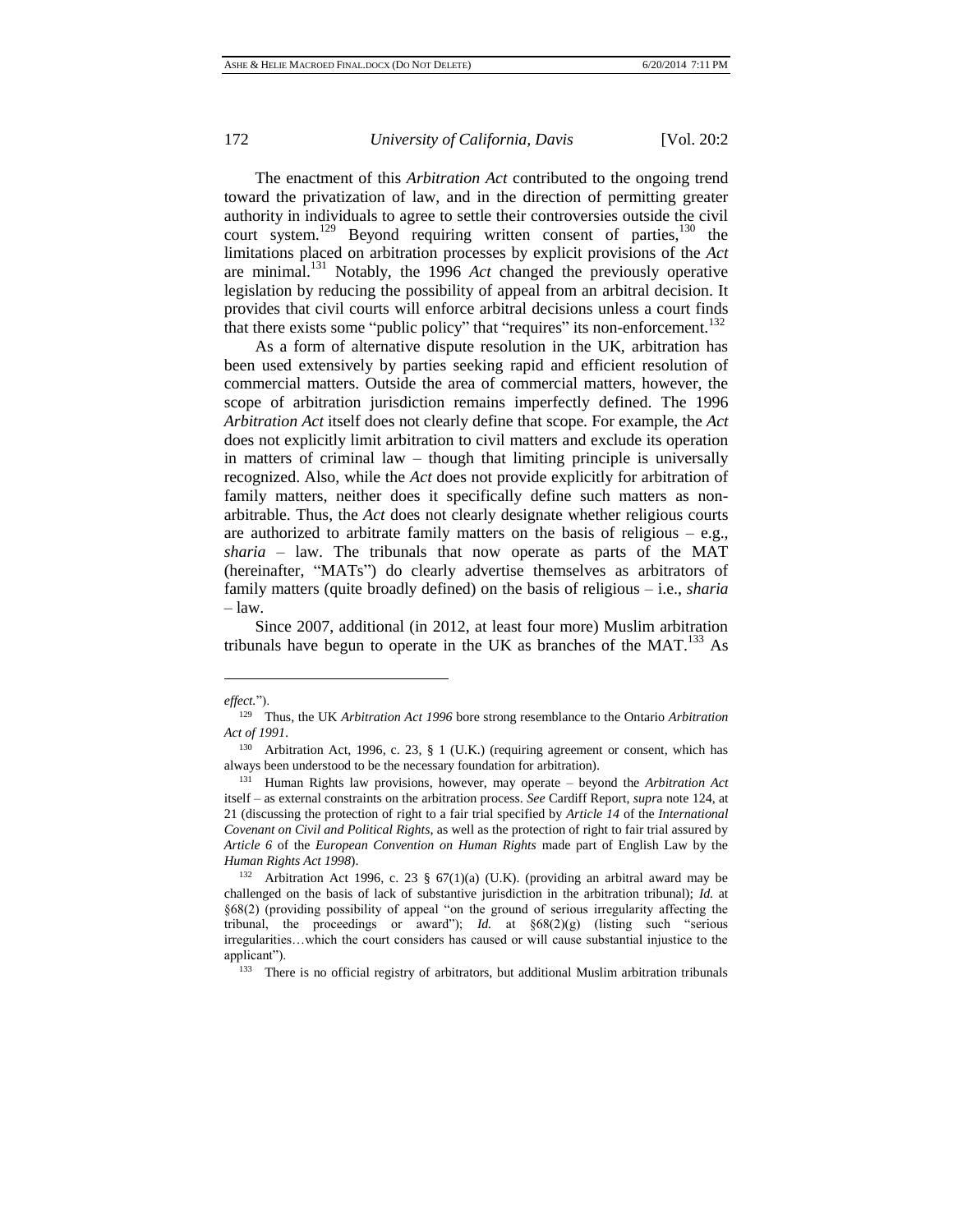$\overline{a}$ 

#### 2014] *Realities of* Religio-Legalism 173

public awareness of the operation of the MATs has grown, numerous features of their operations have been claimed to be problematic for women. Challenges to the continuing operation of the tribunals have cited: the particular law governing the operations (with the claim that *sharia* is both uncertainly-defined and intrinsically attached to gender inequality); the procedures of tribunals which may disfavor women; the inability of many women, because of linguistic barriers, ignorance or external pressure, to truly agree or consent to arbitral jurisdiction, foregoing judicial determinations by civil courts; and, consequent financial harms, as religious tribunals' decrees typically afford women financial remedies significantly less than those to which they are entitled by civil law. Additionally, and importantly, there have also been concerns raised about the possibility that tribunals may exceed their remit – to women's serious detriment – by dealing with domestic violence incidents that ought to be handled by civil courts.

Assessment of the weight to be given to these challenges – based on assertions of harms to women – has been difficult because of the nontransparency of the tribunals. Tribunals' operations occur away from public access and scrutiny. Most of the information available about them is selfgenerated information made available on their websites. It appears that the tribunals do not purport to offer "legal" divorces (recognizable by civil law) – but to offer religious divorces pursuant to *sharia*. It is not at all unlikely that, pursuant to that approach, the tribunals' religious divorces may make, as a condition of the religious divorce, property-related decisions much less favorable for women than those that would be awarded under civil law.<sup>134</sup>

now include, at least, branch courts in London, Birmingham, Bradford, and Manchester. *See*  MUSLIM ARBITRATION TRIBUNAL, LIBERATION FROM FORCED MARRIAGES 19, *available at*  [http://www.matribunal.com/downloads/MAT Forced Marriage](http://www.matribunal.com/downloads/MAT%20Forced%20Marriage) Report.pdf. While our focus in this essay is on the at-least-partially visible tribunals that are clearly operating as branches of the MAT, it should be noted that there appear to be "many more courts" operating lessformally outside the aegis of the MAT. *See* DENIS MACEOIN, SHARIA LAW OR 'ONE LAW FOR ALL?' 3, 69 (David Green ed., Civitas: Institute for the Study of Civil Society) (2009), a*vailable at* [http://www.civitas.org.uk/pdf/ShariaLawOrOneLawForAll.pdf.](http://www.civitas.org.uk/pdf/ShariaLawOrOneLawForAll.pdf) Indeed, the Civitas report indicates that "an indeterminate number of sharia courts or tribunals have emerged and are currently working in the UK…Most reports cite five courts as working in this way….However, our investigations indicate that a considerably larger number – 85 at least – are operating mainly out of mosques dotted around the country." *See also* ONE LAW FOR ALL, SHARIA LAW IN BRITAIN: A THREAT TO ONE LAW FOR ALL & EQUAL RIGHTS 9 (2010) (noting that there has also been an additional tribunal established in Wales), *available at* http://www.onelawforall.org.uk/wp-content/uploads/New-Report-Sharia-Law-in-Britain\_fixed .pdf.

<sup>134</sup> *See* Fournier, *supra* note 72, at 26 (noting the willingness of British courts to enforce the *mahr* provisions by which the husband agrees to pay to the wife a certain sum of money in the event of termination of marriage by divorce). Tribunals and councils, on the other hand, appear ready to require or accept a wife's foregoing her entitlement to *mahr* – without inquiry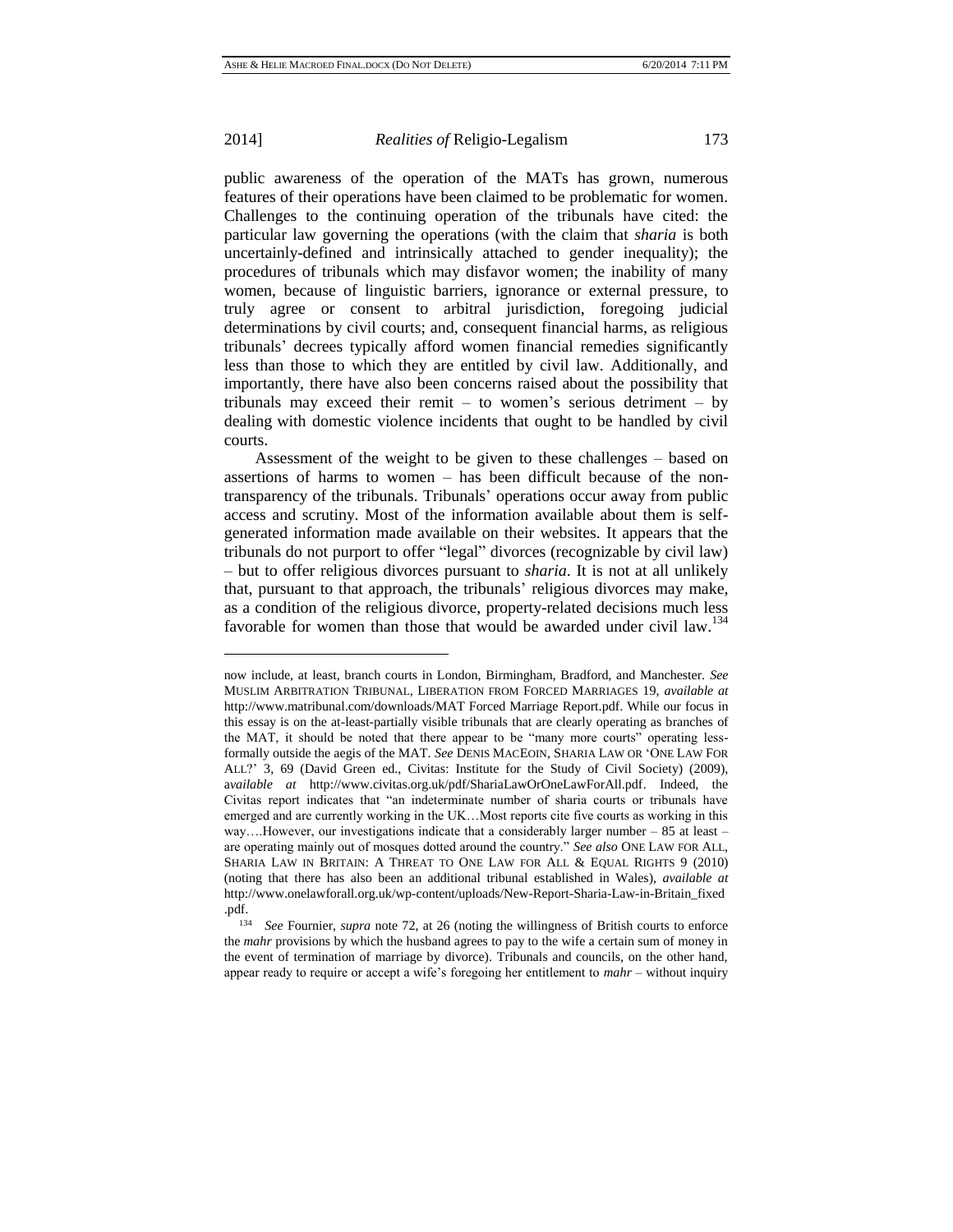l

174 *University of California, Davis* [Vol. 20:2

Apart from property-related matters, some information – especially about the consent and domestic violence matters – has come from accounts of the Muslim arbitration tribunals provided by lawyers and by members of advocacy groups serving Muslim women. That emerging information definitely does give reason for concern.

For example, a major concern about the operation of Muslim arbitration tribunals has been that women submitting to arbitration procedures may stay with the decision-making processes of their communities because of ignorance that civil law alternatives exist or because of strong family and community pressure. And, that ignorance or pressure has been seen as amounting to "coercion" that obviates the necessary "consent" or "agreement" to arbitration. Fionnula Murphy has written powerfully about the family and social pressure operative in many Muslim women's lives.<sup>135</sup> As illustrative of these pressures and how they are inadequately addressed by the MAT, Murphy notes: the well-documented gravity of the "forced marriage" problem in the UK;<sup>136</sup> the MAT's claims of entitlement to exclusive jurisdiction in its courts over forced marriage matters;<sup>137</sup> and the fact that the MAT approach to determining whether women and girls have been "coerced" into marriage is in conflict with governmental guidelines.<sup>138</sup>

<sup>138</sup> Murphy, *supra* note 135, at 66. The MAT approach involves interviewing the family of

into the fairness of that surrender – in order to obtain her husband's consent to the divorce. *Id.*; BANO, MUSLIM WOMEN, *supra* note 89, at 93**.**

<sup>135</sup> *See* Fionnuala Murphy, *Sharia Law in the UK: Compromising the safety of women and children*, *in* EQUAL AND FREE? EVIDENCE IN SUPPORT OF BARONESS COX'S ARBITRATION AND MEDIATION SERVICES (EQUALITY) BILL 63 (Charlotte Rachael Proudman ed., 2012). Murphy works with the Iranian and Kurdish Women's Rights Organization (IKWRO) which provides advice and support to women and girls "from the UK's Middle Eastern communities," whose main problems are "domestic abuse, forced marriage, and 'honour' based violence." *Id.* 

<sup>136</sup> *Id.* at 65 (noting "the Forced Marriage Unit, a branch of the UK Foreign and Commonwealth Office, dealt with over 1700 cases of forced marriage in 2010". The majority of these cases of forced marriage deal with "young women, and IKWRO has worked on forced marriage cases involving girls as young as 13"). *See also* LOVE, HONOUR, AND DISOBEY (Faction Films Jan. 2006), *available at* [http://www.southallblacksisters.org.uk/love-honour](http://www.southallblacksisters.org.uk/love-honour-and-disobey/)[and-disobey/.](http://www.southallblacksisters.org.uk/love-honour-and-disobey/)

<sup>&</sup>lt;sup>137</sup> Murphy, *supra* note 135, at 66 (summarizing the MAT's "civil liberty" claim to such entitlement: "The MAT repeatedly claims that it is the ideal body to tackle forced marriages and argues that the problem 'would not befit an official, judicial or governmental jurisdiction. Any such attempts would be deemed by the community as infringement of their civil liberties and the government placing further obstacles prejudicing the Asian community.' [But, Murphy emphasizes,] Forced marriage is a violation of human rights, and most often involves the commission of serious crimes. Protecting victims from these crimes must be the priority in any response to forced marriage, and IKWRO is extremely concerned that the MAT suggests that the community's 'civil liberties' in relation to the practice of forced marriage should take precedence over the protection of individuals from it." *Id.,* at 64). *See* MUSLIM ARBITRATION TRIBUNAL, LIBERATION FROM FORCED MARRIAGES, *supra*, note 133, at 14.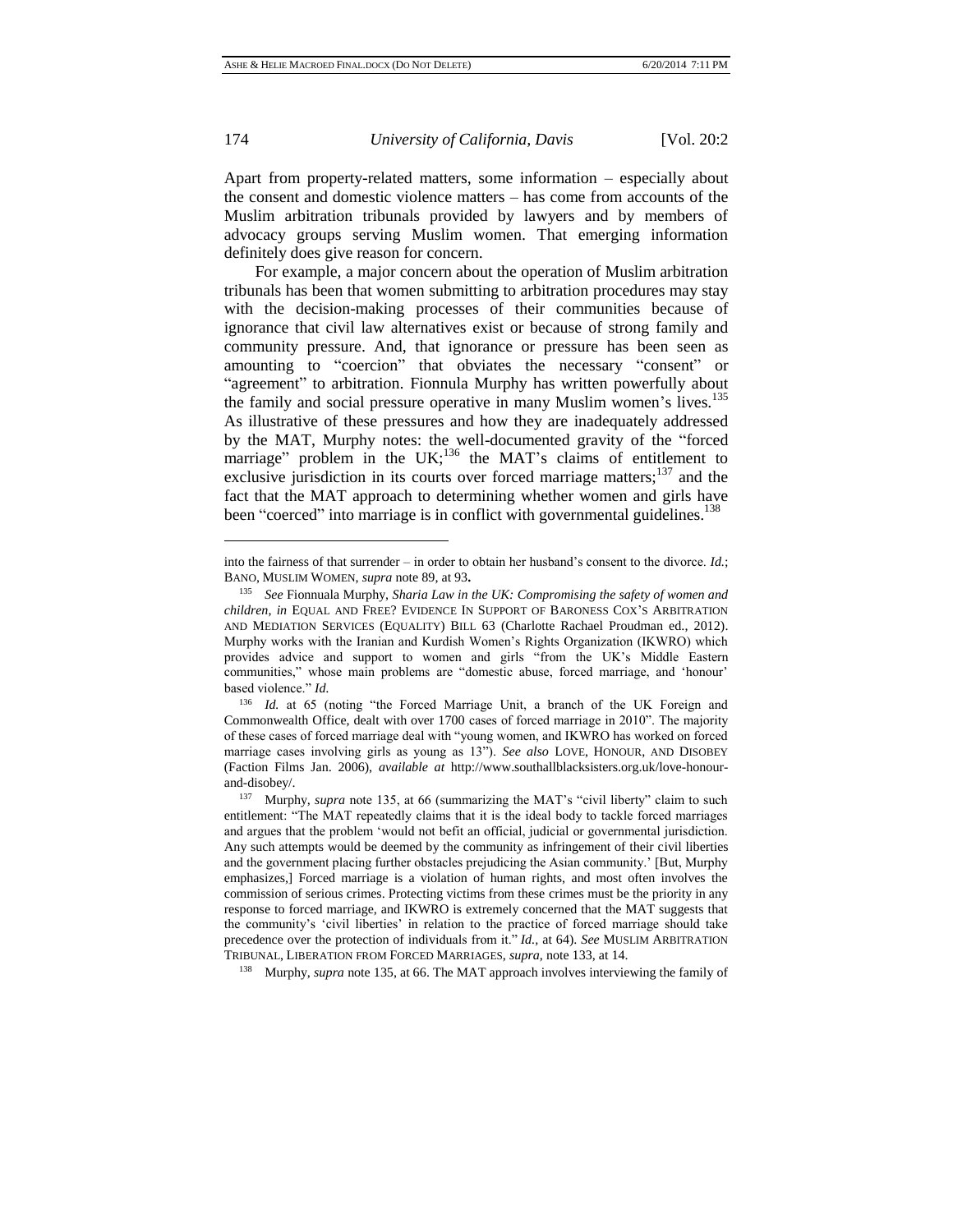Besides indications that the MAT supports coercions of women, there are also indications that the MAT both exceeds its authority and is reckless – with regard to women's well-being – in its dealings with situations of domestic violence. While the MAT is clearly not authorized to deal with criminal matters, Murphy notes that it does deal with domestic violence matters that belong under the jurisdiction of British criminal courts. As indicative of this reality and of the MAT approach to domestic violence, she points to Sheik Siddiqi's statement that, as of September 2008, "[T]he MAT had dealt with six domestic violence cases. In each of the cases, the women withdrew complaints they had made to the police and the husband was ordered to attend anger management classes and to receive mentoring from community elders."<sup>139</sup> Murphy's assessment of the MAT is that: "[W]hile operating with a semi-official status, many MAT members appear to have no understanding of effective ways to deal with violence against women and children." 140

Expanding on that criticism, Murphy proposes that "religious dispute resolution is not an appropriate means to deal with violence against women and children."<sup>141</sup> She also references the 2009 UN Handbook for Legislation on Violence against Women, which recommends: "[W]here there are conflicts between religious law and the formal justice system, the matter should be resolved with respect for the human rights of women and in accordance with gender equality standards." $142$  The reports about the tribunals' handlings of domestic violence issues and about their approaches to potentially non-consenting women are strongly suggestive that many women (and their children) may become exposed to substantial risks through experiences of tribunals' intervention and arbitration.

### 2. *Sharia* Councils: Operations and Effects for Women

The operations of Muslim mediation councils ("*sharia* councils") concerning family matters differ from those of arbitration tribunals, in that agreements reached through mediation processes are not understood to have the presumed finality of arbitration decisions or to be directly enforceable by

the potentially-coerced party. This practice conflicts with FMU guidelines, and is also contradicted by IKWRO's experience that: "[I]involvement with the family will deter a victim from speaking about what has happened to them, and can put them in significant danger." *Id.*

<sup>139</sup> *Id.* at 63 n.6.

<sup>140</sup> *Id.* at 64.

<sup>141</sup> *Id.*

<sup>&</sup>lt;sup>142</sup> *Id. See* U.N. Dep't of Econ. & Soc. Affairs: Div. for the Advancement of Women, Handbook for Legislation on Violence Against Women 16, U.N. Doc ST/ESA/329 (2010), *available at* http://www.un.org/womenwatch/daw//vaw/handbook/Handbook for legislation on violence against women.pdf.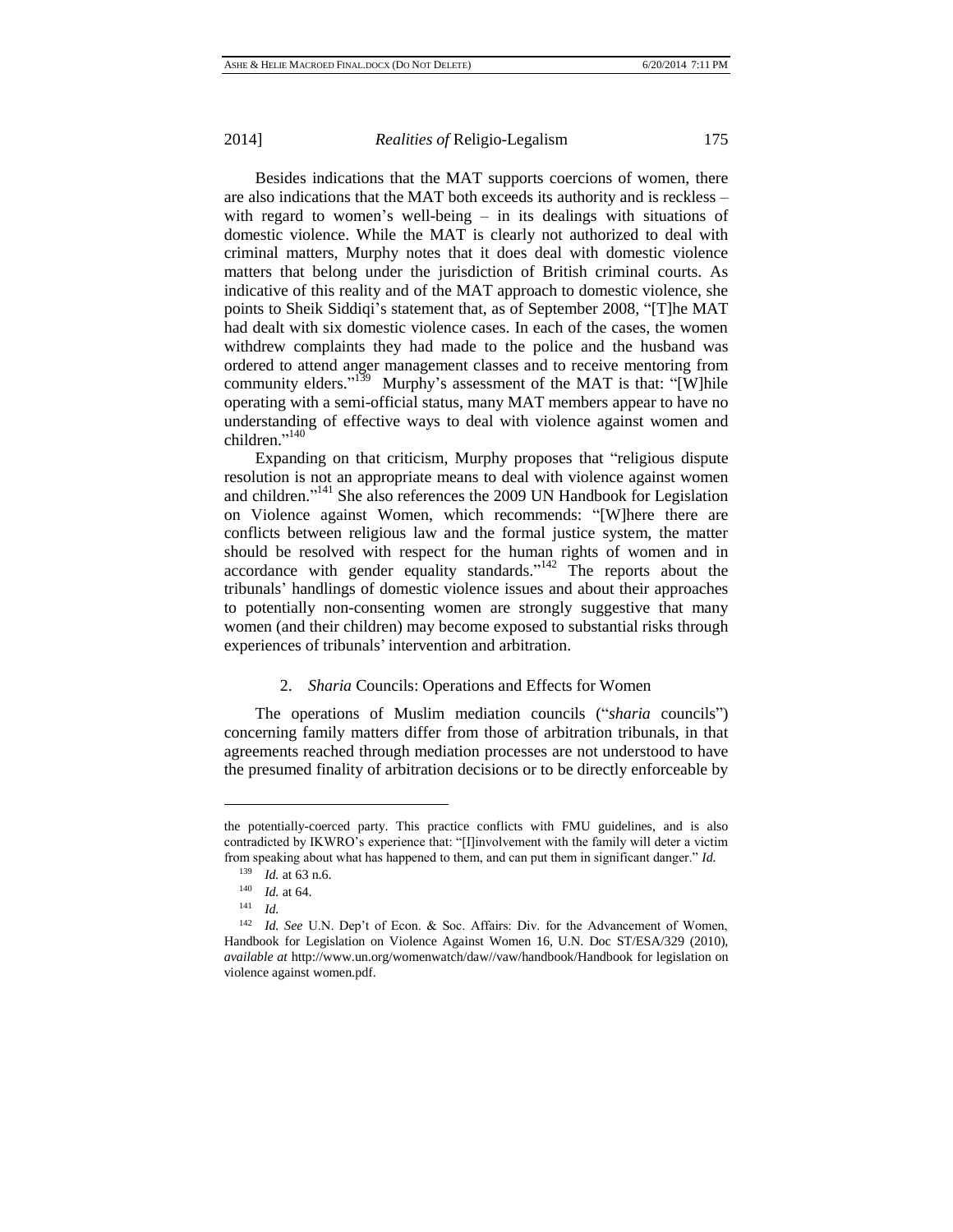civil courts. For that reason, it might be "assumed that they pose less possible harm to women's interests than do the tribunals. Although more study remains to be accomplished, $143$  more is now known about councils than about arbitration tribunals.<sup>144</sup> The emerging information about the councils, including information reported by women who have experienced their processes, indicates bases for concerns that parallel and amplify concerns expressed about the MATs.

#### *i. Operations of the Mediation Councils*

At present, there are numerous *sharia* councils operating throughout the UK.<sup>145</sup> The councils are "self-constituted" and independent of one another; and, they operate without governance or oversight by any central authority.<sup>146</sup> Having grown somewhat organically from the early 1980s onward, $147$  in their operation as unofficial dispute resolution mechanisms, the councils deal primarily with marital conflicts, especially religious divorce matters.<sup>148</sup>

Women in Muslim communities may seek religious divorces if they have never been legally married in the UK. Some women find themselves in this situation when they have had religious marriages (*niqah*) which have never been "registered" so as to make the marriages legally-recognizable in England or Wales and the women therefore eligible for civil divorces. Alternatively, if they have been legally married in the UK, and sometimes even if they have already been legally divorced, they may want to obtain Muslim divorce certificates in order to comply with their communities' norms. In any event, the mediation councils will apply Muslim laws in determining whether a woman seeking a divorce will be granted one, and, if

<sup>&</sup>lt;sup>143</sup> Shortage of empirical data is due in part to councils' lack of cooperation, itself due to their alienation from the British legal system.

<sup>144</sup> Concerning women's experiences of the Councils, *see generally* BANO, MUSLIM WOMEN; *supra* note 89; MURPHY, *supra* note 135; PRAGNA PATEL & UDITI SEN, SOUTHALL BLACK SISTERS, COHESION, FAITH AND GENDER – A REPORT ON THE IMPACT OF THE COHESION AND FAITH-BASED APPROACH ON BLACK AND MINORITY WOMEN IN EALING (2010); WARRAICH & BALCHIN, *supra* note 103; Act4America, *BBC Panorama Documentary: Secrets of Sharia councils: Hidden Camera Report*, YOUTUBE (Jul. 12, 2013), http://www.youtube.com/watch?v=XOaJ\_y8piNE.

<sup>145</sup> *See* MACEOIN, *supra* note 133, at 69.

<sup>146</sup> WARRAICH & BALCHIN, *supra* note 103, at 78.

<sup>147</sup> *See Our History*, THE ISLAMIC SHARI'A COUNCIL, [http://www.islamic](http://www.islamic-sharia.org/4.html)[sharia.org/4.html](http://www.islamic-sharia.org/4.html) (last visited Mar. 16, 2014) (stating that a group of Muslim scholars and field workers from the Muslim community met in Birmingham in 1982 and established the "Islamic Shari'a Council", the oldest of its kind in England, based in Leyton, East London).

<sup>&</sup>lt;sup>148</sup> Councils deal with various matters, including finance and inheritance issues. Nevertheless, marriage, and divorce especially, constitute the overwhelming majority of their work. *See infra* note 150.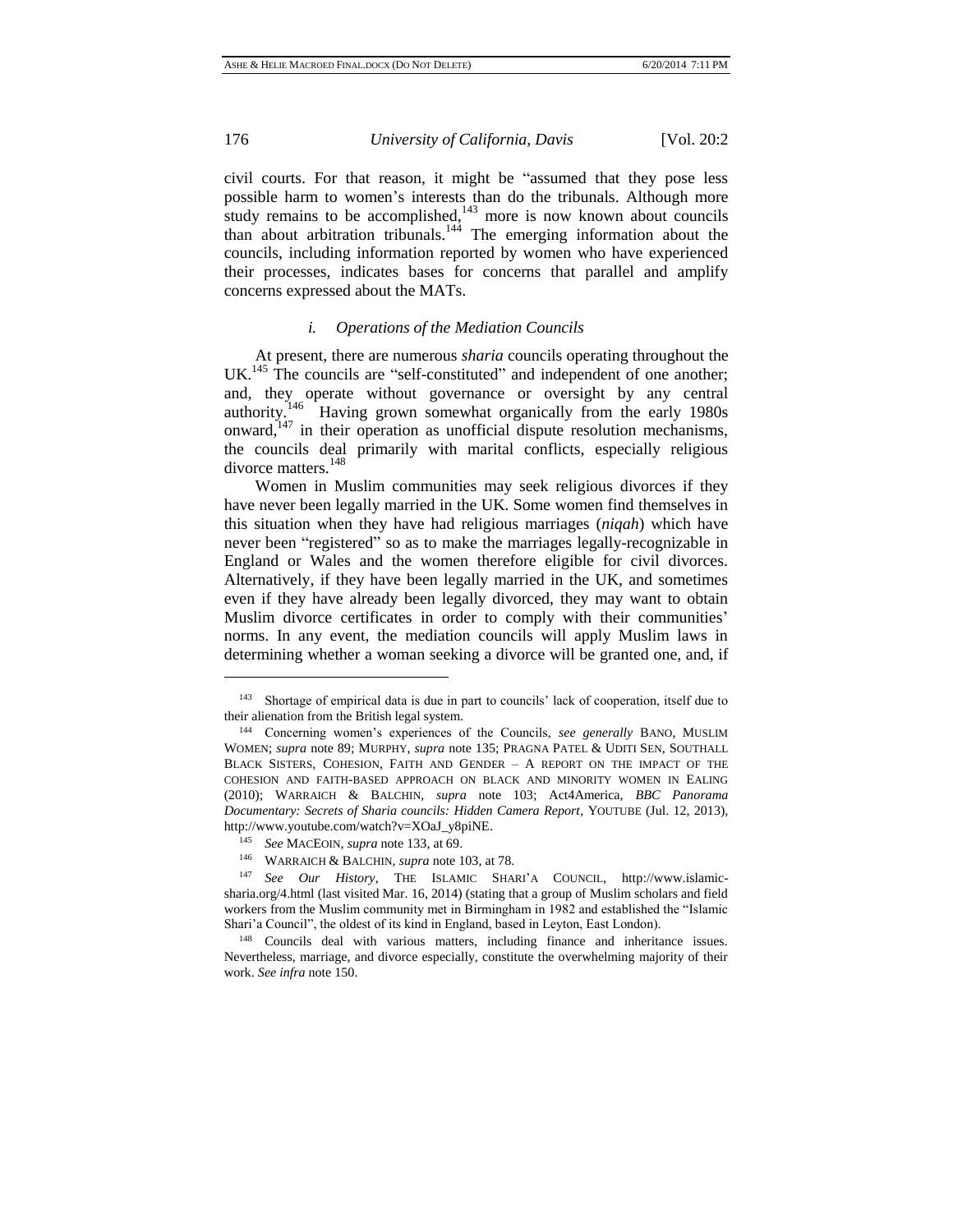so, which type of divorce it will be.

#### *ii. Effects for Women*

Women constitute the overwhelming majority of individuals approaching *sharia* councils, and

this fact is regularly identified by council-proponents as indicating the necessity<sup>149</sup> and adequacy of services that councils provide for women.<sup>150</sup> However, a range of problematic realities have now been both identified and documented, leading to concern about councils' operations. The primary interest of most women council-users (especially those whose marriages have not been registered in British civil courts<sup>151</sup>) will be that of obtaining a Muslim divorce certificate. Obstacles they are likely to face include – but are not limited to  $-$  the following:

—**the nature of spaces and locations in which mediation occurs**: Bano reports that councils "often continue to be based in mosques and

<sup>150</sup> Proponents of *sharia* (such as Suhaib Hasan from the Leyton Islamic Sharia Council or Faradhi Musleh from the Islamic Forum Europe) insist that up to 95% of councils users are women. Notwithstanding the lack of reliable data, this figure seems not unlikely – since husbands can unilaterally pronounce a Muslim divorce but wives need to obtain a religious scholar's ruling. However, the argument that councils meet women's needs simply because the overwhelming majority of users are women is highly misleading: men can divorce without relying on a council; women cannot. *See Services*, THE ISLAMIC SHARI'A COUNCIL, <http://www.islamic-sharia.org/2.html> (last visited Apr. 19, 2014).

<sup>&</sup>lt;sup>149</sup> Regarding the necessity of alternatives to – or drastic improvement of – civil court processes relating to family matters, it is a reality that solicitors tend to remain uninformed about Muslim customary and religious practices and about Muslim laws. Bano has reported the disappointment of several of her interviewees, for example citing the following case: "I was very disappointed with my solicitor because I rang him time and time again but he just couldn't understand the issues in my case. He just told me my marriage was valid when it wasn't, so he obviously didn't know the law himself." BANO, MUSLIM WOMEN, *supra* note 89, at 223. Warraich and Balchin have also noted this deficit, suggesting that the "lack of space in the English system for appropriate solutions to dilemmas facing people is precisely one of the major factors behind the emergence of non-statutory bodies such as the Shariah councils." WARRAICH & BALCHIN, *supra* note 103, at 82. They have observed, as well, that the flaws of the British system are particularly noticeable for dual-nationals. *See id.* at 85. While significant failures of civil court systems (in the UK, and also in Canada and the US) cannot be discounted – and still need to be remedied – women's experiences of councils do indicate clearly that the councils' processes often undermine gender equality.

<sup>151</sup> A key concern is the prevalence of Muslim marriages (*niqah*). Unless such marriages are registered before civil courts they are not considered valid (i.e., spouses in unregistered unions are in effect unmarried under English family law). Bano emphasizes that the "nonregistration issue must be understood in relation to power relations and the positioning of women in family and marriage relationships (…) These women clearly lacked power and position within their new-founded famil[ies] to successfully negotiate the formal recognition of marriage and they remained dependent on the willingness of their husbands to comply." BANO, MUSLIM WOMEN, *supra* note 89, at 161, 163-164.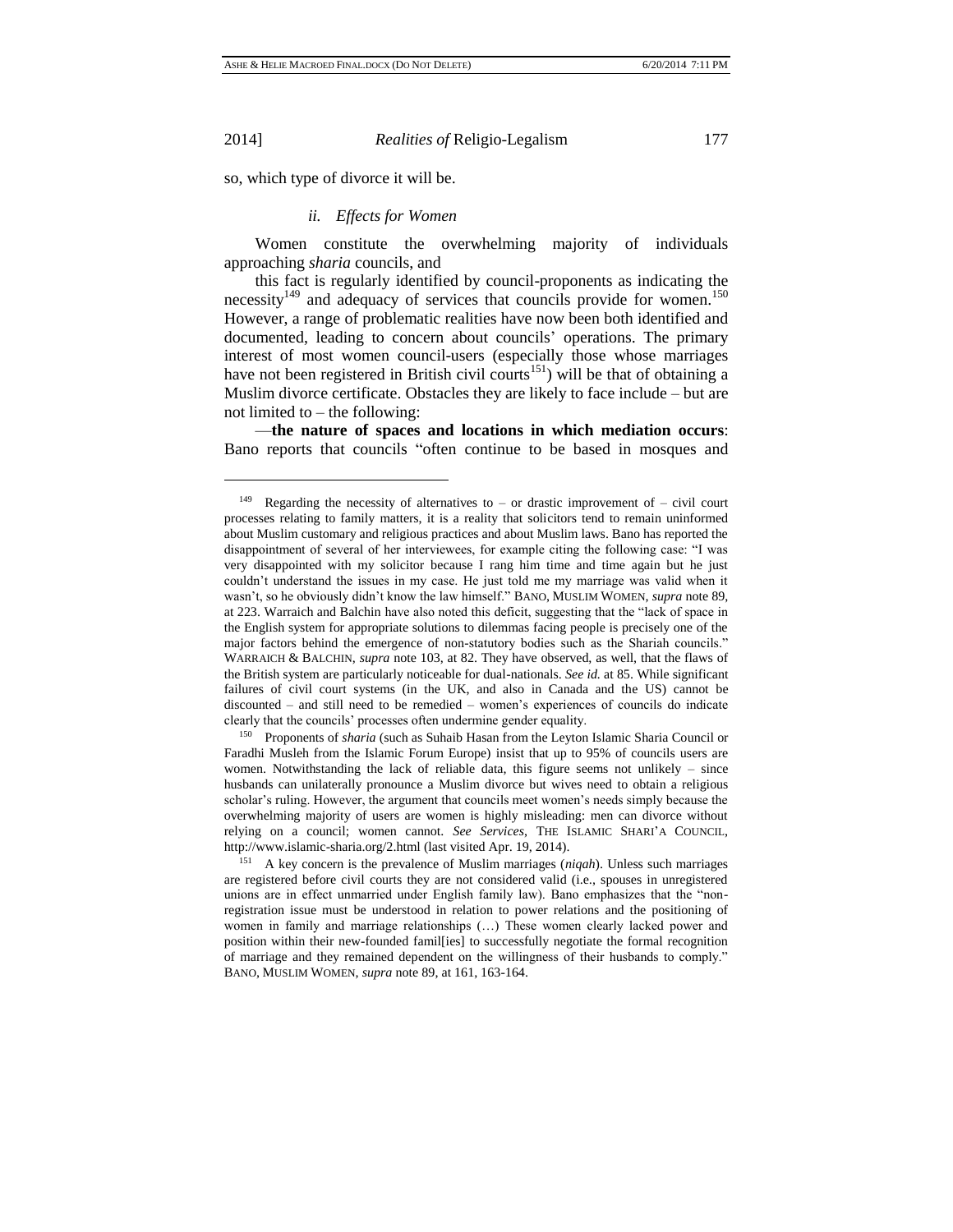imams serve as religious scholars on the council's body while operating from a separate room."<sup>152</sup> Given that mosques are gendered spaces in which women's autonomous voices tend to be marginalized,<sup>153</sup> this spatial location, and the fact that councils are all-male bodies,<sup>154</sup> together assert the legitimacy – even supremacy – of male religious authority within the relevant communities. As Bano has noted, the "powerful role of the [*sharia* council's] mediator in constructing ideologies of Muslim family and marriage plays a pivotal role in the ways in which the [marital] dispute is framed and its outcome."<sup>155</sup> The reason this is troubling is that empirical data show that communities' values and individual women's interests may well be at odds. Community councils will tend to be largely preoccupied with the maintenance of "the traditional Muslim family."

**—women's inability to give meaningful consent**: The "non-consent" issue has been discussed in conjunction with operations of the arbitration tribunals. Greater access to councils than to tribunals has provided additional evidence of the ignorance about the law and/or the intensive community and family pressures that can effectively require women's recourse to council proceeding. One telling example: During Bano's direct observation of counseling sessions in one *sharia* council alone,<sup>156</sup> in 24 out of 26 cases, the woman seeking divorce was accompanied by a family member. The (female)

<sup>155</sup> BANO, MUSLIM WOMEN, *supra* note 89, at 111.

<sup>156</sup> *See id.* at 123-30 (discussing The Muslim Family Support Service and Shari'ah Council of Birmingham).

<sup>&</sup>lt;sup>152</sup> Bano notes that the historical development of the councils has caused them to operate now in spaces and locations that may be intrinsically inhospitable to women. Following the immigration influx in which people brought country-of-origin customs and practices along with them into metropolitan areas of England, issues related to family disputes within Muslim communities were handled informally by imams. The spread of councils, consequently, was closely associated with the development of mosque networks. *See id.* at 91.

<sup>153</sup> *See id.* at 91 (concerning marginalization, Bano notes that "[W]omen are not actively involved in mosques committees, they have little input in the administrative tasks of running a mosque and when they are involved, they are designated to the realm of 'women's issues."). *See also* Qudsia Mirza, *Islam, Hybridity and the Laws of Marriage,* 14 AUST. FEMINIST L.J. 1, 13 (2000) (stating that "[t]he installation of separate entrances, separate seating arrangements and the bifurcation of rooms by screens or awnings to create sharp, well-defined boundaries between sections of the mosque are the means by which the contours of gendered space and the pattern of restricted interaction between the sexes are produced.").

<sup>154</sup> Bano notes that until 2006 there was no female decision-making member sitting on a *sharia* council in Britain. BANO, MUSLIM WOMEN, *supra* note 89, at 107. This reality contrasts with the situations in, for example, Pakistan and Bangladesh, where "women are Family Courts and High Court judges." WARRAICH & BALCHIN, *supra* note 103, at 66. A limited number of women were involved in counseling and mediation services in some of the councils surveyed by Bano, but none of them acted as religious scholars or sat on council panels – the bodies that makes final decisions. By 2011, the Muslim Family Support Service and Sharia Council in Birmingham had appointed just one woman onto its council panel. BANO, MUSLIM WOMEN, *supra* note 89, at 288.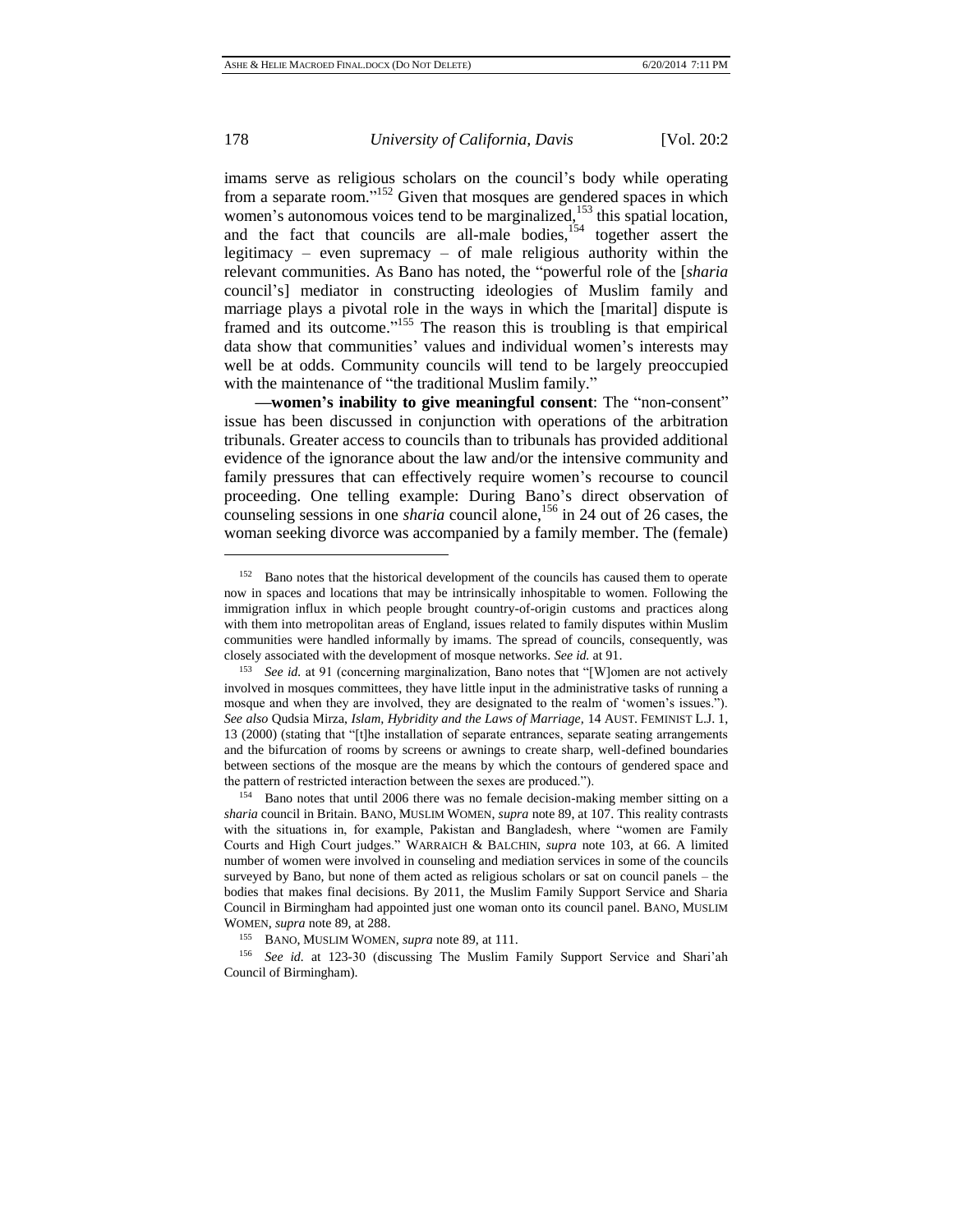head of counseling services in this particular council was well aware of "familial pressure on the women who may be encouraged to reconcile" with their husbands.<sup>157</sup> Women's testimonies confirm that they often face pressure to remain married<sup>158</sup> in order to maintain the honor ( $\iota$ *izzat*) of the family. In this context, women stress that relying exclusively on British civil courts to obtain a divorce would lead to their being labeled traitors to their community, culture, and religion.

**—mandatory reconciliation processes:** While Muslim laws provide for various divorce options,<sup>159</sup> all schools of Muslim jurisprudence agree that attempts to reconcile the parties must be made before a divorce is effective, and insist on the involvement of religious scholars to encourage spousal reconciliation. While women are often reluctant to pursue reconciliation, because, typically, they will have attempted reconciliation prior to initiating contact with a council, $160$  council scholars routinely suspect that women have not tried hard enough to reconcile with their husbands. Women are most distressed when councils put them at risk by insisting on reconciliation sessions with abusive husbands, ignoring their warnings about having endured domestic violence.<sup>161</sup>

—**councils' practices of exceeding their actual authority**: English law does not allow *sharia* councils (or any other mediation bodies) any jurisdiction over criminal matters. Yet, evidence shows that some councils do involve themselves with criminal matters such as domestic violence, causing wives to receive threats from their husbands as a result.<sup>162</sup> Additionally, and particularly worrisome to many women, there are

<sup>157</sup> *Id*. at 124-25.

<sup>158</sup> Several testimonies collected by Bano highlight the family and community pressures women face. For example, one woman stated that: "It took me a long time to get the strength to do what was right. My Dad goes to the mosque a lot and he spoke to one of the *maulvis* there and he came back to me and said that only my husband could divorce me and that I should stay with him to make it work." *Id.* at 202. Another explains that: "I was the shameless one who wanted a divorce… My mum would meet someone in the shop who would say your daughter's a whore because she did this, this and this and people would invite themselves to my family home, uncles of mine, and say you know you should now disown her and have nothing to do with her and all this kind of stuff. So my family had that for many, many years." *Id*. at 62.

<sup>&</sup>lt;sup>159</sup> The range of divorce alternatives is not necessarily recognized across all Muslim contexts. S*ee generally* WOMEN LIVING UNDER MUSLIM LAWS, KNOWING OUR RIGHTS: WOMEN, FAMILY, LAWS AND CUSTOMS IN THE MUSLIM WORLD (3d ed. 2006) (providing a comprehensive overview of existing laws and customs pertaining to Muslim marriage, divorce and child custody in 22 different countries).

<sup>160</sup> BANO, MUSLIM WOMEN, *supra* note 89, at 130.

<sup>161</sup> *Id.* at 126, 213, 227.

<sup>&</sup>lt;sup>162</sup> *Id.* at 125-26. This matter has already been discussed in its connection to arbitration tribunal activity.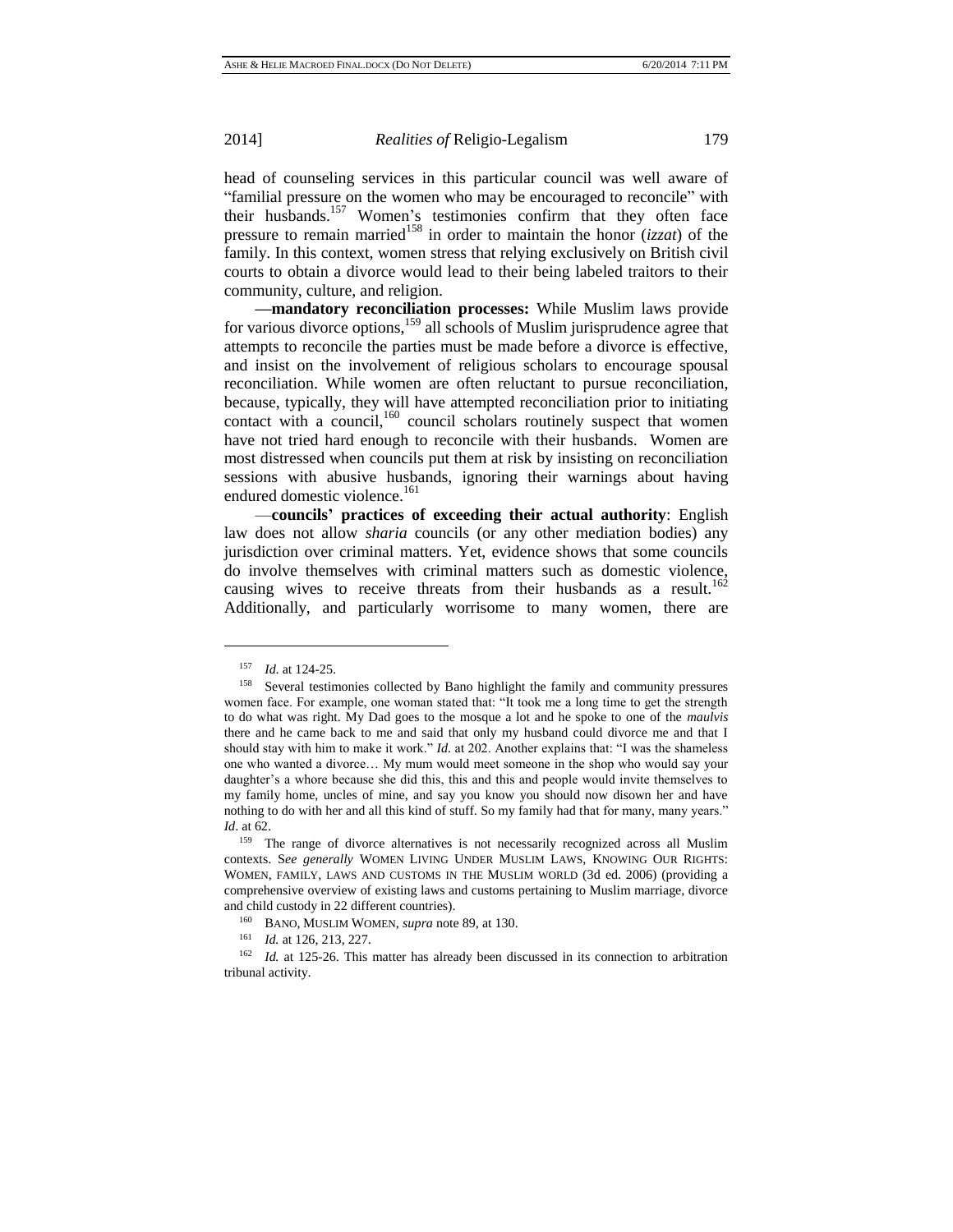numerous instances in which councils continue to insist on reconciliation even when women have – prior to coming to the councils – obtained restraining orders against their husbands, issued by British courts.<sup>163</sup>

**—narrow expertise of councils' religious scholars**: Another harm to women arises out of the advice often given them during mediation processes. Whether or not gender inequity is intrinsic to Muslim jurisprudence,<sup>164</sup> much equality-undermining advice derives from the largely conservative opinions that councils' religious scholars in Britain tend to promote. Scholars vary in the interpretative approaches they adopt toward Muslim laws, but their training  $165 -$  in conjunction with the worldwide rise of religious fundamentalism – works to limit women's rights in the UK. An important reality is the "Taliban-style interpretations of Muslim laws coming to Britain via *imams* imported from South Asia preaching in British mosques."<sup>166</sup> The particular version of "law" applied by council scholars will tend to produce results for women significantly less favorable than those assured by civil law.

Councils' scholars attitudes tend to reflect the cultural notion that, as one cleric puts it, "divorce is shunned in our communities and rightly so."<sup>167</sup> Scholars therefore construct a woman's desire to divorce "as threatening to the stability and continuity of the traditional Muslim family,"<sup>168</sup> and of the community as a whole. This, it has been noted, leads to male- dominated councils' providing "inaccurate and outdated understanding of forms of divorce initiated by women in Muslim laws." <sup>169</sup> Balchin observes: "Having married and divorced in Pakistan, having edited KNOWING OUR RIGHTS,  $170$ and having assisted dozens of women in crisis in Britain who have interacted with the Sharia councils, I can confidently state that the Sharia councils' interpretations here in Britain are among the most conservative and gender

<sup>163</sup> *Id.* at 130.

<sup>164</sup> Sudanese Muslim scholar Abdullahi An-Naim documents the multiplicity of ways in which "aspects of historical Shari'a in relation to women ...violate the constitutional principle of equality before the law." AN-NAIM, *supra* note 117, at 89.

<sup>165</sup> *See* BANO, MUSLIM WOMEN, *supra* note 89, at 86 (noting "advisors (scholars) had received formal Islamic jurisprudential training in India, Pakistan, Egypt, Saudi Arabia or Yemen while *imams* from Pakistan had been involved in setting up each of [the] councils [under study] ... Shari'ah councils are therefore a product of transnational networks, operate within a national and global landscape and mirror the local ethnic profile of Muslim communities in which they are situated.").

<sup>166</sup> WARRAICH & BALCHIN, *supra* note 103, at 77.

<sup>167</sup> BANO, MUSLIM WOMEN, *supra* note 89, at 58. These attitudes have also been expressed by other similar Muslim clerics. *See id.* at 121-22.

<sup>168</sup> *Id.* at 139.

<sup>169</sup> WARRAICH & BALCHIN*, supra* note 103, at 69.

<sup>170</sup> *See* WOMEN LIVING UNDER MUSLIM LAWS, *supra* note 159, at 7.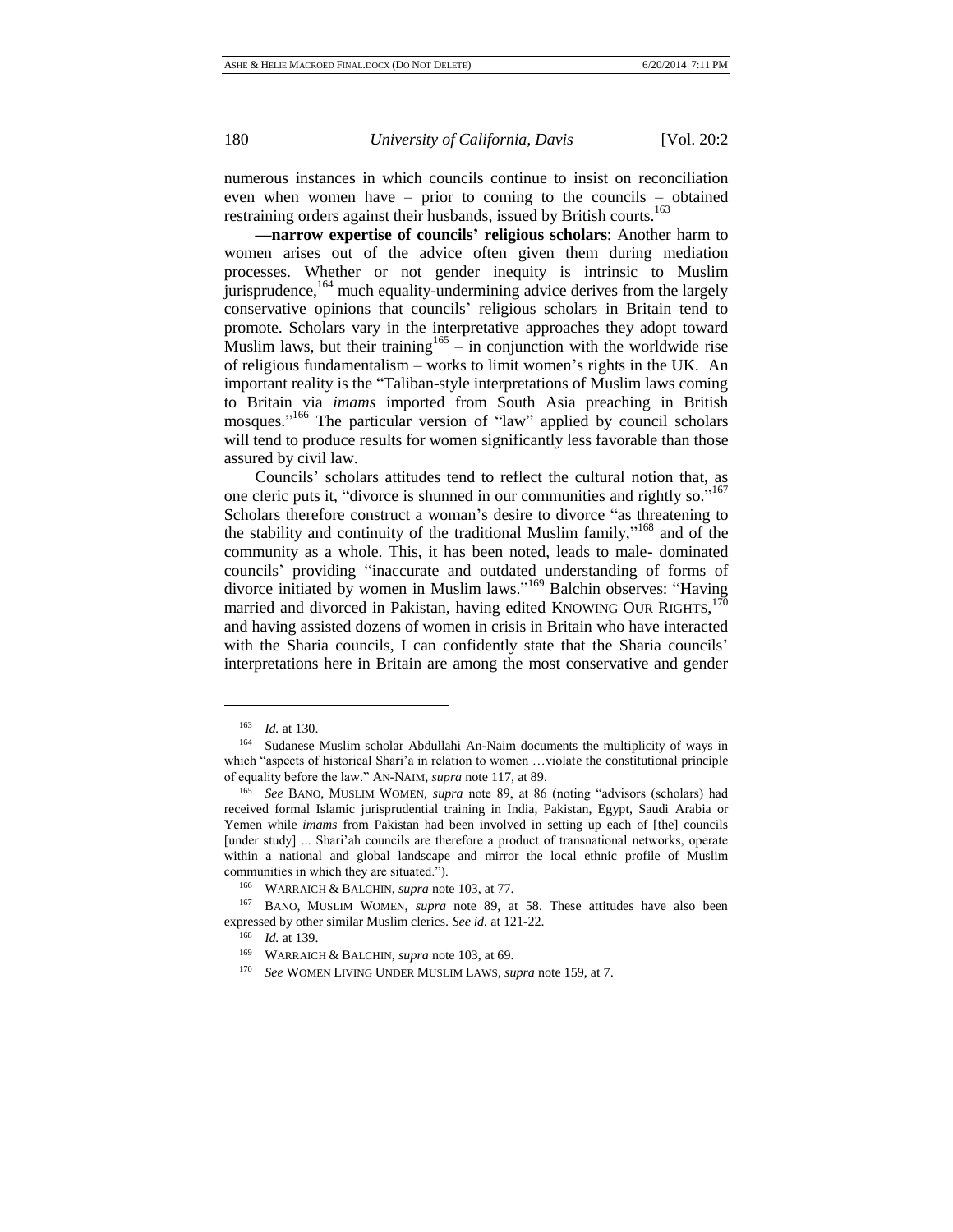discriminatory in the world."<sup>171</sup>

The features of the mediation councils most threatening to women's interests have motivated the introduction of the *Cox Bill*. The perception in the UK of actual harms already being experienced by women from Muslim communities has been summed up by the "One Law For All Campaign*"*, supporters of the *Cox Bill* who call for rejection of "the discriminatory parallel legal system running counter to British law" based on the documentation of "women being held to ransom, told to remain in violent situations, blamed for the violence they face, refused divorces over many years, and placed under undue pressure including with regards to child access and welfare."<sup>172</sup>

Documentation that has now been produced – both independent of and in conjunction with the move to enact the *Cox Bill* – now appears to establish bases for belief that *sharia* council operations may discriminate against many women in highly-troubling ways. It remains uncertain what the legal response to that reality will be.

# C. Arbitration and Mediation (Equality) Bill

In June 2011, Baroness Caroline Cox introduced into the House of Lords the *Arbitration and Mediation Services (Equality) Bill* – which we designate as *Cox Bill #1* – intended to amend various statutes governing practices of arbitration and mediation in the UK that she had come to believe were permitting gender discrimination causing significant suffering to women and girls.<sup>173</sup> The most notable provision of *Cox Bill #1* was its absolute prohibition of  $\frac{any}{any}$  arbitration of family law matters.<sup>174</sup> With this provision, the *Bill* followed the model of the Province of Quebec. Unlike Ontario, which now bars arbitration on the basis of religious or other non-Canadian law,  $^{175}$  *Cox Bill #1* – more broadly – entirely barred every form of arbitration of any family law matter.

l

<sup>175</sup> *See* Family Statute Law Amendment Act, *supra* note 76 and accompanying text.

<sup>171</sup> Balchin, *supra* note 116.

<sup>172</sup> Maryam Namazie, *BBC Panorama Programme on Sharia: It is enough now*, FREETHOUGHT BLOGS (Apr. 24, 2013), [http://freethoughtblogs.com/maryamnamazie/2013/04/24/sharia-panorama/;](http://freethoughtblogs.com/maryamnamazie/2013/04/24/sharia-panorama/) Maryam Namazie, *Update from One Law for All*, FREETHOUGHT BLOGS (Apr. 26, 2013), [http://freethoughtblogs.com/maryamnamazie/2013/ 04/26/update-from-one-law-for-all/.](http://freethoughtblogs.com/maryamnamazie/2013/%2004/26/update-from-one-law-for-all/) 

<sup>173</sup> Arbitration and Mediation Services (Equality) Bill, 2010-12, H.L. Bill [72] cl. 1 §4(3A) (Eng. and Wales) [hereinafter Cox Bill #1], *available at* http://www.publications. parliament.uk/pa/bills/lbill/2010-2012/0072/2012072.pdf.

<sup>174</sup> *Id.* Cox Bill #1, *Part Two, cl. 4* provided for amendment of the Arbitration Act 1996 by introduction of a new specification: Section 80A Criminal and family law matters not arbitrable: Any matter which is within the jurisdiction of the criminal or family courts cannot be the subject of arbitration proceedings."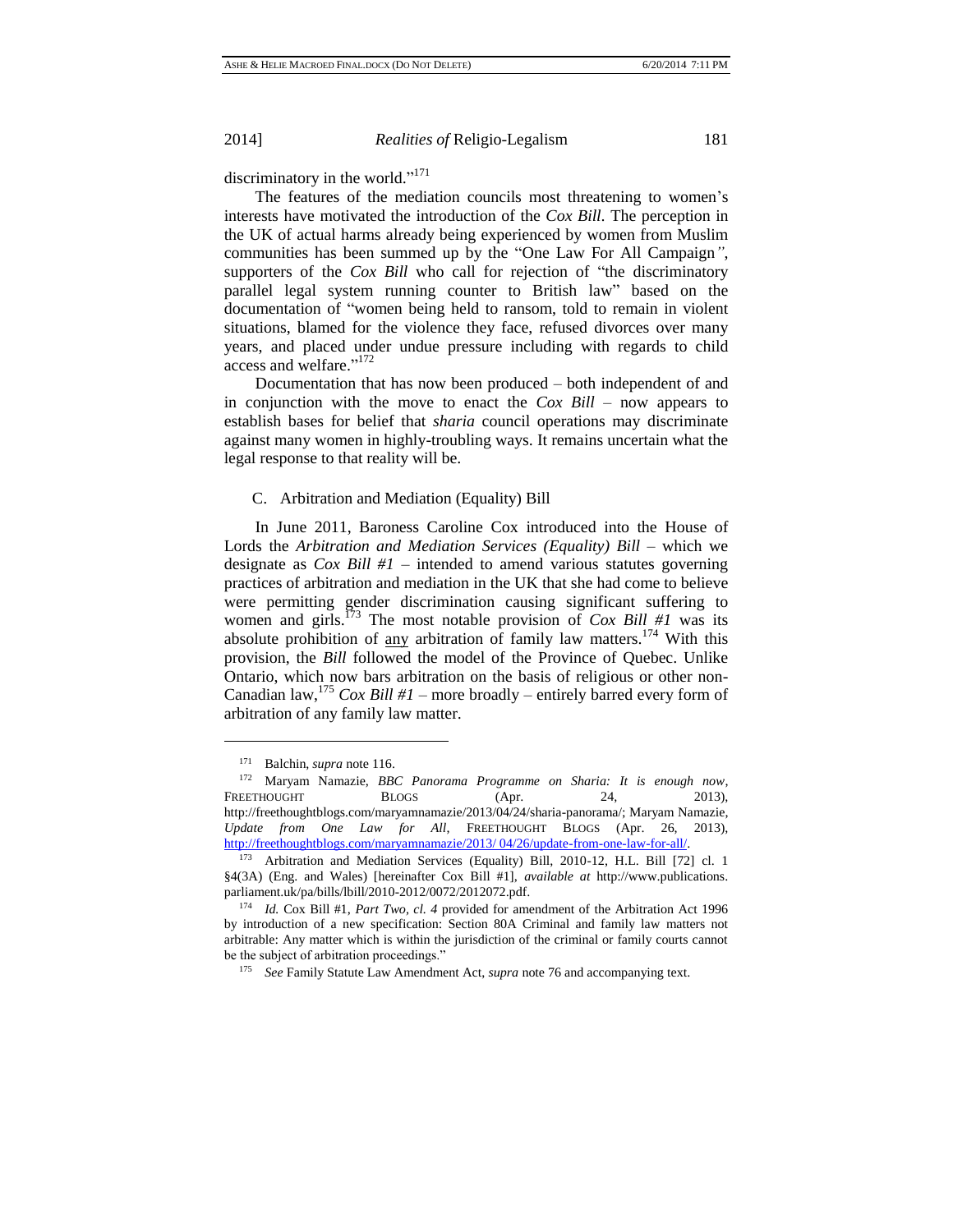*Cox Bill #1* also regulated arbitration by incorporating new provisions into the *Equality Act 2010* that specifically prohibit sex-discriminatory arbitration practices.<sup>176</sup> It added provisions criminalizing the conduct of any person who "purports to determine" a family law matter in arbitration proceedings<sup>177</sup> or who "falsely purports to exercise any of the powers or duties of a court to make legally binding rulings."<sup>178</sup> And, it included provisions, with further amendments to the *Equality Act*, defining the "public sector equality duty" as including a duty in some public officials to act affirmatively in order to provide protections of persons whose marriages might not be legal. $179$ 

*Cox Bill #1* also included provisions relating to "mediation settlement agreements." These provisions were intended to invite meaningful court assessment of "the genuineness of a party's consent" to participation in a mediation process.<sup>180</sup>

The new measures in their totality were intended to achieve the objectives of: "protection for women from discrimination and intimidation; prevention of the establishment of a parallel quasi-legal jurisdiction; and a requirement for relevant authorities to provide information to women to enable them to know their legal rights and how to access them."<sup>181</sup>

The language of *Cox Bill #1* was inclusive and neutral. With regard to arbitration-related provisions, it would treat would-be arbitrators equally without distinguishing between or among religions and it would not treat would-be religious arbitrators differently from non-religious ones. Nonetheless, it was clear that the Bill was intended to address primarily the harms that Baroness Cox has discerned in the operations of Muslim tribunals

<sup>&</sup>lt;sup>176</sup> *Id.* cl. 1 § (2)(11) to (12)(a)(c) (stating that "[a] person must not, in providing a service in relation to arbitration, do anything that constitutes discrimination, harassment or victimization on grounds of sex… [D]iscrimination on grounds of sex would include: (a) treating the evidence of a man as worth more than the evidence of a women, or vice versa, (b) proceeding on the assumption that the division of an estate between male and female children on intestacy must be unequal, or (c) proceeding on the assumption that a woman has fewer property rights than a man, or vice versa.").

<sup>&</sup>lt;sup>177</sup> *Id.* at cl. 7  $\S$  (2)(1)(a).

<sup>&</sup>lt;sup>178</sup> *Id.* at cl. 7  $\S$  (2)(1)(b).

<sup>&</sup>lt;sup>179</sup> *See id.* at cl. 1 § (4)(3A), (3B). Thus, the "public sector equality duty" as defined by *Cox Bill #1*, *Part one, cl. (4)(3A)* included a duty to take "steps to take account of the fact that those who are married only according to certain religious practices and not according to law … may be without legal protection; and cl. 4 (3B) specified that such steps would include "(a) informing individuals of the need to obtain an officially recognized marriage in order to have legal protection."

<sup>180</sup> *See id.* at cl. 5 § (2)(1)(5).

<sup>181</sup> *See* Charlotte Rachel Proudman, *Executive Summary*, *in* Equal AND FREE?, EVIDENCE IN SUPPORT OF BARONESS COX' ARBITRATION AND MEDIATION SERVICES (EQUALITY) BILL 9 (Charlotte Rachael Proudman, ed., 2012).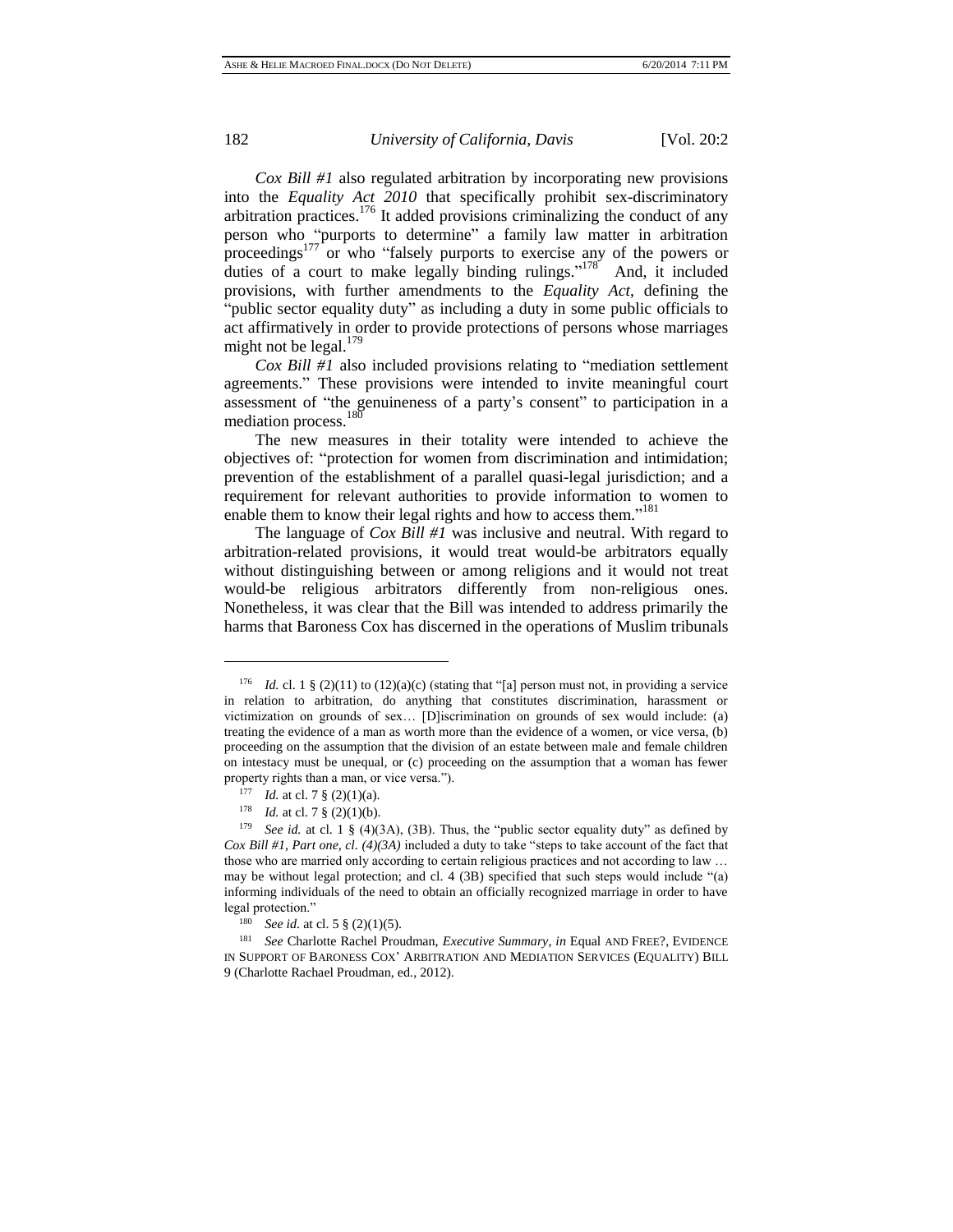and mediation councils. Indeed, in May 2012, Baroness Cox distributed to members of the House of Lords a booklet containing information about the circumstances that led her to believe her Bill was urgently needed, $182$  and the evidence compiled in the booklet was evidence about harms to women being produced by the Muslim arbitration tribunals and *sharia* councils.<sup>183</sup>

The booklet, according to Baroness Cox, provided evidence concerning "the problems and suffering of Muslim women in Britain today, including: condoning of domestic violence by Sharia courts and councils; asymmetrical access to divorce; rulings regarding child custody that ignore the best interests of the child; discriminatory policies defining the testimonies of women as being only worth half that of men; and the denial of the concept of marital rape."<sup>184</sup> The documentary evidence provided included women's written statements about their experiences of councils; statements of service providers and advocacy groups led by minority women; and, views of UK lawyers.

A "second reading" and discussion of the Bill took place in the House of Lords on October 19, 2012.<sup>185</sup> Several members expressed strong statements of support, but an amendment of the Bill was also proposed, to assure that the operation of Jewish *Beth Din* would not be barred by the proposed law.

Notable among the statements expressing concern for Orthodox Jewish interests was that of the Lord Bishop of Manchester, who identified himself as the "chairman of the Council of Christians and Jews."<sup>186</sup> Calling for continuing recognition of the decrees of *Beth Din*, the Bishop stated that if the *Cox Bill* were to apply to the *Beth Din*: "For those Orthodox Jews who wish to follow ancient Jewish law and bequeath their estate to their sons while conferring substantial dowries on their daughters, if a man died intestate his children would not be able to seek an adjudication of the Beth Din as to the disposition of the estate."<sup>187</sup> While the meaning of the Bishop's statement was not fully transparent, it suggested both a readiness to discriminate between Jewish courts and Muslim courts, and a readiness to overlook a likelihood of *Beth Din* gender discrimination, based on Jewish law, also urged that with regard to inheritance rights of sons and daughters. Sentiments similar to those of the Lord Bishop of Manchester were offered

<sup>182</sup> *See* Caroline Cox, *Letter*, *in* EQUAL AND FREE?, EVIDENCE IN SUPPORT OF BARONESS COX' ARBITRATION AND MEDIATION SERVICES (EQUALITY) BILL 5 (Charlotte Rachael Proudman, ed., 2012).

<sup>183</sup> Proudman, s*upra* note 181.

<sup>184</sup> *Id.*

<sup>185</sup> *See* 19 Oct. 2012, PARL. DEB., H.L. (2012) 1694 (U.K.), *available at*  http://services.parliament.uk/bills/2012-2013/arbitrationandmediationservicesequality.html.

<sup>&</sup>lt;sup>186</sup> *Id.* at 1694 (statement of Lord Bishop of Manchester).

<sup>187</sup> *Id.*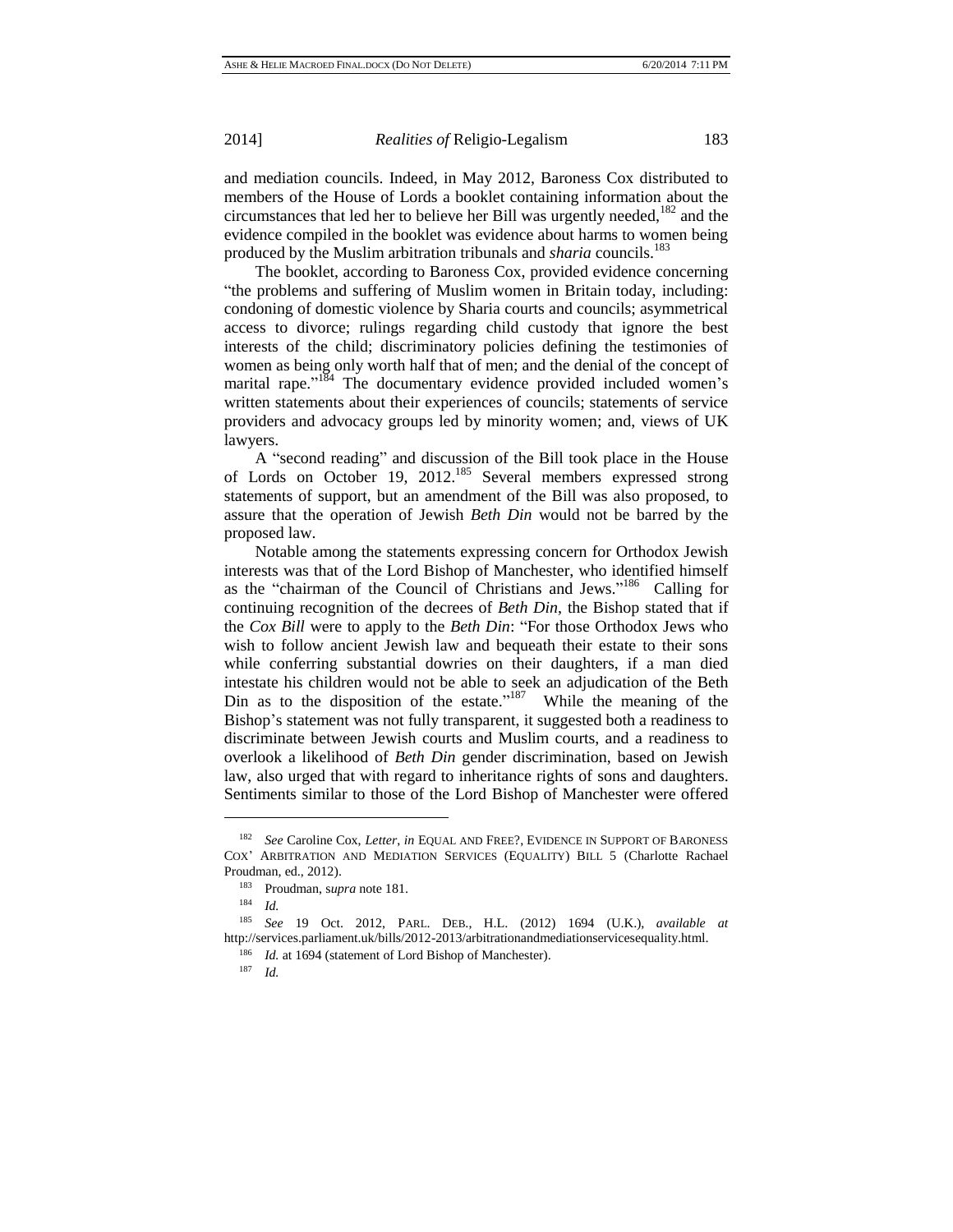by Lord Kalms.<sup>188</sup> We hear, in these comments, echoes of the Jewish-Muslim tensions that operated in the controversy about the Ontarian Muslim Arbitration Tribunal proposal.<sup>189</sup> Responding to these comments seeking to discriminate between Jewish and Muslim courts (perpetuating the former while excluding the latter), Baroness Cox indicated her readiness to amend *Cox Bill #1.*<sup>190</sup>

The Government stated its position in opposition to the Bill and indicated that it was taking steps to assure that Muslim women would become informed of their rights under British law.<sup>191</sup> *Cox Bill #1* did not progress further during 2012.

In May 2013, Baroness Cox introduced a new version of her proposed legislation – which we here designate as *Cox Bill #2* – into the House of Lords.<sup>192</sup> Still titled *Arbitration and Mediation Services (Equality) Bill*, the *Cox Bill #2* differed importantly from its predecessor version. Notably, and presumably in concession to political pressures, Baroness Cox eliminated from *Cox Bill #2* the provision that would have removed family matters entirely from arbitration.

At the time of this writing, *Cox Bill #2* has not been scheduled for a "second reading" and discussion in the House of Lords. In its present formulation, the proposed legislation corresponds neither to the legislation in effect in Quebec (barring all arbitration of family law matters) nor to the legislation currently in place in Ontario (barring arbitration of family matters based on religious law or on any other non-Canadian law). It thus appears that in order to avoid discrimination between Jewish and Muslim courts, *Cox Bill #2* abandoned the strong commitment to women's interests that had been evidenced in *Cox Bill #1*.

In another recent British development affecting the interests of women and supporting their being treated less favorable than men in civil courts, in

<sup>188</sup> *Id.* at 1701-02 (statement of Lord Kalms) (speaking of the need for continued protection of *Beth Din*, and attempting to distinguish the Jewish courts' operations from those of "Sharia courts.")

<sup>189</sup> *See* Ali and Whitehouse, *supra* note 35 and accompanying text; and *see* Slimi, *supra*  note 60.

<sup>190</sup> *Id.* at 1684 and 1686 (statement of Baroness Cox).

<sup>&</sup>lt;sup>191</sup> *Id.* at 1710-14 (statement of Lord Gardiner of Kimble for the Government) (stating that the Bill was not needed because "[T]he Government are fully committed to protecting the rights of all citizens, and there is legislation in place to uphold those rights….[T]he Government are actively working with groups to ensure that there is awareness and a change of attitude."). *But* s*ee* Douglas Murray, *The government kicks the Sharia debate into the long grass,* THE SPECTATOR, October 22, 2012, *available at* [http://blogs.spectator.co.uk/douglas](http://blogs.spectator.co.uk/douglas-murray/2012/10/the-government-kicks-the-Sharia-debate-into-the-long-grass)[murray/2012/10/the-government-kicks-the-Sharia-debate-into-the-long-grass.](http://blogs.spectator.co.uk/douglas-murray/2012/10/the-government-kicks-the-Sharia-debate-into-the-long-grass)

<sup>&</sup>lt;sup>192</sup> Arbitration and Mediation (Equality) Services Bill, 2013-14, H.L. Bill [20] (U.K.), *available at* [http://services.parliament.uk/bills/2013-14/arbitrationand](http://services.parliament.uk/bills/2013-14/arbitrationandmediationequalityservices.html) mediationequality [services.html](http://services.parliament.uk/bills/2013-14/arbitrationandmediationequalityservices.html)**.**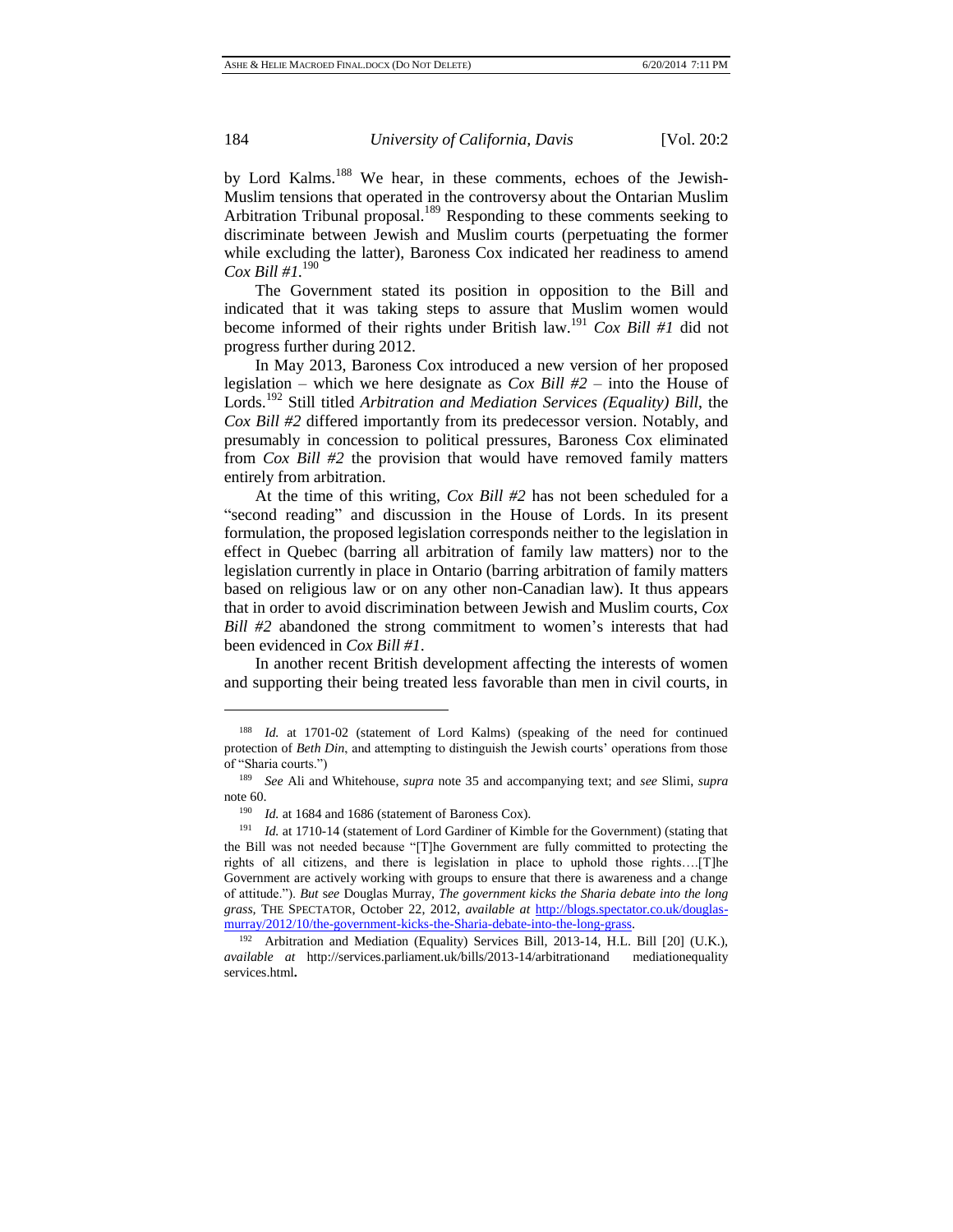$\overline{a}$ 

2014] *Realities of* Religio-Legalism 185

March 2014, the Law Society of England and Wales (a group akin to the American Bar Association in the US) for the first time provided advice to solicitors on how to draft "Sharia-compliant" wills to be enforced by British courts. The Law Society's new Practice Note makes clear than in Shariacompliant wills, "male heirs in most cases receive double the amount inherited by a female heir of the same class."<sup>193</sup>

#### III. REALITIES OF *RELIGO-LEGALISM* IN THE UNITED STATES

In Canada and the UK, controversies about *sharia* tribunals were provoked by those entities' emergence into public visibility and by their claims of entitlement to equal treatment vis-à-vis the judicial bodies of other religious groups, especially the *Beth Din* of Orthodox Judaism. There has not been any precisely parallel American development, but it would be a serious error to imagine that *religio-legalism* is not operating in the US or that there is no likelihood of imminent US controversy about *sharia*.

The political forces exercised by religious groups are powerful, and during the past two decades they have sometimes produced, in the US, extraordinary cedings of authority by civil government to religiousgovernmental entities. During the 1990s, such a move was evident when New York State's legislature permitted a single Jewish religious group  $-a$ Satmar Hasidic community – to constitute its own "public" school district.<sup>194</sup> And during the first decade of the  $21<sup>st</sup>$  century, as noted above, the

Supreme Court of the United States (hereinafter, "Supreme Court") has seemed to act as a religious-court in abortion decisions, including most

<sup>193</sup> *See* The Law Society, Practice Note, *Sharia succession rules* (Mar. 13, 2014), § 3.6, *available at* http://www.lawsociety.org.uk/advice/practice-notes/sharia-succession-rules/ #sharia3. The Practice Note also makes clear that: illegitimate and adopted children are not *sharia* heirs; that non-Muslims may not inherit at all; and that only Muslim marriages are recognized. *Id.* We emphasize here that our concern focuses on the questionability of a Bar Association's active facilitation of the drafting of wills whose provisions will so clearly contradict public policy protective of the interests of women and of children.

<sup>194</sup> After lengthy litigation, the New York State action was struck down as violative of the Establishment Clause. Board of Education of Kiryas Joel Village School District v. Grumet, 512 U.S. 687, 690 (1994). However, the New York legislature eventually found a way to permit the continuing operation of the Kiryas Joel religious community as an independent school district. *See* Tamar Lewis, *Controversy Over, Enclave Joins School Board Group*, N.Y.TIMES (Apr. 20, 2002), http://www.nytimes.com/2002/04/20/nyregion/controversy-overenclave-joins-school-board-group.html. As in many religious communities, a concern to conscribe the roles of women was evident in Kiryas Joel. For example, community leaders cited religious convictions relating to sex-segregation in justification of Kiryas Joel schoolboys' refusals to board school buses operated by women bus drivers. *See* Bollenbach v. Board of Education of Monroe-Woodbury Cent. Sch. Dist., 659 F. Supp. 1450, 1474-75 (S.D.N.Y. 1987).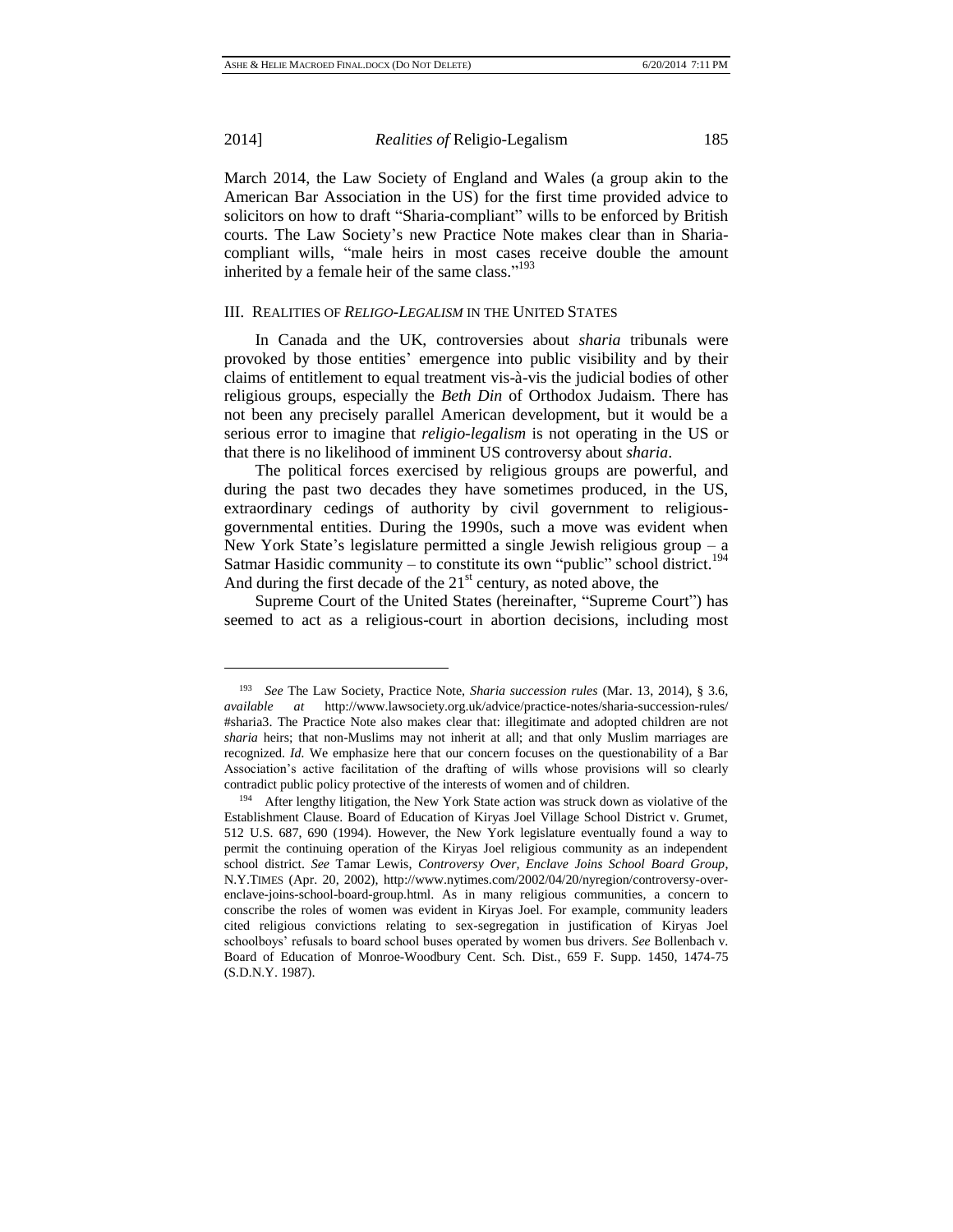notably in Gonzales v. Carhart.<sup>195</sup>

The law-religion-women nexus has operated in the background or at the forefront of numerous constitutional developments of the years from 1990 to the present. That nexus has also figured in the Supreme Court's recent decision of a case involving a Christian religious court and its claim of exemption from federal anti-discrimination employment law.<sup>196</sup> It figures, as well, in emergent controversy about the place of *sharia* in American culture and constitutional law. Understanding of each of these developments requires some appreciation of the significant changes in the constitutional law-religion interaction that have been underway in the US since about 1990.

We have hoped that the history of the Canadian and British developments that we have presented in this essay may contribute toward informing the public discussion that will be provoked and required in the US in coming years concerning questions of *religio-legalism* and the lawreligion-women nexus, and we will explore that possibility in *Part Four.* Preliminary to doing that, we first provide, in this *Part*, a tracking of the course of developments of the last 25 or so years in American constitutional law relating to religion and to women, highlighting ways in which those developments have enlarged the power of religious entities in general and have undermined protections of women's liberty and equality. Secondly, we examine the reality of Christian "religious tribunals" in the US. And, thirdly, we provide an account of the "anti-*sharia*" movement that has begun to develop within the specificities of the US context. Finally, we note very recent US governmental moves in the direction of increased religious "engagement" in the international area, which we believe portend worsening consequences for women.

# *A. The American Constitutional Law-Religion-Women Nexus (1990- Present)*

During the four decades or so following the ending of World War II, there developed in the United States a social, cultural, and legal project of integrating into full and equal citizenship-status some non-Protestant religious Americans. This "religious pluralism" project was both grand in its aspiration and limited in its scope. Indicative of both the aspiration and its limits, a notion of "Judeo-Christianity" emerged in this period, and was

<sup>&</sup>lt;sup>195</sup> Gonzales v. Carhart, 550 U.S. 124 (2007) (striking down the Partial-Birth Abortion Ban Act of 2003, 18 U.S.C. Section 1531 (2000 ed., Supp. IV)). *See* Ashe, *supra* note 2, at 479-504.

<sup>196</sup> *See* Hosanna-Tabor Evangelical Lutheran Church & School v. EEOC 132 S. Ct. 694, 705-08 (2012) (recognizing, for the first time, a Constitutionally-based "ministerial exemption" from Federal anti-discrimination law).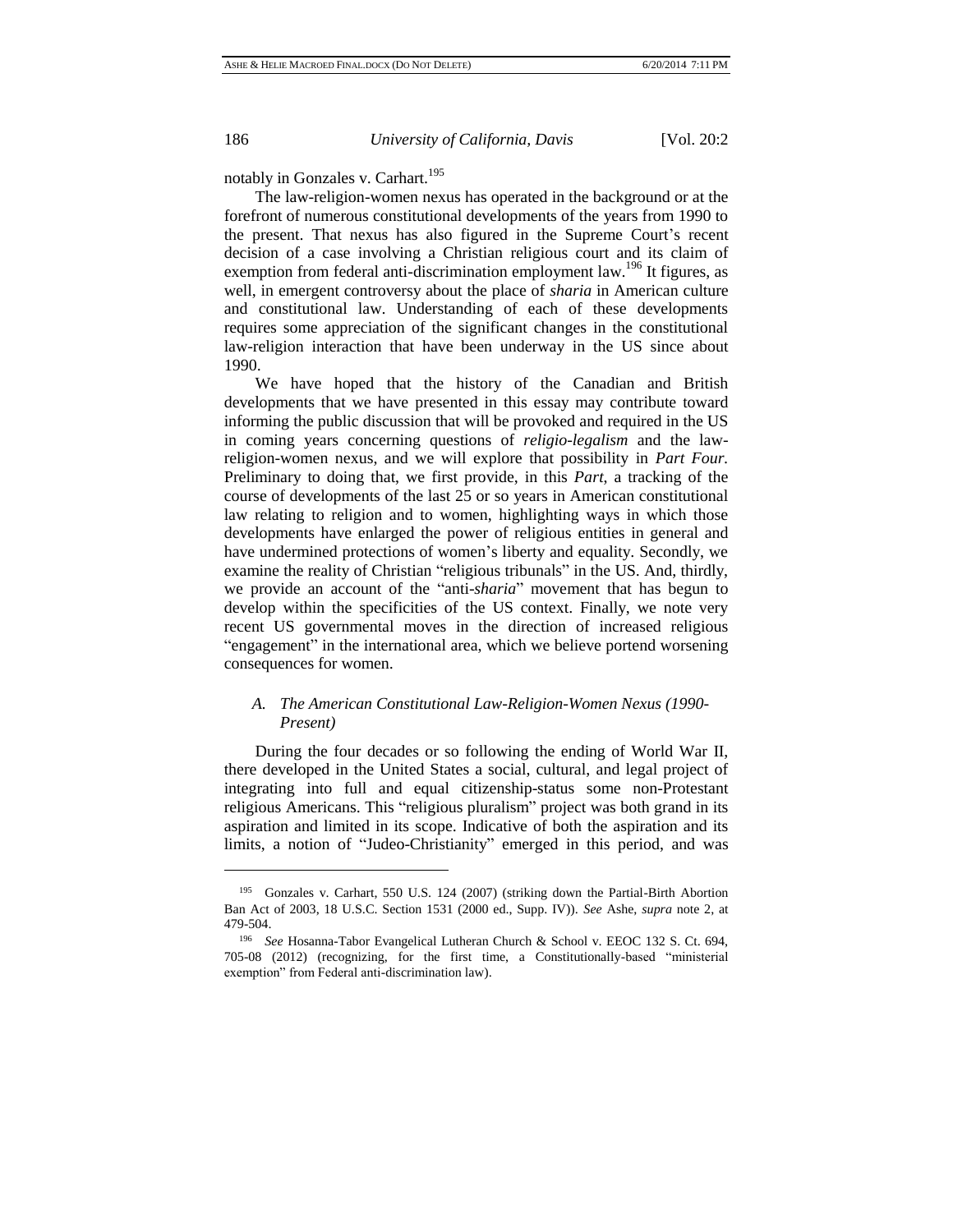l

2014] *Realities of* Religio-Legalism 187

relied upon to identify American society and what Will Herberg would characterize as a "new religion of Americanism."<sup>197</sup> Its focus was on integration or assimilation of Catholics and Jews and it was largely indifferent to the interests of members of other minority religions. Further, it had no aspirations whatsoever with regard to remediation of the inferior status of women. Indeed, during the first two decades of this project, governmental sex discrimination was not even recognized as a constitutional wrong. The Supreme Court played a major role in advancing the religiouspluralism project through its interpretations of the Free Exercise and non-Establishment mandates of the First Amendment.

Achieved in American constitutional law during the pluralism period were an understanding (based on Establishment Clause interpretations) that there exists in the United States a "wall of separation" between church and state, and understanding that this "wall" – however uncertainly defined – assures that government will not legislate with non-secular purpose; that it will neither support nor hinder religion; and that it will avoid "excessive" entanglement" with religion.<sup>198</sup> Perfect separation of church and state was never achieved – as it perhaps never can be – but active governmental support of religious-denominational schools, for example, was minimal. And, concurrently, interpretations of the Free Exercise Clause meant that relatively modest religion-based exemptions from neutral governmental regulation would sometimes (especially in the area of unemployment compensation) – but only seldom – be required.<sup>199</sup>

<sup>197</sup> *See* WILL HERBERG, PROTESTANT-CATHOLIC-JEW 36-37 (1960).

<sup>198</sup> The three-pronged "*Lemon* test" defined these standards. *See* Lemon v. Kurtzman, 403 U.S. 602, 603 (1971).

<sup>199</sup> The history of Free Exercise interpretations between Sherbert v. Verner, 374 U.S. 398 (1963) (requiring strict scrutiny of state's unemployment compensation scheme and requiring religious exemption to benefit Seventh Day Adventist complainant) and Employment Div., Dept. of Human Resources of Oregon v. Smith, 494 U.S. 872 (1990) (rejecting requirement of strict scrutiny as applicable in judicial review of neutral and generally applicable criminal (drug control) law, and finding no requirement of religious exemption from state's unemployment compensation policies for benefit of persons terminated from jobs because of their participants in Native American religious ceremony involving use of peyote) discloses a dearth of successful Constitutional claims to religion-based exemption from neutral and generally-applicable law. Except for Wisconsin v. Yoder, 406 U.S. 205 (1973) (requiring exemption from state compulsory education law for Old Order Amish parents unwilling to send their children to school after they reached age 14), other Free Exercise-based challenges to state and federal regulation were unsuccessful. *See* U.S v. Lee, 455 U.S. 252 (1982) (rejecting Amish employer's claim of right to religious exemption from obligation to pay Social Security tax for his employees); Goldman v. Weinberger, 475 U.S. 503 (1986) (not applying strict scrutiny but deferring to military policy disallowing the wearing of yarmulke by on-duty Air Force officer); Bowen v. Roy, 476 U.S. 693 (1986) (upholding, against religious challenge brought by Native American parents, the assignment of a Social Security number to their daughter pursuant to federal AFDC (welfare) and Food Stamp program requirements);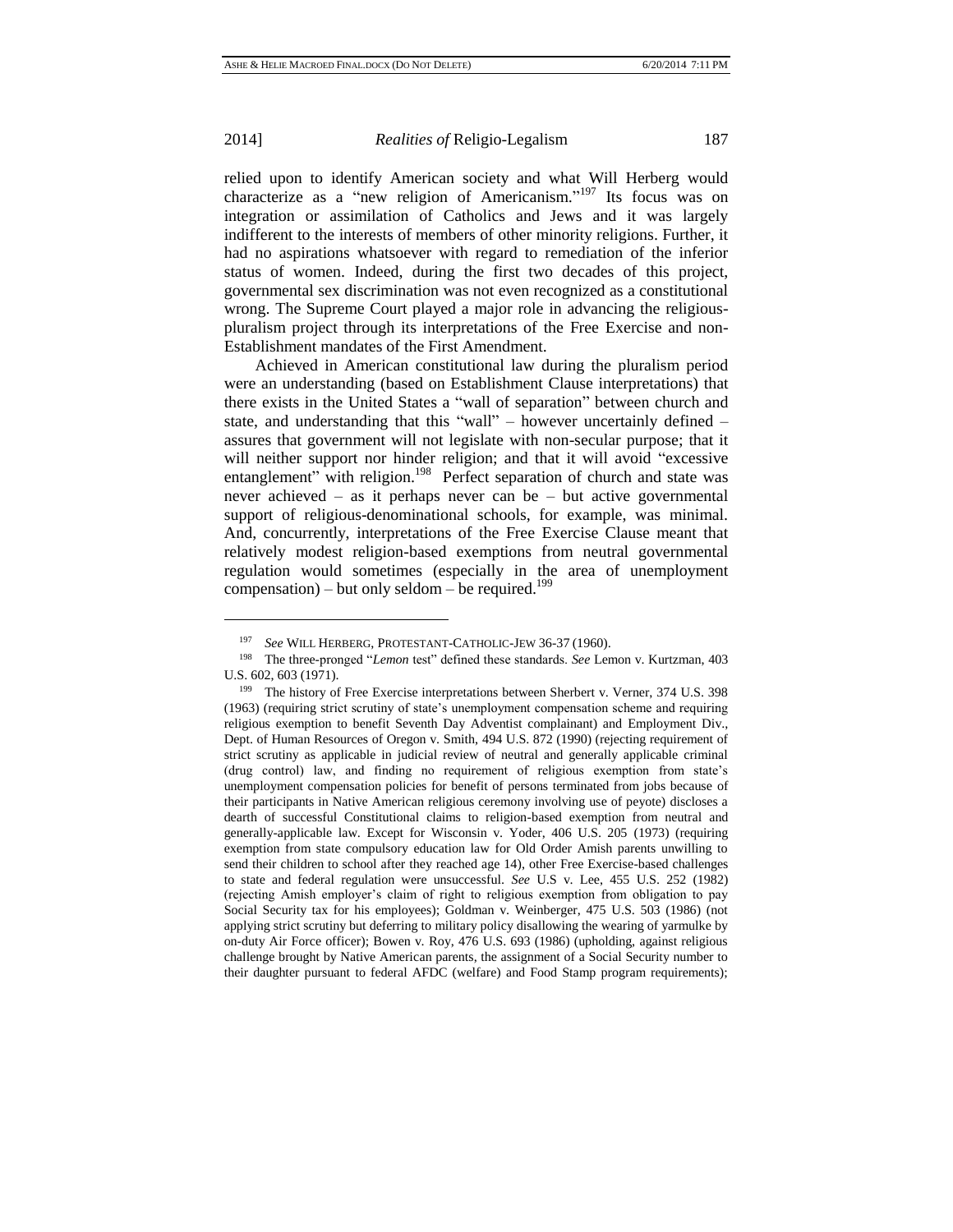l

#### 188 *University of California, Davis* [Vol. 20:2

By the year 1990, through the national religious-pluralism project, Catholics and Jews had unquestionably become well integrated into American society with little cause to perceive themselves as "second-class citizens." Two other major developments had also occurred. First, because of changes in immigration policy, the US had become an extremely religiously-diverse nation. Second, women had made significant strides – during the second decade of the pluralism project, through the 1970s and the 1980s – and had won recognition of Fourteenth Amendment-based constitutional protections of liberty and equality.

In 1990, with its decision in *Smith*, holding that the Free Exercise Clause does not require – though it does permit – legislatively-specified religious-exemptions from neutral and generally applicable laws, the Supreme Court effectively announced the end of federal court activism in advancing the assimilationist goals of the pluralism project.<sup>200</sup> The *Smith* decision changed the constitutional meaning of Free Exercise, and it invited legislators to play the dominant role in structuring the relationship between civil law and religions' practices, to define the scope of "religious liberty" with little constitutional constraint. Federal and state legislators leapt at the *Smith* invitation, and readily put into place stronger protections and accommodations of religious liberty than had ever been constitutionally required.<sup>201</sup> In the years following *Smith*, with new interpretations of the Establishment Clause, the Supreme Court opened the door for massive infusions of governmental funding to religious entities, $202$  and it permitted

O'Lone v. Estate of Shabazz (1987) (finding no Free Exercise violation in state prison regulations that had effect of preventing some Muslim prisoners from attending midday Friday *Jumu'ah* service); Lyng v. Northwest Indian Cemetery Protective Association , 485 U.S. 439 (1988) (not applying strict scrutiny to U.S. Forest Service plan to construct road through area of national forest traditionally used by Native American tribes as sacred site for religious rituals).

<sup>200</sup> *Smith*, 492 U.S. 872, 890. *See* Marie Ashe, *Women's Wrongs, Religions' Rights: Women, Free Exercise, and Establishment in American Law,* 21 TEMP. POL. & CIV. RTS. L. REV. 163, 198-213 (2011) (providing additional commentary on the doctrinal change effected by the *Smith* decision).<br><sup>201</sup> See Policieus 1

<sup>201</sup> *See* Religious Freedom Restoration Act (RFRA) of 1993, Pub. L. No. 103-141, 107 Stat. 1488 (codified at 42 U.S.C. §§ 2000bb to 2000bb-4 (2006)). As presently interpreted, RFRA requires that any Federal law that imposes a substantial burden on an individual's religion-based conduct will not be permitted unless it is shown to serve a "compelling" governmental interest. *See* Gonzales v. O Centro Espirita Beneficente Uniao do Vegetal*,* 546 U.S. 418, 430-32, 439 (2006).

<sup>202</sup> Rosenberger v. Rector and Visitors of the University of Virginia, 515 U.S. 819 (1995) (holding that the Establishment Clause did not prohibit – and the Free Speech clause affirmatively required – a public university to offer funding to religious student groups when it had a policy of offering such funding to non-religious groups); Zelman v. Simmons-Harris, 536 U.S. 639 (2002) (upholding a state program delivering tuition to religious schools through a system that provided vouchers to parents who could use them for tuition payments); Arizona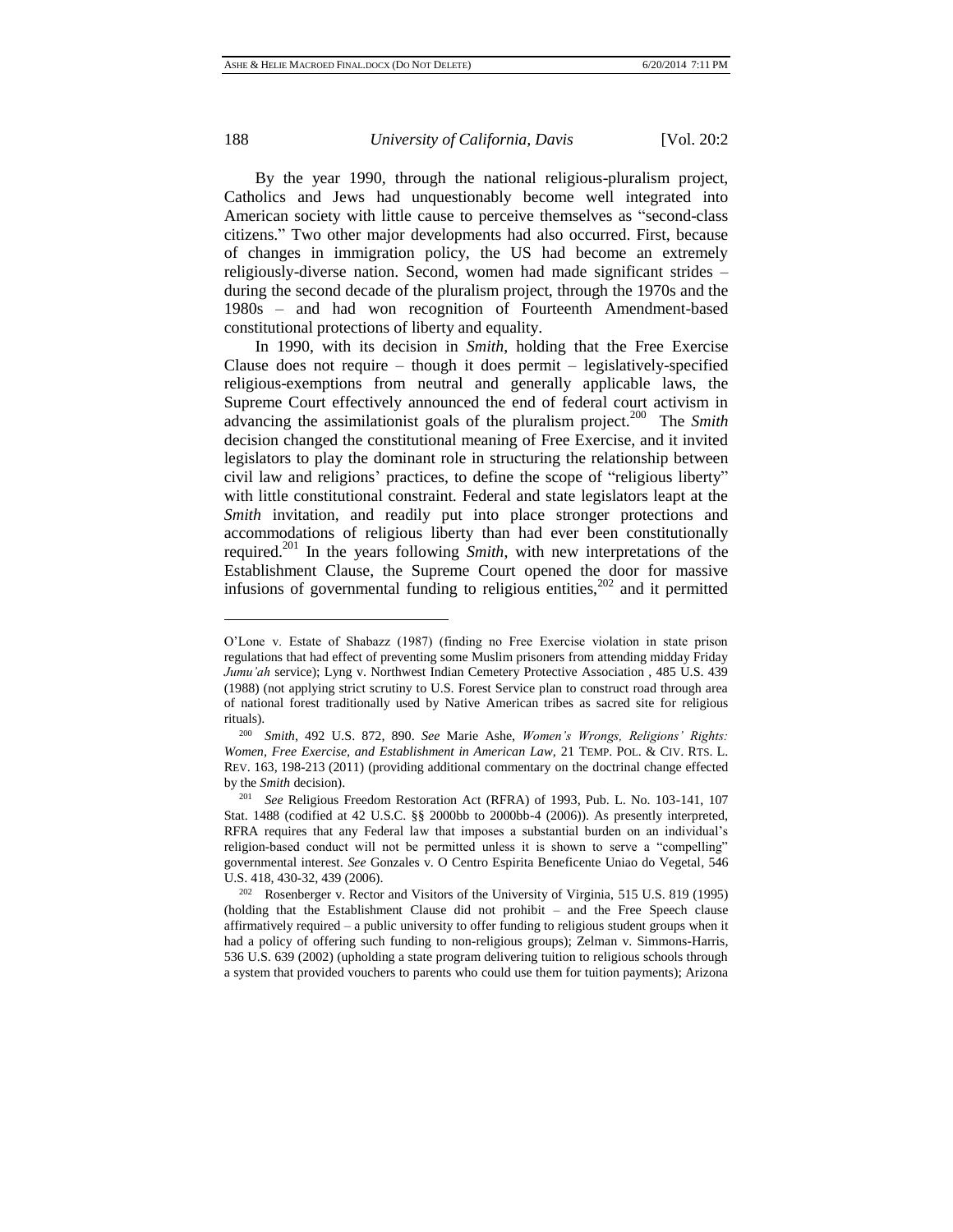$\overline{a}$ 

2014] *Realities of* Religio-Legalism 189

governments' symbolic sponsorship of religious expression on a basis that has treated religions inequitably, with clear preference of Protestant-Christian entities.<sup>203</sup> At the time of this writing, the Supreme Court is prepared to decide a case challenging public officials' opening of governmental meetings with Christian prayers. And it will not be at all surprising if the Court permits the town's practice to continue.<sup>204</sup>

During the post-*Smith* years – from 1990 to the present – while churches have gained enlarged protections of their liberty and equality interests, the interests of American women in those same values have been diminished through an array of Supreme Court decisions. Concurrent with destruction of the "wall of separation" and elevation of churches' liberty and equality in American society, an onslaught of legislation hostile to women's interests – and precisely advancing the agendas of conservative, evangelistic or fundamentalist churches – has been supported and assisted by Supreme Court decisions.<sup>205</sup>

In the years following September 11, 2001, we have entered a new period. This time – in which religious wars afflict the world – raises new challenges to past understandings of the proper relationship between civil law and religions. It is a time in which divisiveness about religion needs to be ameliorated rather than provoked by legislatures and courts.<sup>206</sup> It is a time

Christian School Tuition Organization v. Winn, 131 S. Ct. 1436 (2011) (re-interpreting "standing" doctrine to disallow taxpayer-plaintiffs' challenge of a state statute that provided "tax credits" to persons for their donations to organizations that offered scholarships to students to support their attendance at religious – or other private – schools).

<sup>&</sup>lt;sup>203</sup> Favorable treatment of "symbolic support" for religion was evident in Van Orden v. Perry, 545 U.S. 677, 681 (2005) (upholding the display of a large (Protestant version) "Ten Commandments" monument on the grounds of the Texas State Capitol). An inequitable approach to Americans of different religions (or of no religion) was particularly evident in the separate concurrence of Justice Scalia in McCreary County, Ky. v. ACLU of Kentucky, 545 U.S. 844 (2005), decided on the same day as *Van Orden*. Scalia opined that: "…the Establishment Clause permits … disregard of polytheists and believers in unconcerned deities, just as it permits the disregard of devout atheists." *Id*. at 893. Justice Stevens expressed a diametrically-opposed Establishment Clause interpretation in his dissent in *Van Orden,* opining: "As religious pluralism has expanded, so has our acceptance of what constitutes valid belief systems. The evil of discriminating today against atheists, 'polytheists[,] and believers in unconcerned deities,' is in my view a direct descendent of the evil of discriminating among Christian sects. The Establishment Clause thus forbids it…." *Van Orden*, 545 at 734-735 (Stevens, J., dissenting).

<sup>204</sup> Galloway v. Town of Greece*,* 681 F.3d 20, 22 (2nd Cir. 2012), *cert. granted, sub nom*; Town of Greece v. Galloway, 133 S. Ct. 2388 (2013).

<sup>&</sup>lt;sup>205</sup> Perhaps the most notable instance of this has been the Supreme Court's upholding of increasingly restrictive state and federal abortion regulation during the years 1992-2007. *See*  Planned Parenthood v. Casey, 505 U.S. 833 (1992); and Gonzalez v. Carhart*,* 550 U.S. 124  $(2007)$ 

<sup>206</sup> The majority decision in *Zelman* is one instance of the U.S. Supreme Court's manifesting indifference to dangers of political divisiveness based on religious differences,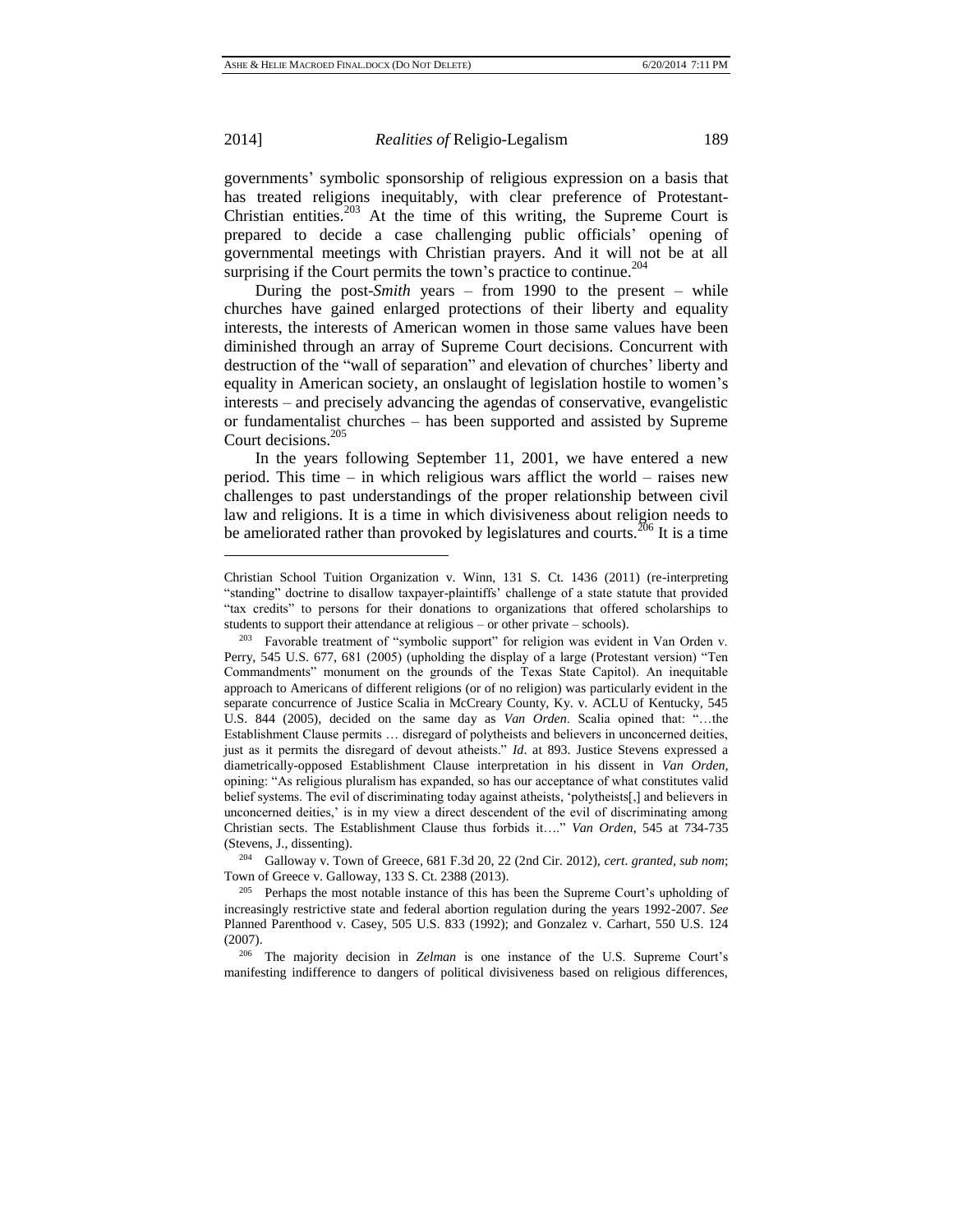l

190 *University of California, Davis* [Vol. 20:2

in which the need for governmental equity in treatment of all religions has been lacking and is urgently required. It is also one in which wrongs to women – traceable to the excessive preference for conservative religious entities and their agendas in the years since 1990 – demand remediation.

At the time of this writing, the Supreme Court will shortly review federal appeals courts' decisions that have addressed the most recent conflict of religions' rights versus women's interests. In numerous cases pending in US federal courts, for-profit corporations are asserting that they are religious "persons" covered by RFRA, and entitled to "religious liberty" barring application to them of the contraceptive coverage mandate of the Affordable Care Act<sup>207</sup> (hereinafter, "ACA"). Essentially, the plaintiffs in these cases – in order to avoid even indirectly supporting women's reproductive liberty – seek recognition of a never-before-recognized form of "religious liberty" and a judicial mandate of "accommodation" of this interest.

In November 2013, the Supreme Court granted *certiorari* in one case in which the corporate plaintiffs had succeeded, and in another in which corporate plaintiffs had lost.<sup>208</sup> There will be every reason to be unsurprised if the Supreme Court decisions of these ACA-related cases have the effect of further enlarging protections of "religious liberty" in a context in which women's interests will be devalued. If such proves to be the outcome of the Supreme Court's decisions in 2014, it will represent an additional step along a direction that the Court pursued in 2012 in its decision of the *Hosanna-Tabor* case, <sup>209</sup> examined below, a matter involving an American Christian religious court. $210$ 

#### *B. Operations of Christian Religious Courts in the US*

The existence and operation of Jewish courts (which issue Jewish-

dangers that were recognized in the 1970s in *Lemon*, *supra* note 198. The dissenters in *Zelman* highlighted that concern. *See Zelman, supra* note 202, at 723 (Breyer, J., dissenting).

<sup>207</sup> Patient Protection and Affordable Care Act, Pub. L. No.111-148, 124 Stat. 119 (2010)*, amended by* Health Care and Education Reconciliation Act, Pub. L. No. 111-152, 124 Stat. 1029 (2010) ("Affordable Care Act" or "ACA").

<sup>208</sup> Plaintiffs prevailed in Hobby Lobby Stores, Inc. v. Sebelius, 723 F.3d 1114 (10th Cir. 2013), *cert. granted sub nom.* Sebelius v. Hobby Lobby Stores, Inc, 134 S. Ct. 678 (Nov. 26, 2013).. Plaintiffs' RFRA claim failed in Conestoga Wood Specialties Corp. v Sec'y of U.S. Dep't of Health & Human Servs*.,* 724 F.3d 377 (3d Cir. 2013), *cert. granted* Oral argument of these cases occurred on Mar. 25, 2014).

<sup>209</sup> Hosanna-Tabor Evangelical Lutheran Church & School v. EEOC., 132 S. Ct. 694 (2012),

<sup>&</sup>lt;sup>210</sup> The account of Constitutional law and RFRA-related developments presented here is highly abbreviated. For fuller account of this history of changes in constitutional law affecting religion and women, *see* Ashe, *Women's Wrongs, Religions' Rights, supra* note 200; Ashe, *Privacy and Prurience, supra* note 2.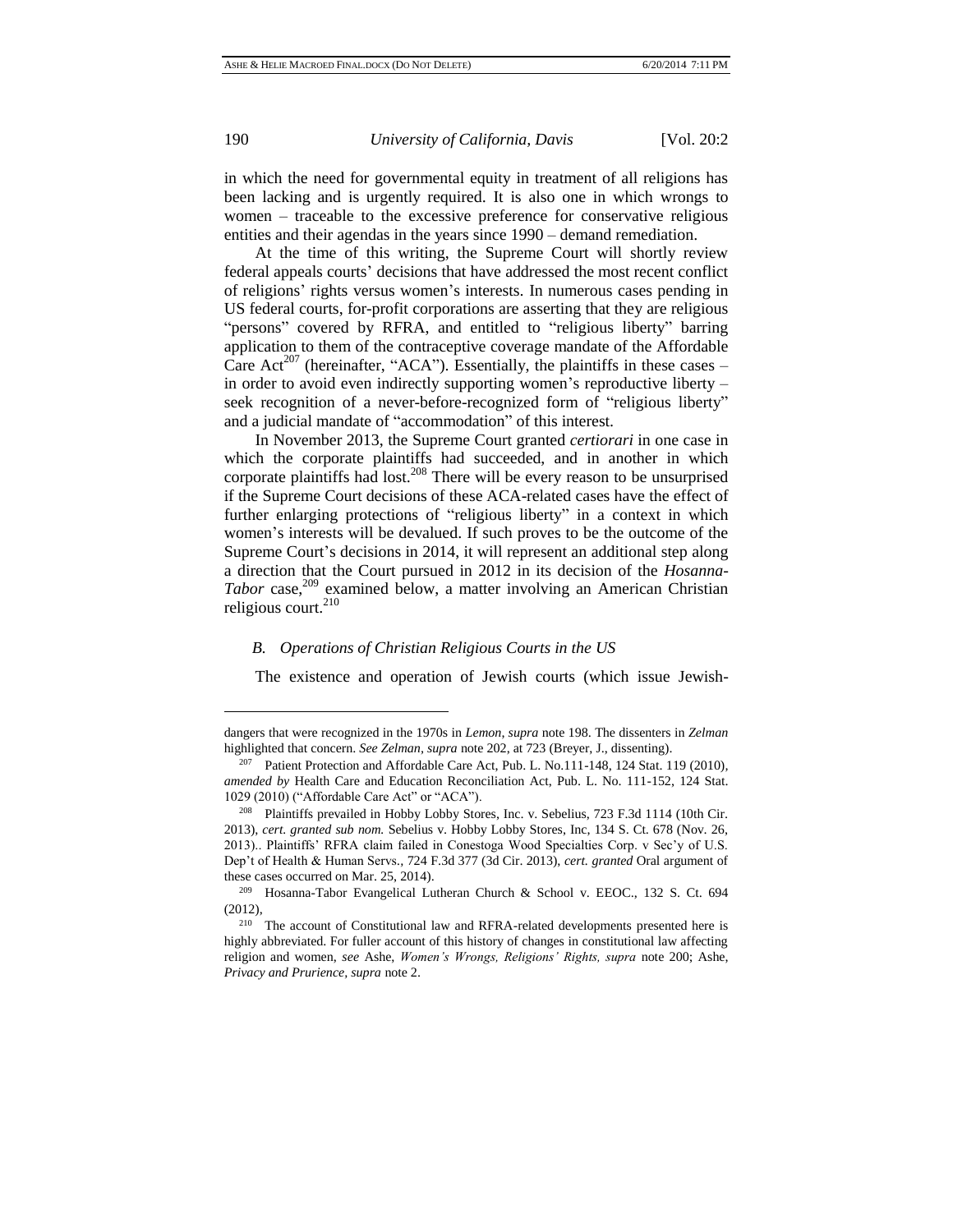religious divorces in a process in which women are highly disadvantaged) and of Catholic Canon Law courts (which issue Catholic-religious annulments of marriage) are well known. But the full range of non-Muslim religious courts operating in the United States – and the scope of their decision-making – are much less widely comprehended.<sup>211</sup> One such non-Muslim religious court is the Lutheran Church-Missouri Synod, which asserts jurisdiction over more than 6000 congregations and operates a large religious school system employing thousands of lay personnel. The Synod also exercises a judicial role, maintaining its own dispute-resolution system.<sup>212</sup> The nature and operations of the Synod surfaced in 2012 in the *Hosanna-Tabor*<sup>213</sup> case, in which the Supreme Court addressed the issue of whether the Americans with Disabilities Act  $(ADA)^{214}$  would – or would not – apply to the employment relationship that had existed between a nonordained teacher (of mostly secular subjects) and her employer, the Hosanna-Tabor Evangelical Lutheran School. The ADA prohibits disabilitydiscrimination in employment, in general, and also prohibits employers' retaliation against employees because of their filing charges alleging the employers' discriminatory activity.<sup>215</sup> It includes no exemption for religious employers.

In the course of their dispute about accommodation of her disability, Cheryl Perich, the Hosanna-Tabor employee, indicated that she was ready to take legal action against her employer, and the school terminated her for that reason. When Perich did complain to the EEOC, which sued Hosanna-Tabor alleging its having retaliated against Perich in violation of the ADA*,*  Hosanna-Tabor argued that the governance of the Lutheran Church-Missouri Synod (of which Hosanna-Tabor was a member congregation) permitted Perich to pursue dispute resolution through the Synod but barred her seeking resolution in civil courts. The school also argued that a "ministerial exemption" – not limited to ordained ministers and not theretofore recognized by the Supreme Court – was provided by the Constitution and barred civil courts from any consideration of the dispute.

The justices' interest in the dispute-resolution authority of the "synod" was highly evident during the oral argument of *Hosanna-Tabor*,<sup>216</sup> and anxiety about what the implications of the decision might be for a variety of

<sup>211</sup> *See Applying God's Law, supra* note 7.

<sup>212</sup> *Hosanna-Tabor*, 132 S. Ct. at 715-16 (Alito, J., concurring*)*. *See also Applying God's Law, supra* note 7 at 16-17*.*

<sup>213</sup> *Hosanna-Tabor*, 132 S. Ct. 694 (2012).

<sup>214</sup> 42 U.S.C. § 12101 et seq. (1990).

<sup>215</sup> 42 U.S.C. § 12203(a).

<sup>216</sup> Transcript of Oral Argument at 4, 8, 10, 20, Hosanna-Tabor Evangelical Lutheran Church & School v. EEOC, 132 S. Ct. 694 (2012) (No. 10-553).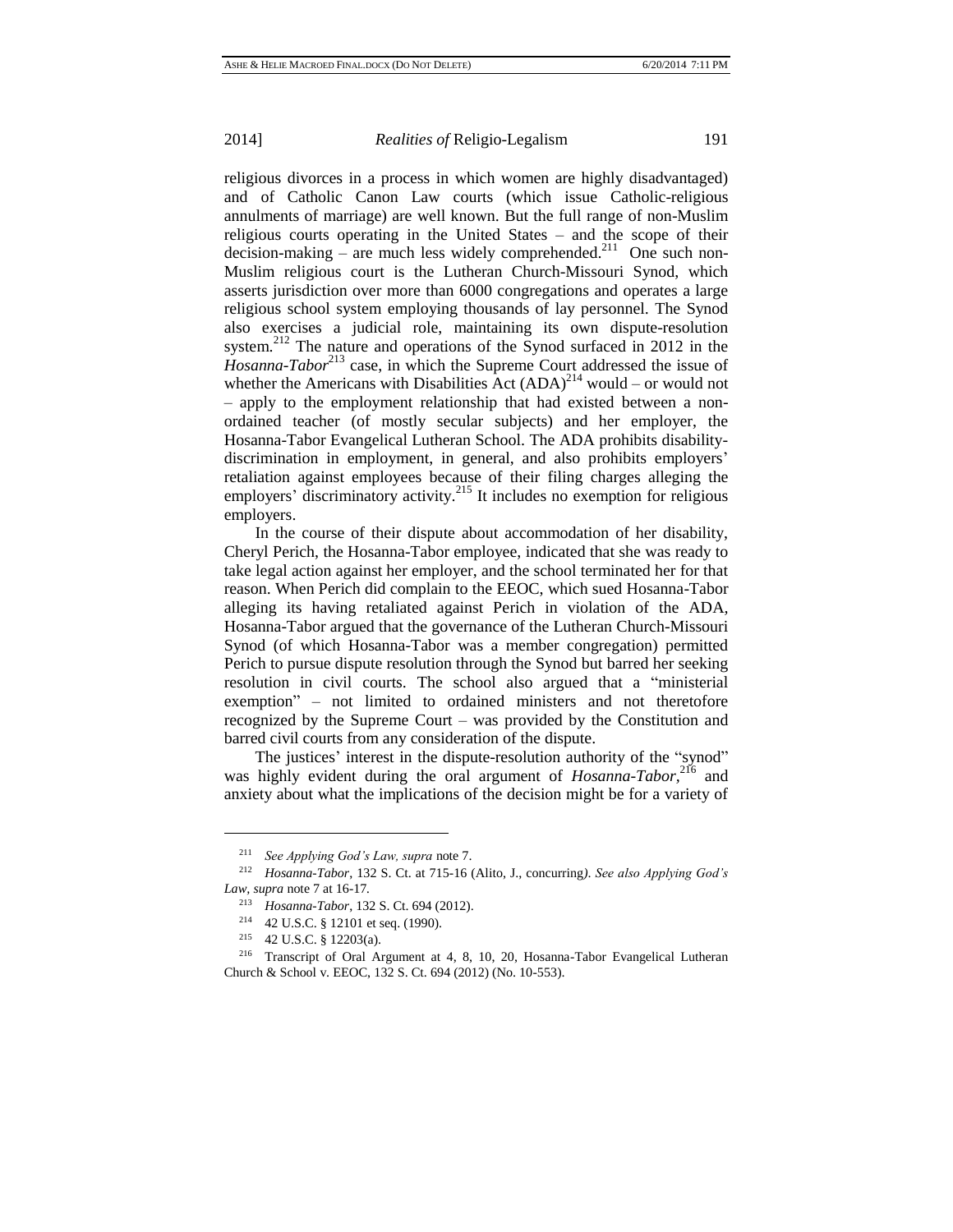$\overline{a}$ 

192 *University of California, Davis* [Vol. 20:2

religious-courts in the US was evident in the amicus brief filed by "Religious Tribunals Experts."<sup>217</sup> The holding of the Court proved friendly to those amicus' interests. Unanimously, the Supreme Court ruled against the employee and in favor of the church. The *Hosanna-Tabor* Court permitted relegation of a matter of employment-discrimination (involving subject matter less-plausibly characterized as "private" than the matters of family relationships over which Jewish and Muslim courts have sought recognition of their jurisdiction) to the exclusive jurisdiction of a Protestant (Lutheran) religious-court.<sup>218</sup> It permitted a reality of "no exit" of ill-defined "ministerial employees" from the church-court system, even though this empowerment of religious-courts required displacement of the Congressional determination not to exempt religious employers from the general obligation of non-discrimination on the basis of disability put into place by the ADA.

The full implications of *Hosanna-Tabor* remain unclear, as the Court was vague about how employees barred from civil litigation by the operation of the "ministerial exemption" would be identified. On the other hand, *Hosanna-Tabor* does suggest that churches may obtain exemption from additional (other than the ADA) federal and state laws protective against discrimination in employment. It is important to keep this case in mind as an indicator of the Supreme Court's toleration of mainstream religious-court authority. In *Hosanna*-*Tabor*, the employment interests of disabled employees – and of women who, in religious schools, make up the overwhelming majority of teachers – yielded to the interests of a church entity claiming the Supreme Court's first-time recognition of a constitutionally-based "ministerial exemption" from federal and state employment regulation.

# *C. The American "Anti-*Sharia*" Movement*

During 2009, there emerged in the US – perhaps prompted in part by the controversies that had developed in Canada and in England<sup>219</sup> – a

<sup>&</sup>lt;sup>217</sup> Brief for Religious Tribunals Experts as Amici Curiae Supporting Petitioner, Evangelical Lutheran Church & School v. EEOC, 132 S. Ct. 694 (2012) (No. 10-553).

<sup>218</sup> Indeed, the concurring opinion authored by Justice Alito, *supra* note 212, appeared to acknowledge that the Lutheran Church-Missouri Synod "doctrine of internal dispute resolution" is not "well-known." But it opined: "What matters…is that Hosanna-Tabor believes that the religious function that respondent performed made it essential that she abide by the doctrine of internal dispute resolution; and the civil courts are in no position to secondguess that assessment." *Id*. at 715-16.

<sup>219</sup> John Witte has characterized the initiative that became enacted as an anti*-sharia* amendment to Oklahoma's state constitution as "a direct rejoinder to other Western nations allowing Muslim citizens to enforce Muslim marriage contracts in state courts and to resolve family law issues before Shari'ah tribunals without state interference.". John Witte, Jr.,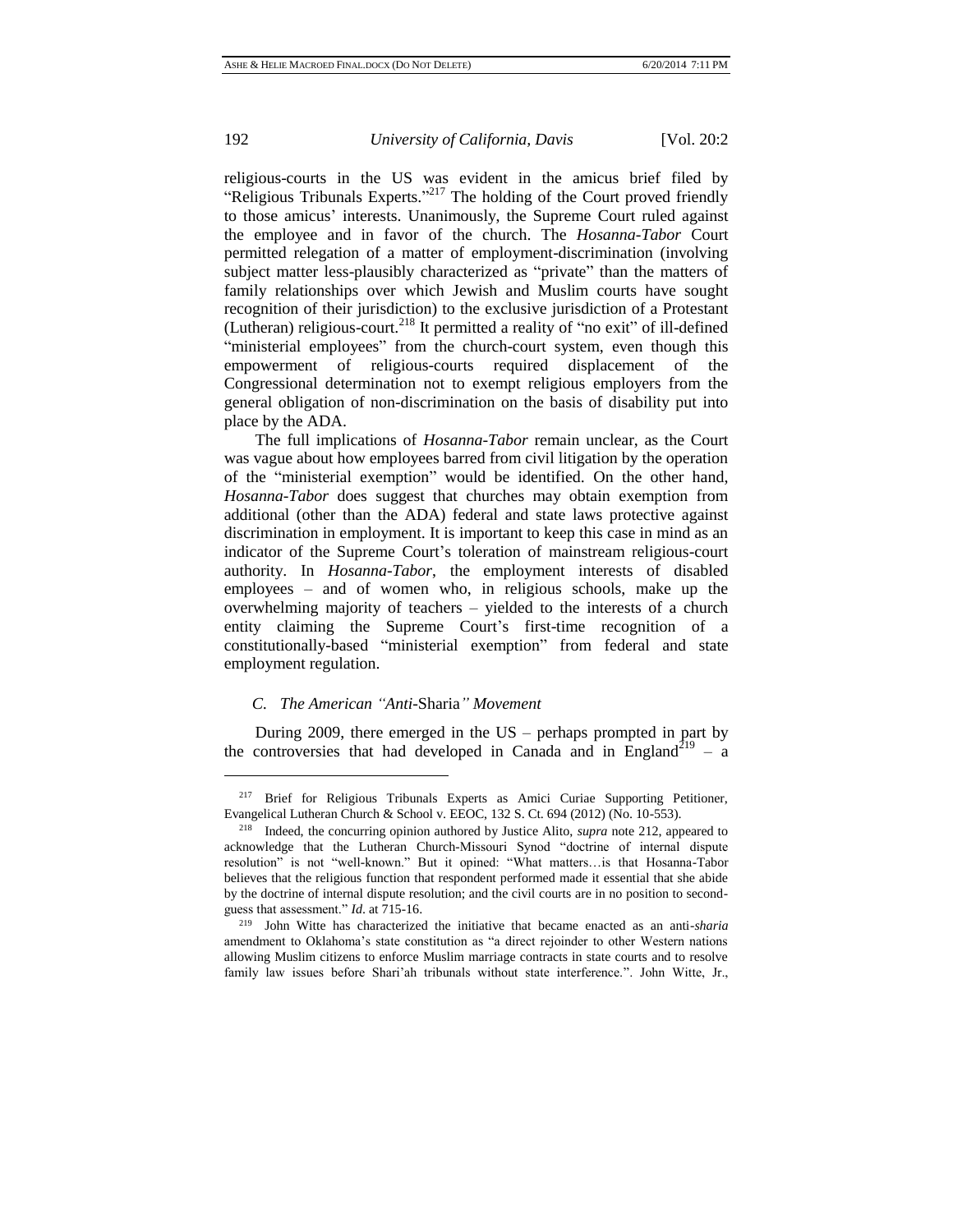movement with the purpose of instituting "anti-*sharia*" measures in state law. By August 2013, anti-*sharia* initiatives had been introduced into at least half the state legislatures and enacted into law (by statute or constitutional amendment) in seven.<sup>220</sup> Despite an unfavorable Circuit Court ruling in 2012,<sup>221</sup> the anti-*sharia* movement remains alive and visibly attached to concurrent highly-conservative religious movements seeking legal and political change in the US.

For assessment of the meaning of the anti-*sharia* development, it will be important to keep in mind the ways in which the law-religion-women nexus has been re-shaped within US constitutional doctrine in the years since 1990, with enlarged support of "religious liberty" and attendant shrinkage of women's liberty and equality protections. It will be important, also, to remain mindful of the apparent indifference of the Supreme Court to the dangers of political divisiveness produced by governmental support for some (but not all) religions, and the readiness of the Court to tolerate governments' discriminations among religions through symbolic support for some (but not all). It is also important to consider certain particularities of the anti-*sharia* movement itself.

Key to understanding of the American anti-*sharia* movement is the recognition that  $-$  despite its denomination  $-$  it is not a movement against *religio-legalism*. On the contrary, it strongly supports Christian and Jewish expressions of *religio-legalism*, while seeking to squelch analogous Muslim expressions that it recognizes or constructs through its use of the term *sharia*. <sup>222</sup> The American anti-*sharia* movement opposes what it characterizes as an existential danger posed by Muslim fundamentalism in the US, while at the same time it rallies Christian and Jewish fundamentalists. Indeed, the campaign can be understood as a manifestation of internecine warfare within the global movement of religious fundamentalism, involving, on the one side, an alliance of fundamentalist Christians and Jews; on the other, fundamentalist Muslims.

A narrow legal account of the anti-*sharia* movement can be stated straightforwardly. In 2009, relying to some degree on a model drafted by David Yerushalmi,<sup>223</sup> proposals for anti-*sharia* laws began to be introduced

*Shari'ah's Uphill Climb: Does Muslim law have a place in the American landscape?,* CHRISTIANITY TODAY, November 2012, at 31.

<sup>220</sup> *See* Andrea Elliott, *The Man Behind the Anti-Shariah Movement*, N.Y. TIMES (July 30, 2011), http://www.nytimes.com/2011/07/31/us/31shariah.html?r=0+pagewa&\_r=1& (reporting on the political organization underlying the anti-*sharia* initiatives).

<sup>221</sup> Awad v. Ziriax, 670 F.3d 1111, 1130 (10th Cir. 2012).

<sup>222</sup> Rhetoric employing the *sharia* terminology in totally undifferentiated ways and conflating "Muslims" with "*sharia*" is a striking feature of the movement. *Cf., supra* notes 3 and 117.

<sup>223</sup> *See* Elliott, *supra* note 220.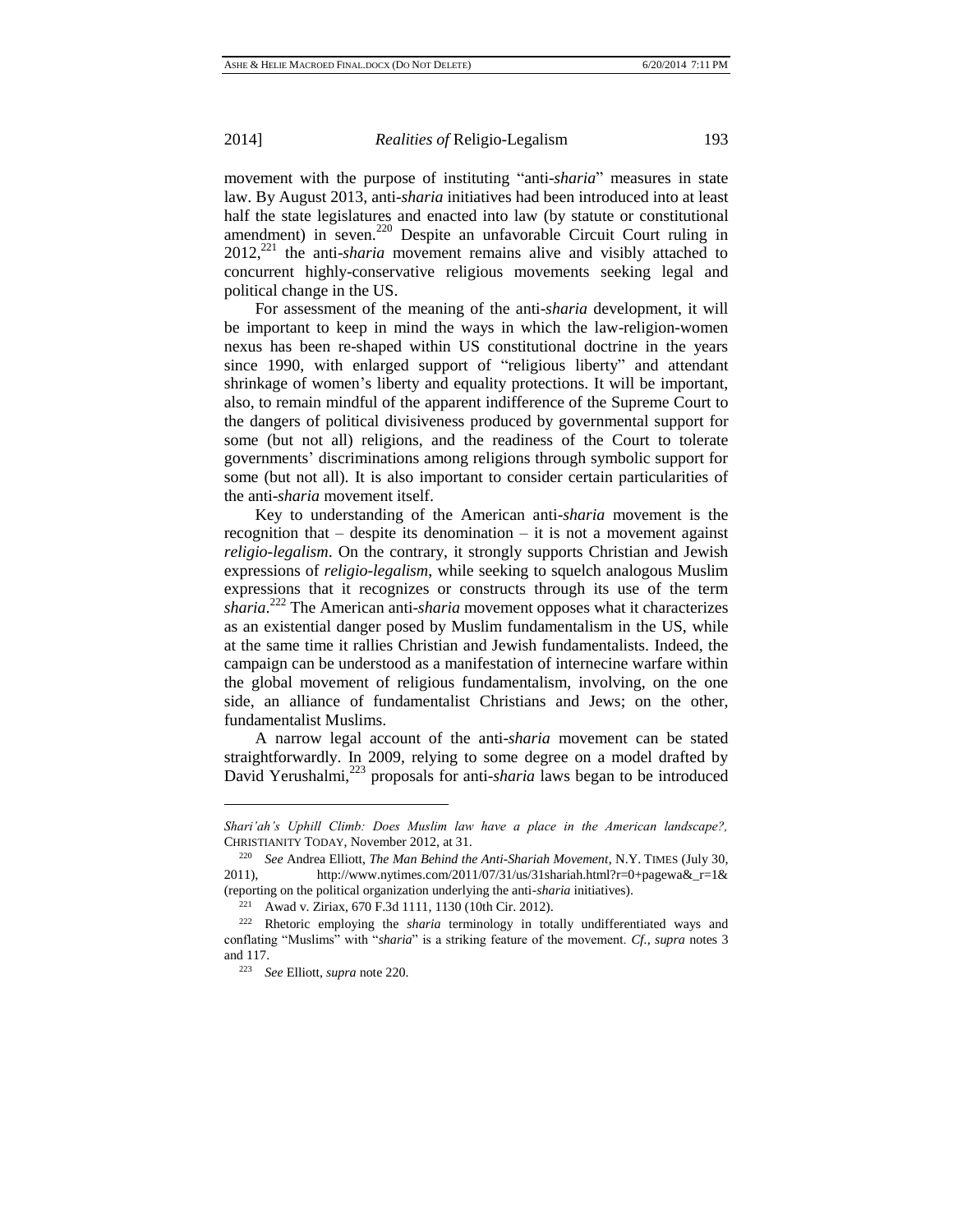into state legislatures. In Oklahoma, this movement led to proposal of a state constitutional amendment to prohibit state courts' consideration or use of *sharia* (or other "foreign law") in their decision-making, and the proposal was supported in November 2010 by 70% of Oklahoma voters.<sup>224</sup>

Oklahoma's proposed amendment was challenged by a Muslim citizen of the state who charged that the amendment would violate the Free Exercise and Establishment provisions of the First Amendment. A preliminary injunction barring enforcement of the amendment was ordered in federal district court.<sup>225</sup> That ruling was reviewed and upheld by the Tenth Circuit Court of Appeals, which defined the proposed amendment's inequitable discrimination among religions as the factor determining its unconstitutionality.<sup>226</sup> John Witte has thus characterized the meaning of the Tenth Circuit ruling: "[I]t leaves Oklahoma courts with a stark choice: allow Muslims to use Shari'ah to govern internal religious affairs and the private lives of voluntary members, or equally prohibit all religious groups from exercising comparable authority through organs of internal mediation, ecclesiastical discipline, and canon law." $^{227}$ 

In spite of the Oklahoma ruling, the anti-*sharia* movement has not acknowledged defeat. At present all the enacted laws are framed in neutral language that avoids explicit reference to *sharia,* and it is possible that this will permit their surviving Constitutional review.<sup>228</sup> As John Witte has observed, however, "[D]eft legal drafting will not end the matter. As American Muslims grow stronger and anti-Muslim sentiment in America goes deeper, constitutional and cultural battles over Muslim laws and tribunals will likely escalate."<sup>229</sup> This proposition raises, of course, the question about how outcomes of those battles will affect women's liberty and equality interests. Beyond the simple legal history of the anti-*sharia* movement, its political attachments and realities make clear that it poses enormous threat to those interests.

<sup>224</sup> *See Awad,* 670 F. 3d at 1118 (noting that "just over 70 percent of Oklahoma voters" had approved the proposed Constitutional amendment).

<sup>225</sup> Awad v. Ziriax, 754 F. Supp. 2d 1298, 1304 (W.D. Okla. 2010).

<sup>226</sup> *See Awad*, 670 F. 3d at 1127 (reasoning that the proposed amendment – because it would inequitably discriminate among religions – would be subject to strict scrutiny pursuant to precedent established by *Larson v. Valente,* 456 U.S. 228 (1982)). Finding that the selective burdening of specifically-Muslim religious law was not supported by any "compelling state interest," the Tenth Circuit upheld the preliminary injunction, and the injunction was made permanent, after hearing on the merits, by the district court in August 2013.

<sup>227</sup> Witte, *supra* note 219.

<sup>228</sup> For an account of the status of these initiatives as of April 2013, *see* Pew Forum, *State Legislation Restricting Judicial Consideration of Foreign or Religious Law, 2010-2012* (April 8, 2013), *available at* [http://www.pewforum.org/files/2013/04/State-legislation-restricting](http://www.pewforum.org/files/2013/04/State-legislation-restricting-foreign-or-religious-law.pdf)[foreign-or-religious-law.pdf](http://www.pewforum.org/files/2013/04/State-legislation-restricting-foreign-or-religious-law.pdf)

<sup>229</sup> Witte, *supra* note 219.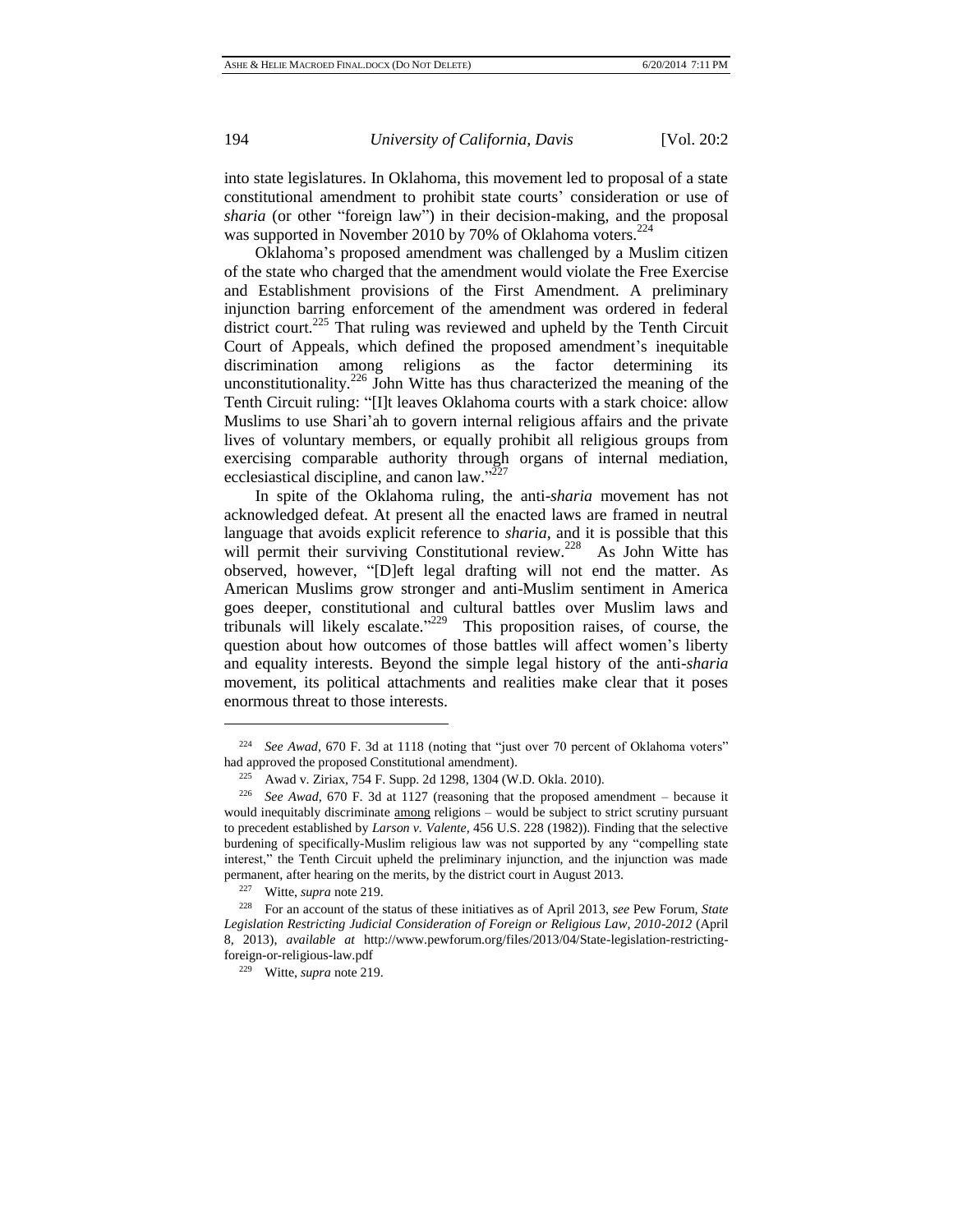Andrea Elliott has outlined the origins of the US anti-*sharia* movement, tracing them back to Hasidic Jewish lawyer and one-time resident of a Jewish settlement in West Bank territory, David Yerushalmi.<sup>230</sup> She has identified both Yerushalmi's religious identification and his involvement with – and the extraordinary financial support provided to him by – the ultraconservative Center for Security Policy.<sup>231</sup> Likewise, she has noted his attachment to the Tea Party movement, and his legal advocacy for Pamela Geller, a major opponent of the construction of a building containing a mosque located near Ground Zero.<sup>232</sup> Elliott's account usefully illuminates some of Yerushalmi's and his associates' political views. It also lays a foundation for recognition that the US anti-*sharia* movement proceeds by propagation of innuendo and half-truths and is a movement not at all friendly to women.

As we have noted in *Parts One* and *Two*, above, the recent history surrounding *sharia* movements provides cause for anxiety about their harmfulness to women. Indeed, recognizing dangers in *sharia*, we also recognize some insights expressed in Yerushalmi's and his associates' writings. At the same time we recognize – far more prominently – half truths, distortions, and encouragements of irrational fears.<sup>2</sup>

Andrea Elliott's account of the anti-*sharia* movement was current as of July 2011. Her characterization of Yerushalmi as Hasidic and fundamentalist identified his association with religious communities that have been highly problematic for women.<sup>234</sup> His more recent activity, in alliance with non-Jewish groups hostile to women, should also be noted. In 2012 – in association with a man who identifies himself as an "Orthodox Catholic" and an associate of the Thomas More Law Center – Yerushalmi co-founded an entity named American Freedom Law Center (AFLC). The two founders have identified AFLC as "the first truly authentic Judeo-Christian public interest law firm." They have identified as its mission: "to fight for faith and freedom by advancing and defending America's Judeo-Christian heritage and moral foundation."<sup>235</sup> AFLC's litigation opposing women's interests

<sup>230</sup> Elliott, *supra* note 220*.*

<sup>231</sup> *Id.*

<sup>232</sup> *Id.*

<sup>233</sup> We see that admixture of truths, half-truths, distortions and excitements to fear in a book co-authored by Yerushalmi and other officials of the Center for Security Policy. *See generally* WILLIAM J. BOYKIN ET AL., SHARIAH: THE THREAT TO AMERICA: AN EXERCISE IN COMPETITIVE ANALYSIS (2010).

<sup>234</sup> *See* Joseph Berger, *Out of Enclaves, A Pressure to Accommodate Traditions*, N.Y.TIMES (Aug. 31, 2013), http://www.nytimes.com/2013/08/22/nyregion/hasidic-jews-turnup-pressure-on-city-to-accommodate-their-traditions.html?pagewanted=all&\_r=0.

<sup>235</sup> *See About*, AMERICAN FREEDOM LAW CENTER, http://www.americanfreedomlaw center.org/about/ (last visited Apr. 20, 2014).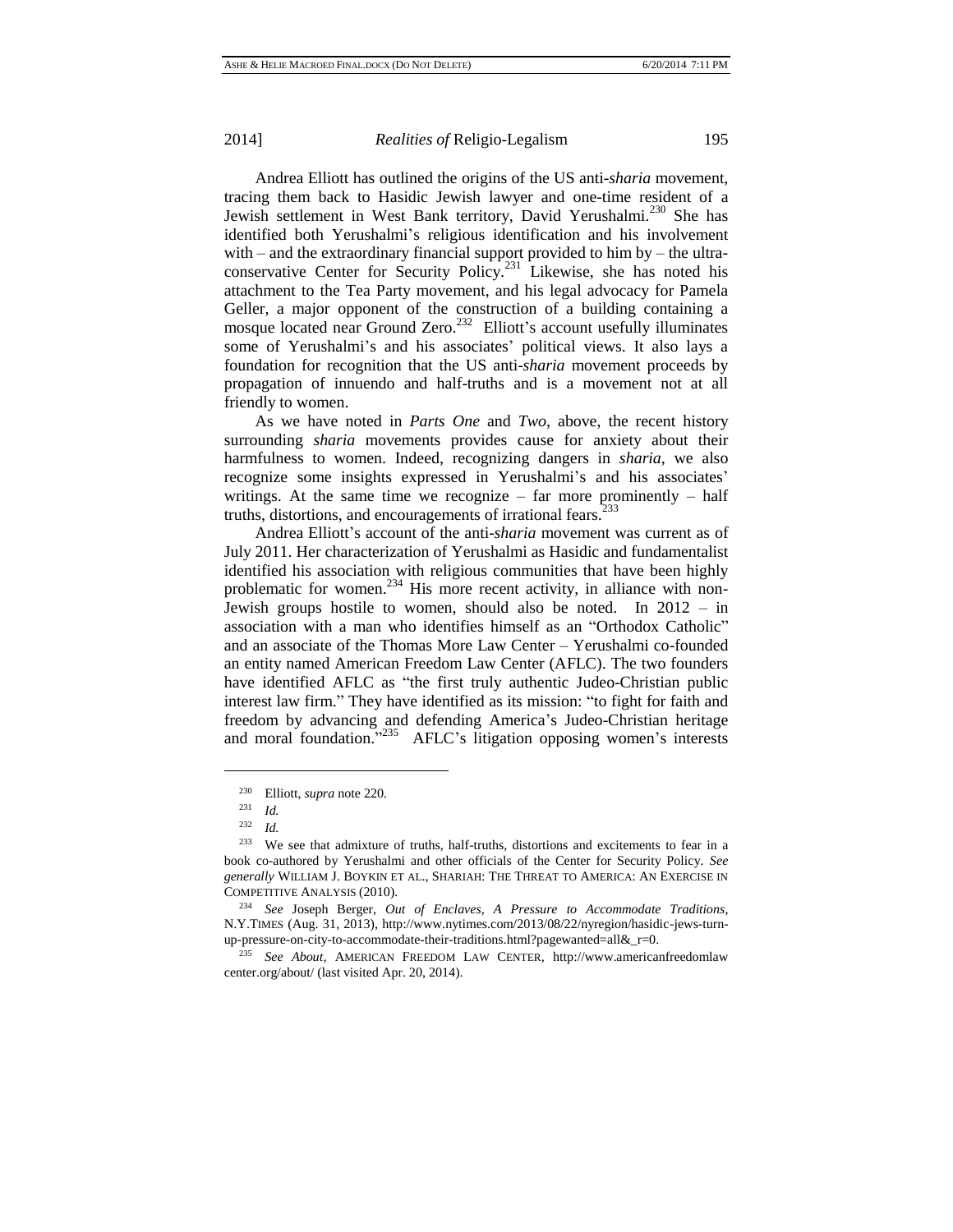has included the filing of a lawsuit challenging the ACA "contraception mandate" discussed above. This by itself indicates a posture favoring religions' rights over women's rights. Other litigation work indicates AFLS's anti-Muslim posture. For example, AFLC has provided legal counsel supportive of the movement to post hateful and anti-Muslim materials in subways of various American cities.<sup>236</sup>

The "Judeo-Christian" designation of the AFLC is highly ironic. As noted above, "Judeo-Christianity" terminology was a marker of an inclusive impulse in the history of American law relating to religion. It is now being employed by AFLC to mark a wall of exclusion – applicable to American Muslims. Indeed, it seems to us that the American anti*-sharia* movement must be understood as an aggressive shot-across-the-bow, asserting that while one particular form of fundamentalism (read: Muslim) is inconsistent with American constitutional principles, other forms of fundamentalism (read: Jewish and Christian) are not similarly inconsistent and should therefore be legally-preferred. The anti-*sharia* movement intends to escalate conflict between and among fundamentalisms, and it seeks the support of American law on the non-Muslim side in this religious warfare.

To support inequitable discrimination among fundamentalist religions, the anti-*sharia* movement seeks to distract Americans from recognition that fundamentalist religions are more alike than they are different. And, that persuasive effort requires distracting people from the reality that fundamentalist religions share common agendas, and that control of women is central to all of them. In *Awad,* the federal courts declined to take sides in that *fundamentalism vs. fundamentalism* battle. But the either-or choice that *Awad* created for Oklahoma will most assuredly not culminate in governmental repudiation of all fundamentalist-religious courts. The outcomes of federal courts' addressing the still-in-effect laws that have been linguistically-altered to veil their targeting of *sharia* remain to be seen. But we have reason to fear that those decisions, too, will be crafted without attention to the harms that women experience from Protestant, Catholic and Jewish *religio-legalisms* as well as from Muslim ones.

<sup>&</sup>lt;sup>236</sup> The most recent litigation about these postings or proposed postings has occurred in Boston, where AFLC's client sought an injunction requiring that the Massachusetts Bay Transit Authority (MBTA) permit its posting of an "advertisement" with this content: "In any war between the civilized man and the savage, support the civilized man. Support Israel. Defeat jihad." The MBTA's General Manager had rejected the proposed posting on the basis of her belief that the advertisement would demean and disparage Muslims and/or Palestinians, violating the MBTA's advertising guidelines which exclude material that is "disparaging or demeaning" of individuals or groups. The motion for injunction has now been denied. *See* American Freedom Defense Initiative, et al. v. Massachusetts Bay Transit Authority and Beverly Scott, No. 13-cv-12803-NMG, 2013 WL 6814793 (D. Mass. Dec. 20, 2013), *available at* http://www.gpo.gov/fdsys/pkg/USCOURTS-mad-1\_14-cv-10292/pdf/USCOURTS-mad-1\_14-cv-10292-0.pdf.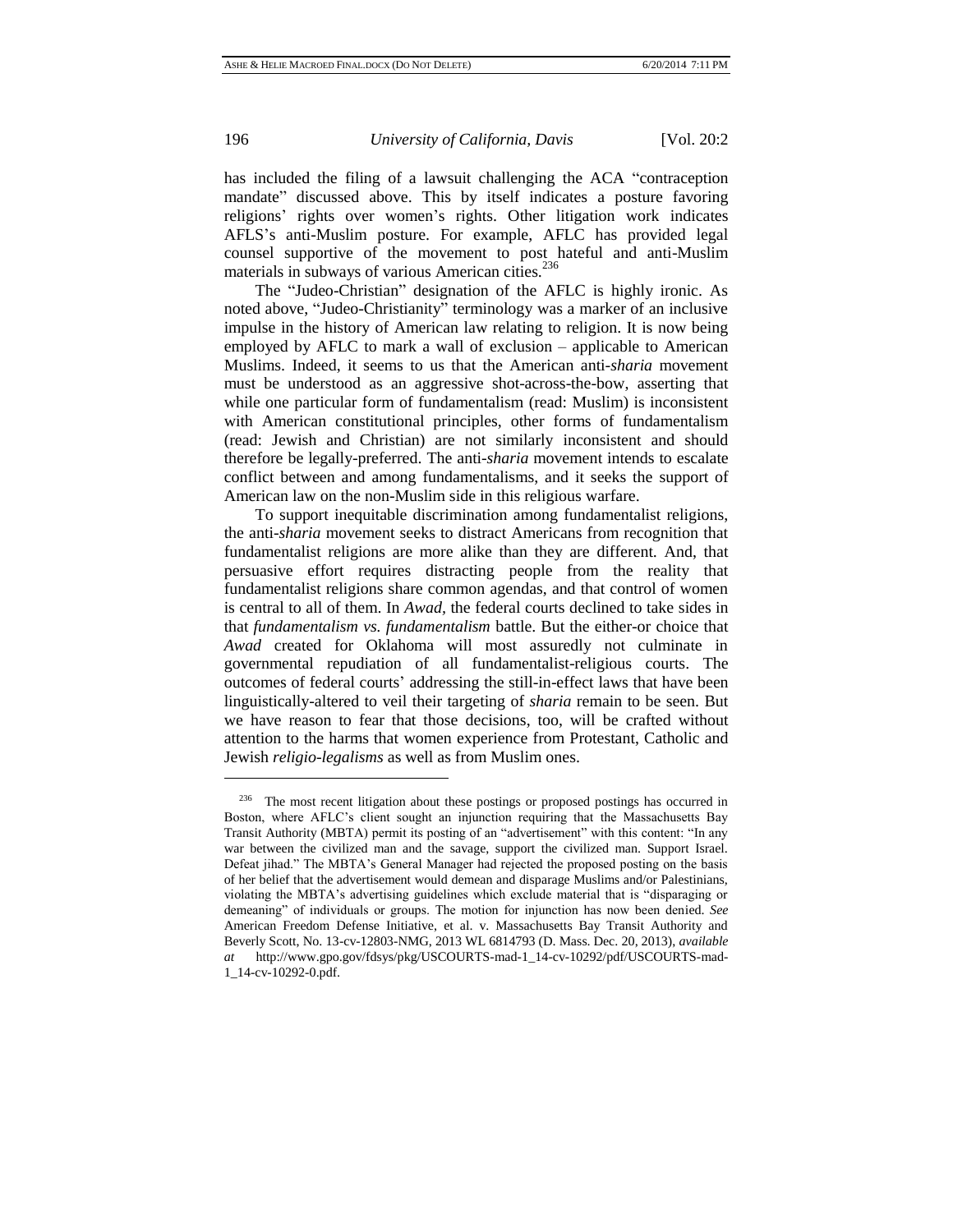l

### 2014] *Realities of* Religio-Legalism 197

# *D. Dangers of US International "Religious Engagement"*

In July 2013, the United States Department of State (State Department) announced the creation of a new office intended to be a "portal for engagement with religious leaders and organizations around the world" and to work with these individuals and entities "to advance US diplomacy and development objectives."<sup>237</sup> Clearly, the establishment of this entity, at a time when wars of religions are raging across the planet, raises multiple concerns. The announcement of the new office included no comment whatsoever about its implications for women subject to *religio-legalisms*. History, however – including some of the history we have here outlined<sup>238</sup> – persuades us that women will be assisted not by enlarged governmental "engagement" with religions but by resistance to such entanglement.<sup>239</sup>

In response to the State Department's announcement, Margot Badran immediately raised important questions about this new Office of Religious Engagement:

> What is the purpose of religious engagement? To support human rights, social justice, societal harmony, and freedom – of religion? Of individual choice? Why not just continue to engage on (secular) national terrains, through governmental and nongovernmental entities, including religiously defined groups and individuals as some among many, rather than highlighting "religious engagement"? What would religious engagement involve, how would it be conducted, and with whom? Whose religion? $2^{40}$

<sup>240</sup> *See* Margot Badran, Respondent to *Engaging Religion at the Department of State,* THE IMMANENT FRAME (July 30, 2013), [http://blogs.ssrc.org/tif/2013/07/30/engaging-religion-at](http://blogs.ssrc.org/tif/2013/07/30/engaging-religion-at-the-department-of-state/)[the-department-of-state/.](http://blogs.ssrc.org/tif/2013/07/30/engaging-religion-at-the-department-of-state/) Badran is a Senior Scholar at the Woodrow Wilson International

<sup>237</sup> *See* OFFICE OF FAITH-BASED COMMUNITY INITIATIVES,<http://www.state.gov/s/fbci/> (last visited Aug. 24, 2013).

<sup>238</sup> *See* BANO, MUSLIM WOMEN, *supra* note 89, at 33 (commenting on "partnerships" with Muslim leaders into which British government has entered).

<sup>239</sup> S*ee* Balchin, *supra* note 116 (commenting on the British Government's "working with groups" concerning the Sharia councils, and deploring the British state's shoring up the power of male religious authorities rather than supporting the Muslim women users of the councils who are pushing for change: "[W]hat does the Ministry of Justice do? Instead of supporting women's organisations to build Muslim women's capacity and knowledge, they ignore the users and fund MINAB (Mosques & Imams Advisory Board) to hold [workshops for imams](http://www.minab.org.uk/news/press-releases/102-minab-works-to-raise-awareness-of-the-need-for-civil-marriages) and produce a vague pamphlet for distribution in mosques. But getting the men to change the men – dialogue between men – is not how change has been happening."). For discussion addressing the uncertainties and problematic prospects associated with the new U.S. State Department policy, review discussion on The Immanent Frame blog, *see On Engaging Religion at the Department of State,* THE IMMANENT FRAME (July 30, 2013), [http://blogs.ssrc.org/tif/2013/07/30/engaging-religion-at-the-department-of-state/.](http://blogs.ssrc.org/tif/2013/07/30/engaging-religion-at-the-department-of-state/)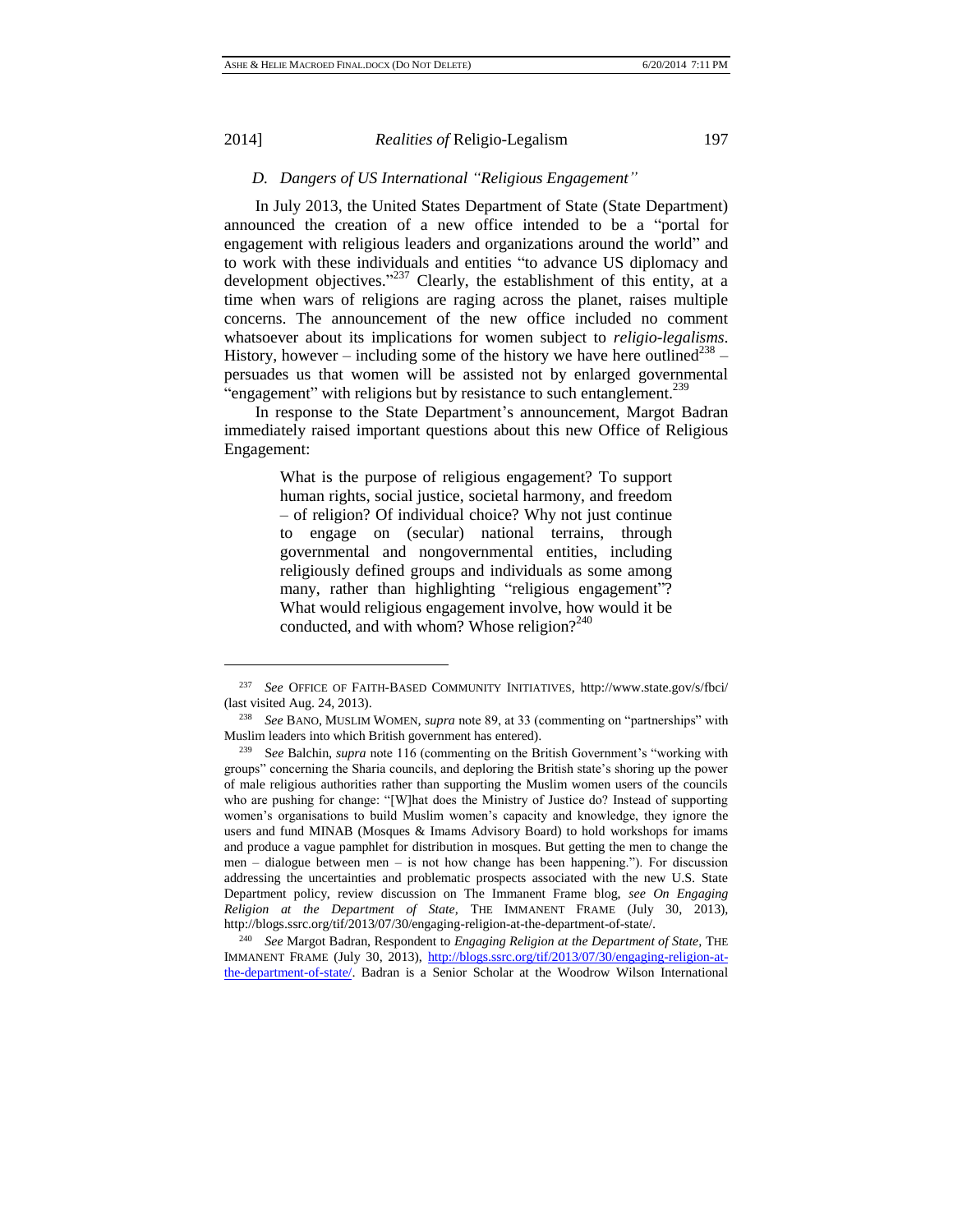Writing from Cairo, with a focus on events that had occurred in Egypt in the three weeks prior to the State Department announcement, Badran articulated her misgivings more pointedly:

> Let's look at Islam, the majority religion in Egypt. Is it the Islam of the scholarly establishment around al-Azhar? Is it Sunni Islam? What about Shi'i Islam in Egypt? Is it political Islam and its various expressions: the Muslim Brothers, the Salafis, etc.? Is it the Islam of the people? Who represents religion? Who are the actors and who are the leaders? How do women as a category and as individuals, as religious actors and religious leaders, figure within religious scenarios (Muslim and otherwise) so heavily tinted by patriarchal shadows and so most often spoken for in the name of religious fiat—and who gets to say?...[A]t a moment when the country has suffered religious (societal) fracture and religious (political) manipulation, is it not troubling to see emissaries from a US office of religious engagement entering such territory?<sup>241</sup>

In another response to the announcement of the Office of Religious Engagement, Elizabeth Shakman Hurd has highlighted the reality that the new "religious engagement" will be a selective political process. It will discriminate among religions and will disfavor the non-traditional and the unorthodox, the dissidents and the doubters. $242$  It will favor "top religious leadership" and "senior leaders," selecting them for engagement. Although Hurd doesn't say this explicitly, it is clear to us that women in resistance to orthodoxies – those most injured by and most challenging of the patriarchal foundations and practices of *religio-legalism –* will be among the disfavored.

We very much share Badran's and Hurd's wariness, for all the reasons they have expressed. In looking at *religio-legalism* in a variety of contexts, we have found particularly inspiring the activity of women from Muslim communities who have been engaged in redefining and reshaping dominant cultural and religious practices. One recent instance of such activity has been that of women of Tamil Nadu, India, who, in 2004, concerned with discriminatory Muslim norms, set up their own women's *jamaat* in the face

Center for Scholars, and Senior Fellow, Prince Alwaleed bin Talal Center for Muslim-Christian Understanding at Georgetown University.

<sup>241</sup> *Id.*

<sup>242</sup> Elizabeth Shakman Hurd, *Engaging Religion at the Department of State*, THE IMMANENT FRAME (July 30, 2013), [http://blogs.ssrc.org/tif/2013/07/30/engaging-religion-at](http://blogs.ssrc.org/tif/2013/07/30/engaging-religion-at-the-department-of-state/)[the-department-of-state/.](http://blogs.ssrc.org/tif/2013/07/30/engaging-religion-at-the-department-of-state/)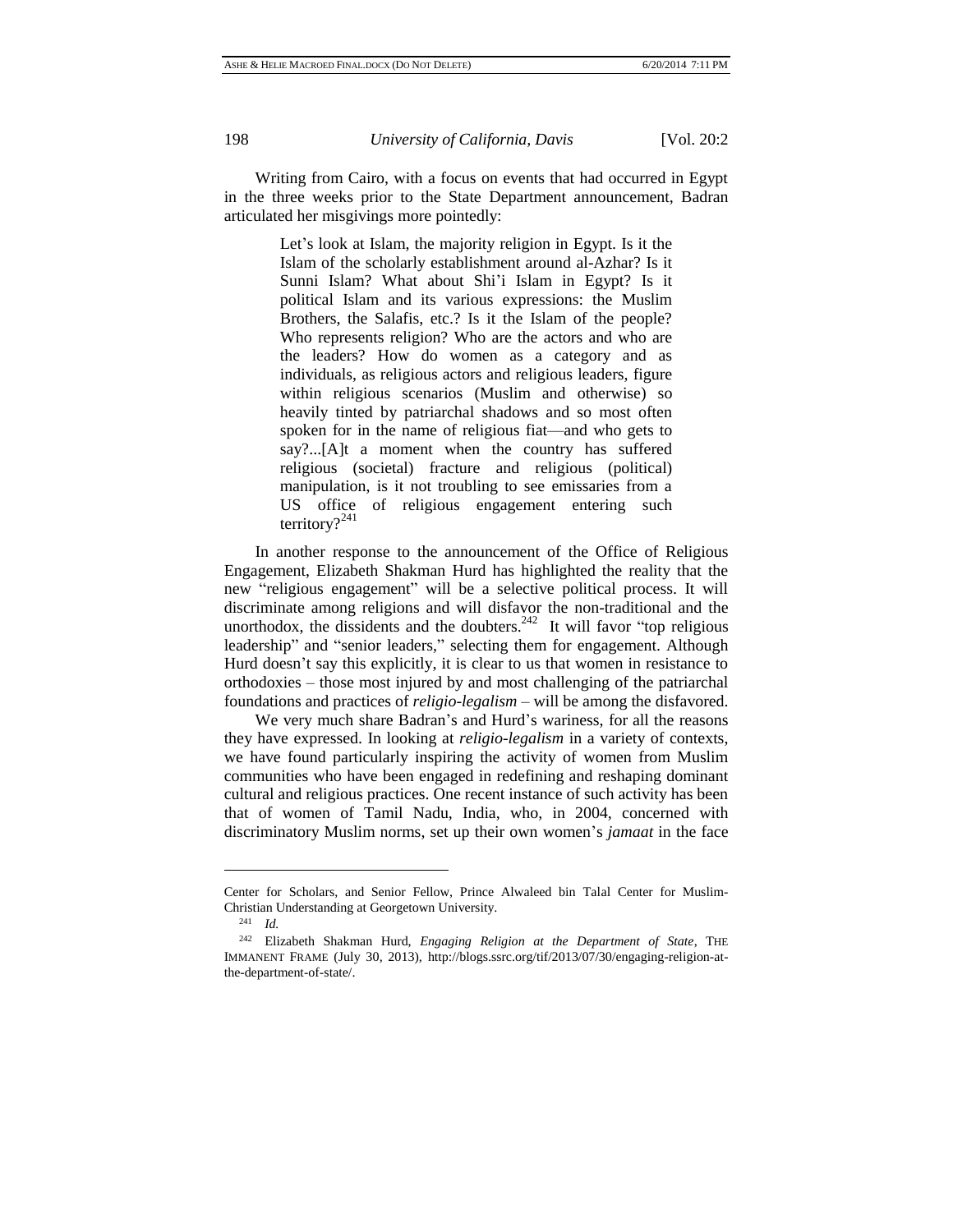$\overline{a}$ 

2014] *Realities of* Religio-Legalism 199

of harsh opposition.<sup>243</sup> We think there is every reason to imagine that liberal support for women's liberty and equality will be most effectively and unequivocally expressed not by new "engagements" – such as the one presently becoming institutionalized in the US Department of State – but by refusals to replicate or to enforce, throughout the world, the kinds of maledominated, patriarchal, religious forces that such courageous Muslim women are strenuously opposing for themselves and their communities – that is, by resistance to *religio-legalism*.

# IV. RESISTANCE TO *RELIGIO-LEGALISM*

Our study of the history of *sharia* tribunals in Canada and the UK, and of the empowerment of religious bodies in these two countries as well as in the US, over the years since 1990, has disclosed a pattern of related threats and harms to women's interests. We have seen clearly the non-accidental nature of coinciding expansions of liberty and equality protections for religions and diminishment of those protections for women. Rereading the warnings expressed by feminists of the 1990s who discerned, in the changing social, cultural and legal fields of Western liberal nations, great cause for alarm, we have recognize their insightfulness and prescience. We also see that their perspectives have not been fully appreciated.

In this *Part*, we review what we have come to see more clearly through our readings and re-readings, and we highlight certain recognitions that can lead us toward the reconceptualizations of church-state relationships that are urgently needed for the protection of women's most basic rights.

#### *A. Remembering Feminist Analyses of Fundamentalisms*

Almost three decades ago, feminist advocates associated with minority communities and/or from Muslim-majority nations, foresaw the risks of harm to women that would be amplified as religions increasingly became the main markers of identity. They perceived that, given the strong male control over interpretation of texts in all religious traditions, the expansion of religions' power – accomplished in part by law and policy – would further privilege male conservative and fundamentalist leaders and would enable their further discrediting of progressive, feminist and secular voices. They understood that these latter voices would be constructed as "Westernized" and, therefore, as illegitimate.

These feminists pointed to and denounced the use of religions to justify

<sup>243</sup> *"Jamaats"* are traditional community councils, similar to *jirga* in Pakistan and Afghanistan, traditionally led by men with standing in a community*. See* Sharifa Khanam, Presentation on The Tamil Nadu Muslim Women's Jamaat: Who We Are and What We Do?, *available at* [www.mazefilm.de/dokupdf/khanam.pdf.](http://www.mazefilm.de/dokupdf/khanam.pdf)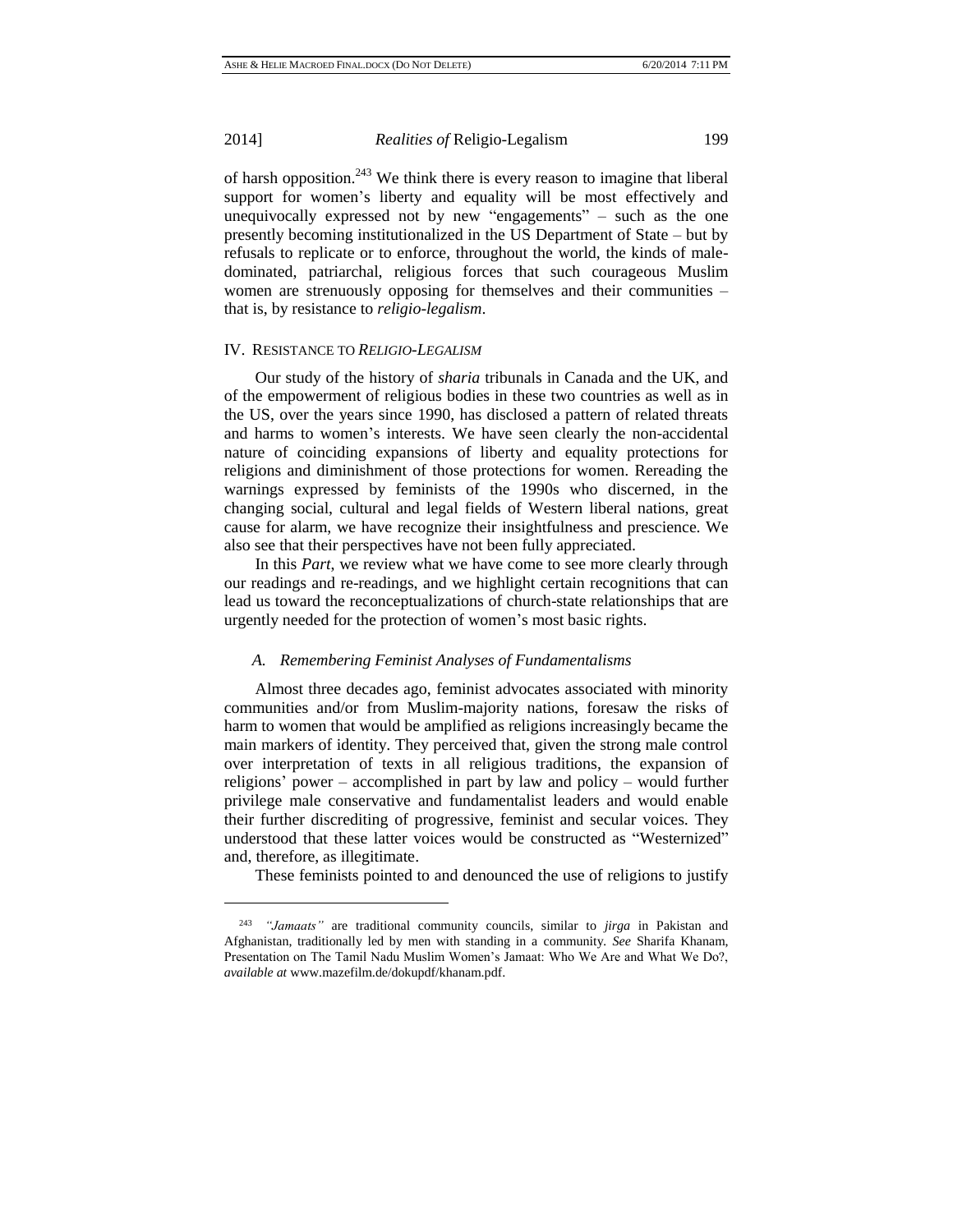discriminatory practices and violence against women. They documented the functionings of particular forms of fundamentalism; the linkages among various fundamentalisms; and the spread of fundamentalisms as "an international, cross-country phenomenon." They were quick to anticipate that protection of the rights of groups – including the minority groups with which they were themselves culturally associated – would negatively affect the rights of individuals within those groups. They foresaw that expanded interpretations of what constitutes "religious freedom" and "religious equality" would supersede individual women's liberty and equality interests.

Shahnaz Khan<sup>244</sup> and Haideh Moghissi<sup>245</sup> did issue warnings about the dark side of "multiculturalism" – including its masking of continuing racism, especially racism impeding Muslims in Canada – and its particularly negative implications for women. However, at the time of their publication in the 1990s, their warnings were not taken up enthusiastically by many Western liberals, including feminists. The usefulness of their perspectives did come to be appreciated when Canadian movement toward *sharia* tribunals proceeded and took many Ontarians by surprise. While there has been temporary resolution of the particular conflict between women's rights and religions' rights raised in the Ontarian *sharia* tribunal crisis, that resolution may not hold. It also remains the case that that the insights of Khan and Moghissi for consideration of all church-state relationships have not been exploited.

In the UK, writers Gita Sahgal and Nira Yuval-Davis<sup>246</sup> similarly perceived precisely what would be accomplished and what would be obfuscated by British multiculturalist law and policy. Perhaps because they were situated in a Britain affected by fundamentalist transnational movements from East and from farther West, they were better able to recognize commonalities among fundamentalisms, including the interests in controlling women that motivate fundamentalisms of Protestants, Catholics, Jews, Muslims, and Hindus, for example.

In contrast to these complex and grounded feminist analyses, morecomplicated but less-grounded social theory has appeared from time to time. Such work has had the effect of minimizing the challenges to women that are produced by governmental empowerment of religious organizations. Ayelet Shachar's early writing is an example of such work, with its imagining that "transformative accommodation" might be achieved by permitting greater sovereignty in religious groups whose cultures have been particularly inimical to women.  $247$  It is not accidental that the head of the

<sup>244</sup> *See* Khan, *supra* note 47, at 55.

<sup>245</sup> *See* MOGHISSI *supra* note 54, at 11-12.

<sup>246</sup> *See supra* text accompanying notes 90, 92, 93.

<sup>247</sup> *See* SHACHAR, *supra* note 31, at 31.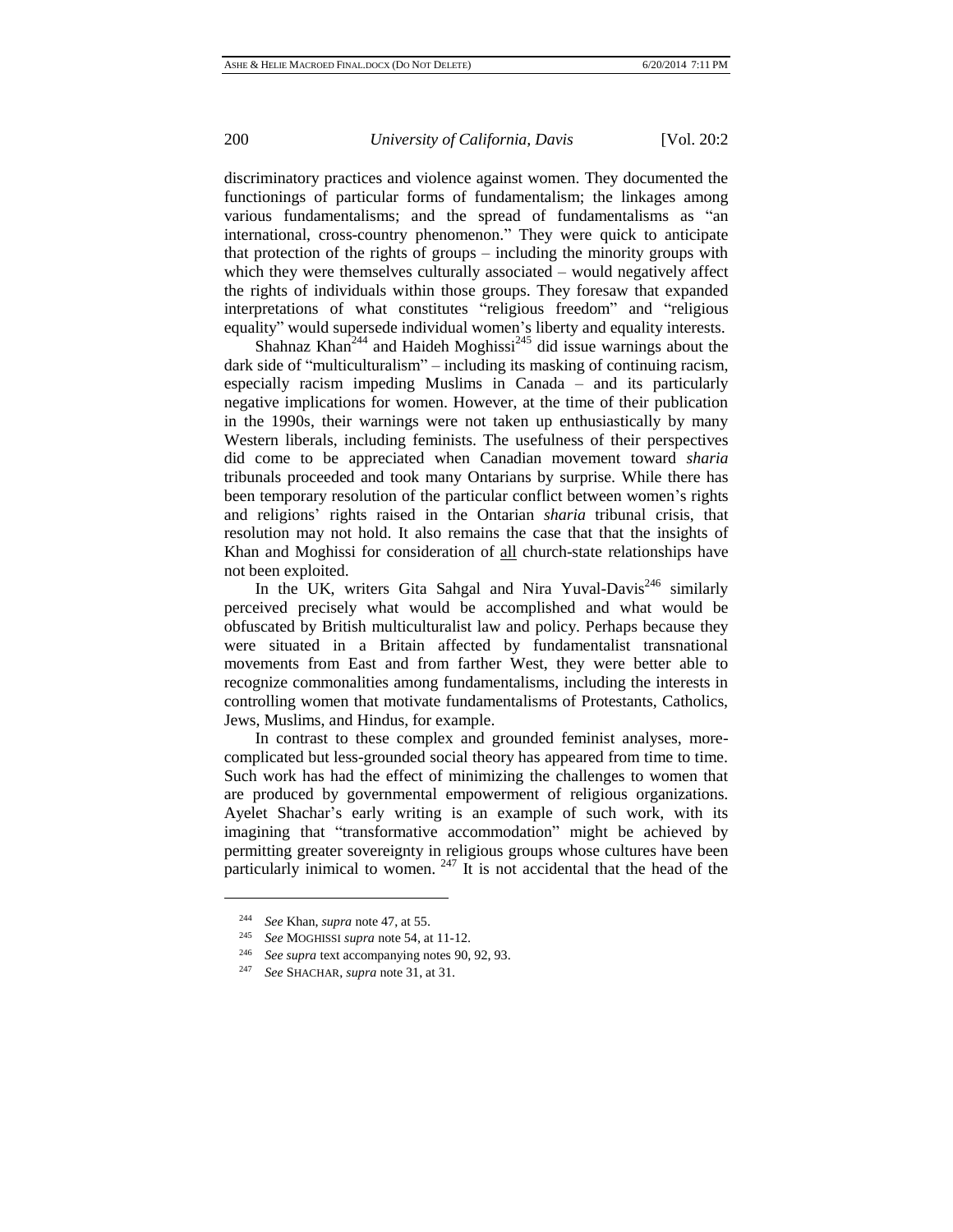$\overline{a}$ 

2014] *Realities of* Religio-Legalism 201

Church of England embraced Shachar's theorizing, or that Rowan Williams used it to veil with a cloak of benignity his proposition concerning the "inevitability" of formal governmental recognition of *sharia* tribunals in Britain. Shachar has since retreated from her early confidence in possibilities of "transformative accommodation." But her early work continues to be welcomed more widely than her later writing and than the countervailing work of the feminists we have identified here.

As early as 1997, Women Living Under Muslims Laws debunked the idea that religious tribunals provide a benign option for women – "one way" among a range of other available avenues – and the assumption that women fully consent to subjecting themselves to such entities. That international network warned that:

> [F]undamentalist ideologies and movements can transform themselves from a mere presence in a society – appearing as but one of the many "options" for religious observance or affiliation - into a source of compulsion and, ultimately violation.<sup>248</sup>

Proponents of institutionalizing Muslim family laws seek to assuage concerns by adopting conciliatory rhetoric.<sup>249</sup> But this should not obscure the reality of their political agenda, which was analyzed by feminists of the 1990s. In 1997, Women Living Under Muslim Laws exposed the very strategies that have been – and continue to be – utilized by advocates of Muslim tribunals and *sharia* councils in Canada and Britain:

> [F]undamentalist movements thrive by encouraging people to link their identity exclusively to membership of a collectivity defined by supposedly immutable characteristics of religion, ethnicity or nationality; then by

<sup>248</sup> WOMEN LIVING UNDER MUSLIM LAWS, PLAN OF ACTION – DHAKA 9 (1997) [hereinafter WLUML DHAKA], *available at* [http://www.wluml.org/node/451.](http://www.wluml.org/node/451)

<sup>249</sup> The Leyton Islamic *Shari'a* Council website uses such a conciliatory tone while asserting its political objectives: "Though the Council is not yet legally recognized by the authorities in the UK, the fact that it is already established, and is gradually gaining ground among the Muslim community, and the satisfaction attained by those who seek its ruling, are all preparatory steps towards the final goal of gaining the confidence of the host community in the soundness of the Islamic legal system and the help and insight they could gain from it. The experience gained by the scholars taking part in its procedures make them more prepared for the eventuality of recognition for Islamic law." *Our History*, *supra* note 147. However, that Council is sometimes more outspoken: its Secretary, Dr. Suhaib Hasan, issued a statement regarding the Cox Bill: "It is indeed a crime that Lady Cox has made no attempt to understand the workings of the shariah councils." *See* Suhaib Hasan, *Statement by the Islamic Sharia Council on Baroness Cox's Bill*, ISLAMOPHOBIA WATCH (June 17, 2011), [http://www.islamophobia-watch.com/islamophobia-watch/2011/6/17/statement-by-the](http://www.islamophobia-watch.com/islamophobia-watch/2011/6/17/statement-by-the-islamic-sharia-council-on-baroness-coxs-bil.html)[islamic-sharia-council-on-baroness-coxs-bil.html.](http://www.islamophobia-watch.com/islamophobia-watch/2011/6/17/statement-by-the-islamic-sharia-council-on-baroness-coxs-bil.html)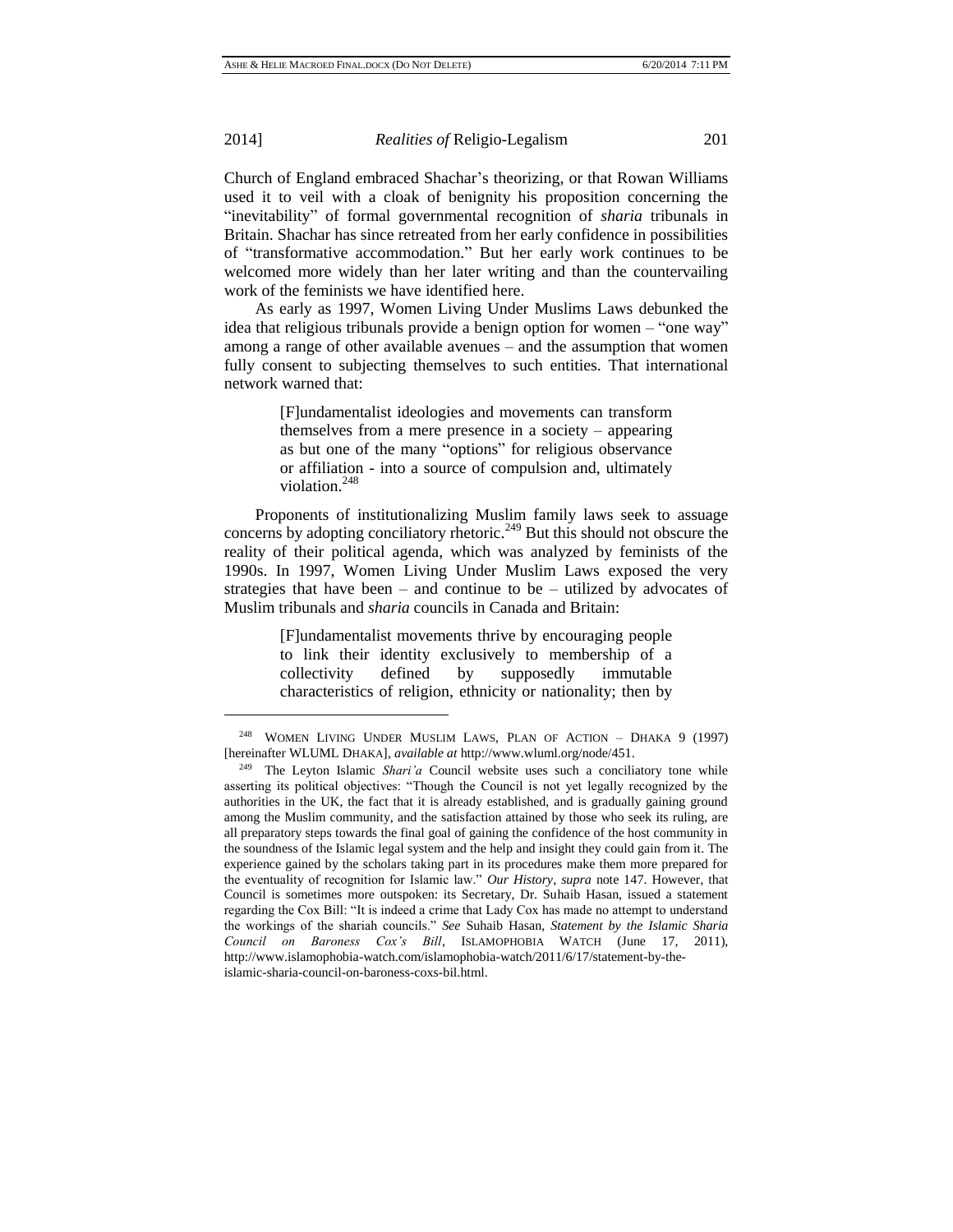erecting the barriers between such collectivities; and finally by intensifying the threat deemed to be posed by the " $\cdot$ "other." $^{250}$ 

In the global political context, which includes Canada, the UK, and the US, governmental allocations of power to religions have expanded greatly and have produced a diminishment of power in women.<sup>251</sup> Still, in spite of the incisiveness of the feminist analyses of the social force of religion that were propounded in Canada and in the UK in the 1990s, commentators continue to argue that religious tribunals demonstrate a promising experiment worthy of replication. It is disappointing to note John Bowen's proposing, in 2012, concerning Muslim tribunals:

> [t]he English experience suggests that religious women's interests can be best protected by encouraging the use of civil institutions alongside religious ones, not by restricting the exercise of religious freedom…Instead of cutting off venues, tribunals offer women a religious good not otherwise obtainable…The tribunals afford one way to broker the confusing and often incoherent world of international private law, making it easier for some Muslims to get on with family life. $\frac{2}{3}$

In an even more shocking development, commentators in 2013 continue to ignore evidence that religious tribunals pose harms to women. For example, the *Cardiff Report* team (whose initial survey relied solely on the assessments of three male clerics and reported literally nothing about women's own impressions and experiences of the tribunals) has now "built" on its earlier work. Characterizing concerns over religious courts as "moral panics," the Cardiff researchers offer a reading of Shachar's work that leads them to encourage abandoning the "transformative accommodation" emphasis while at the same adopting Shachar's more general model of broad "joint governance" by religious and civil legalisms.<sup>253</sup>

<sup>&</sup>lt;sup>250</sup> WLUML DHAKA, *supra* note 248, at 5.<br><sup>251</sup> In addition to conservative religious gro

<sup>251</sup> In addition to conservative religious groups' having obtained legal accommodations in national settings, another notable development is fundamentalists' cooptation of human rights institutions and language. For example, an increasing number of conservative religious groups have gained ECOSOC status (the consultative status given to accredited non-governmental organizations by the U.N. Economic and Social Council) since the late 1990s; and, since 2006, collations of fundamentalist member states have increased pressure on the U.N. to stand against the "defamation of religion," or in favor of "traditional values." Press Release, Article 19, UN Human Rights Council Undermines Freedom of Expression (Mar. 31,, 2008), *available at* [http://www.article19.org/data/files/pdfs/press/hrc-resolution-passed.pdf.](http://www.article19.org/data/files/pdfs/press/hrc-resolution-passed.pdf)

<sup>252</sup> BOWEN, *supra* note 87, at 91-92.

<sup>253</sup> Russell Sandberg et al., *Britain's Religious Tribunals: 'Joint Governance' in Practice*,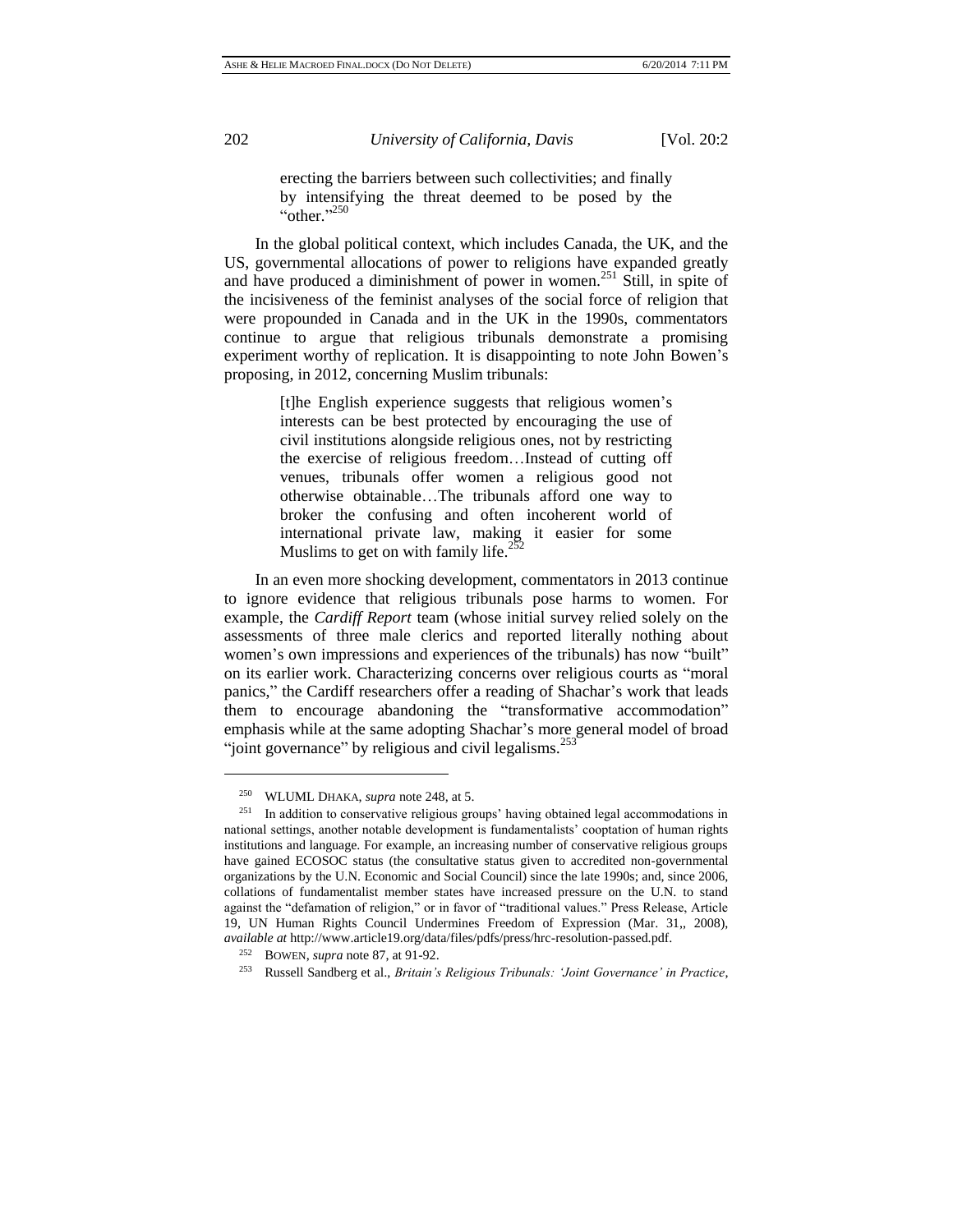# *B. Rejecting Liberal and Fundamentalist Collusion*

Although many Western commentators fail to pay attention to gendered systems of power, some feminists do persist in identifying discrimination and xenophobia as major factors in minority women's disempowerment. As Patel remarked in 2005: "We've come to understand how these struggles, against racism and against women's oppression, have to be waged simultaneously."<sup>254</sup> One significant impediment they have to confront is blindness on the part of those who should be their natural allies, that is, liberals and feminists from Western societies.

Many liberals – including many feminists – in Western democracies appear to remain highly insular in their understandings of fundamentalist agendas developing in Western nations, ignoring the international and transnational nature of those movements. We have attempted to highlight similarities between developments in Canada and Britain because it is crucial that the links between fundamentalists' impacts in their countries of origin and in their countries of immigration be recognized, as well as the transnational reality of fundamentalist political movements.

Many liberals also erroneously assume that minority communities are homogenous and, on the basis of that on assumption, equate defending "Muslims" with defending Islamism. Further, the fear of Islamophobiaindictment is powerful, and it can have the effect of discouraging criticisms of fundamentalist groups seeking to obtain "religious accommodations." Liberals' yielding to such discouragement provides assistance to religious groups' attempts to implement theocratic projects. We have attempted to suggest here that this is not a new phenomenon. As we've noted, in 1989 the "Rushdie affair," raised issues of both racism and religion. Many liberals recognized that both racism and religious-discrimination were expressed in the British blasphemy law that criminalized only criticism of the Church of England. And they were therefore sympathetic to calls for expansion of the law to include criminalizing blasphemy against all religions, seeing that as remedial. Women Against Fundamentalism (WAF) was organized in the UK at that point, precisely to resist the inadequacy of that liberal response and to argue strenuously that the blasphemy law should be entirely abolished. While WAF included Muslim religious women keenly aware of the racism affecting their communities, its position was cheaply criticized as racist by leftist elements unable to recognize its proposal as more inclusive and more progressive than the one which would have simply enhanced the protections

<sup>33</sup> O.J.L.S. 2, 263, 265-66 (2013).

<sup>&</sup>lt;sup>254</sup> Interview by Southall Black Sisters with Pragna Patel, Executive Director, Southall Black Sisters, at 1:19-1:26 (2005), *available at* http://www.youtube.com/watch? v=jBF4mhrx6Ck; E.g., LOVE, HONOUR AND DISOBEY, *supra* note 136.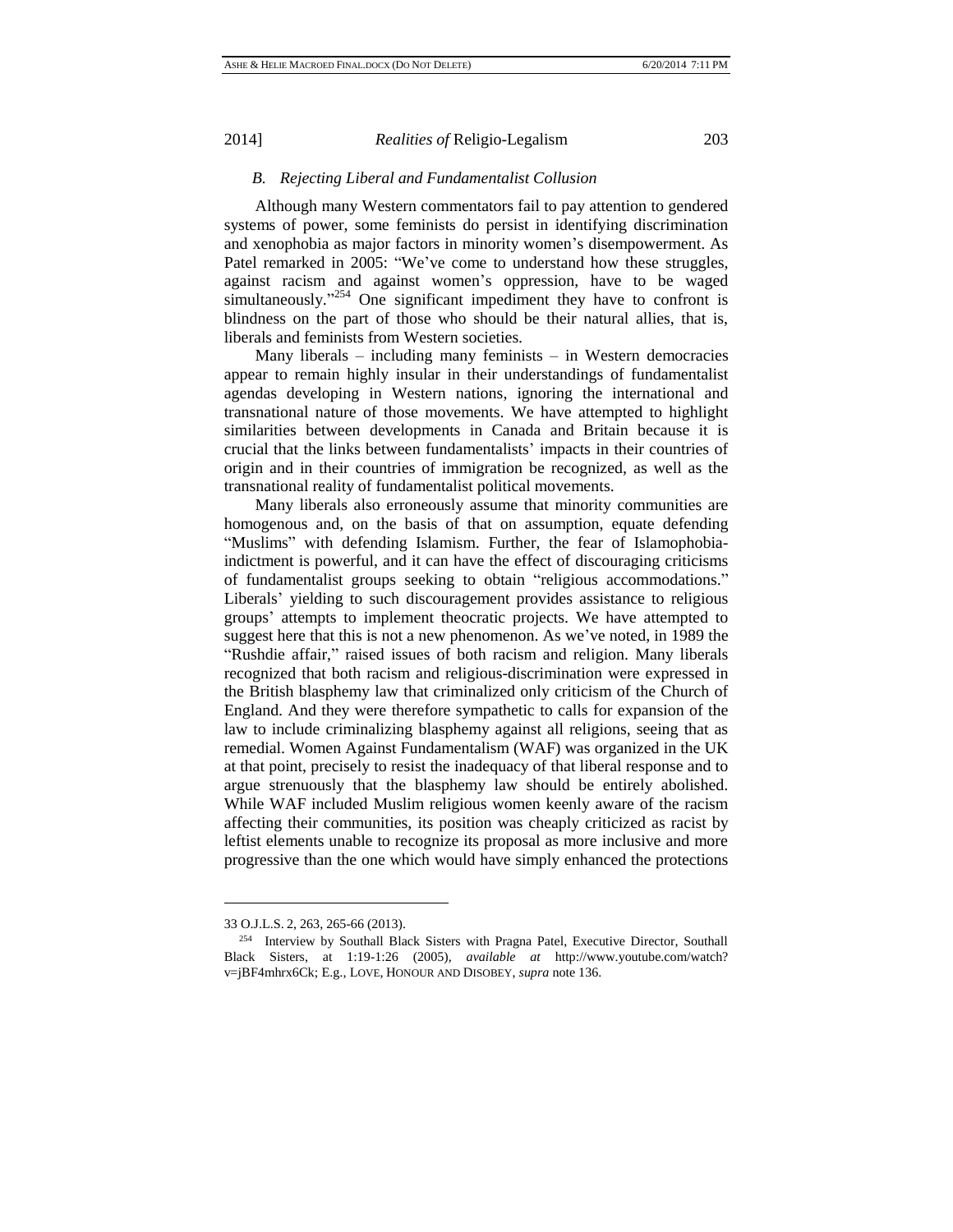l

204 *University of California, Davis* [Vol. 20:2

to be enjoyed by religious groups already to women's interests.<sup>255</sup>

There is evidence of emerging awareness about the problematic alliances between liberals and the Muslim religious right.<sup>256</sup> But in xenophobic contexts, especially *post* 9/11 and 7/7, supporting "Muslim demands" still, and often, continues to be confused with standing against racism or imperialism, and "multiculturalism" is translated into defending cultural relativism. As a result, we are witnessing liberals' effectively lending support to fundamentalist agendas and to the shrinking of secular spaces. In responding to the anti-*sharia* movement's campaign, U.S. liberals will be particularly challenged by the need to resist, simultaneously – Islamophobia, potential incursions of *sharia*, and all Jewish, Christian, and Muslim *religio-legalisms*.

Feminists in the US, Canada and the UK have accurately encapsulated the nature of this situation. A highly significant voice is that of Rhonda Copelon, who explained that the "reluctance to really take on the political manipulation of religion [often] becomes a reluctance to take on people who act in the name of God" – particularly when the latter belong to stigmatized religious minorities:

> It is easier for people in the US to take on the Christian right than the Muslim right, because you don't feel you are being discriminatory when you are taking the Christian right [since] Christians are the majority in this country. When you are taking on the Muslim right it feels like you are on the cusp, on the edge, of discrimination, because you are dealing with…an immigrant minoritised population…You are talking about a really excluded group – and that plays differently in terms of the willingness to critique the Muslim right. $257$

Alia Hogben's experience in Canada has taught her that dealing with issues related to minorities' status may indeed provoke racist backlash. Like Copelon, Hogben believes fear of possible backlash can cause liberals to

<sup>255</sup> *See* ASAD, supra note 111. *See also* Sahgal & Yuval-Davis, *supra* note 92, at 24.

<sup>256</sup> *See* KARIMA BENNOUNE, YOUR FATWA DOES NOT APPLY HERE – UNTOLD STORIES FROM THE FIGHT AGAINST MUSLIM FUNDAMENTALISM 19-20, 22-25 (2013); MEREDITH TAX, DOUBLE BIND: THE MUSLIM RIGHT, THE ANGLO-AMERICAN LEFT, AND UNIVERSAL HUMAN RIGHTS 1 (2012); James Bloodworth, *Why is the left so blinkered to Islamic extremism?* THE INDEP. (June 28, 2013), [http://www.independent.co.uk/voices/comment/why-is-the-left-so](http://www.independent.co.uk/voices/comment/why-is-the-left-so-blinkered-to-islamic-extremism-8679265.html)[blinkered-to-islamic-extremism-8679265.html.](http://www.independent.co.uk/voices/comment/why-is-the-left-so-blinkered-to-islamic-extremism-8679265.html)

<sup>257</sup> RHONDA COPELON, *Secularism Versus religious Pluralism in the US in the Light of Human Rights and Women's Rights, in* WOMEN LIVING UNDER MUSLIM LAWS DOSSIER 30- 31, July 2011 at, 254-55, *available at* [http://www.wluml.org/resource/dossier-30-31-struggle](http://www.wluml.org/resource/dossier-30-31-struggle-secularism-europe-and-north-america)[secularism-europe-and-north-america.](http://www.wluml.org/resource/dossier-30-31-struggle-secularism-europe-and-north-america)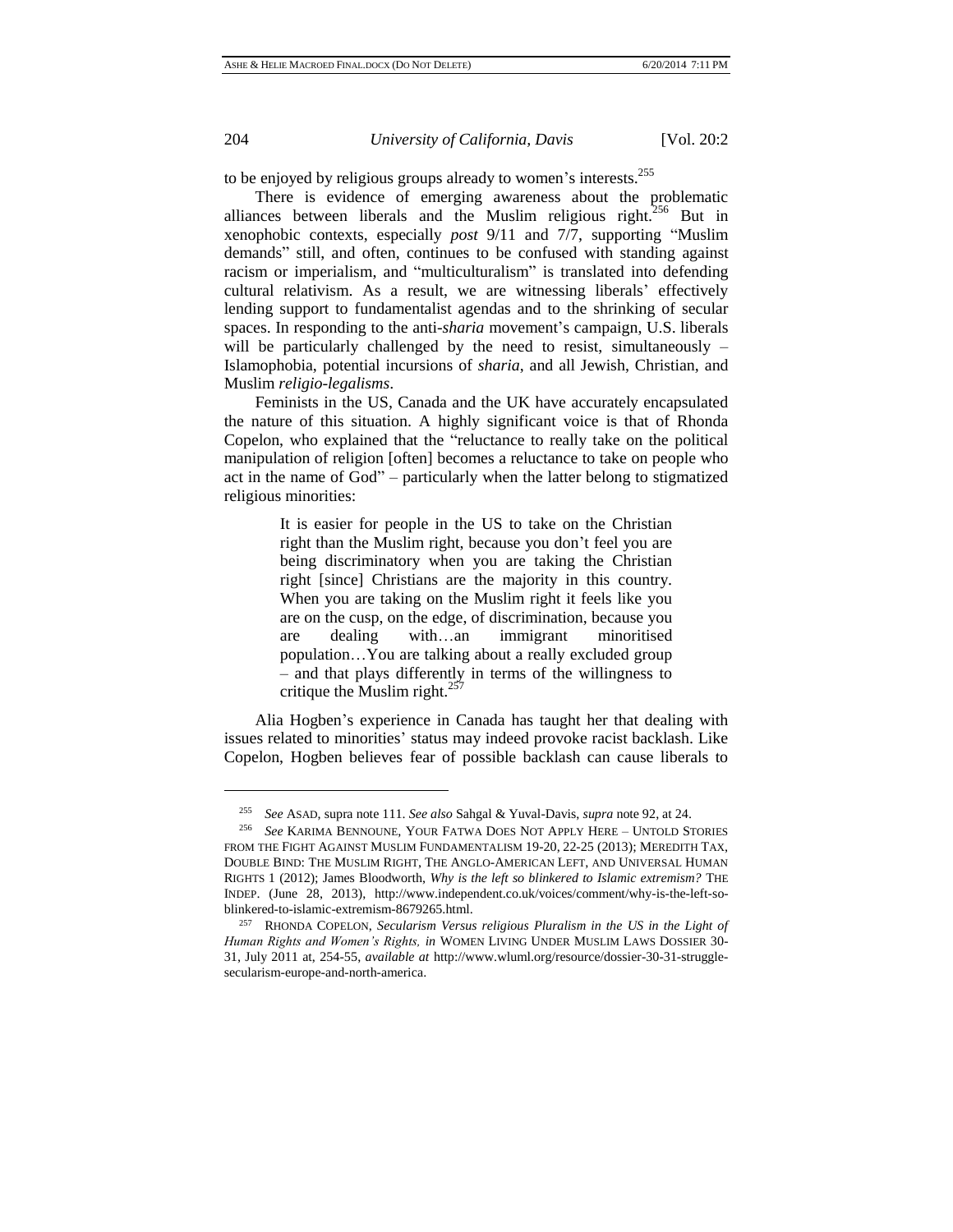become caught up in uncritical endorsements of "minorities," leading them to sympathetically embrace all claims of "religious freedom" or "cultural rights" asserted by minority groups. Hogben recalls that during the "*sharia* tribunal" controversy the "CCMW decision to oppose the use of any religious laws in family matter…was extremely difficult as we foresaw that two sides would develop – those against all matters Muslim, and those who uncritically defended anything associated with Muslims."<sup>258</sup>

Nira Yuval-Davis has long warned that "in multiculturalist types of solidarity politics there can be a risk of uncritical solidarity."<sup>259</sup> And, she criticizes particularly a "politics of belonging" for its inadequate engagement with "questions of power, difference and identity within groups especially on issues of discrimination and gender equality." $2^{50}$ 

In this confusing context, liberals in particular must heighten their awareness of the fact that simply giving Muslim tribunals the same kind of formal recognition already enjoyed by the Catholic and Jewish courts – while it would redress inequity among religions – would fail to remedy in any way the harms to women that are traceable to all religions. Indeed, given the indications that fundamentalism in a given community reinforces fundamentalism in others, $261$  it would actively exacerbate these harms. For that reason, analysis of the proper place and power of religious tribunals within Western liberalisms will have to be approached as part of a larger reconceptualization project re-considering church-state relationships in general.

#### *C. Reconceptualizing the Law-Religion-Women Nexus*

As we have indicated, we find it clear that resistance to *religio-legalism* is central to the necessary re-visioning of the relationship between civil law and religion. That resistance can take shape in various ways. In the Western nations that have begun to confront demands for the institutionalization of religious tribunals, there has sometimes been evident failure to recognize the injustices already existing because of governments' inequitable delivering of "religious accommodations." Some legislators may have no intent to avoid this inequity, while others may perceive it as unavoidable.<sup>262</sup> It must be

<sup>258</sup> Hogben, *supra* note 73, at 183.

<sup>259</sup> *See* NIRA YUVAL-DAVIS, GENDER AND NATION 130 (1997).

<sup>260</sup> *See* BANO, MUSLIM WOMEN, *supra* note 89, at 44-45.

<sup>261</sup> WLUML DHAKA, *supra* note 248, at 9.

<sup>262</sup> The House of Lords debates on the *Cox Bill* #1 reflect biases among some peers that clearly indicate their assumption of superiority of Christianity over Islam. Similarly, anti*sharia* initiatives in the US have provoked concerns about their potential applicability to non-Muslims, again asserting the protected status of Jewish law over Muslim laws. *See* Paul Berger, *Jewish Divorce Caught in Sharia Law Fight: Florida Bill Could Bar Orthodox*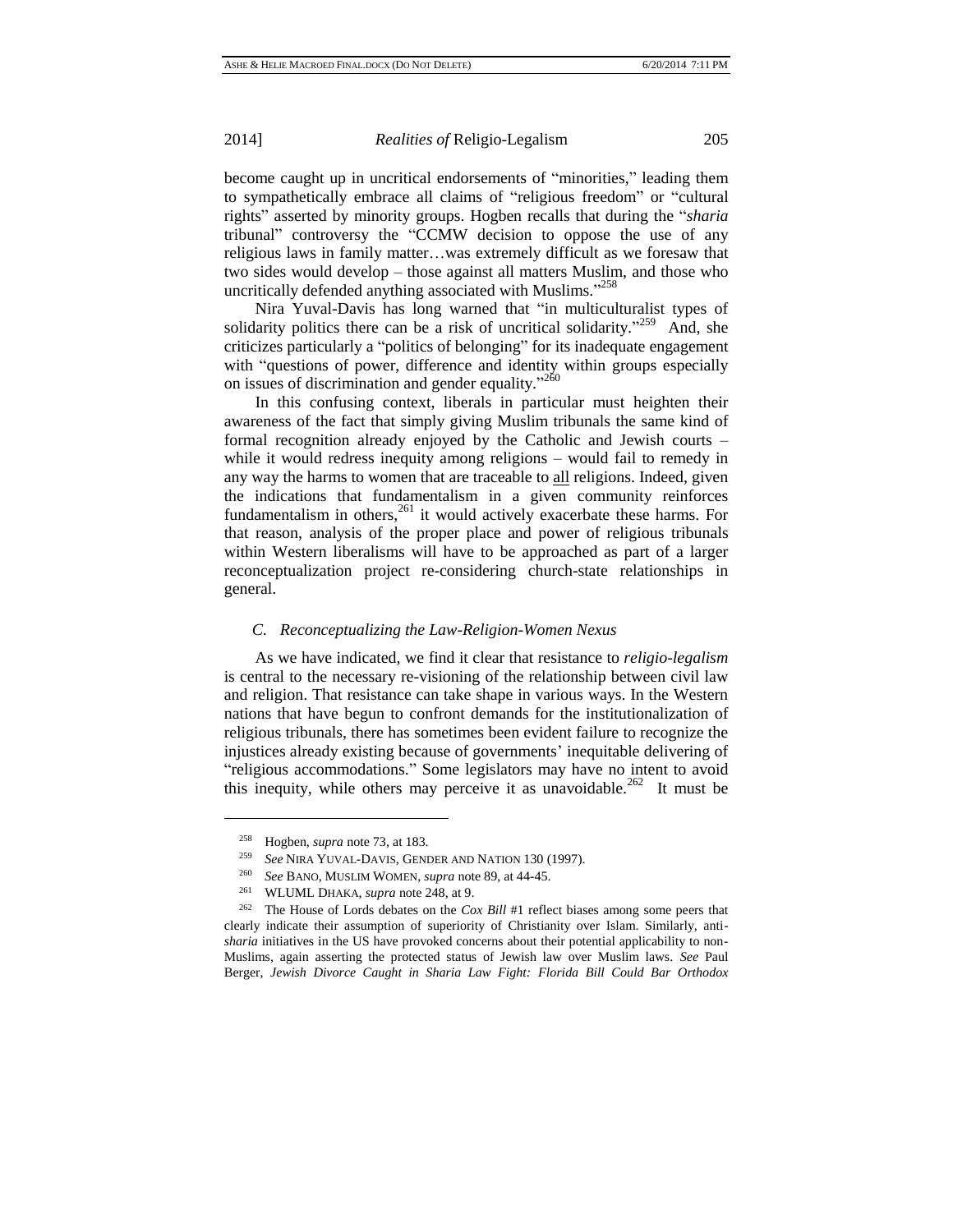recognized, however, that the differential treatment of Muslims, relative to other religious groups, cannot be perceived as anything but racist. Given the discriminatory treatment experienced by Jewish women users of *Beth Din*, the singling out of *sharia* courts and the blaming of "Islam" alone for harsh treatment of women will predictably and legitimately antagonize – and perhaps even radicalize – ordinary Muslims. Such apparent inequity will necessarily provoke feelings of alienation, mistrust and resentment. It will consequently increase support for the narrow definition of identity promoted by the most conservative and fundamentalist elements among Muslim minorities. This concern is corroborated by individual testimonies.<sup>2</sup>

We do not, however, argue that there is a simple resolution to these complex issues, nor propose that "the solution" lies in governmental accommodation of *sharia* tribunals as requested by some Muslim religious authorities. In this respect, we agree entirely with the position articulated by Warraich and Balchin in the British context:

> While it is certainly inappropriate in a multicultural state bound by the terms of the Human Rights Act of 1998 that religious groups should be treated differently by the state, this in itself does not justify [the demand for a separate system for Muslim family laws]. It leaves unanalyzed the question of whether such separate provisions actually guarantee the rights of all within that community, specifically its women. $264$

Our study has convinced us that, far from safeguarding minority rights, all religious tribunals tend to discriminate against women while privileging fundamentalist ideologies. Recognition of this reality is essential, as is the understanding that the control of women is the cornerstone of all forms of fundamentalism.<sup>265</sup> Again, we want to alert liberals in Western democracies to the need to avoid legitimizing fundamentalist ideologies in the name of solidarity with stigmatized minorities.<sup>266</sup>

With regard to mediation in general, Balchin has noted that "even the most ardent supporter of the privatization of law – the World Bank –

*Couples From Using Beth Din,* FORWARD (Mar. 9, 2012), http://www.forward.com/ articles/152534/?p=all#ixzz1oS7DeGGl.

<sup>263</sup> BANO, MUSLIM WOMEN, *supra* note 89 at 184-85. For example, young South Asian British women have acknowledged embracing potentially discriminatory norms – such as arranged marriages – in order to assert their belonging to a community they perceive to be under siege. *Id.*

<sup>264</sup> WARRAICH & BALCHIN, *supra* note 103, at 87.

<sup>265</sup> This understanding has been documented for decades by feminist networks such as Catholics for Choice and Women Living Under Muslim Laws.

<sup>266</sup> For further elaboration on this theme, *see* A. Hélie and M. Ashe, *supra* note 4, at 54.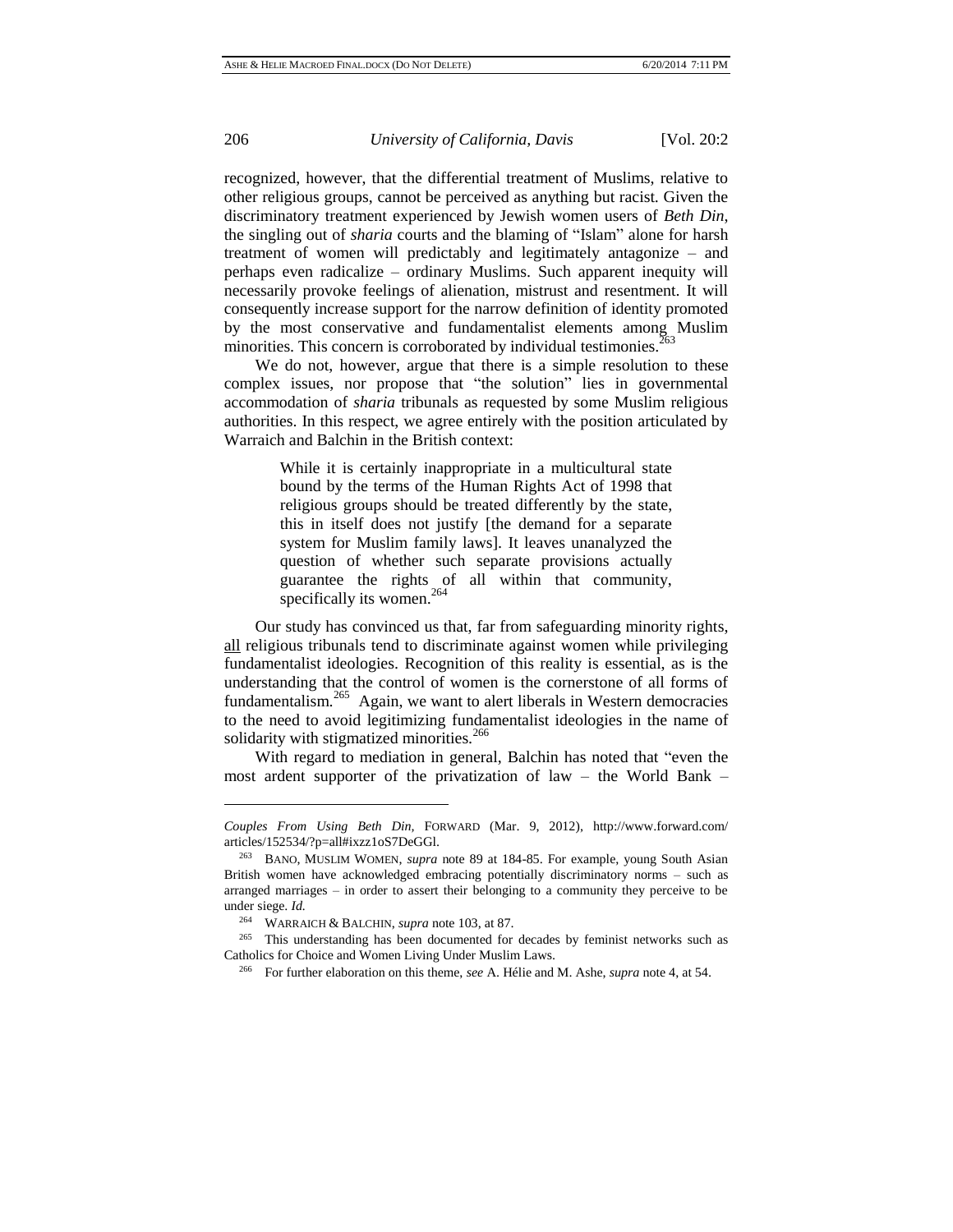acknowledges that alternative dispute resolution doesn't work for women in contexts where discrimination prevails." <sup>267</sup> She also asserts that private laws and multiple parallel laws based on religion or custom "are generally harder than unitary systems to reform towards equality and justice [because they are] usually identity-based [hence] there are high political stakes in silencing internal contestation."<sup>268</sup> It is clear that institutionalizing religious law carries a significant risk of limiting possibilities for women's rights advocates to enact change. *Religio-legalism* also reinforces the (factually wrong) perception that religious rulings are static and non-negotiable, further legitimizing fundamentalist arguments that construct such rulings as God-given rather than as man-made. Hence, we maintain that civil law's maintenance of power in any religious tribunal causes harms to women, and that expansion of such power will worsen such harms.<sup>269</sup>

To address the harms we have identified, the reconceptualizations we urge will need to focus always on the impact of government power on the interests of individual women, as those interests are formulated within the human rights framework and in constitutional frameworks that recognize values of liberty and equality. This means that we are urging a deepened secularist commitment – in no way hostile to religion or unappreciative of its profound human meaning – strongly resistant to political pressures and slippages that would compromise individual women's interests by privileging claims of any religious group.

With regard to the form of *religio-legalism* that has been advocated in the campaigns for *sharia* courts, we strongly urge Western liberal nations to undo "religious accommodations" that provide "formal recognition" of any religious courts or provide for civil law enforcement of their decrees. Essentially, we recommend affirmative adoption of either the policy currently operating in Ontario or that governing in Quebec. $270$ 

At the same time, it is clear that the complex and deep-seated issues raised by *sharia*-proposals

cannot be resolved through purely legal means, and that there cannot be quick-fix solutions since "the problems are not at their root legal but social."<sup>271</sup> In order to truly address discrimination and promote equality,

<sup>267</sup> CASSANDRA BALCHIN, *Bill is welcome, but Sharia Councils will no doubt continue*, LAPIDO MEDIA *–* RELIGIOUS LITERACY IN WORLD AFF., http://www.lapidomedia.com/ sites/default/files/Balchin – Arbitration and Mediation Services (Equality) Bill.pdf (last visited Apr. 20, 2014).

<sup>268</sup> BALCHIN, *supra* note 116.

<sup>269</sup> For a strong expression of this perspective, *see generally* Gila Stopler, *The Liberal Bind: The Conflict Between Women's Rights and Patriarchal Religion in the Liberal State*, 31 SOC. THEORY & PRAC.191 (2005).

<sup>270</sup> *See*, *supra* note 66; Baines*, supra* note 26, at 96.

<sup>271</sup> BALCHIN, *supra* note 267.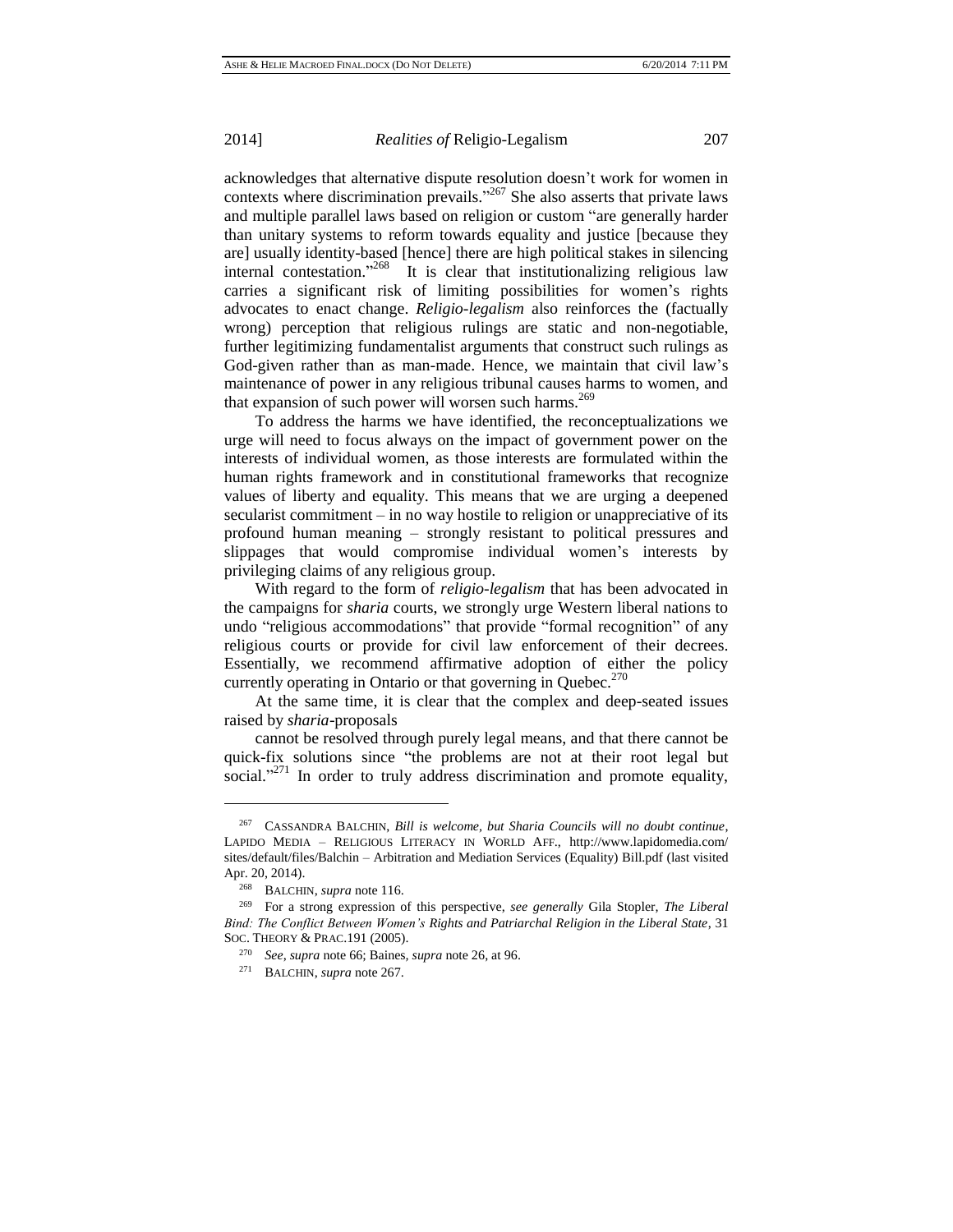Western governments must commit to prioritizing the rights of marginalized individuals in all policy matters, domestic and non-domestic. This means they will need to cease to legitimize – at home and abroad – minority male conservatives and fundamentalists, with whom they have been "partnering" for decades. Instead, they will need to look out for and to support minority women's equality initiatives, doing so in concrete ways.<sup>272</sup>

#### **CONCLUSION**

 $\overline{a}$ 

In her publication of 2012, Samia Bano noted that "demands for Muslim personal laws to be recognized in English law…remain sketchy and do not necessarily reflect the viewpoints of many British Muslims." <sup>273</sup> Nonetheless, the British government has moved toward formal recognition in spite of the absence of strong Muslim demand for that development and in spite of the now-documented dangers women presented by operations of mediation councils and tribunals.

At the beginning of January 2014 and while it remains unclear what the implications of the United States Department of State's new "religious engagement" policy may be, a report emerging from the University of Kent calls for greater involvement of religions within the UN.<sup>274</sup> Finding in the development of the law-religion-women nexus since 1990 reason for great wariness, we urge attention to the ongoing documentation of the expanding role that religious actors play in international affairs.<sup>275</sup> We reiterate our conviction that the problem of national or international bodies' discriminations among religions will not be resolved by further involvements inclusive of more religions. Rather, we ought to retreat from those involvements, which have always been problematic for women. With regard to the UN-related proposal and to the national situations that we have examined here, we find relevance in the reminder of Farida Shaheed:

> Who speaks for the community and who is accepted as "the authentic voice" by decision-makers?...Women rarely – if ever – define the dominant culture, because they do not have the economic, social or political power to do so. [Hence] it is time to see how women can be brought from

<sup>&</sup>lt;sup>272</sup> *See id.* ("II]nvestment is needed in those grassroots groups working with women in Muslim communities to strengthen women's understanding of their rights and their capacity to make choice in accordance to their needs.").

<sup>273</sup> BANO, MUSLIM WOMEN, *supra* note 89, at 41-42.

<sup>274</sup> *United Nations Too Christian, Claims Report*, THE GUARDIAN (Jan. 1, 2014), http://www.theguardian.com/world/2014/jan/01/united-nations-too-christian-report (discussing Jeremy Carrette's report on Religious NGOs and the United Nations).

<sup>275</sup> *See* Badran, *supra* note 240; Hurd, *supra* note 242.